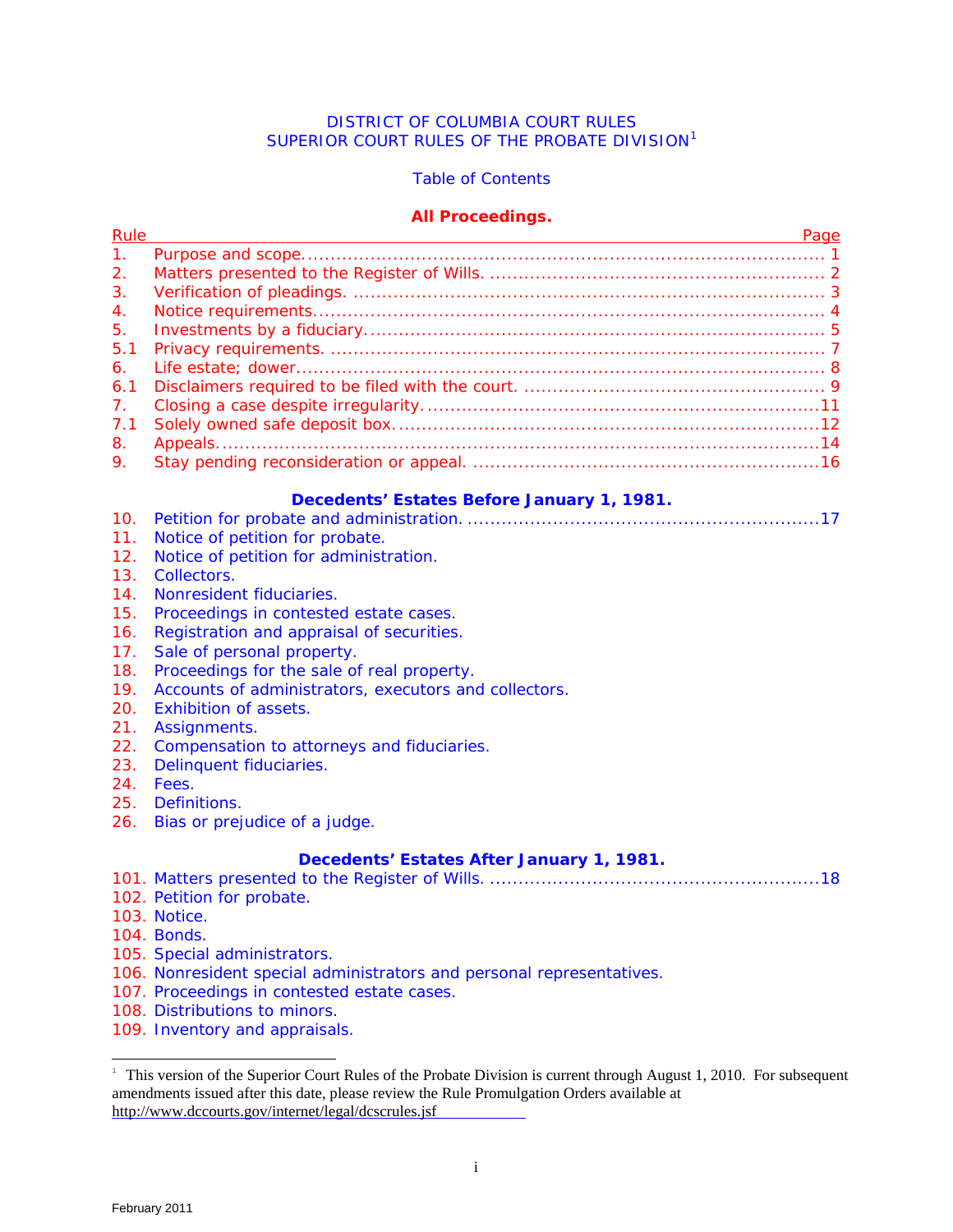- <span id="page-1-0"></span>110. Claims against estate.
- 111. Action on claims.
- 112. Sale of estate assets.
- 113. Rule to show cause for recovery of possession of property of the estate.
- 114. Accounts of personal representative.
- 115. Waiver of filing inventories and accounts by all personal representatives.
- 116. Notice of filing of account.
- 117. Waiver of formal audit of account.
- 118. Audit of accounts.
- 119. Accounts of special administrator.
- 120. Assignment of rights.
- 121. Delinquent personal representatives, special administrators or guardians.
- 122. Qualification and compensation of guardians ad litem.
- 123. Termination of appointment.
- 124. Request for compensation.
- 125. Court costs.
- 126. Bias or prejudice of a judge.
- 127. Notice of appointment of foreign personal representative and notice to creditors.
- 128. Service or notice by publication.
- 129. [Reserved]

130. Motions for reconsideration and other relief from judgment in decedents' estates.

# **Conservators, Trustees, Guardians of Minors.**

PART I

# Rules Applicable to All Proceedings Under the 200 Series.

| 202. Trustees, conservators, guardians, guardians ad litem, and other fiduciaries20 |  |
|-------------------------------------------------------------------------------------|--|
|                                                                                     |  |
|                                                                                     |  |
|                                                                                     |  |
|                                                                                     |  |
|                                                                                     |  |
|                                                                                     |  |
|                                                                                     |  |
| 210. Joinder and representation of persons interested in estates. 31                |  |
| 211. Rule to show cause for recovery of possession of property of the estate32      |  |
|                                                                                     |  |
|                                                                                     |  |

# PART II

#### Conservators (Pre 1989 Act) and Guardians of Minors.

| 224. Duties and compensation of a guardian <i>ad litem</i> in conservatorship proceedings41 |  |
|---------------------------------------------------------------------------------------------|--|
|                                                                                             |  |

# PART III

# Custodianship (UTMA).

| 232. Petition to remove custodian of minor for cause and to designate a successor custodian |  |
|---------------------------------------------------------------------------------------------|--|
|                                                                                             |  |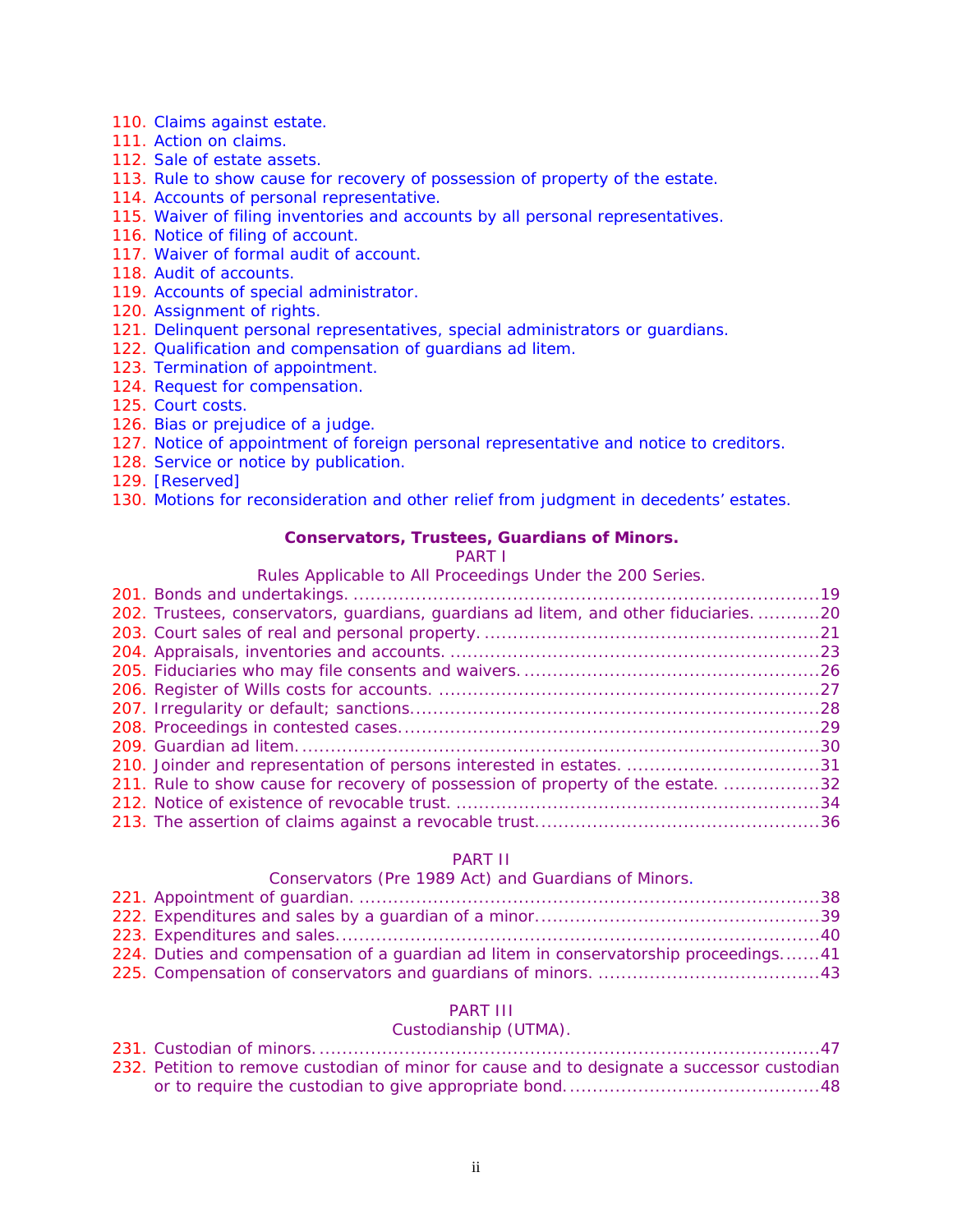#### **Intervention Proceedings.**

#### PART I

| Rules Applicable to All Proceedings Under the 300 Series.                                  |  |
|--------------------------------------------------------------------------------------------|--|
|                                                                                            |  |
|                                                                                            |  |
|                                                                                            |  |
|                                                                                            |  |
|                                                                                            |  |
|                                                                                            |  |
|                                                                                            |  |
| 308. Compensation of guardians, conservators, attorneys, guardians ad litem, examiners and |  |
|                                                                                            |  |
| 309. Irregularities, delinquencies, insufficiencies, defaults and orders to show cause60   |  |
|                                                                                            |  |
|                                                                                            |  |
|                                                                                            |  |
|                                                                                            |  |

# PART II

# General Intervention Proceedings.

| 322. Procedures in general intervention proceedings subsequent to the appointment of a |  |
|----------------------------------------------------------------------------------------|--|
|                                                                                        |  |
| 323. Procedures in proceedings for appointment of 6-month temporary guardian72         |  |
|                                                                                        |  |
|                                                                                        |  |
|                                                                                        |  |
|                                                                                        |  |
|                                                                                        |  |
|                                                                                        |  |
|                                                                                        |  |
|                                                                                        |  |
|                                                                                        |  |
|                                                                                        |  |
|                                                                                        |  |

# PART III

# Fifteen-Day Temporary Guardianship Proceedings.

| 341. Procedures in proceedings for appointment of 15-day temporary guardians. 86            |  |
|---------------------------------------------------------------------------------------------|--|
| 350. Procedures in proceedings for appointment of conservator for a missing, disappeared or |  |
|                                                                                             |  |
|                                                                                             |  |
|                                                                                             |  |

# **Estates of Decedents Dying on or After July 1, 1995.**

| 406. Nonresident special administrators and personal representatives 101 |  |
|--------------------------------------------------------------------------|--|
|                                                                          |  |
|                                                                          |  |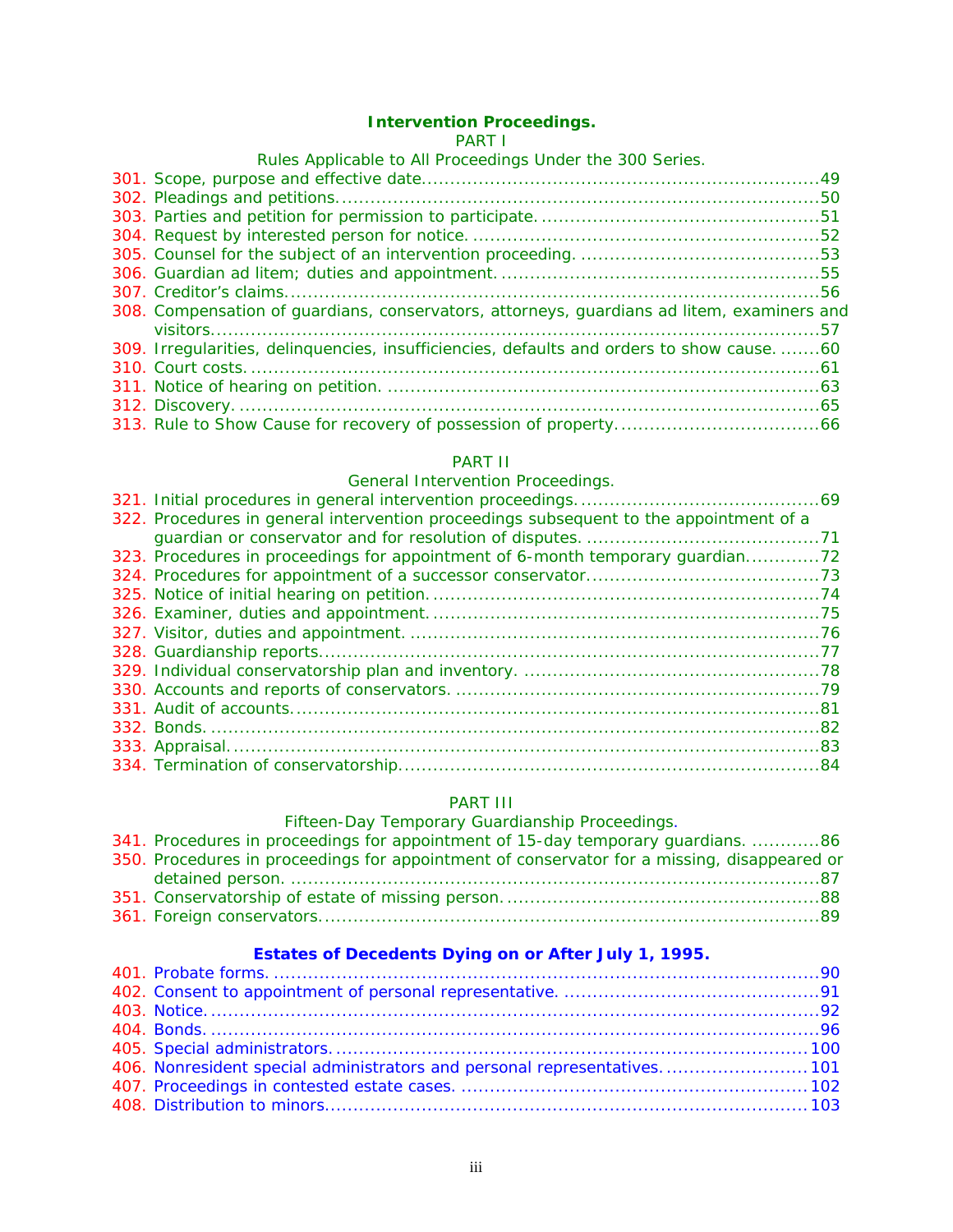| 413. Rule to show cause for recovery of possession of the property of the estate110         |  |
|---------------------------------------------------------------------------------------------|--|
| 414. Accounts of personal representative in supervised administration. 112                  |  |
| 415. Waiver of filing inventories and accounts in supervised administration113              |  |
| 416. Notice accompanying final account of unsupervised probate115                           |  |
| 417. Waiver of formal audit of account in supervised administration116                      |  |
|                                                                                             |  |
|                                                                                             |  |
|                                                                                             |  |
| 421. Delinquent personal representatives or special administrators.  120                    |  |
|                                                                                             |  |
| 423. Termination of appointment of supervised personal representative.  122                 |  |
|                                                                                             |  |
|                                                                                             |  |
|                                                                                             |  |
| 427. Notice of appointment of foreign personal representative and notice to creditors.  129 |  |
|                                                                                             |  |
| 429. Requests for extension of unsupervised personal representative's appointment.  132     |  |
| 430. Motions for reconsideration and other relief from judgment in decedent's estates. 134  |  |

# **Appendix of Forms.**

| Form | Page |
|------|------|
|      |      |
|      |      |

- 2. [Petition for authority to invest (SCR-PD 222).]
- 3. [Petition for approval of investment plan or program (SCR-PD 222).]

# **Appendix – General Information for Heirs and Legatees (For estates of decedents dying on or after July 1, 1995).**

- I. Typical duties of a personal representative.
- II. Determination of fees.
- III. Rights of heirs and legatees.
- IV. Role of the Register of Wills.

### **Probate Forms for Estates of Decedents Dying on or after July 1, 1995.**

- 1. Court costs.
- 2. Petition for Probate.
- 3. Abbreviated Probate Order.
- 4. Consent to Appointment of Personal Representative.
- 5. Bond of Personal Representative Pursuant to D.C. Code § 20-502(a).
- 6. Bond of Personal Representative Pursuant to D.C. Code § 20-502(a-1).
- 7. Petition for Personal Representative's Bond Pursuant to D.C. Code § 20-502(a-1).
- 8. Waiver of Personal Representative's Bond.
- 9. Notice of Standard Probate.
- 10. Notice of Appointment, Notice to Creditors and Notice to Unknown Heirs.
- 11. Verification and Certificate of Notice by Personal Representative Pursuant to SCR-PD  $403(b)(4)$ .
- 12. Inventory.
- 13. Inventory Schedule.
- 14. Petition for Order Directing Payment of Claim Pursuant to D.C. Code § 20-909(a).
- 15. Notice of Action Taken on Claim.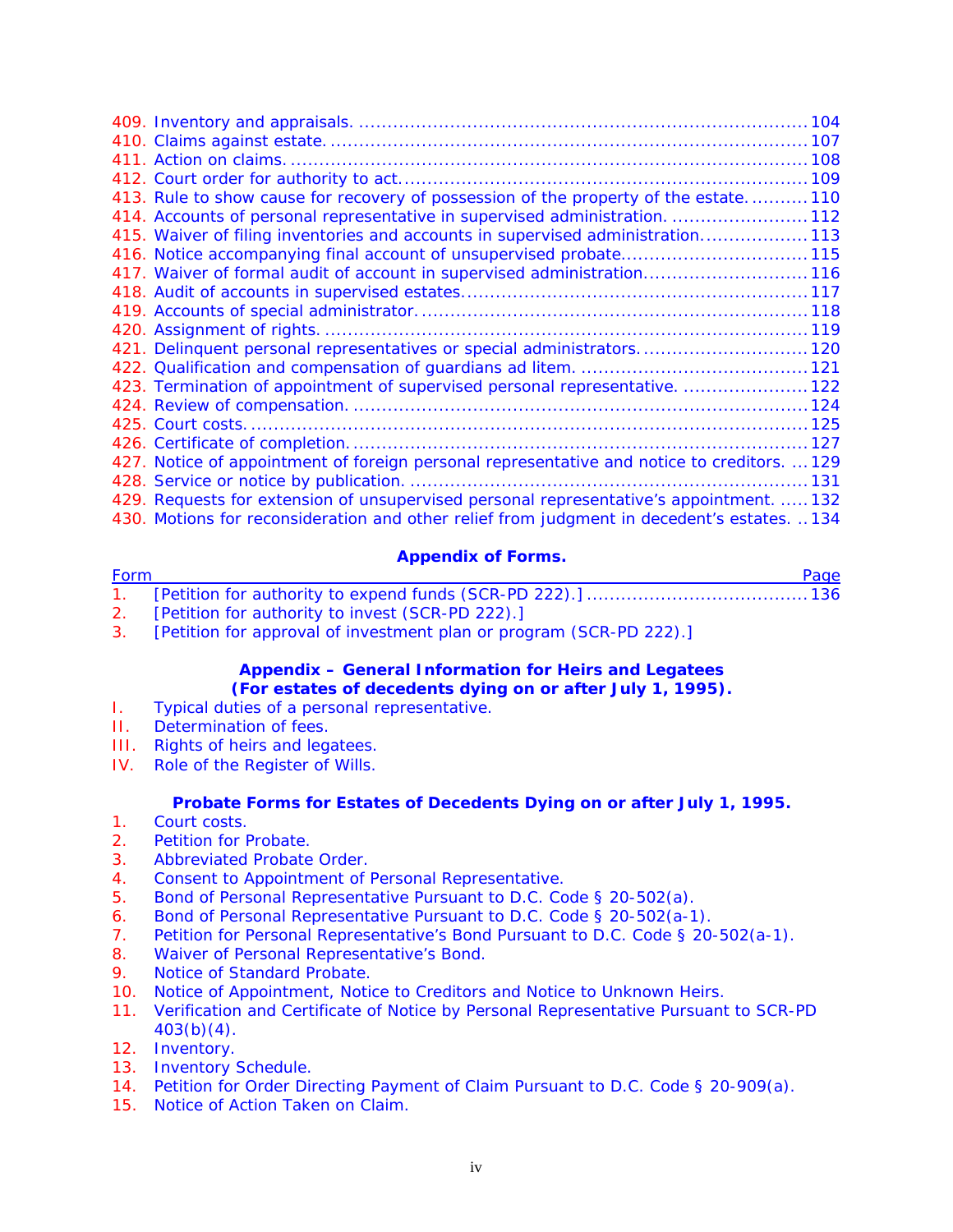- 16. Request for Extension of Personal Representative's Appointment.
- 17. Order Extending Appointment of Personal Representative(s).
- 18. Waiver of Filing Inventories and Accounts.
- 19. Notice Accompanying Final Account.
- 20. Waiver of Formal Audit of Account and Consent to Account as Stated.
- 21. Petition for Termination of Appointment of Supervised Personal Representative.
- 22. Order Terminating Appointment of Supervised Personal Representative(s).
- 23. Certificate of Completion.
- 24. Notice of Appointment of Foreign Personal Representative and Notice to Creditors.
- 25. Appointment of Agent to Accept Service of Process.
- 27. Financial account Information (SCR-PD 5.1).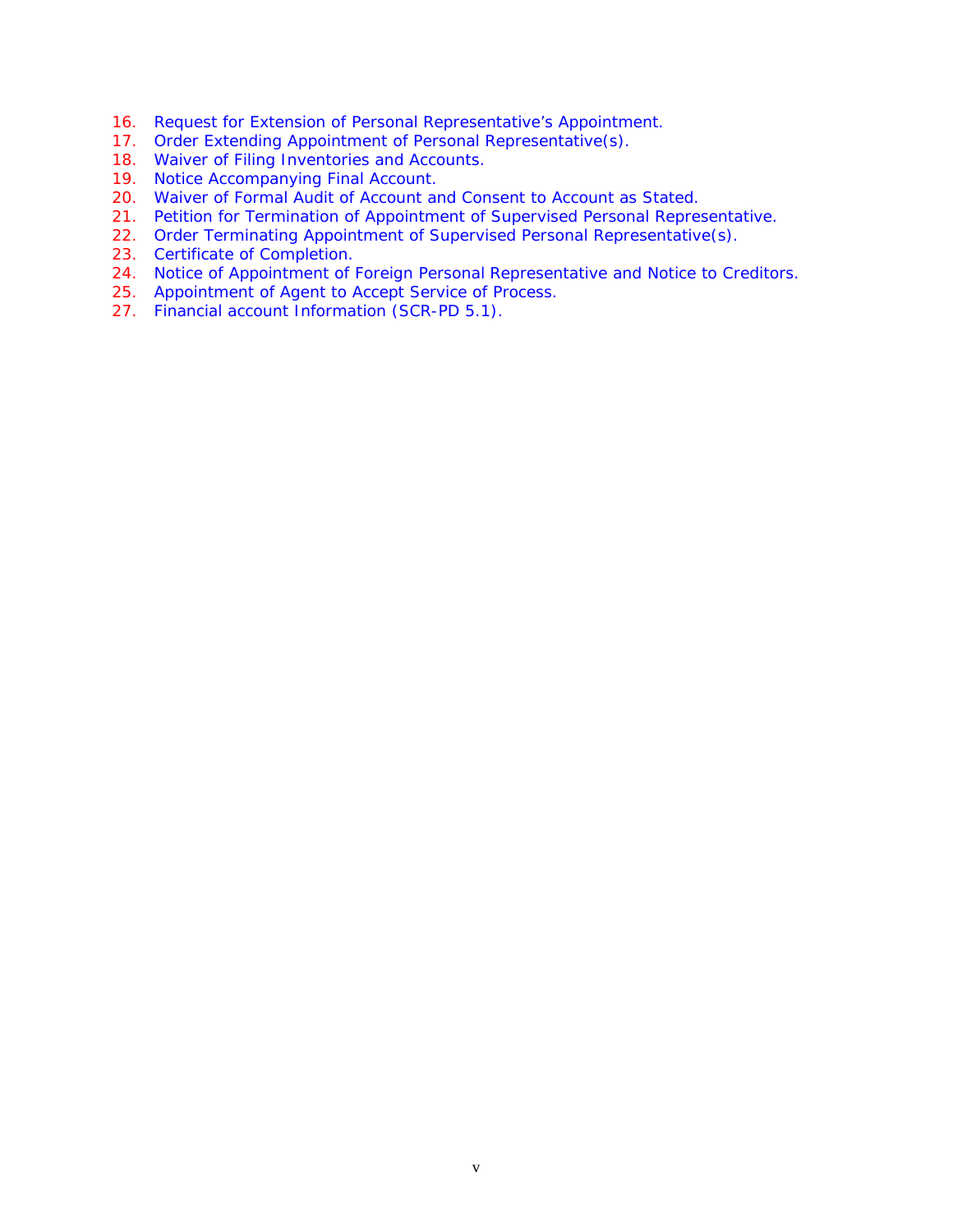# **All Proceedings.**

## <span id="page-5-0"></span>*D.C. SCR-PD Rule 1*

Rule 1. Purpose and scope.

(a) Scope and purpose.

These rules apply to proceedings in the Probate Division of this Court and are intended to provide for the just and expeditious disposition of all such proceedings. These rules shall be known as Superior Court Rules of the Probate Division and may be cited as "SCR-PD".

(b) All proceedings.

SCR-PD 1 through 9 shall govern all proceedings in the Probate Division.

(c) Decedent's estates.

SCR-PD 10 through 26 shall govern all proceedings instituted in the Probate Division of the Court involving estates of decedents dying before January 1, 1981. SCR-PD 101 through 130 shall govern all estates of decedents dying on or after January 1, 1981 and prior to July

[1, 1995. SCR-PD 401 through 430 shall govern all estates of decedents dying on or after July](#page-0-1)  1, 1995.

(d) Guardians of minors, conservators, trustees.

SCR-PD 201 through 213 shall govern all proceedings instituted in the Probate Division of the Court involving guardians of minors' estates or custodians of minors, conservators appointed in proceedings filed before September 30, 1989, committees, and trustees.

(e) Intervention proceedings.

SCR-PD 301 through 361 shall govern all proceedings instituted under the District of Columbia Guardianship Protective Proceedings and Durable Power of Attorney Act.

(f) Applicability of Civil Rules.

Except where inconsistent with the provisions of the Probate Division Rules or the traditionally uncontested and administrative proceedings therein the Superior Court Rules of Civil Procedure are applicable to proceedings in the Probate Division.

### REGISTER OF WILLS COMMENT

The Superior Court Rules of Civil Procedure are available at

[http://www.dccourts.gov/dccourts/superior/civil/civil\\_actions.jsp](http://www.dccourts.gov/dccourts/superior/civil/civil_actions.jsp).

Technical revision made to correct error in reference to D.C. Code or D.C. Court Rules.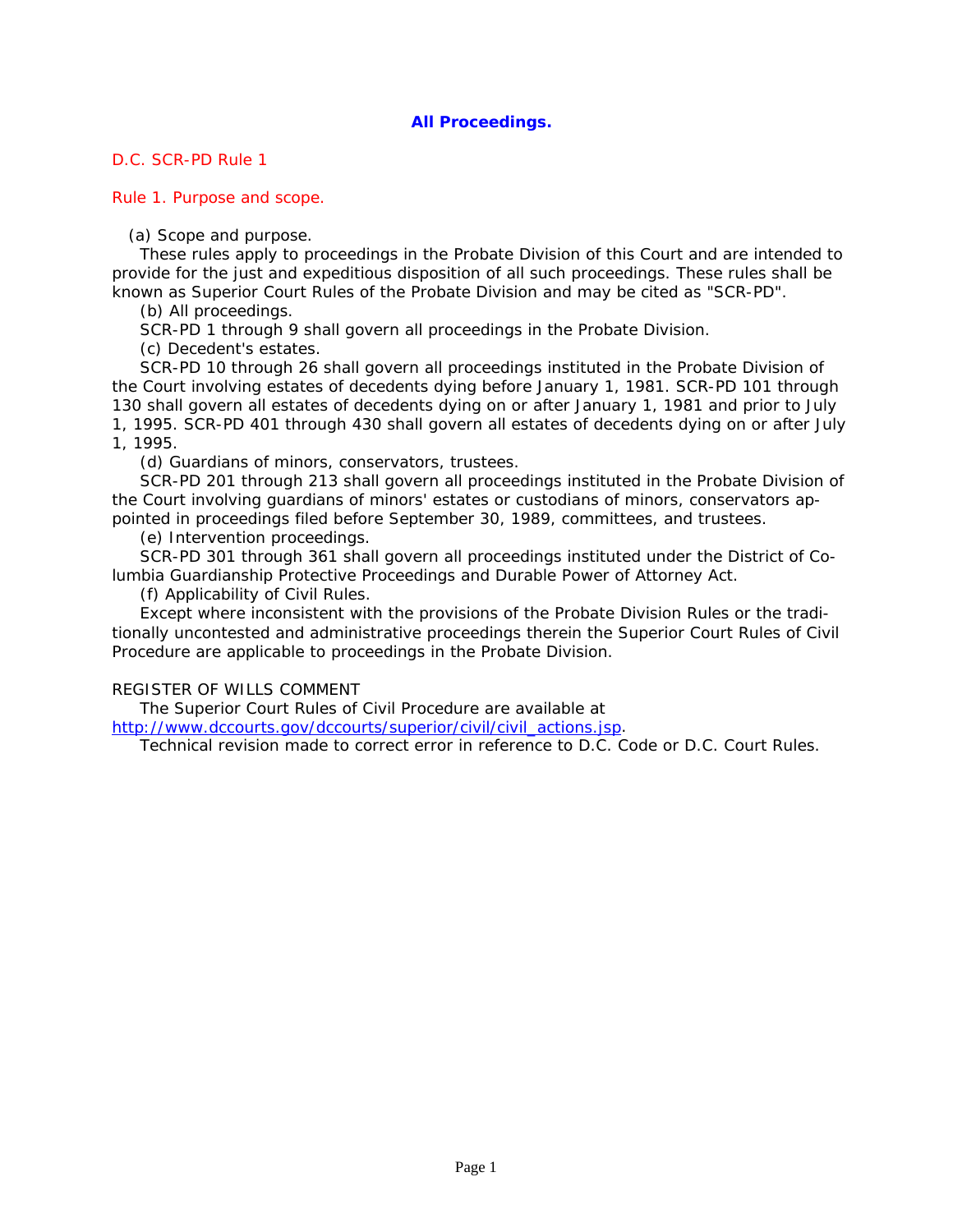#### <span id="page-6-0"></span>Rule 2. Matters presented to the Register of Wills.

 (a) All ex parte matters and all orders on consent or waiver of notice prepared for the signature of the judge assigned to fiduciary matters shall be presented to the Register of Wills who shall review such matters and make such recommendations to the Court as may be appropriate.

(b) All matters other than a complaint or motion that seek an order of the Court shall be presented in the form of a verified petition, except as otherwise specifically provided.

(c) All accounts shall be typewritten or machine printed. The accounts shall be on forms prescribed by the Court or formats consistent with those forms. The Uniform Fiduciary Accounting Principles and accompanying commentaries and illustrations recommended by the [Committee on National Fiduciary Accounting Standards in collaboration with the National Cen](#page-0-1)ter for State Courts are approved as an elaboration of the requirements of this rule. Reference may be made to them for determination of the adequacy of a particular account. The model account forms attached thereto are the approved forms for purposes of this rule.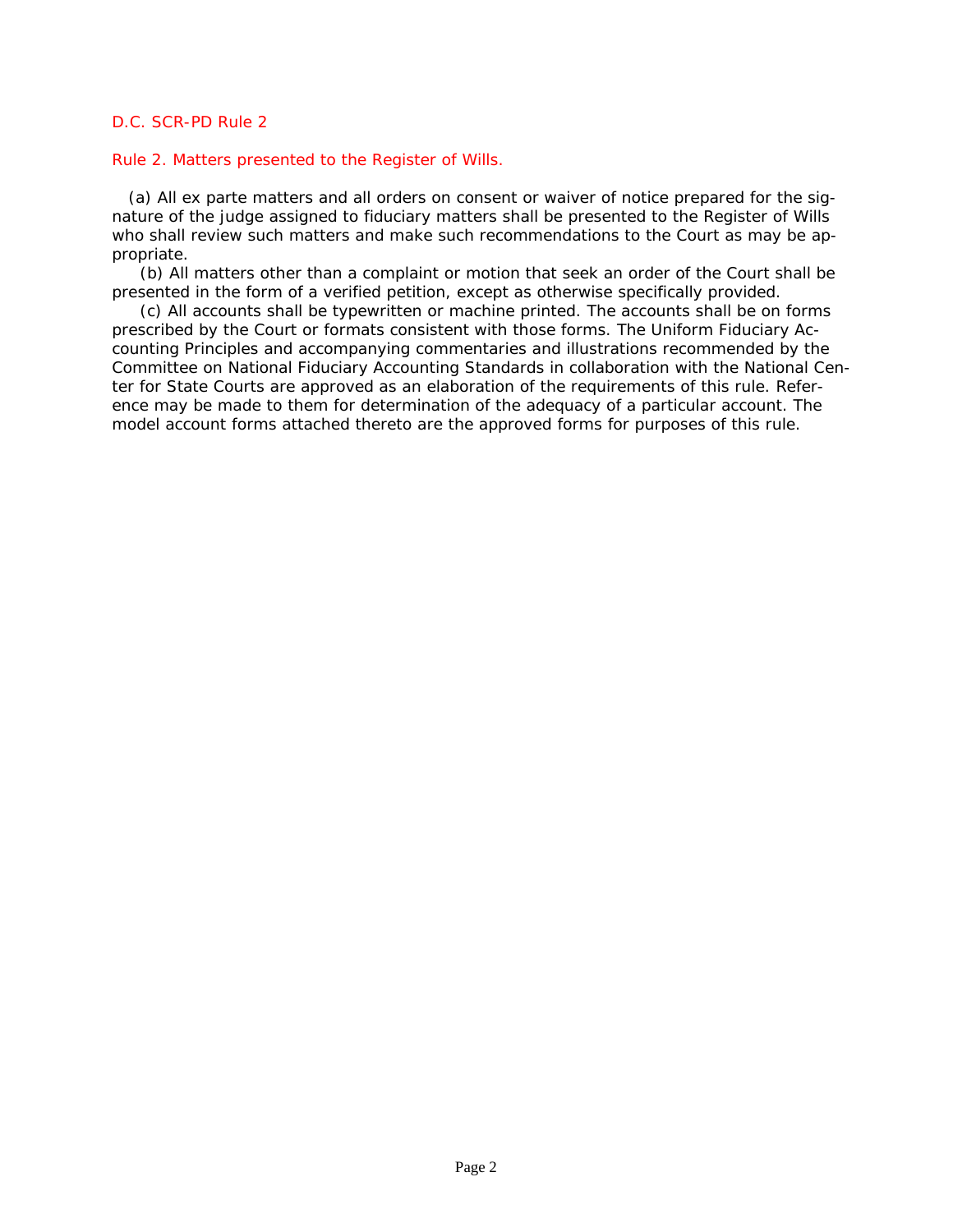### <span id="page-7-0"></span>Rule 3. Verification of pleadings.

 All pleadings filed by a fiduciary in the Probate Division except as otherwise provided by [statute shall be verified by the fiduciary before the Register of Wills or an official authorized](#page-0-1)  to administer oaths, substantially in accordance with the following form, unless otherwise specifically prescribed by the Register of Wills.

I ..............., being first duly sworn on oath [OR: I ..............., affirm], depose and say that I have read the foregoing pleadings by me subscribed and that the facts therein stated are true to the best of my knowledge, information and belief.

The verification of a corporate fiduciary may be made by an authorized officer of said corporation.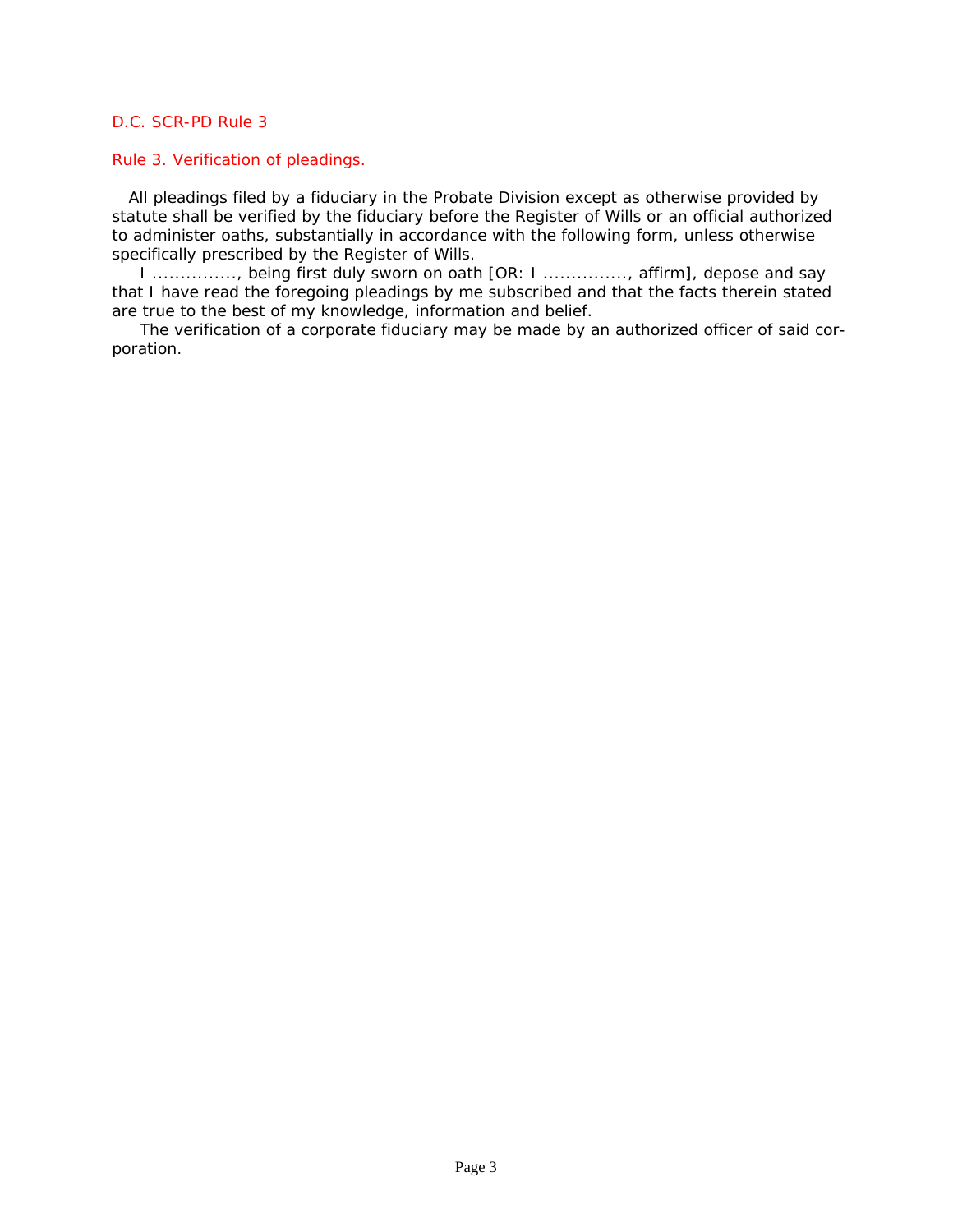#### <span id="page-8-0"></span>Rule 4. Notice requirements.

(a) Recipients of notice.

Except as otherwise expressly provided by statute or these rules, persons to whom notice must be given in a particular matter include all the parties in a case, interested persons in decedent's estate cases, as prescribed in *D.C. Code § 20-101(d)* and affected persons in all other cases as the Court shall direct. Notice may be effectuated by sending the petition by first class mail postage prepaid to the prescribed person or persons.

(b) Court may modify notice.

The Court may modify the requirements of notice under these rules when the parties and [affected persons are very numerous and it appears that the time, labor, and expense of com](#page-0-1)plying will be disproportionate to the distributive shares of those having an interest in the matter.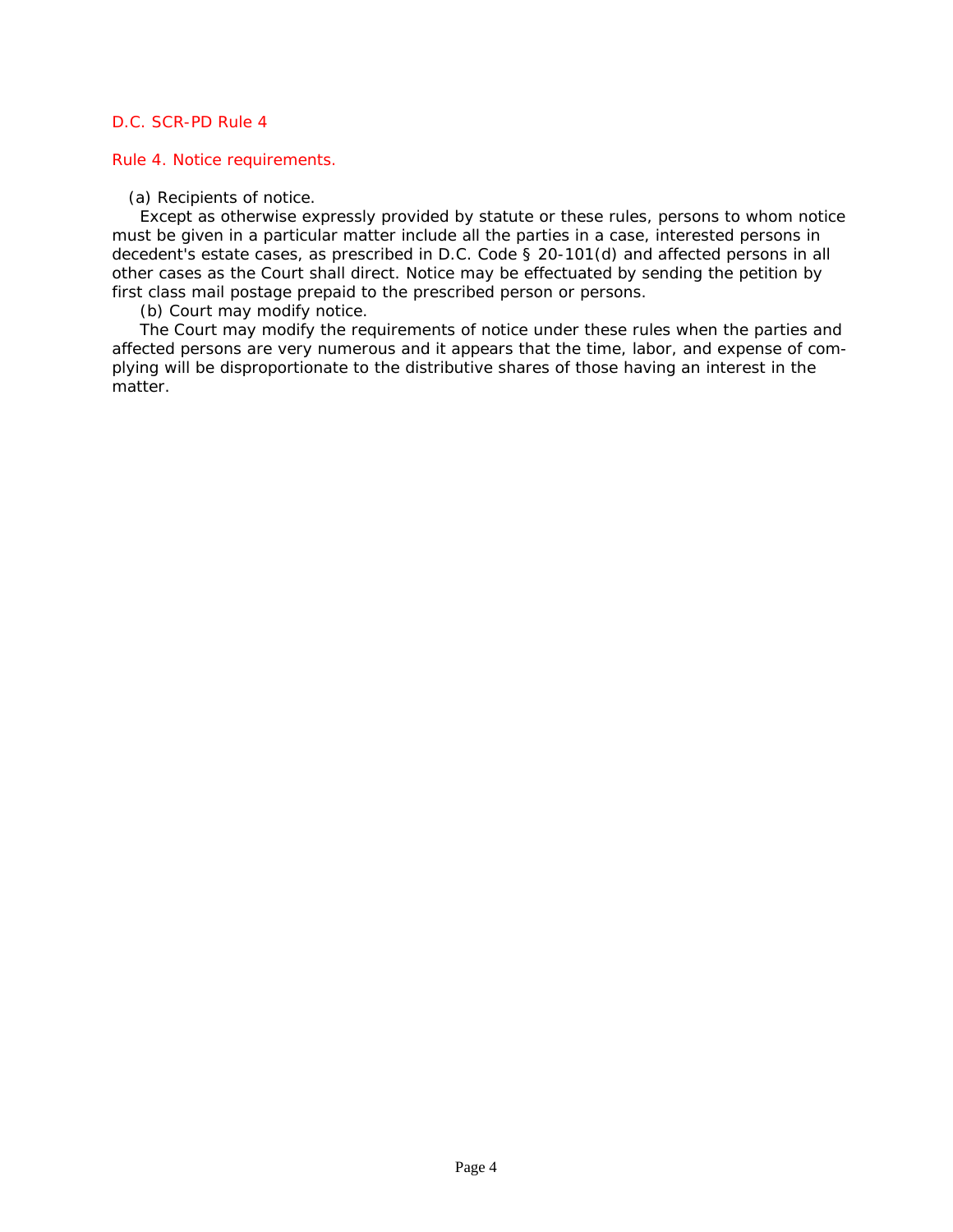#### <span id="page-9-0"></span>Rule 5. Investments by a fiduciary.

#### (a) Investment standards.

(1) When investing, reinvesting, purchasing, acquiring, exchanging, selling and managing property for the benefit of another, a fiduciary shall act with the care, skill, prudence, and diligence under the circumstances then prevailing, specifically including, but not by way of limitation, the general economic conditions and the anticipated needs of the trust and its beneficiaries, or the ward or the probate estate and its creditors and interested persons, that a prudent person acting in a like capacity and familiar with such matters would use in the conduct of an enterprise of a like character and with like aims, to attain the goals of the settlor as determined from the trust instrument or will, or the objectives of the ward as determined by the Court.

(2) Within the limitations of the foregoing and considering individual investments as part of an overall investment strategy, a fiduciary is authorized to acquire every kind of property, real, personal, or mixed, and every kind of investment. In the absence of express provisions to the contrary in any will or trust instrument, a fiduciary may without liability continue to hold property received into a trust or an estate at its inception or subsequently added to it or acquired pursuant to proper authority or previously held by the ward if and as long as the fiduciary, in the exercise of good faith and of reasonable prudence, discretion and intelligence, may consider that retention is in the best interests of the trust or the ward or probate estate or in furtherance of the goals of the settlor or testator as determined from any trust instrument or will or the objectives of the ward as determined by the Court.

(3) In the absence of express provisions to the contrary in any trust instrument or will, a deposit of funds at interest in any bank or other depository (including the trustee) shall be a permissible investment to the extent that such deposit is insured under any present or future law of the United States, is collateralized pursuant to any present or future law of the District of Columbia or the United States, or to such greater extent as the Court may authorize. Nothing in this rule shall be construed as limiting the right of fiduciaries in proper cases to make deposits of moneys in banks, subject, in the case of interest-bearing deposits, to such notice or other conditions respecting withdrawal as may be prescribed by law or governmental regulation affecting such deposits.

(4) Nothing in this rule shall abrogate or restrict the power of the Court in proper cases to direct or permit the fiduciary to deviate from the terms of the trust or will regarding the making or retention of investments.

(5) The provisions of this rule shall apply to all fiduciaries under the supervision of the Court. Terms such as "investments permissible by law for investment of trust funds," "legal investments," "authorized investments," "investments acquired using the judgment and care which persons of prudence, discretion and intelligence exercise in the management of their own affairs, not in regard to speculation, but in regard to the permanent disposition of their funds, considering the probable income as well as the probable safety of their capital," and other words of similar import used in defining the powers of a fiduciary relative to invest[ments, in the absence of other controlling or modifying provisions of a trust instrument or will](#page-0-1)  shall be construed as authorizing any investment permitted, and imposing the standard of prudence required, by the terms of paragraph (1) of this rule.

(6) The term "property" as used in this rule includes life insurance, endowment, and annuity contracts issued by legal reserve companies.

(b) In all cases where a fiduciary is required to obtain Court authority prior to making investments, an order of Court so authorizing investments under this rule shall not constitute Court approval of the particular investments nor shall the fiduciary be relieved of any fiduciary responsibility for having made the investments.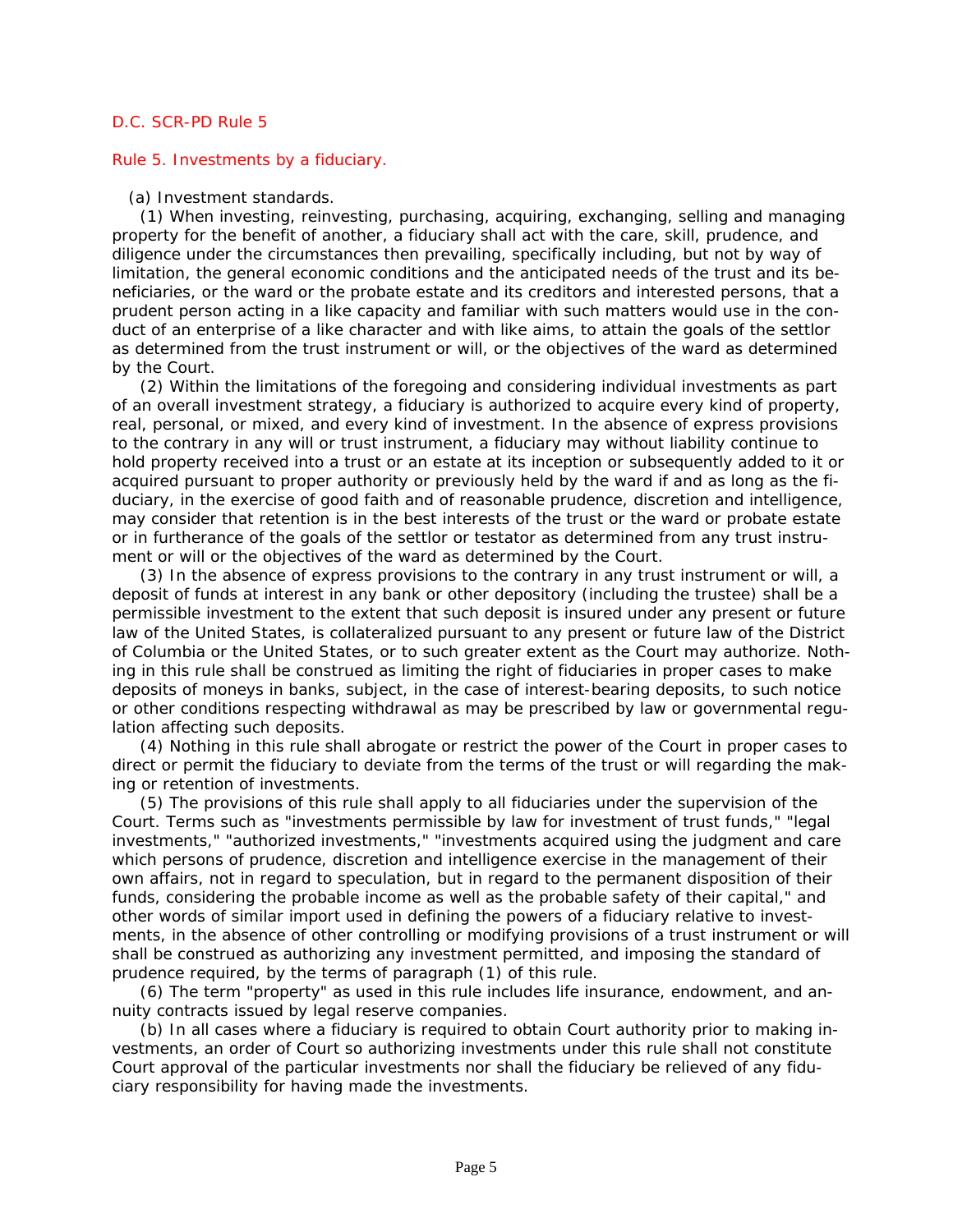(c) No fiduciary, without prior Court approval, shall purchase for the fiduciary's personal account or for any account in which the fiduciary is personally interested any asset held by the fiduciary, nor shall the fiduciary sell to himself or herself, as fiduciary, any asset in which the fiduciary has any personal or financial interest. Upon a petition by the fiduciary disclosing all pertinent facts and showing that either the trust instrument or will authorizes such a transaction, or that the beneficiary or ward has knowingly consented or that the transaction is in the best interest of the estate, trust, ward or beneficiary and after notice of the petition to all parties and affected persons and a hearing, the Court may approve the transaction.

## **COMMENT:**

Subsection (a) of this rule maintains "the prudent investor" standard as expressed in *Johns v. Herbert, 2 App. D.C. 485 (1894)* but makes clear that a prudent investor uses a total asset management approach in light of the investment objectives for the beneficiary and allows the Court to permit generally accepted practices of risk allocation embodied in modern portfolio management theory. For further explication of current fiduciary investment practices with respect to trusts, see *D.C. Code §§ 28-4701 to 4712*.

The District of Columbia Code recognizes that the Court may allow the sale of estate property to a fiduciary by providing under *§ 21-2068* (Guardianship, Protective Proceedings [and Durable Power of Attorney Act of 1986\) that such transactions otherwise voidable may be](#page-0-1)  approved by the Court after a hearing with notice to enumerated individuals.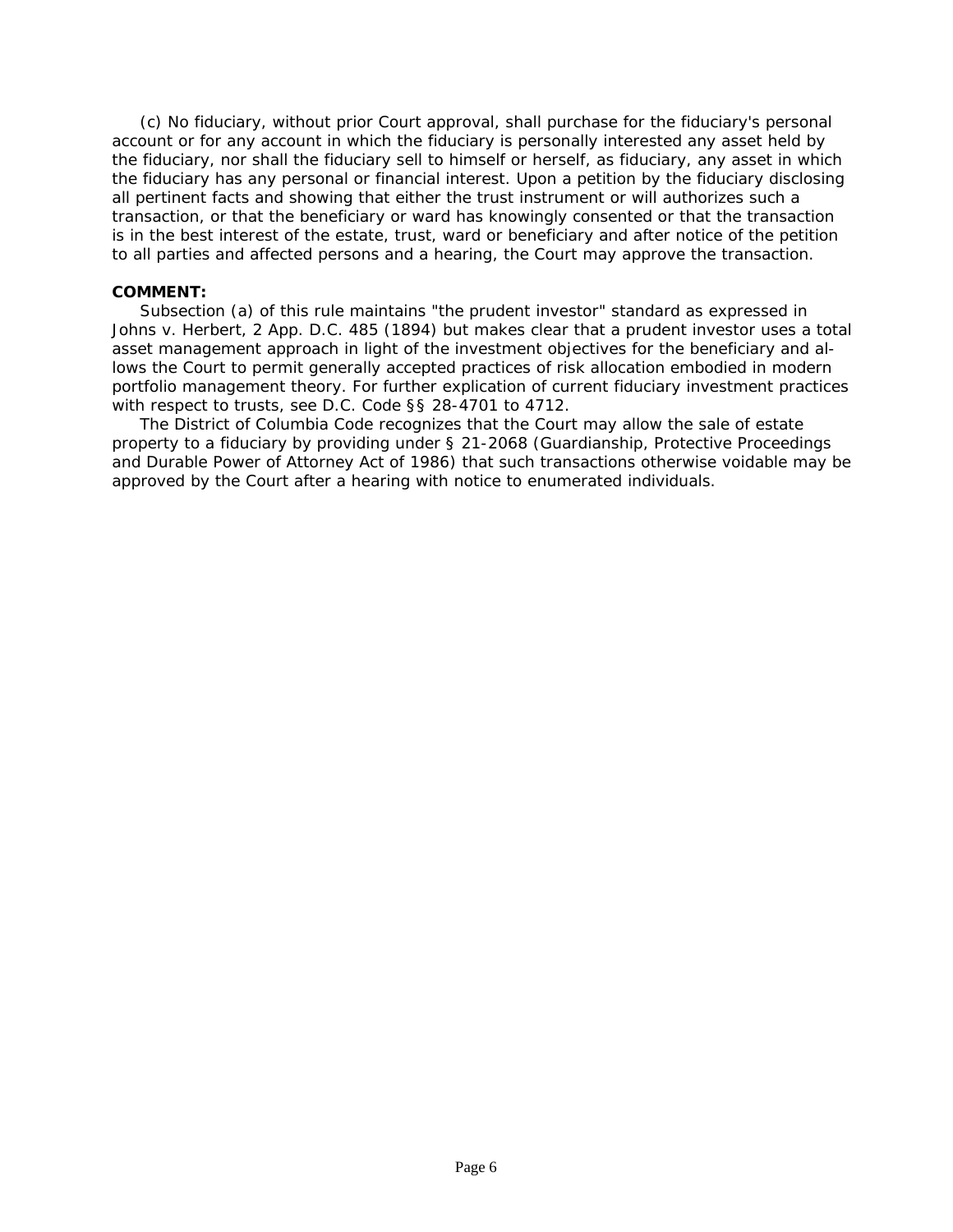## <span id="page-11-0"></span>Rule 5.1. Privacy requirements.

 (1) All parties shall exclude the following personal identification from all filed documents except as provided below.

(A) Social Security numbers and drivers license numbers:. Except in the case of a testamentary writing, Social Security and driver's license numbers are to be excluded from public filings. If a person intends to file any document that includes an individual's social security number, the person shall file the document with the acronym "SSN" placed where the individual's social security number would have been included.

(B) Dates of birth:. Except in the case of a testamentary writing and as otherwise provided in Probate Rules 108(a)(1), 221(a)(4), 231(a)(4) and (b)(1), and 408(b)(1), dates of birth are to be excluded from public filings. If a person intends to file any document that includes an individual's date of birth, the person shall file the document with the acronym "DOB" placed where the individual's date of birth would have been included.

(C) Financial account numbers:. Except in the case of a testamentary writing and as provided in Probate Rules 20(a), 109(e), 114(b), 204(a), 329(a), 330(b), 409(f) and 414(b), fi[nancial account numbers are to be excluded from public filings. Probate Form 27, as provided](#page-0-1)  for in the foregoing rules, shall be maintained under seal. Upon motion and for good cause shown, the court may order the form unsealed. Except for Probate Form 27, any document filed that contains a financial account number shall include only the lasts four digits of that number.

(2) A person wishing to file a document containing the unredacted personal identification listed in subparagraphs (A) through (C) of paragraph (1) of this rule may file a motion for leave to file an unredacted document under seal.

(3) The responsibility for redacting this personal identification rests solely with counsel and the interested persons.

# **COMMENT:**

This Rule expresses the Court's concern about access to, and dissemination of, private information in the Court's public records to the detriment of individuals whose privacy is compromised simply because their otherwise private information is contained in court filings. The risk of invasion of privacy is heightened where the Court's public records are made available through the internet. Although the Rule does not expressly prohibit all use of personal identifiers and other private information, such as home addresses, it is the policy of the Court that parties not include home addresses and other private information in any court filings unless it is necessary to the matter being litigated or is otherwise expressly required by statute or other Rules of the Court, such as, for example, Civil Rules 16(a)(2), 10-I(b), and 4(l)(2), made applicable to Probate proceedings by Probate Rule 1(f).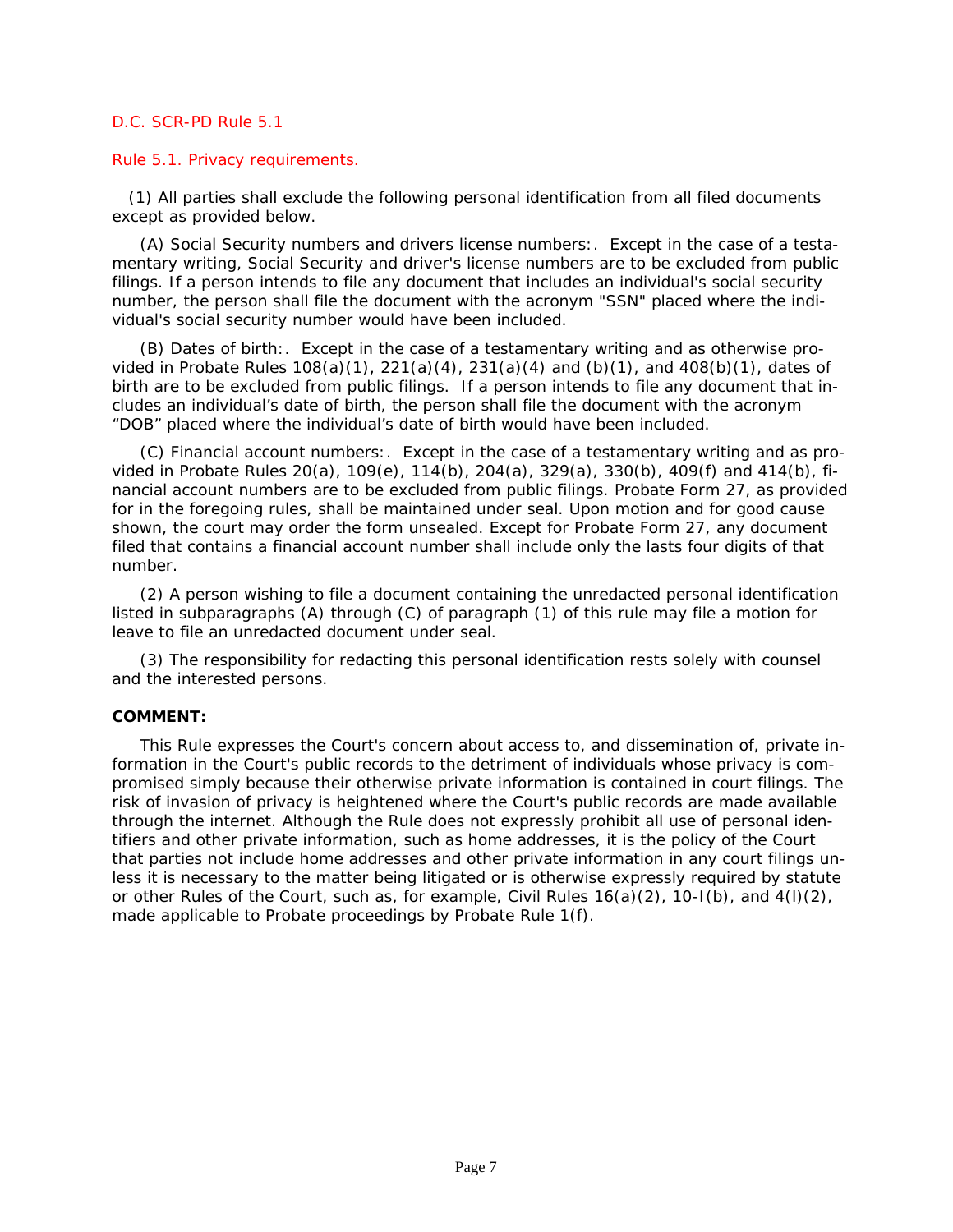#### <span id="page-12-0"></span>Rule 6. Life estate; dower.

(a) Allowance for life estate.

Allowance to a healthy tenant for life, unless otherwise adjudged, shall be computed as follows:

(1) For the month in which the valuation date falls, find the applicable federal rate under *section 7520 of the Internal Revenue Code of 1986* by consulting Table 5 of the monthly revenue rulings listing applicable federal rates published in the Internal Revenue Bulletin.

(2) Using the applicable federal rate obtained in subparagraph  $(a)(1)$  and the age of the tenant for life, select the correct factor from Table R(1) in *IRS Notice 89-60.*

(3) Subtract the factor obtained in subparagraph (a)(2) from the number 1 (the resulting factor is the allowance to a tenant for life).

(b) Commutation of dower.

The dower of a healthy person in land sold by judgment of the Court, unless otherwise agreed by the parties or adjudged for good cause shown, shall be equal to one-third (1/3) of the value of that person's life estate in the land, computed in accordance with subsection (a) [of this rule. \(This subsection is not applicable to estates of persons dying on or after April 26,](#page-0-1)  2001, the effective date of the Omnibus Trusts and Estates Amendment Act of 2000, abolishing dower.)

(c) For purposes of this rule, the valuation date shall be the first day of the month next preceding the month in which the initial pleading seeking an allowance or commutation is filed.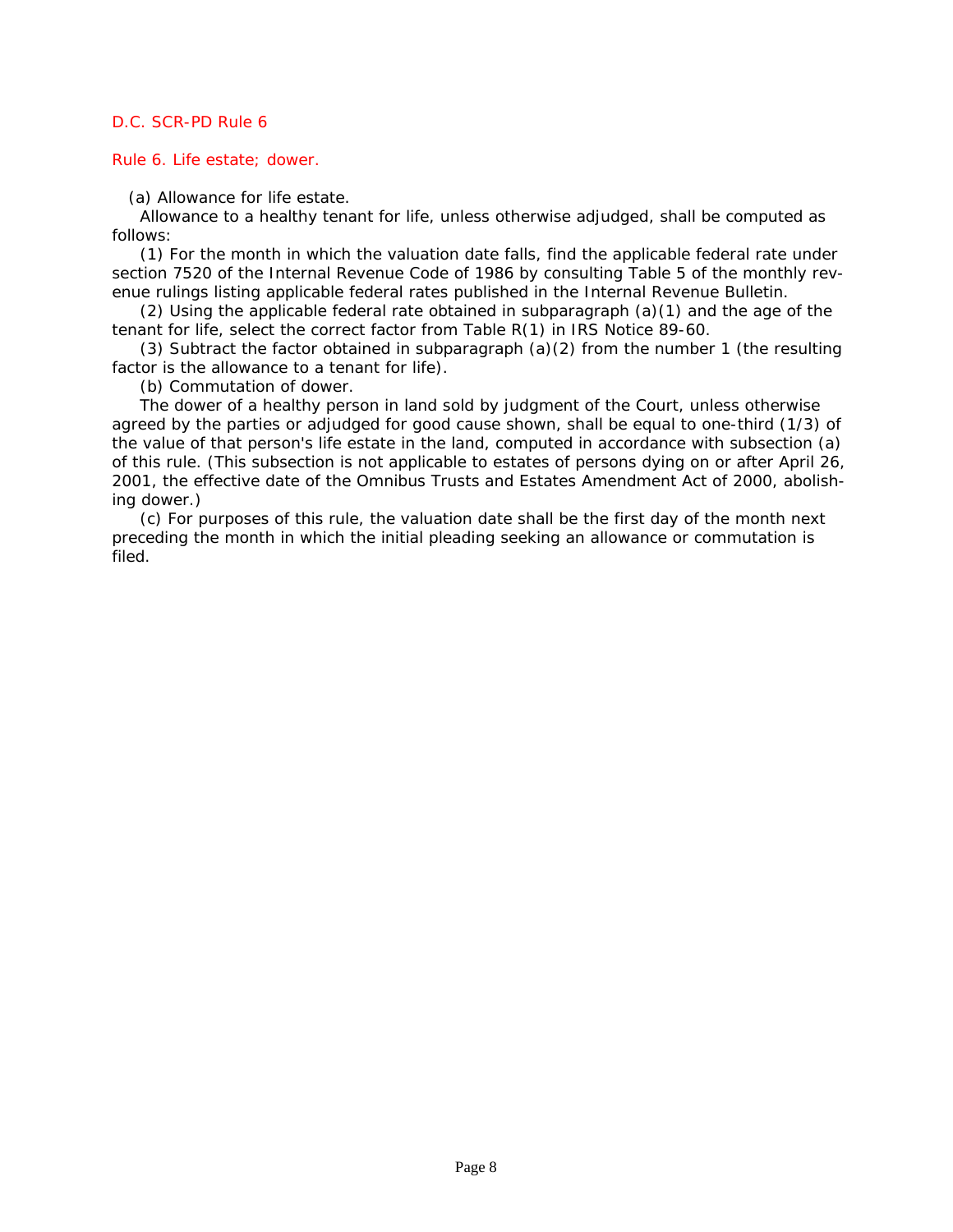## <span id="page-13-0"></span>Rule 6.1. Disclaimers required to be filed with the court.

 (a) Any disclaimer required to be filed with the Court pursuant to *D.C. Code § 19-1512* must be filed with the Register of Wills and shall:

(1) declare the disclaimer;

- (2) describe the specific interest or the power disclaimed;
- (3) be signed by the person making the disclaimer; and
- (4) include the telephone number and street address of the disclaimant.

(b) The following information, though not required, may be included within or along with the disclaimer:

(1) for an interest created under the law of intestate succession or an interest created by will, the name of the decedent whose death created the interest, the date and place of the decedent's death, and the court having jurisdiction to appoint the personal representative of the decedent's estate;

(2) for an interest in a testamentary trust, the name of the decedent whose will created [the trust, the date and place of the decedent's death, the date the trust was created, and the](#page-0-1)  court having jurisdiction to enforce the trust;

(3) for an interest in an inter vivos trust, the name of the trust, the name of the settlor of the trust, the date the trust was created, and the court having jurisdiction to enforce the trust;

(4) for an object of a power of appointment or by a taker in default of exercise of a power of appointment, the name of the person who created the power of appointment, the current holder of the power, and the name and date of the governing instrument under which the power was created;

(5) for an appointee of a nonfiduciary power of appointment, the name of the person who created the power of appointment, the name and date of the governing instrument which created the power, the current holder of the power or the personal representative of the holder's estate, and the court having jurisdiction to appoint the fiduciary;

(6) for a fiduciary of a power over a trust or estate, the name of the governing instrument which created the power and if the governing instrument is:

(A) a will, the name of the decent whose will created the power, the date and place of the decedent's death, and the court having jurisdiction to appoint the personal representative of the decedent's estate;

(B) a testamentary trust, the name of the decedent whose will created the trust, the date and place of the decedent's death, the date the trust was created and the court having jurisdiction to enforce the trust;

(C) an inter vivos trust, the name of the settlor of the trust, the date the trust was created, and the court having jurisdiction to enforce the trust.

# **COMMENT:**

The requirements of this rule are not intended to address the jurisdictional basis for filing a disclaimer in the District of Columbia Superior Court. Any person filing a disclaimer should assure himself or herself of the jurisdictional basis for filing the disclaimer in the District of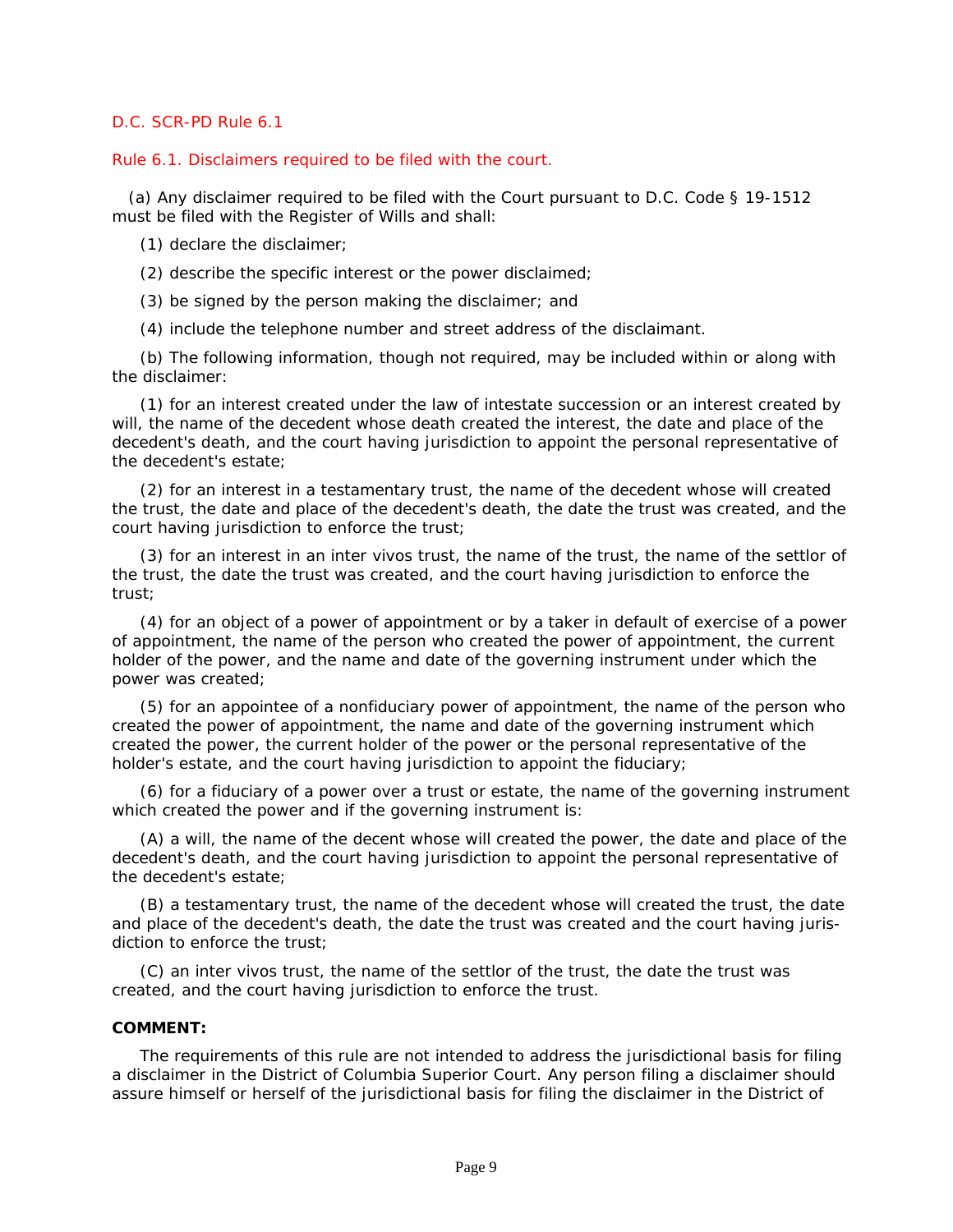[Columbia Superior Court. Paragraph \(b\) is intended to encourage those filing disclaimers to](#page-0-1)  include information that will assist the Register of Wills in processing disclaimers.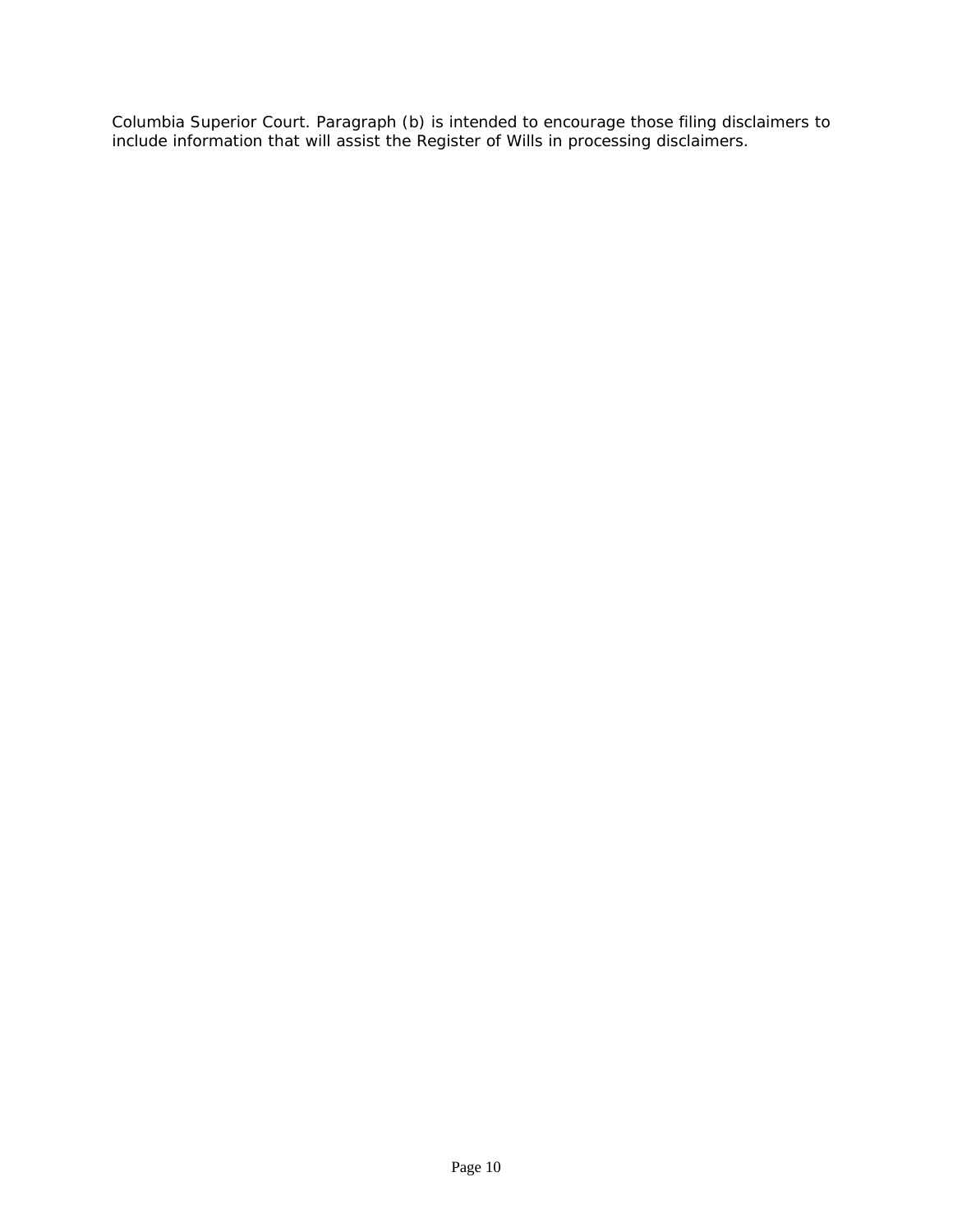## <span id="page-15-0"></span>Rule 7. Closing a case despite irregularity.

 Whenever an irregularity or default in the administration of an intervention proceeding, decedent's estate, fiduciary case, or the estate of a minor exists, but no party appears to be [materially adversely affected, the Register of Wills, after notice to all interested persons, may](#page-0-1)  request the Court to close the case unless a party shows cause why the Court should take further action.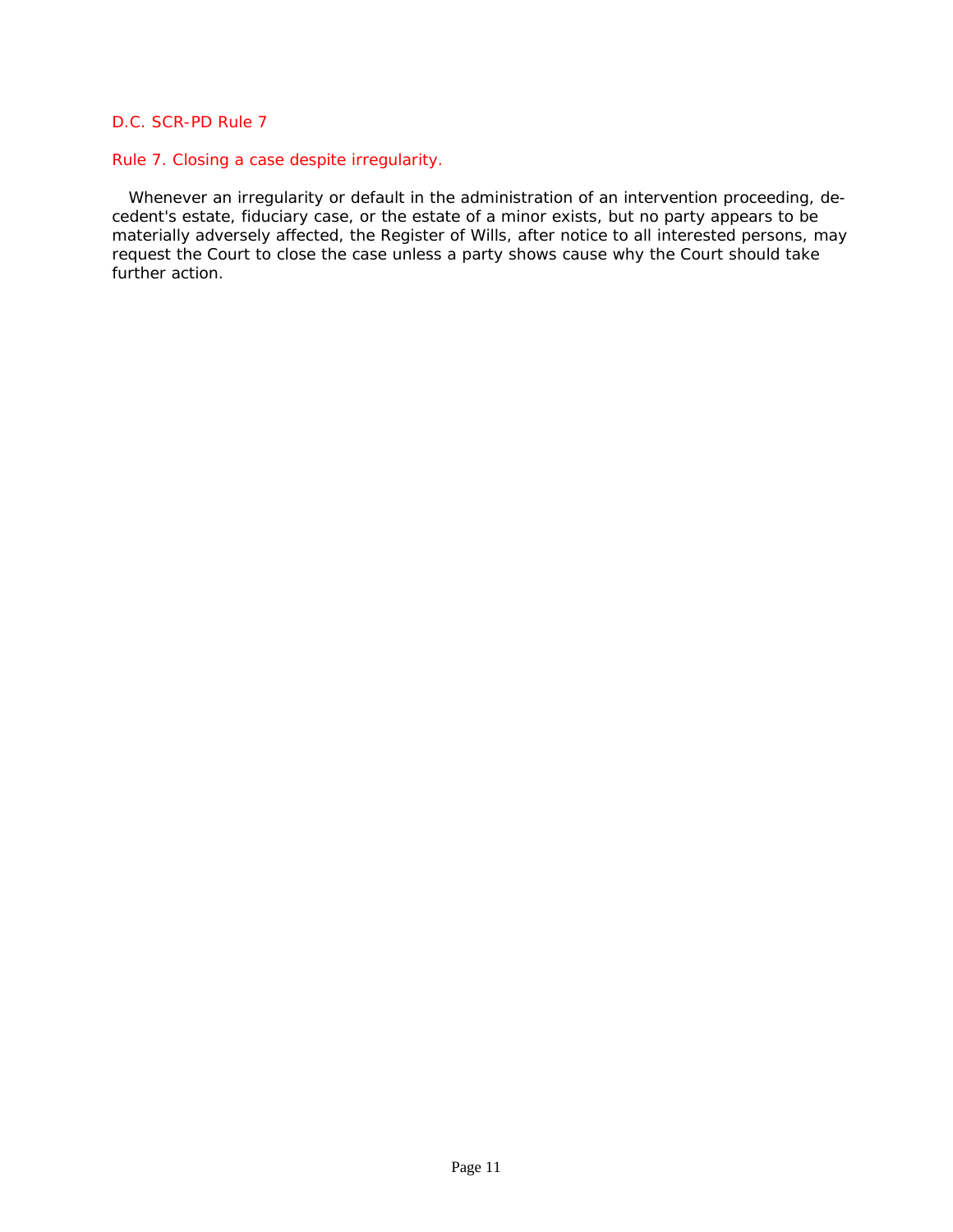### <span id="page-16-0"></span>Rule 7.1. Solely owned safe deposit box.

 [\(a\) If a decedent owned a safe deposit box titled in the decedent's sole name, and there is](#page-0-1)  reason to believe that the box contains the decedent's will, a petition may be filed by an interested person for the appointment of a special administrator pursuant to *D.C. Code § 20- 531* to access the box to obtain the will and deliver it to the Court in accordance with this Rule.

(b) A special administrator appointed hereunder shall have only the authority to enter the safe deposit box(es) enumerated in the petition and deliver any testamentary instruments therein found to the Court and shall have no other authority whatsoever.

(c) No bond shall be required.

(d) The petitioner may seek the petitioner's appointment or that of a member of the bar.

(e) The Court may require a representative of the Register of Wills to accompany the special administrator to the opening of the safe deposit box.

(f) No prior Notice to interested persons need be given before the Petition For Appointment of a Special Administrator to Open a Safe Deposit Box may be granted.

(g) The Petition shall not contain a Certificate of Service.

(h) The Order, along with a copy of the Petition, shall be mailed to the interested persons.

(i) If a Will is not found, the Special Administrator shall file a Report of the actions taken to seek the Will.

(j) The appointment of the Special Administrator shall expire at the earlier of the filing of the Will or a Report of the actions taken to seek the Will or thirty days from the entry of the order of appointment.

(k) The Petition for the Appointment of a Special Administrator to Open A Safe Deposit Box shall be in the following format.

PETITION FOR APPOINTMENT OF A SPECIAL ADMINISTRATOR TO OPEN A SAFE DEPOSIT BOX

| Does the Petitioner have a copy of the Will, the original of which is sought?  |
|--------------------------------------------------------------------------------|
| Is the Petitioner named in this copy of the Will?  and in what capacity?       |
|                                                                                |
| Location of safe deposit box(es) in the District of Columbia sought to be open |

ought to be opened Does the Petitioner know of anyone holding a higher priority for appointment pursuant to

*D.C. Code § 20-303*? ... If so, what actions has Petitioner taken to contact such person(s)? Has or have any such person or persons declined to seek entry into the safe deposit box(es)?

Does the Petitioner seek to have a representative from the Register of Wills accompany the special administrator to the opening of the safe deposit box(es)?

Does the Petitioner seek to have anyone else accompany the Petitioner to the opening of the safe deposit box(es)?

List of Interested Persons

Name Address Relationship

WHEREFORE, Petitioner prays that the Court appoint .............. Special Administrator to open the safe deposit box(es)

Petitioner

..............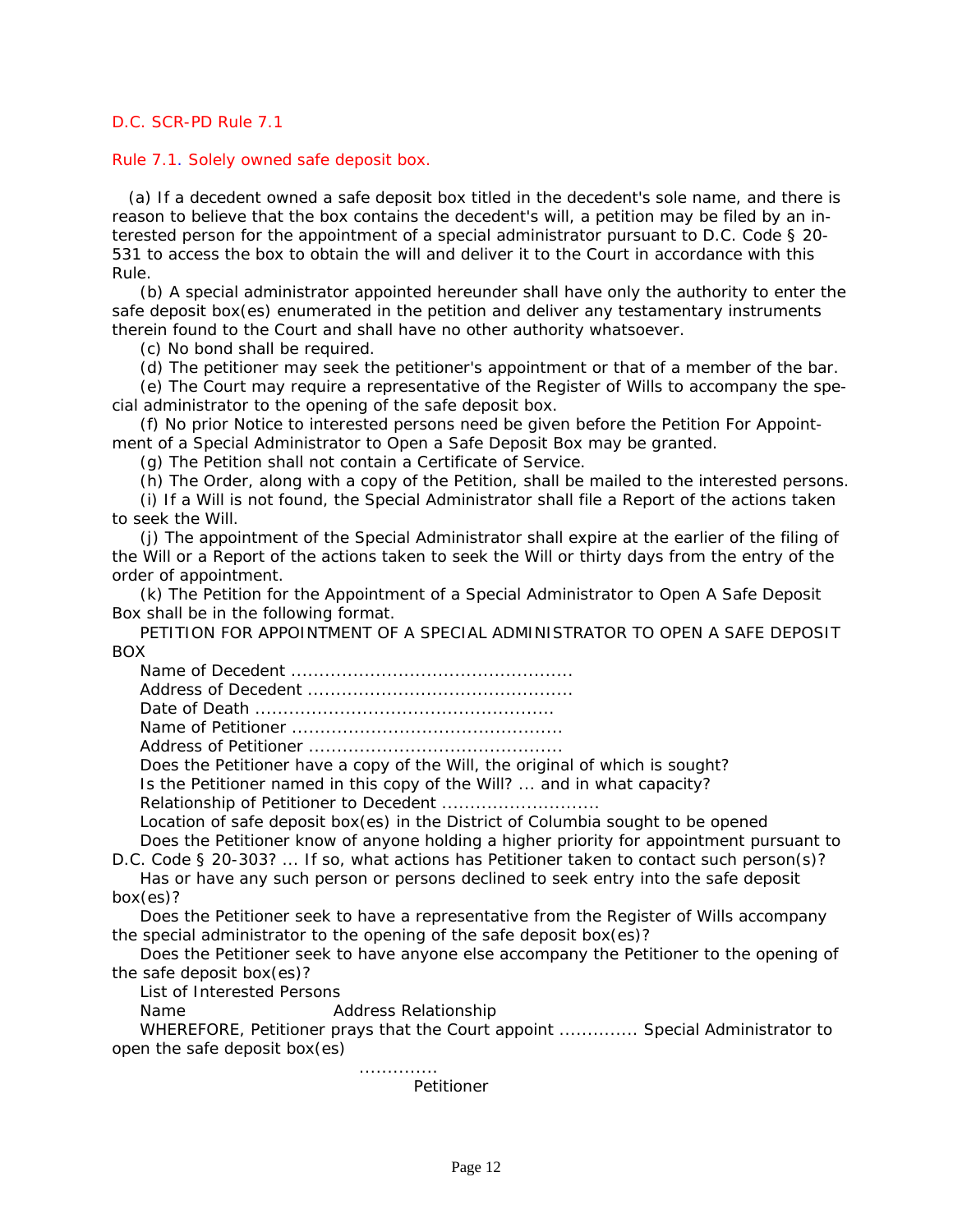I do solemnly declare and affirm under penalty of law that the contents of the foregoing document are true and correct to the best of my knowledge, information and belief.

### Petitioner

..............

#### ORDER

Upon consideration of the Petition For Appointment of a Special Administrator To Open A Safe Deposit Box, filed by ................ that seeks the appointment of ................ as Special Administrator, and it appearing to the Court that

[] no one holds a higher priority for appointment than the Petitioner, or

[] while other person(s) hold(s) a higher priority for appointment than Petitioner, such persons have not come forward to seek appointment and that good cause exists to vary the priority for appointment, it is by the Court this ... day of .........

ORDERED, That .............. be appointment Special Administrator To Open a Safe Deposit Box located at .............. and

[] not to be accompanied by a representative from the Office of the Register of Wills, or

[] the Special Administrator shall be accompanied by a representative from the Office of the Register of Wills when opening the safe deposit box.

[] the Special Administrator shall be accompanied by ............... when opening the safe deposit box.

and be it further

ORDERED, That the Special Administrator shall have no other authority than that granted herein and shall have no authority to receive any assets of the decedent and hence shall not be required to post bond, and be it further

[] ORDERED, That the Special Administrator shall forthwith deliver any testamentary documents(s) found in the safe deposit box to the Office of the Register of Wills, or

[] ORDERED, That the representative from the Office of the Register of Wills shall deliver any testamentary document(s) found in the safe deposit box to the Office of the Register of Wills.

and be it further

ORDERED, That upon completion of the opening of the safe deposit box(es) and delivery of any testamentary documents to the Office of the Register of Wills, the appointment of the Special Administrator shall thereupon terminate.

#### .............. Judge

Copies to: Petitioner and Interested Persons

#### **COMMENT:**

The Court has the discretion to appoint the Petitioner or a member of the bar as Special [Administrator. If the Petitioner is not the named Personal Representative or a residuary lega](#page-0-1)tee in a copy of the Will exhibited with the Petition, the Court may appoint a member of the bar.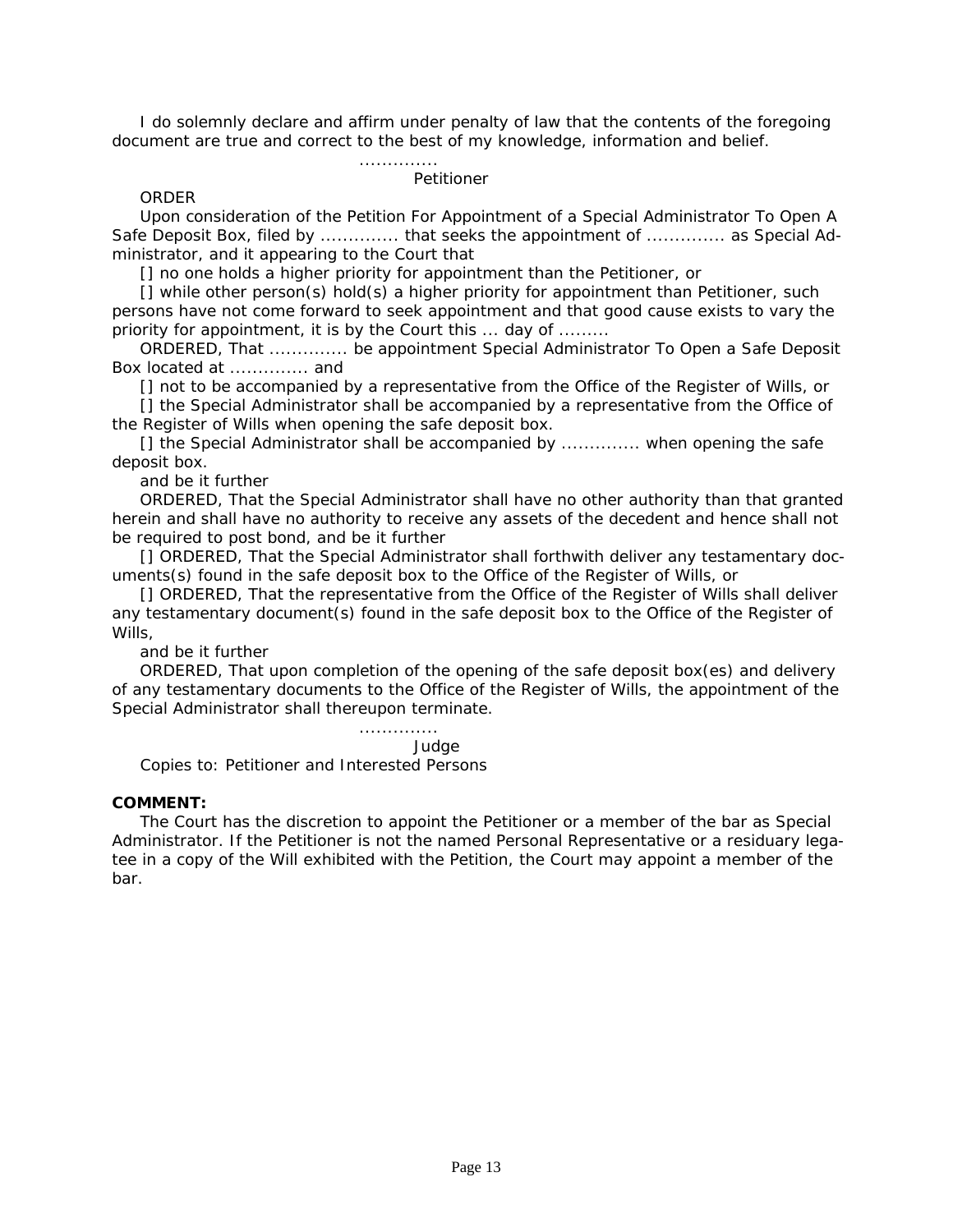## <span id="page-18-0"></span>Rule 8. Appeals.

## (a) Generally.

Any person who is aggrieved by a final order or judgment of the Probate Division of the Superior Court of the District of Columbia and who participated in the determination of that order or judgment may file an appeal therefrom to the District of Columbia Court of Appeals.

(b) Judgment upon fewer than all claims or interested persons or parties.

Upon application of any interested person or party or in the court's discretion, the court [may direct the entry of a final judgment as to one or more but fewer than all of the claims or](#page-0-1)  interested persons or parties upon an express determination that there is no just reason for delay and upon an express direction for the entry of such judgment.

(c) When allowed -- Decedents' estates.

Notwithstanding section (b) of this rule, all orders and judgments of the court determining rights of any interested person or party in any proceeding in the administration of the estate of a decedent shall be deemed final with respect to matters provided for in subsections (1) through (6) of this section as follows:

- (1) Order granting or denying probate;
- (2) Order construing the decedent's will;
- (3) Order determining heirs or legatees;
- (4) Order determining title to assets;
- (5) Order determining that property should be sold;
- (6) Order approving a final account.
- (d) When allowed -- All other proceedings.

Notwithstanding section (b) of this rule, all orders and judgments of the court determining rights of any interested person or party in any intervention proceeding shall be deemed final with respect to matters provided for in subsections (1) through (8) of this section as follows:

(1) Order appointing, removing or denying a request to appoint or remove a permanent guardian, permanent conservator, special conservator, trustee or other permanent fiduciary;

(2) Order granting or limiting the rights, powers or duties of a permanent guardian, permanent conservator, special conservator, trustee or other permanent fiduciary;

(3) Order approving any account, or granting or denying an exception or objection to any account;

(4) Order granting or denying compensation;

- (5) Order determining title to assets;
- (6) Order determining that property should be sold;

(7) Order determining a claim against a protected person or property of a protected person;

(8) Order granting or denying authority to make gifts.

# **COMMENT:**

This rule recognizes that, in the context of a decedent's estate, an order approving the final account is generally the only order that disposes of all the issues as to all the parties. Examples of probate orders that are not final absent an express determination by the Court include (but are not limited to) orders appointing or removing fiduciaries and orders approving interim accounts, including fees and commissions reflected therein.

If an interested person or party in a decedent's estate has notice of an account or request for compensation and fails to file an exception to such account or request for compensation within the statutory period, such interested person or party lacks standing to appeal. Notwithstanding the foregoing, the District of Columbia Court of Appeals decision in *Johnson v. Martin, 567 A.2d 1299 (D.C. 1989),* provides that even if an interested person or party does not file an exception within the statutory period, such person or party may file an exception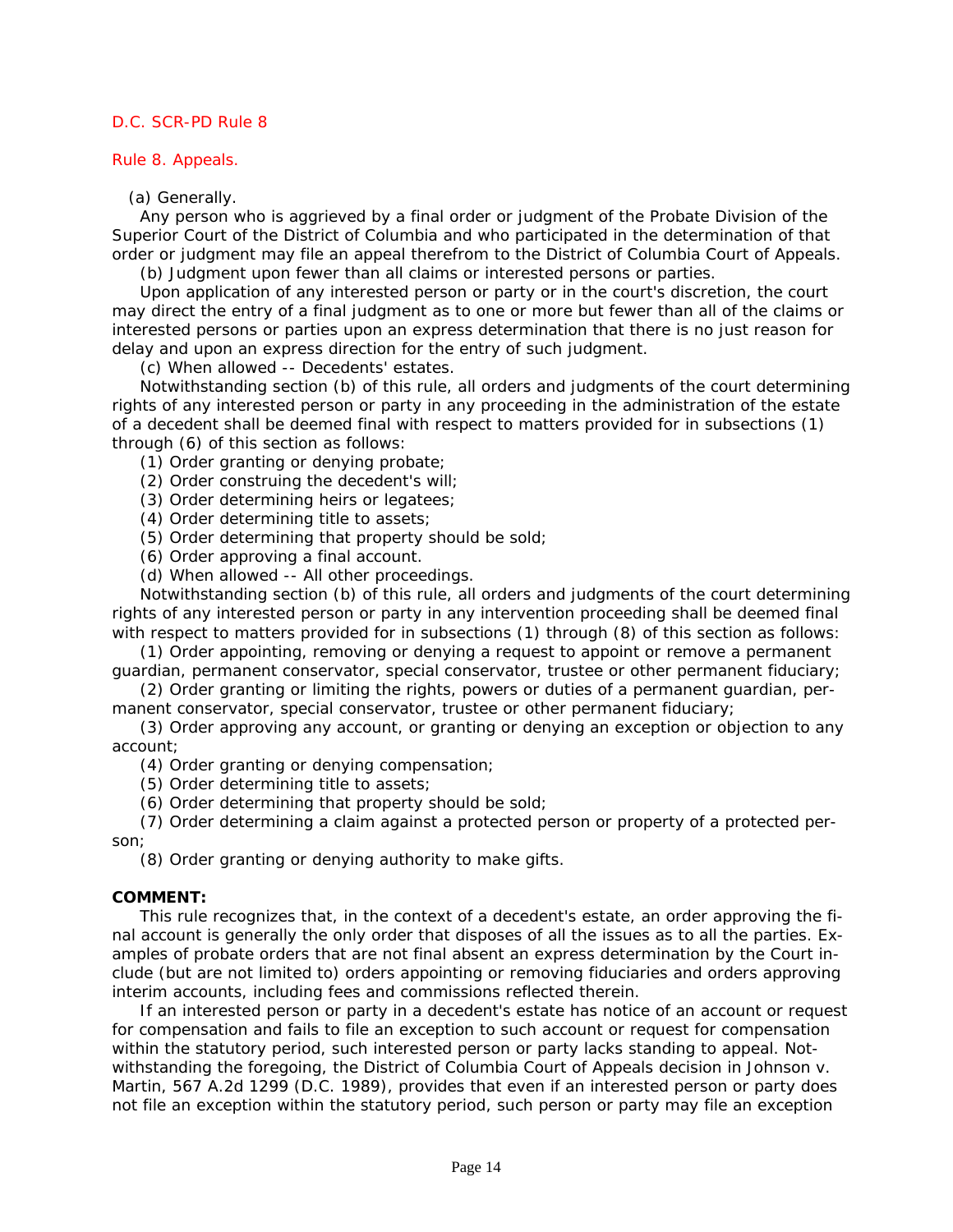[when the person or party "discovers, or by reasonable diligence should discover, the injury,](#page-0-1)  its cause in fact, and some evidence of wrongful conduct." *Id. at 1302.*

The mere filing of an appeal does not suspend the proceedings or stay the ruling, order, judgment or decree that is the subject of the appeal. The Court may enter a separate order pursuant to SCR-PD 9. *Murphy v. McCloud, 605 A.2d 202 (D.C. 1994).*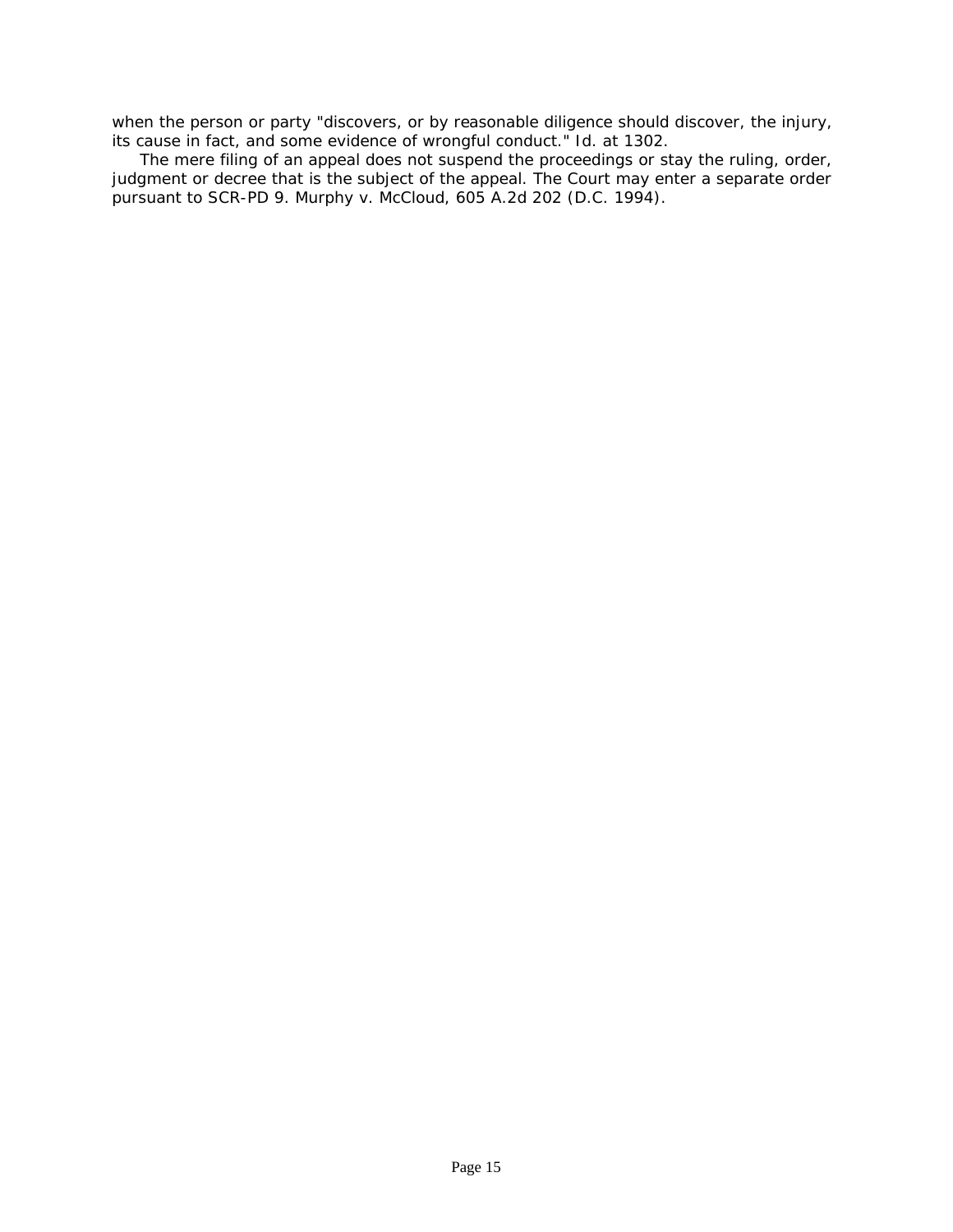### <span id="page-20-0"></span>Rule 9. Stay pending reconsideration or appeal.

(a) Stay upon Motion for Reconsideration or appeal.

The court may stay the execution or enforcement of a judgment or order pending the disposition of a motion made pursuant to a Motion for Reconsideration or an appeal brought pursuant to SCR-PD 8 and may prescribe such conditions as are deemed by the court to be necessary to secure the benefit of the judgment or order to the party in whose favor such judgment or order is entered or otherwise as the court may determine.

(b) Power of appellate court not limited.

The provisions of this Rule do not limit any power of an appellate court or of a judge or justice thereof to stay proceedings during the pendency of an appeal or to make any order [appropriate to preserve the status quo or the effectiveness of the judgment subsequently to](#page-0-1)  be entered.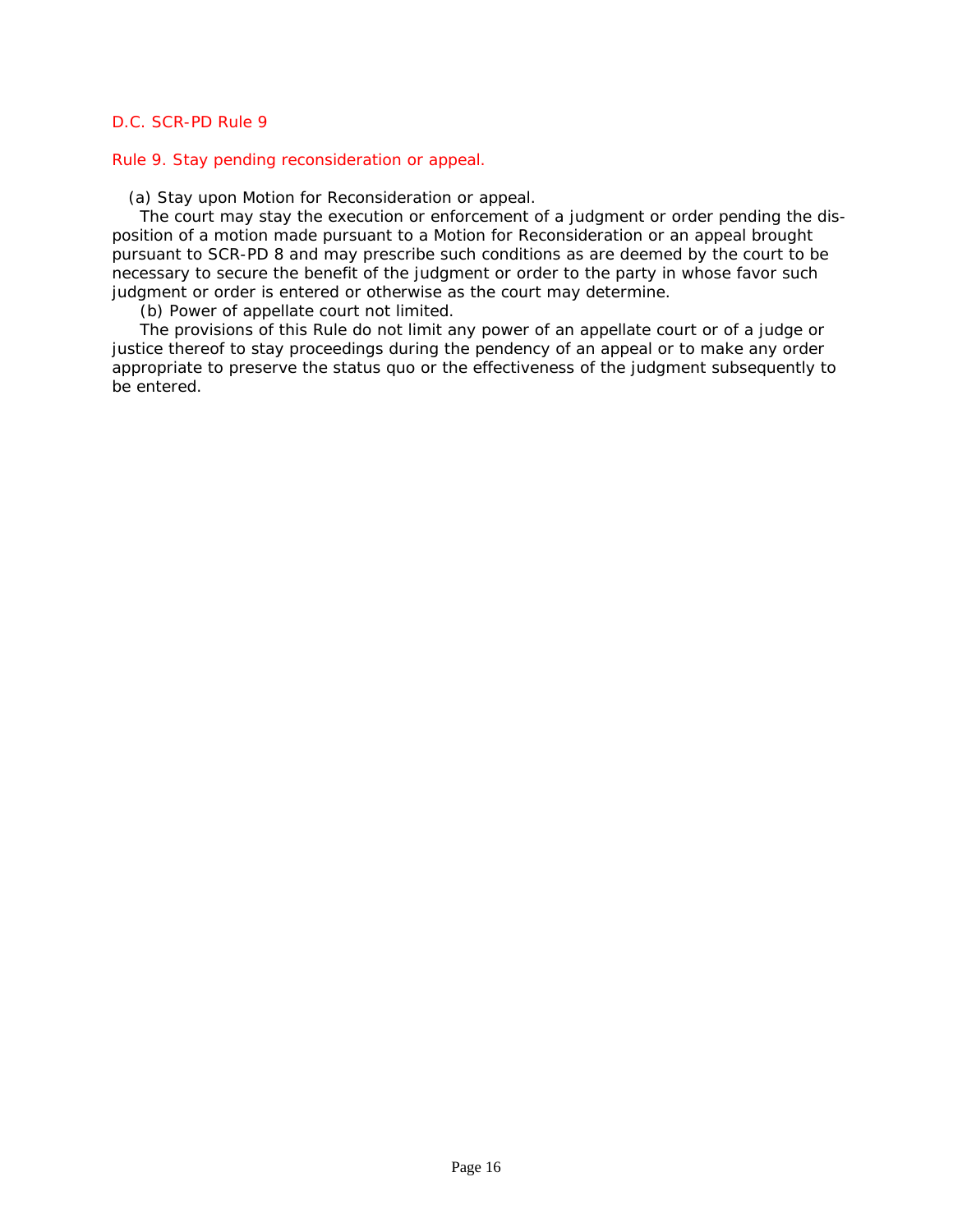# **Decedents' Estates Before January 1, 1981.**

<span id="page-21-0"></span>[Please select this link to view Probate Rules related to estates before January 1, 1981.](http://www.dccourts.gov/internet/documents/SCR-PD_DecedentsEstatesBeforeJanuary1_1981.pdf)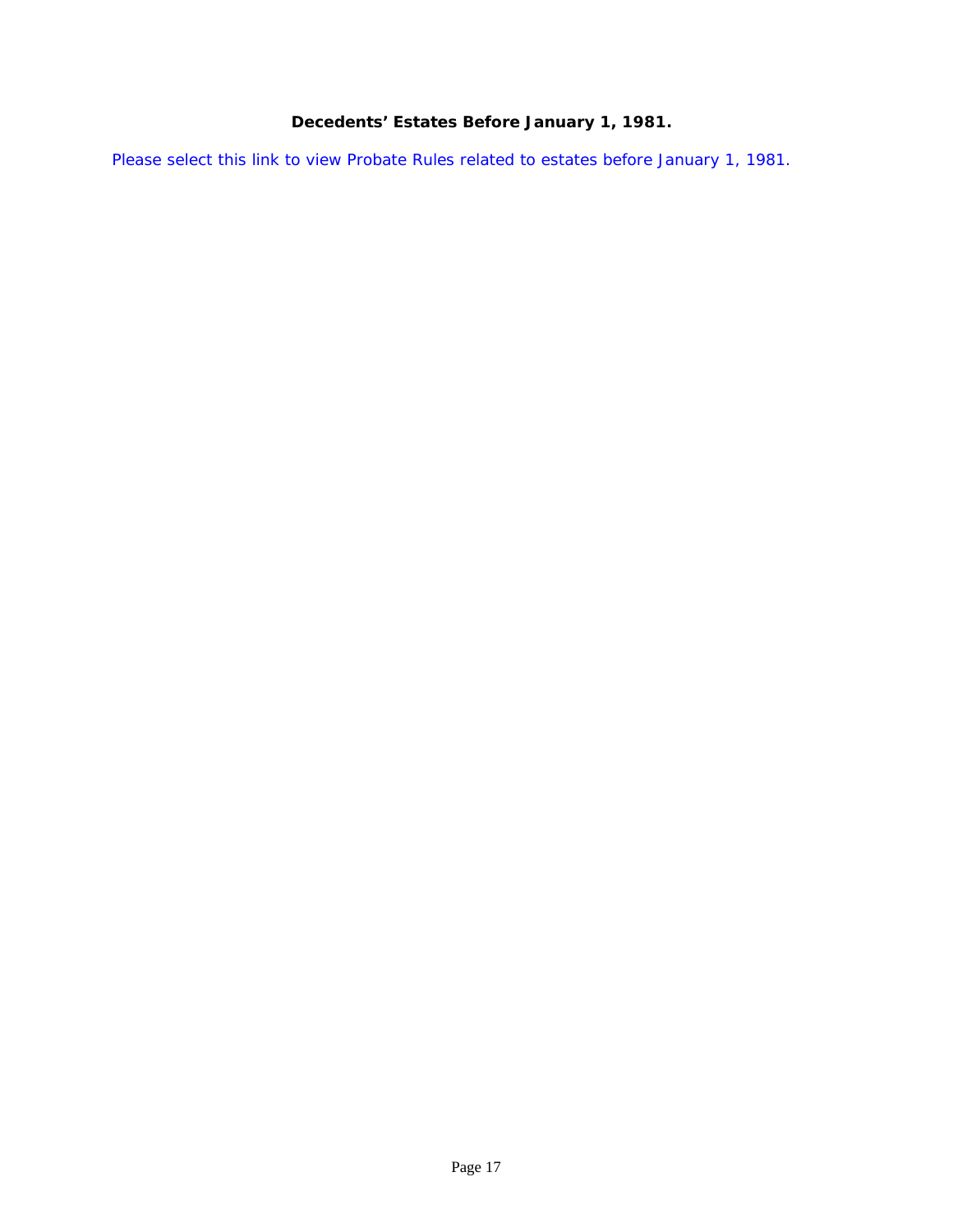# **Decedents' Estates After January 1, 1981.**

<span id="page-22-0"></span>[Please select this link to view Probate Rules related to estates after January 1, 1981.](http://www.dccourts.gov/internet/documents/SCR-PD_DecedentsEstatesAfterJanuary1_1981.pdf)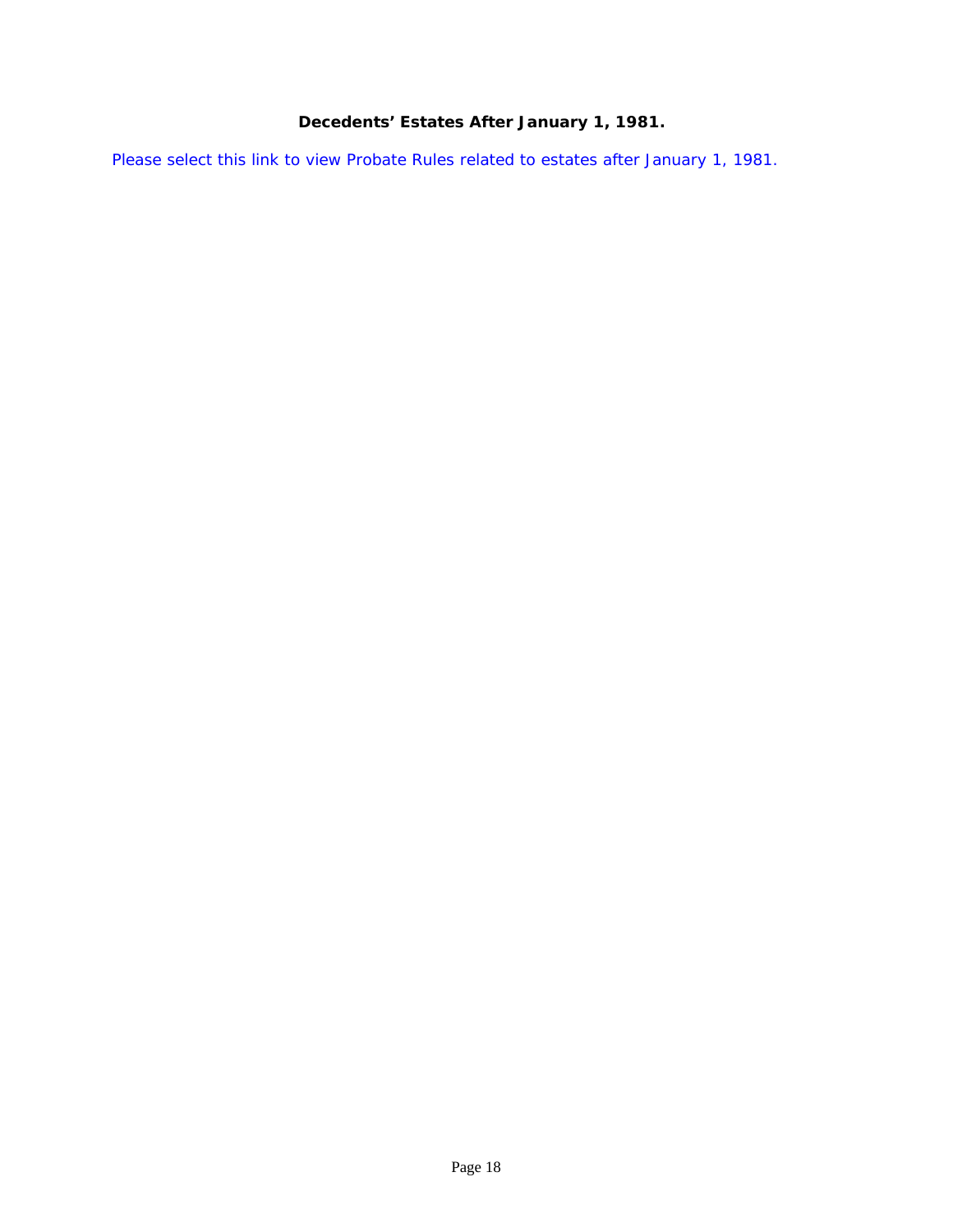# **Conservators, Trustees, Guardians of Minors.**  PART I

Rules Applicable to All Proceedings Under the 200 Series.

# <span id="page-23-0"></span>*D.C. SCR-PD Rule 201*

# Rule 201. Bonds and undertakings.

(a) Fiduciaries must give undertaking; how amount determined.

In trust estates under the supervision of the Court, where there is not specific statutory provision for the giving of an undertaking, all committees, trustees, guardians and other fiduciaries appointed by the Court, except trust companies as provided in D.C. Code § *26-1333* and national banks as provided in *12 U.S.C. § 92a*(f), before entering upon the discharge of the duties as such fiduciary shall execute an undertaking with surety approved by the Court in a penalty equal to the amount of the personal property, the annual income therefrom and the yearly rents to be derived from the real estate of such trust estate, conditioned for the faithful performance of such trust. Should it become necessary to sell real estate of the estate, the fiduciary shall execute such additional undertaking as may be required by the Court before accepting in such fiduciary capacity the proceeds from the sale of real estate.

(b) Persons not acceptable as surety.

No members of the bar in active practice or other officer of the Court will be accepted as surety.

# REGISTER OF WILLS COMMENT

 [Technical revision made to correct error in reference to D.C. Code or D.C. Court Rules.](#page-0-1)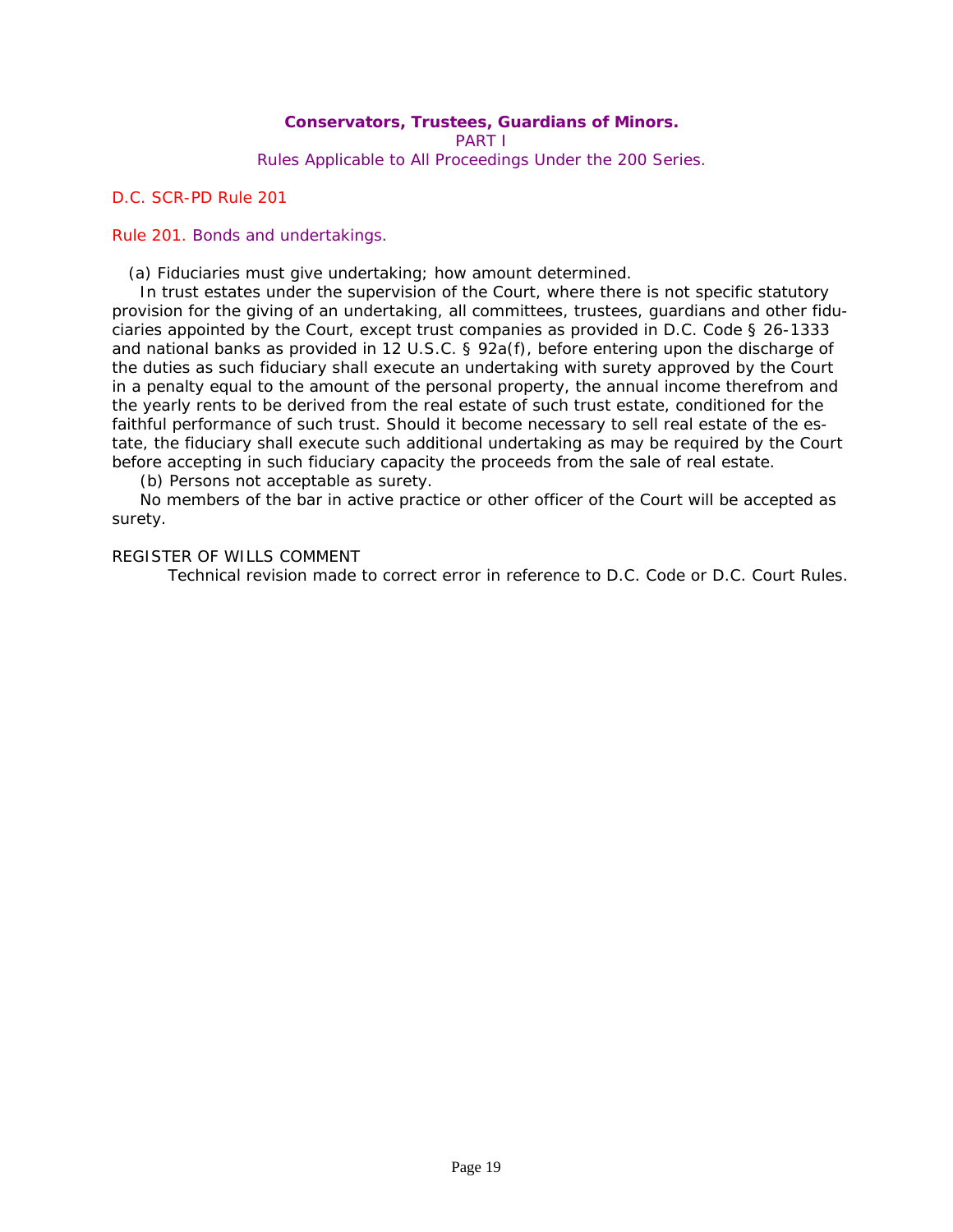<span id="page-24-0"></span>Rule 202. Trustees, conservators, guardians, guardians ad litem, and other fiduciaries.

(a) To report conflicting interest.

Whenever a trustee, conservator, guardian, guardian ad litem, or other fiduciary has occasion to sue or defend in behalf of an infant or incompetent person concerning a matter in which he has a possible conflicting interest, he shall report the facts in writing to the Court so that it may take appropriate action.

(b) Guardians ad litem: Members of bar to be appointed.

Except for special cause shown no person other than a member of the bar of this Court shall be appointed guardian ad litem.

(c) Application for the appointment of a successor, substitute or additional trustee shall be by petition with notice to parties, if any, and affected persons, who shall include only all then serving trustees, present income beneficiaries and then living remaindermen who would receive trust assets if all income beneficiaries had died on the date of filing of the petition raising the matter at issue. The Court may modify the foregoing in accordance with Probate Rule 4(b). A guardian ad litem shall not be required for such an appointment.

(d) Except for good cause shown, only a person residing within the area of the subpoena power of the Court or any bank or trust institution authorized to serve in a fiduciary capacity, [or a member of the bar authorized to practice law before this Court, shall be appointed by the](#page-1-0)  Court as conservator, committee, or trustee of another.

(e) No fiduciary appointed by this Court shall, without prior Court approval, remove or maintain outside the District of Columbia any personal assets held in a fiduciary capacity, except securities held in book entry form or in the custody of an institution mentioned in Probate Rule 204(d)(4).

(f) A fiduciary appointed by this Court who is or becomes a nonresident of the District of Columbia or is continuously absent therefrom for more than sixty days, shall within ten days after qualifying as fiduciary or becoming such nonresident or absentee, file with the Register of Wills a like power of attorney to that provided by *D.C. Code § 20-303(b)(7)*. Failure to file the power of attorney within the time provided shall be cause for removal of the fiduciary from office.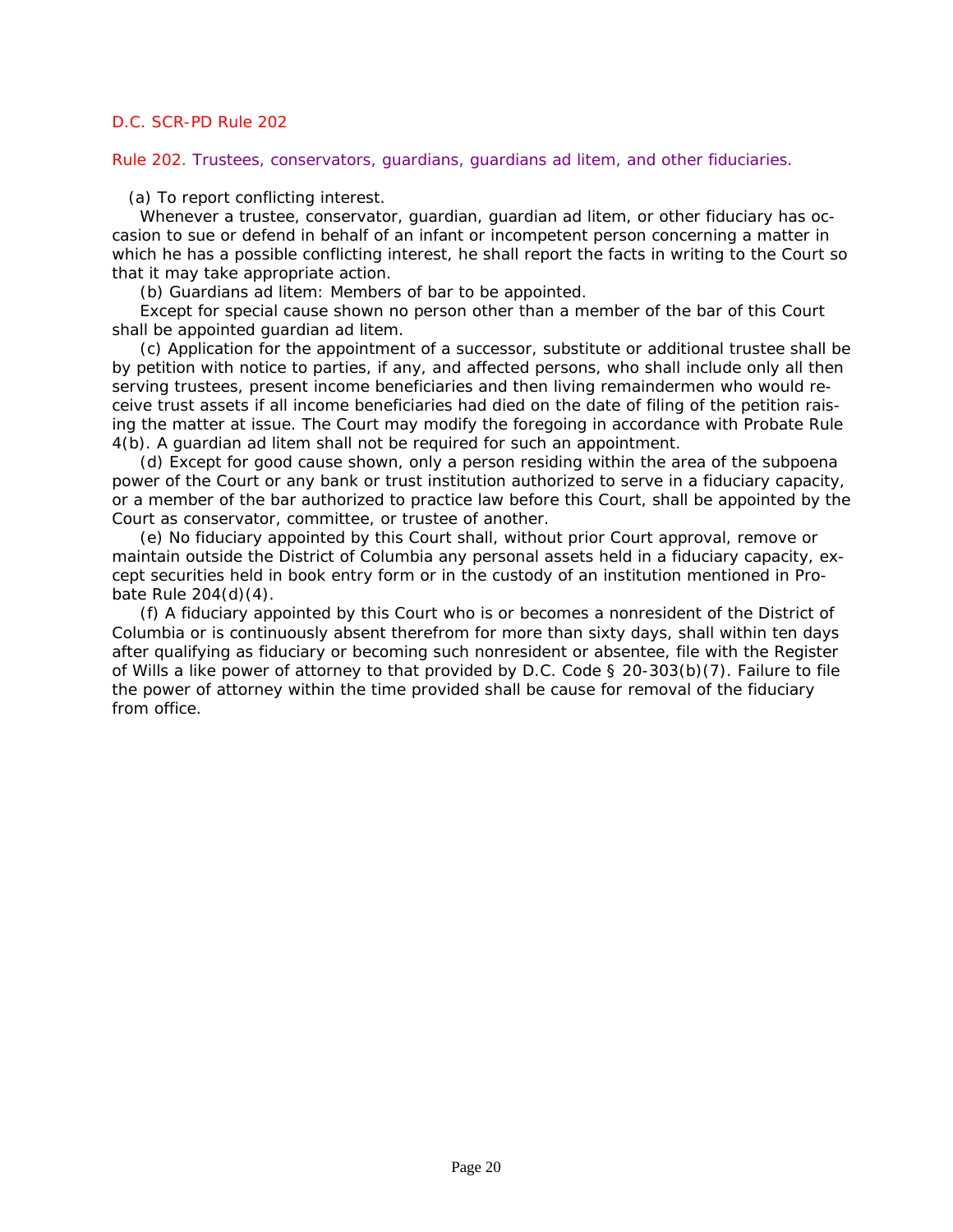<span id="page-25-0"></span>Rule 203. Court sales of real and personal property.

(a) Sale of real property.

Unless otherwise herein provided, a sale of real estate or any interest in land under an [order of this Court shall be governed by the provisions of Title 28, Section 2001, U.S. Code in](#page-1-0)  the same manner as if such provisions were, by the terms thereof, applicable to proceedings in this Court.

(b) Public sale: Procedure.

Except when the order of Court otherwise provides, the officer making a public sale shall proceed in the manner following:

(1) Publication.

The officer shall give previous notice of the sale by publication once a week for 4 weeks in a daily newspaper of general circulation in the District of Columbia. The notice shall describe the property substantially as in the order and shall state the time, place, manner and terms of sale and the deposit required.

(2) Terms of sale.

The terms shall be one-third of the purchase money in cash and the balance in two equal installments, payable on or before one and 2 years from date of settlement of sale, represented by the promissory notes of the purchaser with interest at 6 percent per annum, payable semi-annually, secured by deed of trust on the property, or all cash at the option of the purchaser.

(3) Place; presence of officer.

The sale shall be held upon the premises, and the officer making the sale shall be present and personally receive the deposit. If there be more than one officer, the presence of one will be sufficient.

(4) Report; ratification.

A verified report of the sale shall be promptly made to the Court. Thereupon on motion and notice the Court may, in its discretion, ratify the same with or without further notice. If the sale be ratified, settlement shall be made and the real estate conveyed by proper deed.

(5) Form of order of sale.

The order of sale shall not contain detailed directions as to the manner of proceeding, but shall do so only by reference to this rule.

(6) Compensation of auctioneer.

The compensation of the auctioneer shall be one and one-half percent of the first \$ 10,000.00, plus three-eighths of one percent of any amount over \$ 10,000.00 of the value of the equity in the property being sold. In the event that the property is unencumbered by indebtedness, the auctioneer's compensation shall be computed and paid at the same rate upon the entire sales price. In no case shall the auctioneer's compensation be less than thirty-five (\$ 35.00) dollars unless the property is withdrawn after being offered for sale, in which event the auctioneer's compensation shall be twenty-five (\$ 25.00) dollars.

(c) Private sale: Procedure.

(1) Order for sale.

A private sale may be ordered after hearing of which notice to all parties and affected persons is given by publication or otherwise as the Court may direct, if the Court finds the best interests of the estate will be conserved thereby.

(2) Appraisers.

Before confirmation of a private sale the Court shall appoint 3 disinterested persons to appraise the property, or different groups of 3 appraisers each to appraise properties of different classes or situated in different locations. Such appraisers are to be appointed from the list maintained by the Register of Wills pursuant to Probate Rule 113.

(3) Minimum sale price.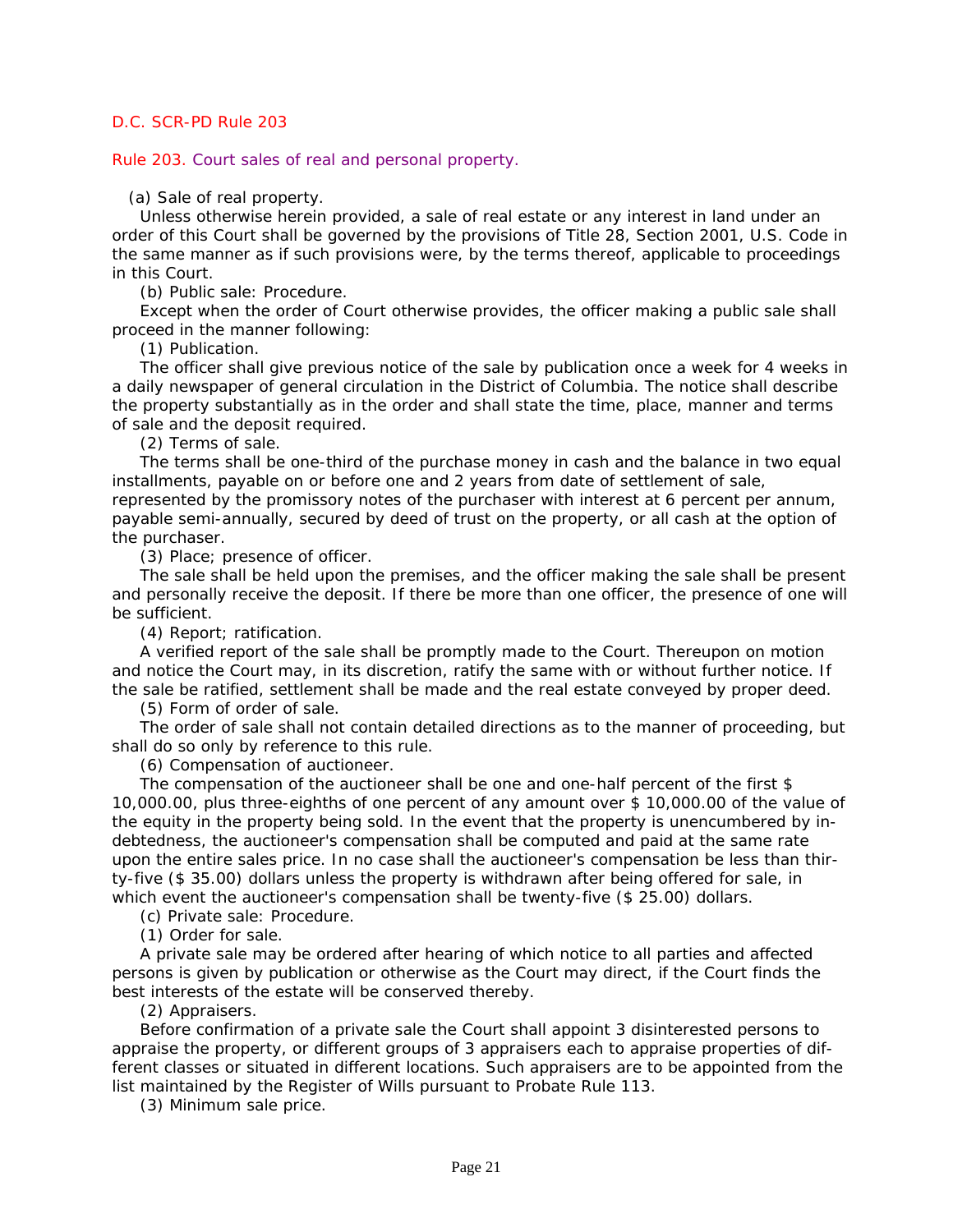A private sale shall not be confirmed at less than two-thirds of the appraised value.

(4) Order nisi increased offer; confirmation.

At least 10 days before confirmation of a private sale the terms thereof shall be published in such newspaper or newspapers of general circulation in the District of Columbia as the Court may direct, and the sale shall not then be confirmed if a bona fide offer has been made, under such conditions as the Court may prescribe, which guarantees at least a ten percent net increase over the price specified in such published offer.

(d) Account; distribution of proceeds.

Except in an old conservatorship proceeding (one not governed by *D.C. Code § 21-2001* et seq.), promptly after the settlement of a private or public sale made under this rule a full [and detailed account shall be filed and presented to the Court and the proceeds distributed as](#page-1-0)  the Court has directed or may direct.

(e) Compensation to officer making sale.

The compensation of the trustee or officer making a sale hereunder shall be five (5) percent on the first \$ 3,000.00, plus two and one-half percent on the next \$ 10,000.00, plus 1 percent on any amount in excess of \$ 13,000.00 of the value of the equity in the property being sold. In the event that the property is unencumbered by indebtedness, the compensation of the trustee or officer making the sale shall be computed and paid at the same rate upon the entire sales price. The compensation may be increased or reduced by the Court for special cause shown in writing.

(f) Sale of personal property.

Unless otherwise herein provided, a sale of personal property under an order of this Court shall be governed by Title 28, Section 2004, U.S. Code, in the same manner as if such provisions were, by the terms thereof, applicable to proceedings in this Court. The officer making sale shall account and distribute as provided by subsection (d) hereof. The officer shall be allowed such compensation and expenses as the Court may fix.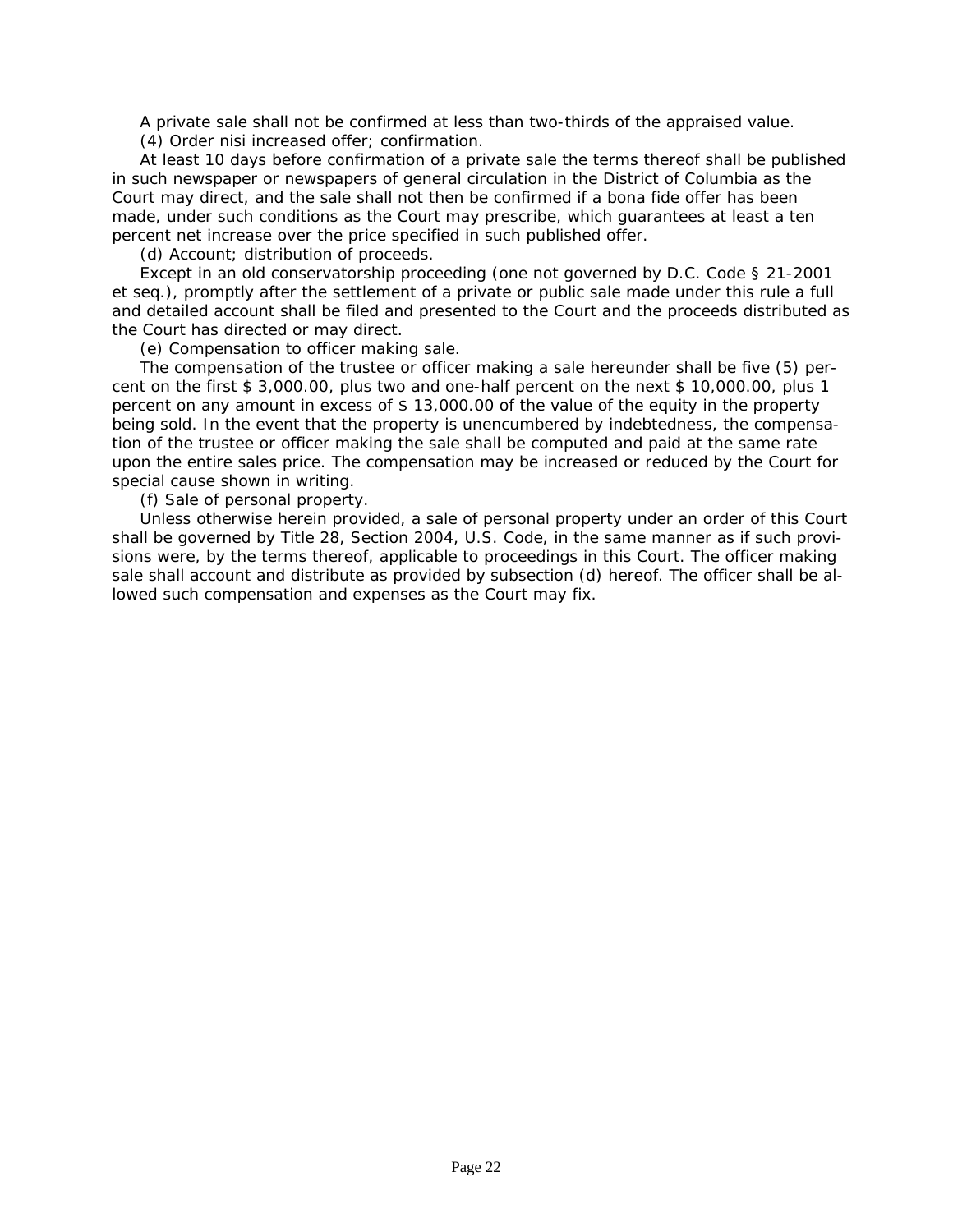#### <span id="page-27-0"></span>Rule 204. Appraisals, inventories and accounts.

(a) Appraisals, inventory, and accounts.

The fiduciary shall file an appraisal, inventory and accounts. If financial accounts are reported in any of the foregoing documents, a separate Probate Form 27 must be filed with the document including complete account numbers.

(1) Promptly upon qualification, a fiduciary shall engage the services of a qualified appraiser to appraise all tangible personal property in the ward's estate provided the value of said property, in the judgment of the fiduciary, exceeds the value of \$ 1,000.00. Without the payment of additional court fees and subject to their availability, the standing court appraisers may be engaged for this purpose. If said property, in the judgment of the fiduciary, is valued at \$ 1,000.00 or less, the fiduciary shall submit with the inventory an affidavit setting forth the description and the value of the tangible personal property.

(2) An inventory and appraisal shall be filed by the fiduciary within ninety days after qualification or within ninety days after the order bringing the fiduciary under its authority, supervision or direction. If the fiduciary has no assets to collect, the fiduciary shall file an affidavit to that effect in lieu of the inventory.

(3) A fiduciary appointed by the Court or required to file bond with it for faithful discharge [of the fiduciary's trust, or otherwise acting under the authority, supervision or direction of the](#page-1-0)  Court, shall account and report as herein provided.

(4) An account, verified by the fiduciary's oath, shall be filed annually with the Register of Wills within thirty days after the anniversary date of the fiduciary's qualification or order bringing the fiduciary under the authority, supervision or direction of the Court. The account shall contain an itemized statement of all receipts and disbursements for the accounting period. The account, to be made on a form substantially in the format approved by the Register of Wills, shall list with detailed particularity (i) all real and personal assets of the estate and the value of each, (ii) a statement of all receipts and disbursements, (iii) any sale, transfer or other disposition of assets, (iv) any investment, or change in form of assets, (v) the amount of the fiduciary's undertaking, and (vi) the name of the surety.

(5) Upon the death of the person for whom the fiduciary is appointed, the fiduciary shall file a suggestion of death forthwith. Upon termination by reason of the ward's restoration of capacity, or attainment of the age of majority, or in the event of the fiduciary's death or incapacity, the fiduciary or his personal representative shall file a final account within sixty (60) days from the date of such event, except that the account shall not be due earlier than the date specified for the filing of the inventory in paragraph (a)(2) of this rule.

(b) Audit and examination.

Upon filing of an annual account the Register of Wills shall promptly audit the account, examine all securities (except as provided in paragraph (d) (4) hereof), check them with the account, and ascertain the correctness of all reported deposits. After determining that the account is complete and accurate in all respects, the Register of Wills shall submit the account to the Court for approval.

(c) Notice.

Within five (5) days before or after filing of an account, the fiduciary shall give notice by first class mail of that filing to all parties and affected persons as determined by the Court. However, in guardianships, only notice of the filing of the final account shall be given to the ward. Persons to whom notice is given shall have thirty (30) days within which to file any objections with the Register of Wills and the fiduciary.

(1) The notice shall be substantially in the following form: In re: )  $)$ 

......................................) ..... No. ...........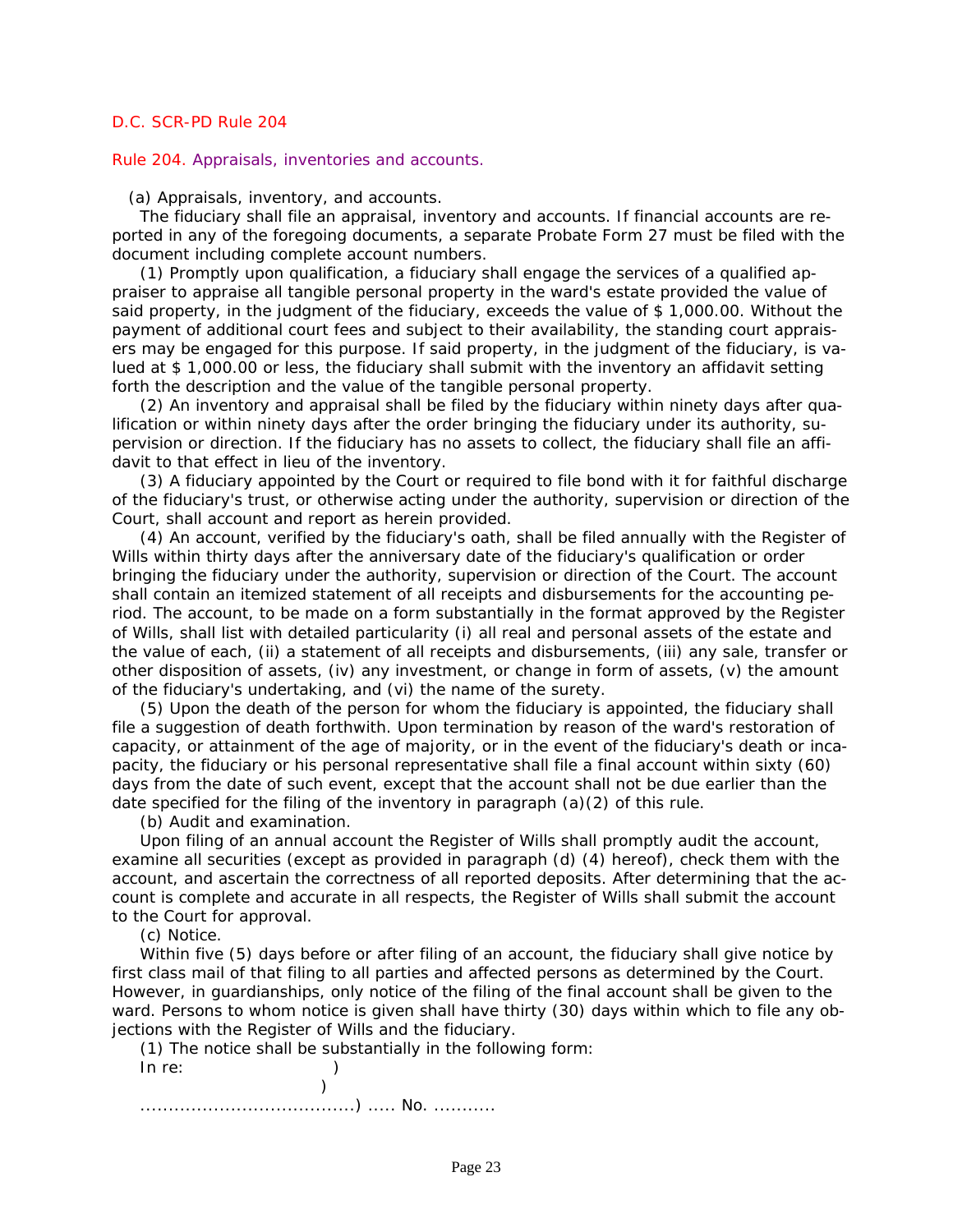# NOTICE OF FILING AN ACCOUNT

................................. Account of

(First & Final, Second, etc.) Name of Fiduciary

for the period beginning .................................., 20...., and ending

.................................., 20....

To: ..............................................................

..............................................................

Notice is hereby given that an account has been or will be filed on or before

..................................

You have the right to file objections to the account within thirty (30) days of the stated filing date.

....................................... Signature of Fiduciary Name, address and telephone no. of fiduciary:

Date: .................................

(2) The fiduciary shall attach to the account a certification that a notice of its filing has been provided in accordance with this rule.

(d) Audit of accounts.

Except as provided in subsection (e), the Court shall conduct an audit of the account. Upon the filing of an account, the fiduciary shall:

(1) Exhibit all checking account bank statements and canceled checks or vouchers evidencing cash transactions during the accounting period.

(2) Exhibit all passbooks, ledger sheets, statements or similar documents issued by a bank, trust company, savings and loan association, brokerage firm, mutual fund, or similar institution, or the U.S. Treasury reflecting the assets of the estate on deposit or on account therein, evidencing the transactions in such assets during the accounting period.

(3) Where not otherwise ascertained in accordance with paragraphs (1) and (2) above, and (4) below, file a written statement by each depository of cash balances on deposit therein and of all other assets (except tangibles) carried in the account as of closing date of the accounting period.

(4) Exhibit certificates or other statement of account of custodian other than the fiduciary (e.g., bank, broker, mutual fund, U.S. Treasury) evidencing ownership of all securities held for future accounting. In those fiduciary cases in which a corporation is acting as fiduciary or the services of a depository have been authorized, in lieu of exhibiting certificates, the corpo[ration or other depository may submit an affidavit executed by an officer of the corporation or](#page-1-0)  depository, other than the officer signing the account, verifying the correctness of the securities and cash accounts held for future accounting and the corporation's or depository's custody thereof.

(e) Account.

Approval without audit. An account of the fiduciary may, in the Court's discretion, be approved without audit upon the filing of a petition with the Court setting forth that parties and affected persons (including remaindermen referenced in Probate Rule 202(c) in a trust case, if applicable) have consented thereto, and attaching to said petition their written waiver of audit in the form prescribed in paragraph  $(e)(2)$ . A fiduciary may file a waiver as authorized in Probate Rule 205. At the time of filing the petition, the fiduciary shall submit a proposed order. In a conservatorship or guardianship proceeding this rule shall apply only to a final account.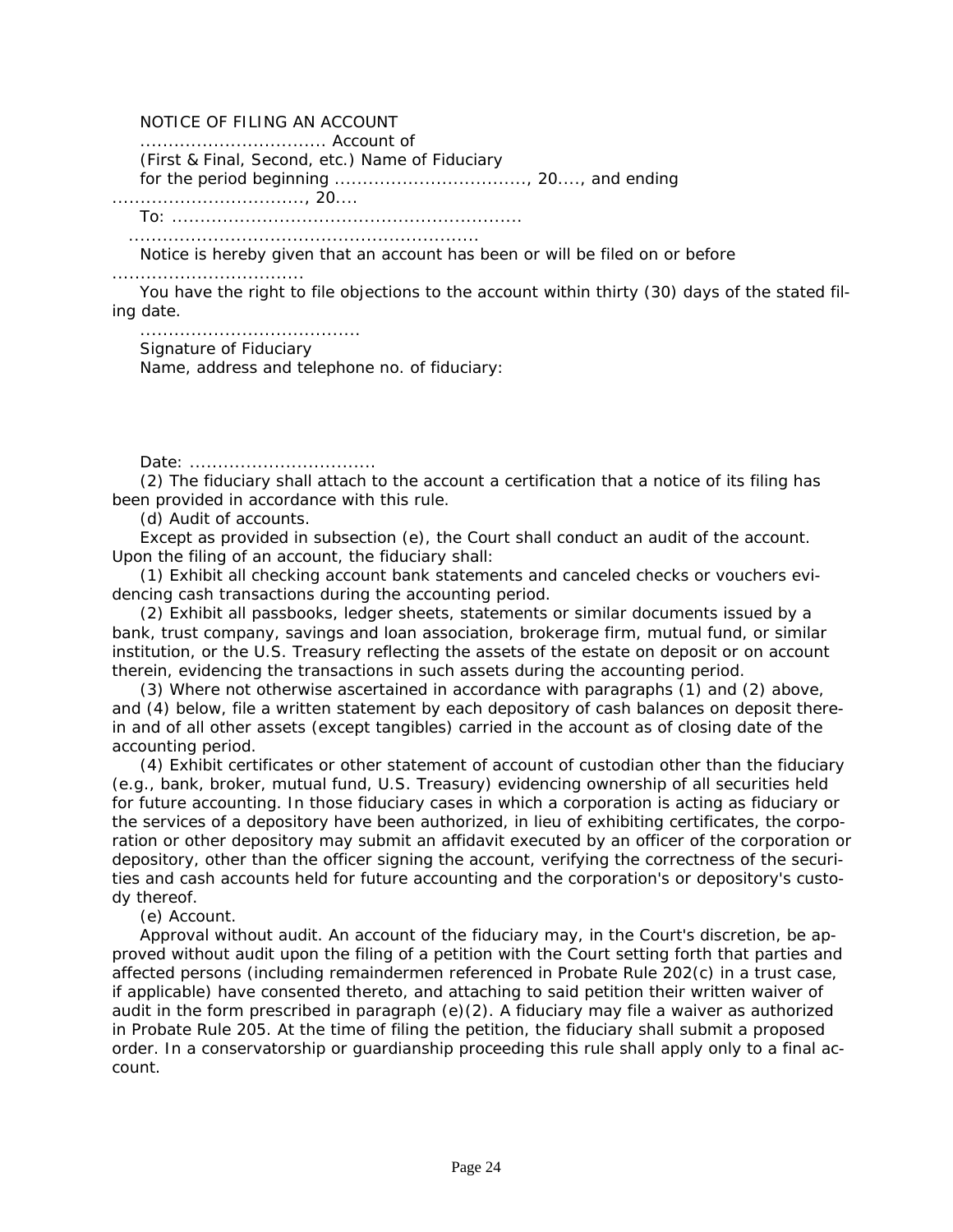(2) Form of consent to account. A consent to an account shall permit approval of an account without audit by the Register of Wills. Such consent shall be substantially in the following form and, once filed, constitute a waiver of the right to object thereto.

In re: )

 $)$ ........................................) ..... No. ...........

CONSENT TO ACCOUNT

I, ........................................, have received a copy of the

....................................... Account in the above captioned matter.

(First & Final, Second, etc.)

I waive the right to file objections to that account as provided in SCR-PD 204(c) and I [waive my right to an audit. I consent to approval by the Court of the account as presented by](#page-1-0)  the fiduciary.

(Signature)

Date: .................................

(f) Statement of distribution and settlement.

Promptly after full distribution and settlement of an estate, the fiduciary shall file with the Register of Wills receipts or canceled checks evidencing final distribution.

(g) Exclusion from accounting requirement.

Unless otherwise ordered by the Court for good cause shown, this rule shall not apply to any proceeding, the purpose of which is (i) the appointment of a trustee, substituted trustee or successor trustee under an instrument in which the fiduciary was not otherwise under the authority, supervision or direction of the Court, (ii) the judicial passing and approving of an accounting tendered to the Court by a resigning trustee, (iii) an acting trustee seeking instructions or construction of the governing instrument, or (iv) the appointment of a custodian or successor custodian under the Uniform Transfers to Minors Act.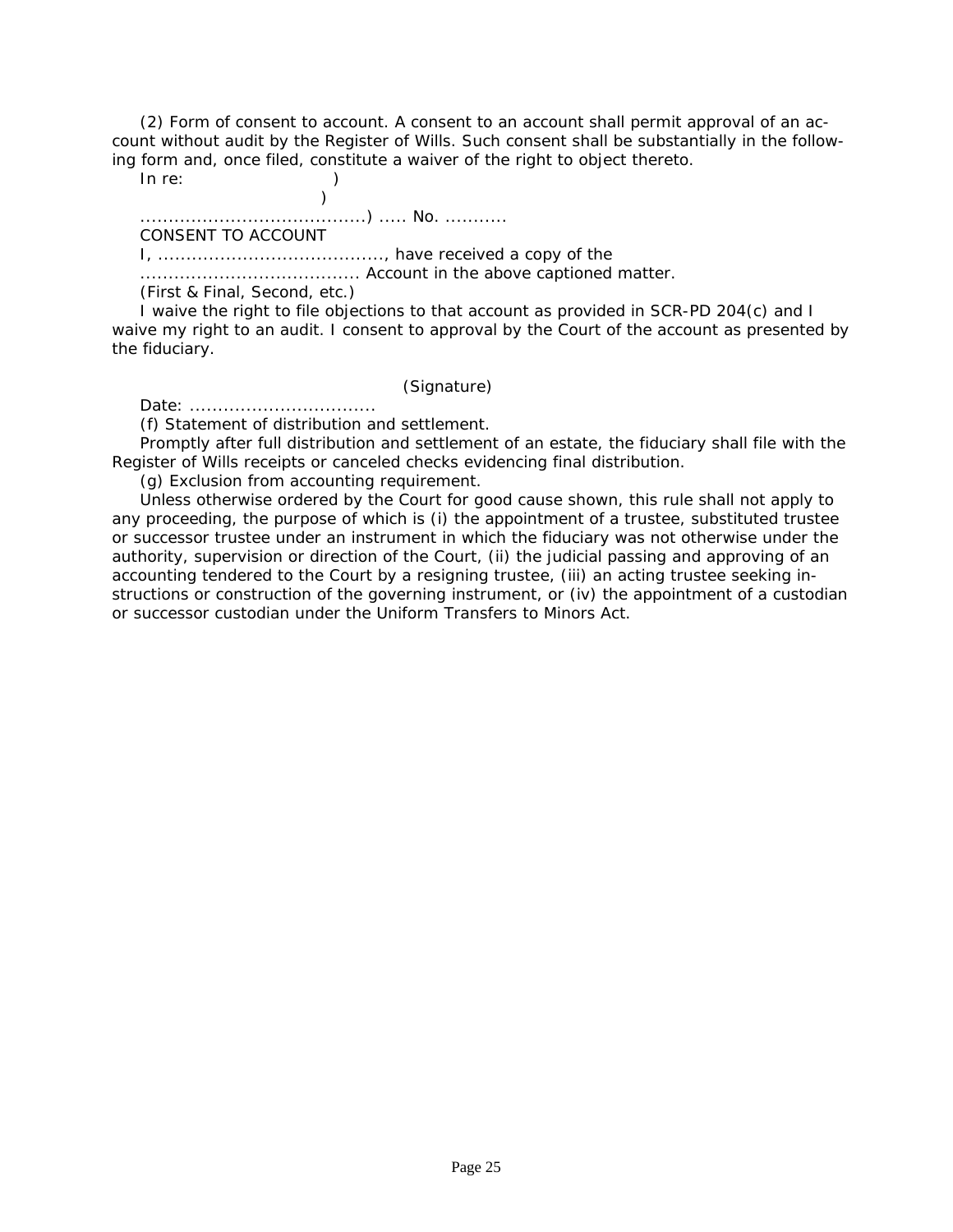#### <span id="page-30-0"></span>Rule 205. Fiduciaries who may file consents and waivers.

 A guardian, conservator or committee, attorney-in-fact, or any other person acting in a fiduciary capacity may execute a consent or waiver as provided in Probate Rule 225(f) or 204(e) for and on behalf of such person's principal except when he or she is the accounting [fiduciary. A waiver signed by one acting in such capacity must be accompanied by a certified](#page-1-0)  copy of a Court appointment, if any, or, if none, by a certified statement (i) indicating such person's status, (ii) setting forth the nature and the date of the instrument creating such fiduciary relationship and the relevant portions thereof, and (iii) representing that the instrument is still in full force and effect.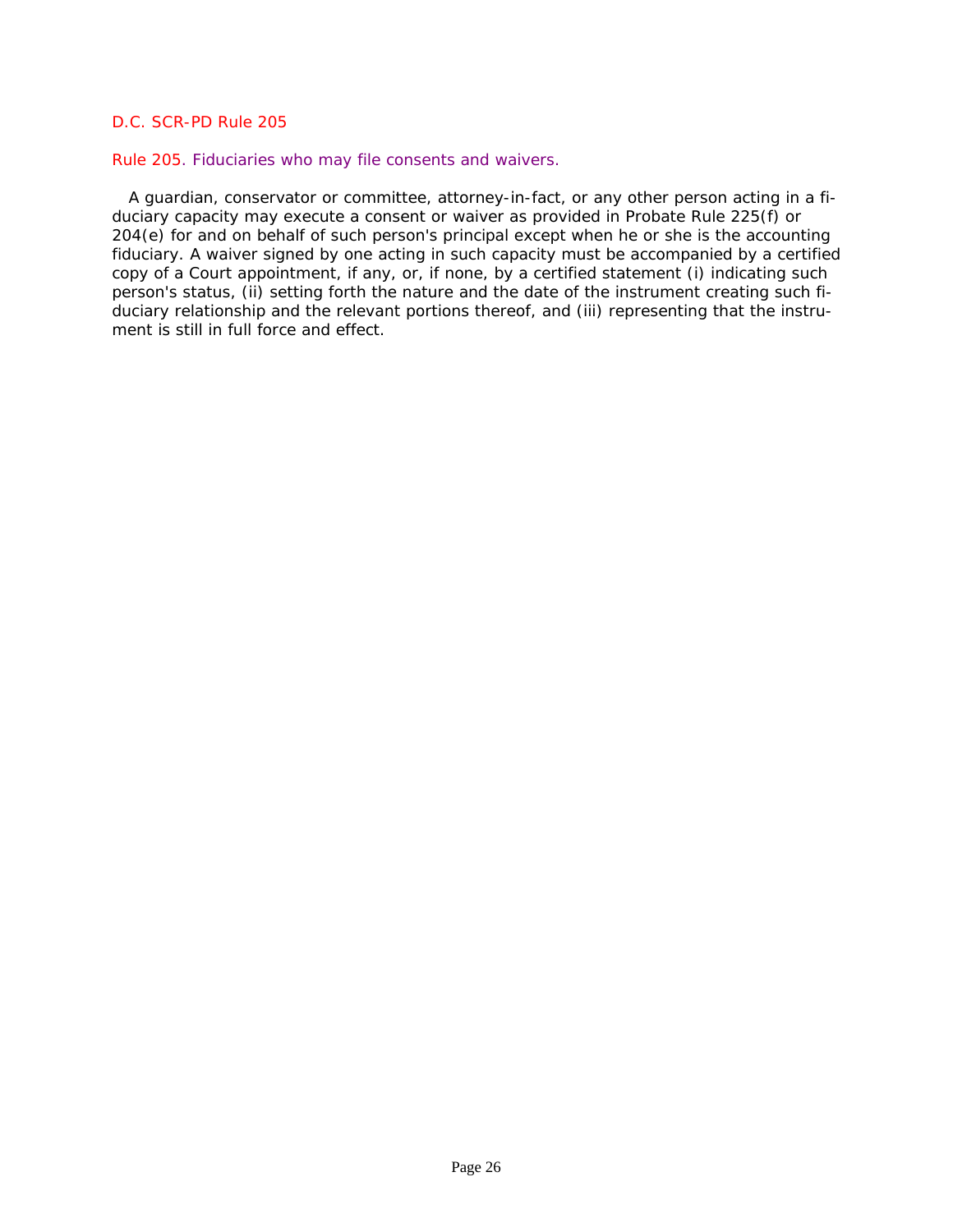#### <span id="page-31-0"></span>Rule 206. Register of Wills costs for accounts.

 The Register of Wills shall be paid a fee for all audits and examinations made pursuant to this rule according to the fee schedules hereinafter set forth, and in every such case the fee prescribed herein shall be deemed a reasonable fee for the services rendered by the Register of Wills.

(a) Audits and examinations under Probate Rule 204.

The fee to be collected by the Register of Wills for audit and examination of an account pursuant to subsection (d) of Probate Rule 204 shall be assessed on the basis of the value of the assets at the following rates:

| Value of Assets                       | Costs                   |
|---------------------------------------|-------------------------|
| Less than $$2,500$                    | <b>None</b>             |
| \$2,500 but less than \$10,000        | \$50                    |
| \$10,000 but less than \$25,000       | \$100                   |
| \$25,000 but less than \$50,000       | \$150                   |
| \$50,000 but less than \$75,000       | \$250                   |
| \$75,000 but less than \$100,000      | \$ 350                  |
| \$100,000 but less than \$500,000     | \$575                   |
| \$500,000 but less than \$700,000     | \$825                   |
| \$700,000 but less than \$1,000,000   | \$1.275                 |
| \$1,000,000 but less than \$2,500,000 | \$1,800                 |
| \$2,500,000 but less than \$5,000,000 | \$2,300                 |
| \$5,000,000 and over                  | \$2,300 plus 0.02% of   |
|                                       | excess over \$5,000,000 |

(b) Court costs attributable to real estate in the District of Columbia.

Additional court costs in the amount of \$ 25 shall be assessed in all accounts wherein real property or properties in the District of Columbia, of whatever value, are carried as an asset for the entire period of the account.

(c) Computation of court costs.

For the purposes of determining costs under subsection (a) of this rule, the value of the assets shall include:

(1) The initial gross principal value of the assets; and

(2) The gross value of any increase in the principal value of any asset realized upon disposition of that asset (other than upon final distribution to a ward who has been restored to competency, or distribution to a successor fiduciary).

(d) Time of payment.

The costs shall be collected by the Register of Wills at the filing of the first account by the first appointed fiduciary. The fee for costs shall be a one-time charge based on the assets, [excluding real estate, but if there are subsequently acquired assets that increase the value of](#page-1-0)  the estate into a higher bracket, at that time there will be an additional charge on the difference between the fee previously paid and the fee at the higher bracket, and providing that if there is a real estate that is excluded, there will be an additional charge as provided in subsection (b) of this rule.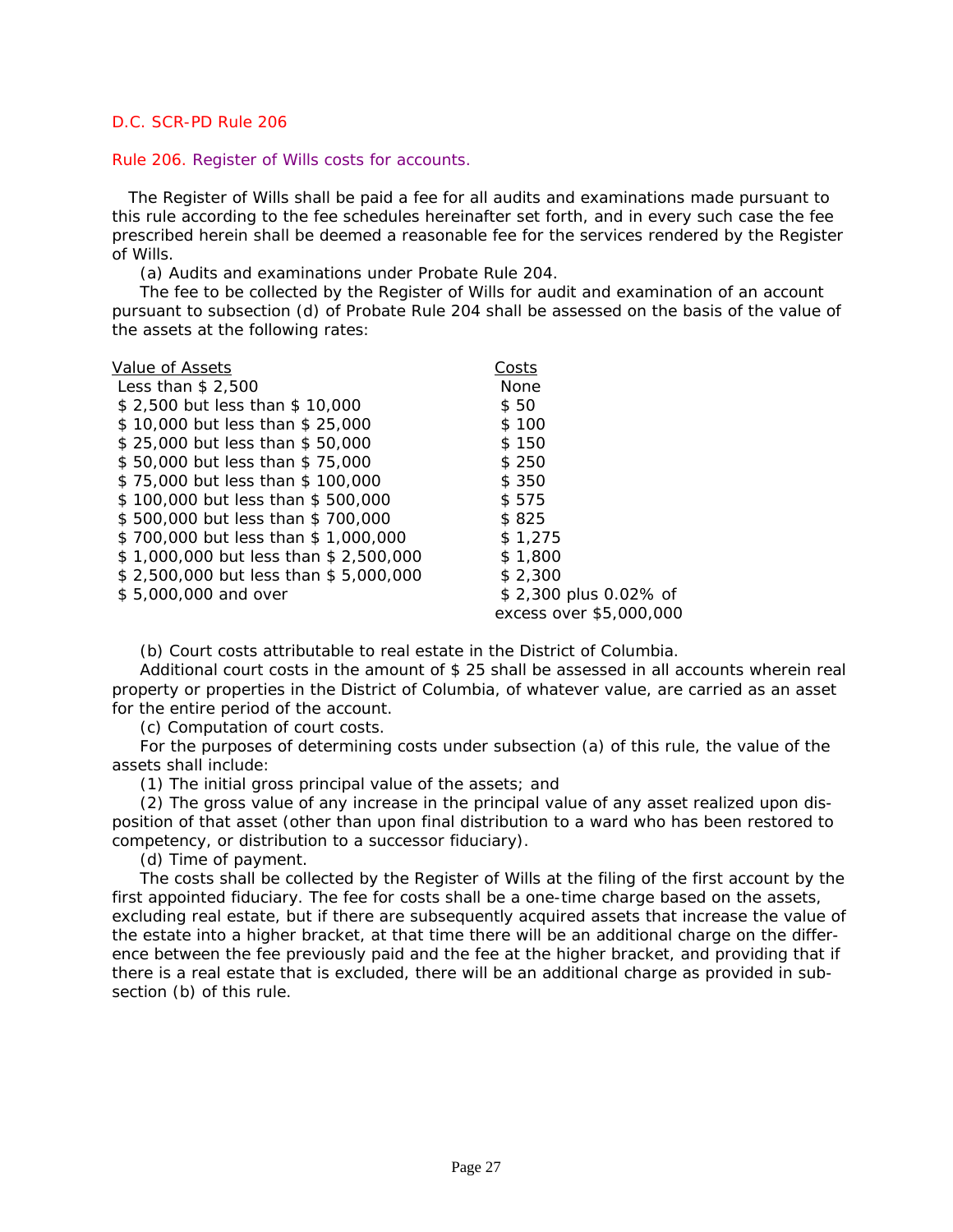<span id="page-32-0"></span>Rule 207. Irregularity or default; sanctions.

# (a) Irregularity.

Failure of a fiduciary to obtain prior Court authority for expenditures, other than those provided by statute and court costs, shall constitute an irregularity in the administration of the estate and such expenditures shall be disallowed as a charge to the estate upon any accounting except for good cause shown.

(b) Failure to account.

If an appraisal, inventory or account is not filed within the prescribed time or authorized extension of time, such failure shall constitute a default by the fiduciary.

(c) Action by Court.

Whenever the Register of Wills finds an irregularity or default in the administration of a [proceeding under these rules, including but not limited to the matters specified in subsections](#page-1-0)  (a) and (b) above, or that there is an insufficiency in the amount or security of an undertaking, the Register of Wills shall promptly notify the fiduciary responsible that unless the irregularity or default is corrected forthwith, the fiduciary so notified may be removed from office. If the irregularity or default is not remedied, the Register of Wills shall report it to the Court which, after notice to the person and a hearing, shall either remove the fiduciary and appoint a successor or excuse the irregularity or default or take other appropriate action.

(1) In extraordinary cases, the Court, either sua sponte or at the request of the Register of Wills, may order a summary hearing without giving the fiduciary prior notice to correct an irregularity or default. After such a hearing, the Court may take any appropriate action including excusing the irregularity or default.

(2) Whenever an irregularity or default in the administration of an estate exists, but no party or affected person appears to be materially and adversely affected, the Register of Wills may request the Court to close the case unless a party or affected person shows cause why the Court should take further action.

(3) Notice of any hearing held hereunder shall be sent by first class mail to the address of record of the fiduciary, the surety, counsel of record, each party and affected person and each creditor with a docketed claim.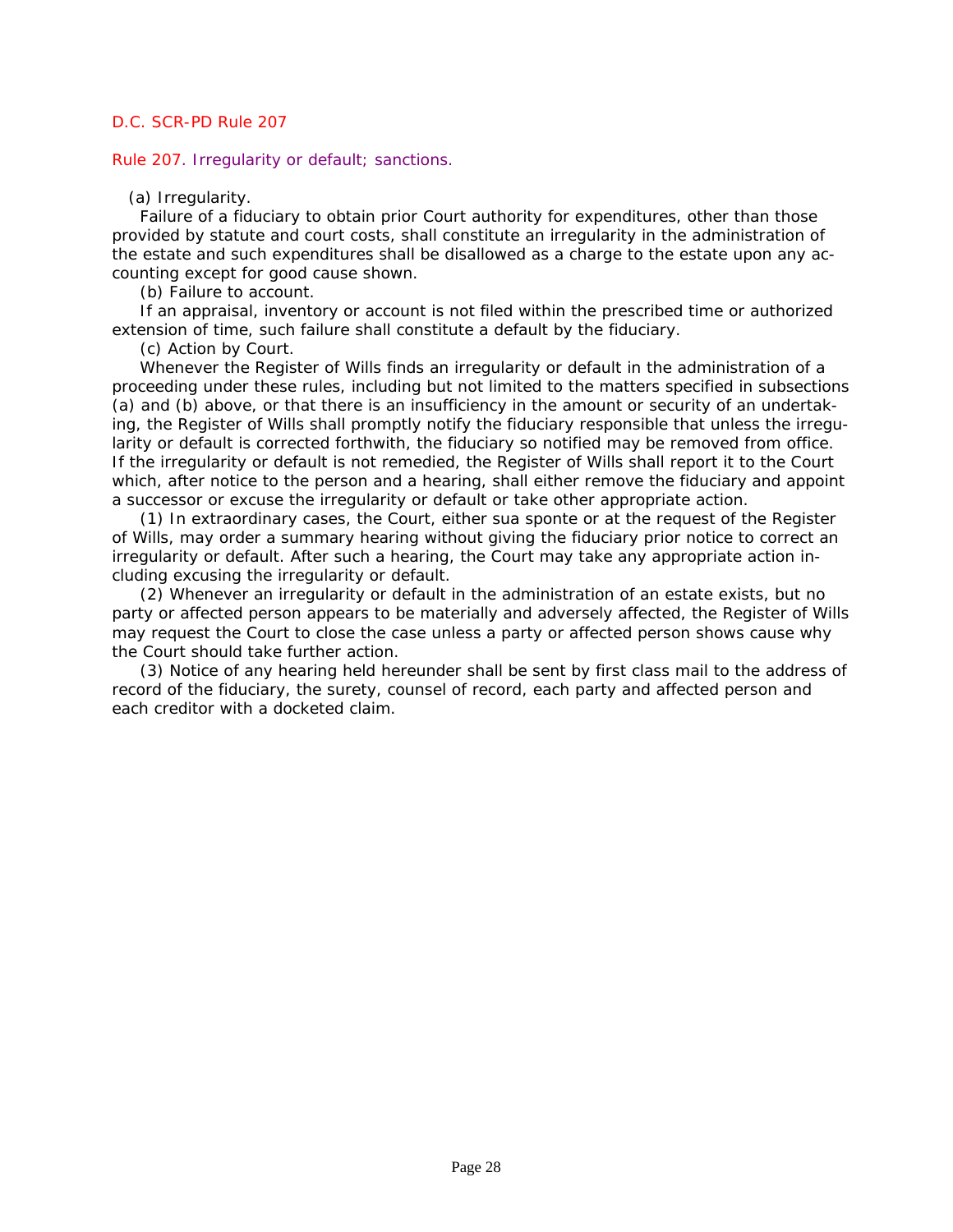#### <span id="page-33-0"></span>Rule 208. Proceedings in contested cases.

#### (a) Commencement of action.

An action to contest a petition for the appointment of a guardian of a minor's estate, custodian of a minor, conservator, committee or trustee or to remove a guardian of a minor's estate, conservator, committee or trustee who has been appointed, to ratify and confirm a contract for the sale of a minor's interest in real estate (pursuant to *D.C. Code § 21-146*), to construe a will after approval of the personal representative's final account, for instructions, to construe, modify, reform or terminate a trust, for instruction or to construe the Uniform Principal and Income Act, to reform an instrument to comply with the statutory rule against perpetuities under *D.C. Code § 19-903* or to declare one dead based on a presumption of death (*D.C. Code § 14-701*), or any other complaint, regarding the guardian of a minor's estate, custodian of a minor, conservator, committee or trustee may be commenced by any party in interest by filing a verified complaint with the Register of Wills. Except as otherwise provided, the procedure in such actions, including service of process, shall be governed by the Superior Court Rules of Civil Procedure, as amended.

(b) Summons.

The Register of Wills shall issue a summons upon the request of the plaintiff in the action. In an action brought pursuant to this Rule to contest a petition for the appointment of, or to remove, a guardian of a minor's estate, custodian of a minor, conservator, committee or trustee, to construe a will after approval of the personal representative's final account, for instructions, or to construe or reform a trust, or to declare one dead based on a presumption [of death, the summons shall be directed to all interested persons and all indispensable parties](#page-1-0)  under Civil Rule 19. In any other action against the estate, the summons shall be directed only to the fiduciary thereof and may be directed to others. In such actions against an estate wherein the interested persons are not named parties, the fiduciary thereof shall notify the interested persons of the pendency of the actions and of the right to intervene. The notice shall be provided by first class mail within 20 days of the service of the action; and the fiduciary shall file a certificate reflecting service of the notice at the time of filing a response.

(c) Discovery.

When a complaint is filed pursuant to this Rule, the parties may proceed with discovery pursuant to Civil Rules 26 through 37.

(d) Scheduling and settlement conference.

Within 60 days after a complaint has been filed, the Court shall conduct an initial scheduling and settlement conference pursuant to Civil Rule 16(b).

(e) Other contested matters.

All other contested matters which are not initiated by complaint, including objection to reports or petitions filed with the Court shall be treated as motions pursuant to Civil Rule 12-I (d) through (n). The Court may permit discovery under this paragraph upon a showing of good cause.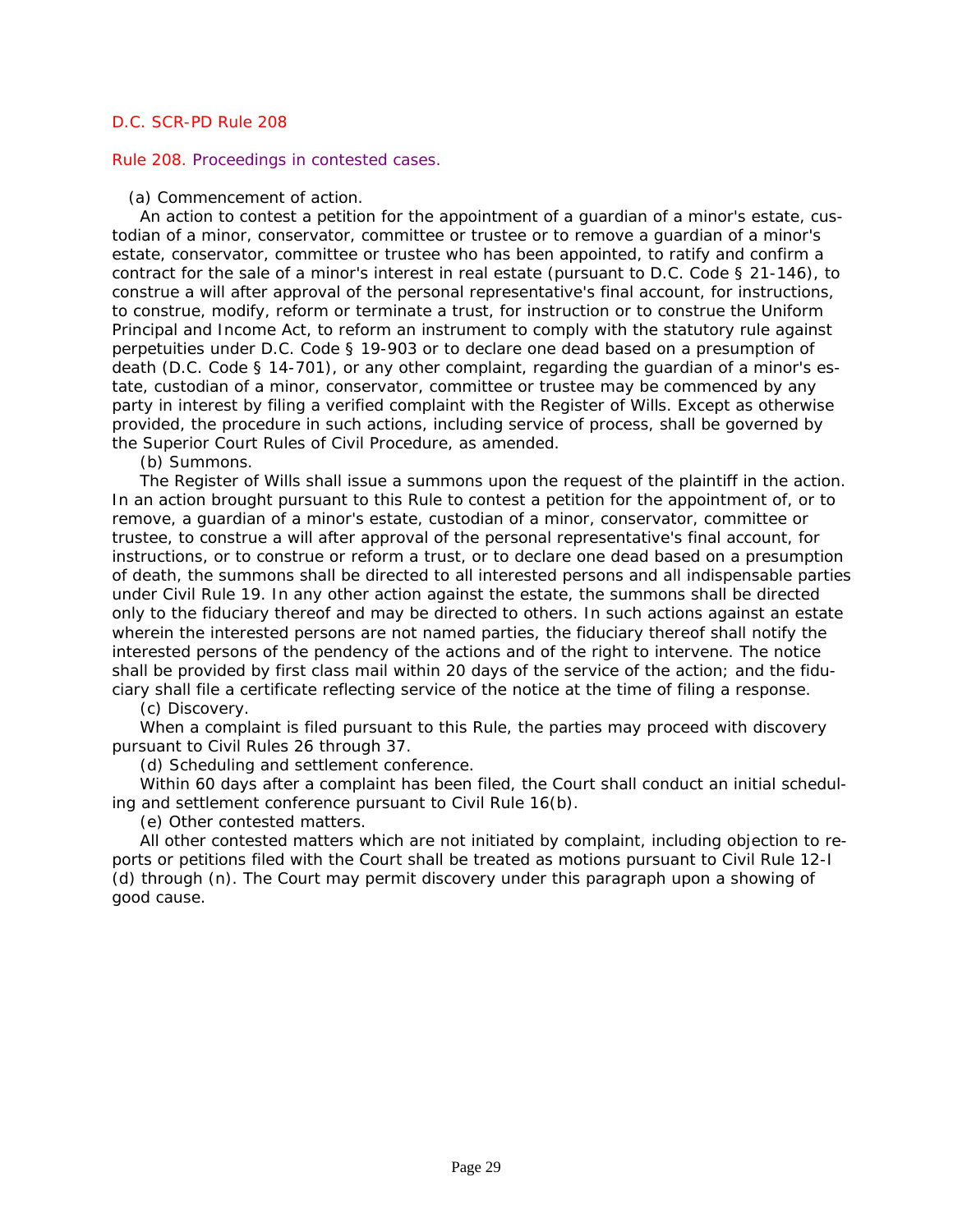<span id="page-34-0"></span>Rule 209. Guardian ad litem.

(a) Appointment.

The Court may, on its own motion or on request of a guardian of a minor's estate, custodian of a minor, conservator, committee or trustee, or other interested person, appoint a guardian ad litem at any stage of a proceeding to represent the interest of any of the following persons, if the Court determines that representation of the interest otherwise would be inadequate:

(1) A minor.

(2) An incapacitated person.

(3) An unborn person.

(4) An unascertained person.

(5) A person whose identity or address is unknown.

(6) A designated class of persons who are not ascertained or are not in being.

(b) Representation of several persons or interests.

If not precluded by a conflict of interest, a guardian ad litem may be appointed to represent several persons or interests.

(c) Expenses.

The reasonable expenses of the guardian ad litem, including compensation determined [pursuant to SCR-Probate 224 shall be determined by the Court and paid as the Court orders,](#page-1-0)  either out of the property of the estate involved or by the petitioner or from such other source as the Court orders.

# **COMMENT:**

SCR-Civil 17(c) provides that a representative, next friend, or guardian ad litem appointed by the Court, may sue or defend on behalf of an infant or incompetent person. This Rule supplements 17(c) and recognizes the inherent power of the Court, as an incident of its jurisdiction, to appoint guardians ad litem to represent the interests of all those whose representation would otherwise be inadequate, including the interests of unascertained and unborn beneficiaries and unknown persons. See *Hatch v. Riggs National Bank, 124 U.S. App. D.C. 105, 111-112, 361 F. 2d 559 (1966).* Note that SCR-Probate 202(c) provides that a guardian ad litem shall not be required for the appointment of a successor, substitute or additional trustee.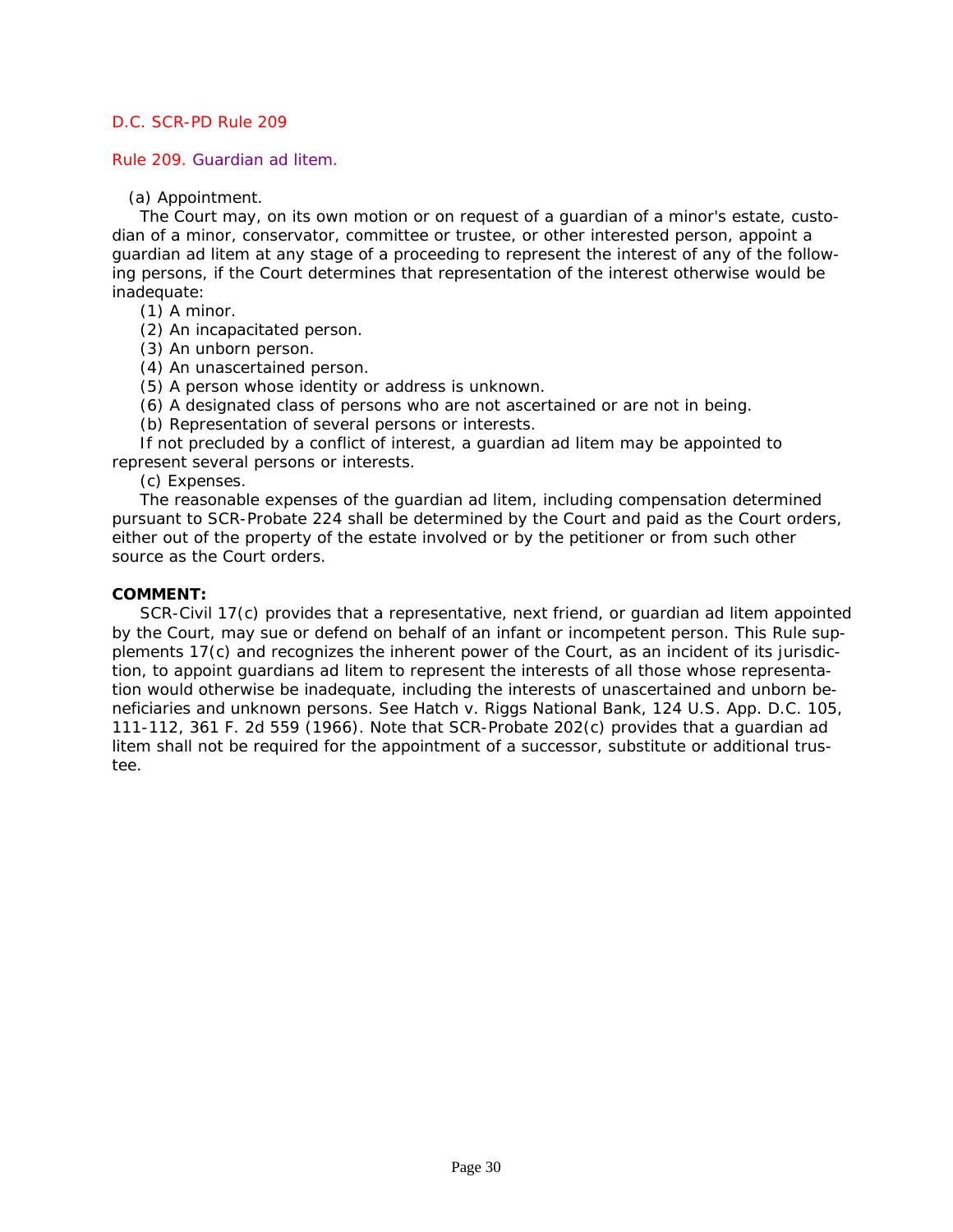<span id="page-35-0"></span>Rule 210. Joinder and representation of persons interested in estates.

# (a) Applicability.

The provisions of this Rule shall apply in any proceeding in which all persons interested in the estate are required to be served with process. For the purposes of this Rule, the term "an interest in the estate" includes both interests in income and interests in principal.

(b) Representation of class interests.

(1) Where an interest in the estate has been limited as follows, it shall not be necessary to serve process on any other person than as herein provided:

(A) In any contingency to the persons who shall compose a certain class upon the happening of a future event, the persons in being who would constitute the class if such event had happened immediately before the commencement of the proceeding.

(B) To a person who is a party to the proceeding and the same interest has been further limited upon the happening of a future event to a class of persons described in terms of their relationship to such party, the party to the proceeding.

(C) To unborn or unascertained persons, none of such persons, but if it appears that there is no person in being or ascertained, having the same interest, the Court shall appoint a guardian ad litem to represent or protect the persons who eventually may become entitled to the interest.

(2) Where a party to the proceeding has a power of appointment, it shall not be necessary to serve the potential appointees and if it is a general power of appointment it shall not be necessary to serve the takers in default of the exercise thereof.

(c) Representation of contingent interest.

Where an interest in the estate has been limited to a person who is a party to the proceeding and the same interest has been further limited upon the happening of a future event to any other person, it shall not be necessary to serve such other person.

(d) Representation of persons under a disability.

If the instrument expressly so provides, where a party to the proceeding has the same interest as a person under a disability, it shall not be necessary to serve the person under a disability.

(e) The decree or order entered in any such proceeding shall be binding and conclusive on all persons upon whom service of process is not required.

(f) In any proceeding in which service of process upon persons interested in the estate may be dispensed with, the complaint shall set forth the nature of the interests of such persons and the basis upon which service of process may be dispensed with, and state whether the fiduciary or any other person has discretion to affect the present or future beneficial enjoyment of the estate and, if so, set forth the discretion possessed and, if exercised, the manner in which it has been exercised. Notwithstanding the provisions of this Rule and any provision of the instrument to the contrary, if the Court finds that the representation of a [person's interest is or may be inadequate, it may require that that person be served or that a](#page-1-0)  guardian ad litem be appointed pursuant to SCR-Probate 210.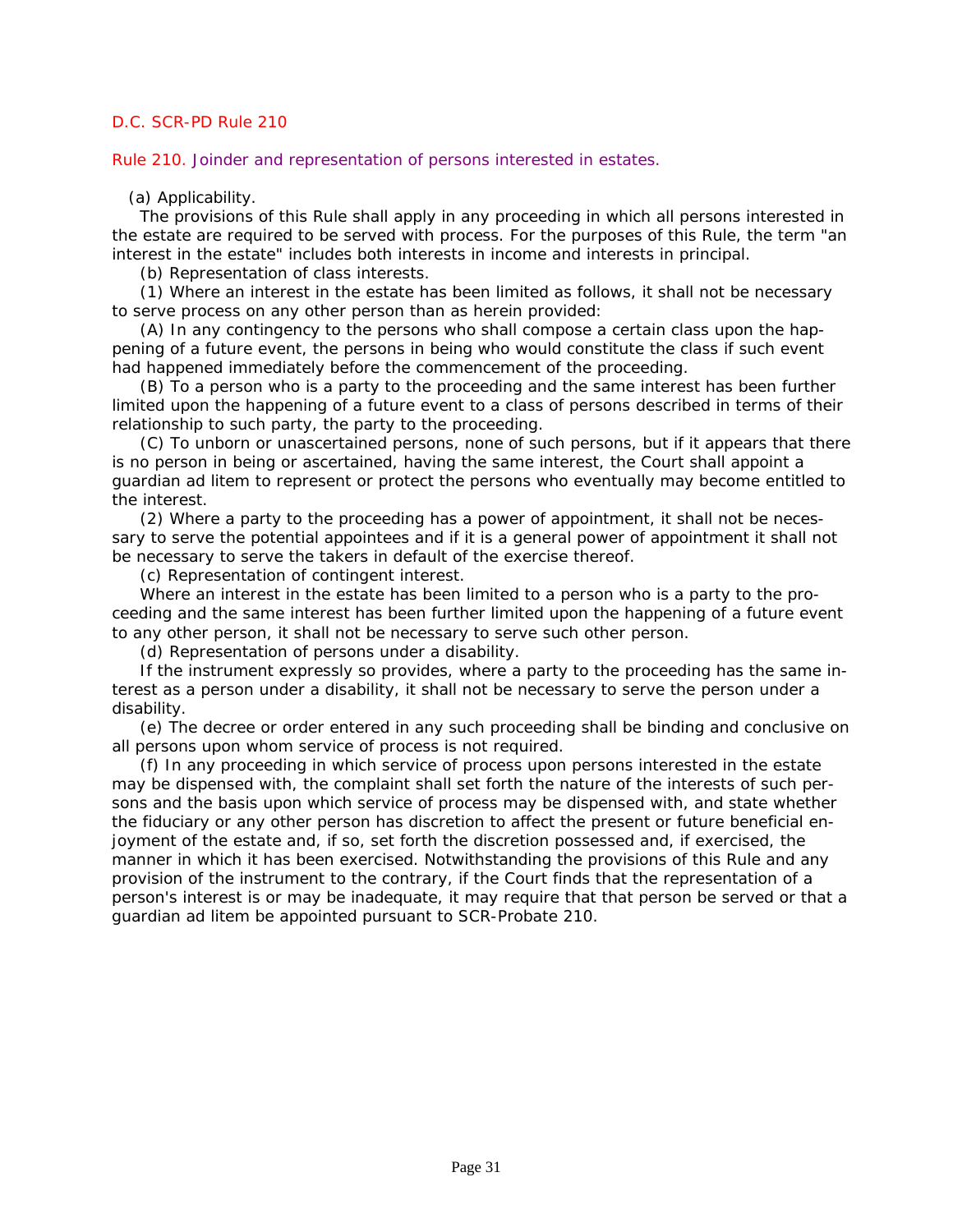Rule 211. Rule to show cause for recovery of possession of property of the estate.

(a) Petition For Rule To Show Cause.

When it is believed that any person is in possession of assets, papers, data or information of or about an estate subject to the 200 Series of the Probate Rules and is wrongfully withholding the same, a Petition may be filed for a Rule to Show Cause, directing such person to appear and show cause why such person should not disclose all of the assets, papers, data and information in such person's possession belonging to the estate and the location of the same and why such person should not be required by the Court to turn over all of the said assets, papers, data and other information to the representative of the estate, provide access to property or take such other action as ordered by the Court.

(b) Content of the Petition.

In addition to any other information required to be submitted to the Court under this Rule, the Petition shall set forth with particularity the following facts, points, and authorities: (1) a concise description of the assets, papers, data, or other information concerning the estate that is alleged to be wrongfully withheld by the person named in the petition; (2) the name, address, telephone number and any other pertinent identifying information about the individual whose actions are to be subject to the order to show cause; (3) a statement of the jurisdiction of the Superior Court over the subject matter and such person; (4) the facts and law that would establish the right of the estate to demand production of the subject asset, paper, data or other information (including but not limited to its alleged connection to the assets of the estate or its relevance to the administration of the estate); (5) a concise demand for relief, such as production of a particular asset or data, reimbursement of monies to the [estate, or other specific relief; and \(6\) any other information that the petitioner determines to](#page-1-0)  be relevant to the Court's decision to issue the order to show cause or reason(s) if any why any of the foregoing information is not supplied.

(c) Good faith effort -- Certification of petitioner.

The Petition for Rule to Show Cause shall contain the petitioner's certificate that despite a good faith effort the petitioner has been unable to obtain the assets, papers, data and information sought. The certification shall set forth specific facts describing the good faith effort.

(d) Who may petition the Court.

The representative of the estate (e.g., guardian of a minor's estate, custodian of a minor, conservator or trustee) may file a petition hereunder. Any interested person may also file a petition hereunder against the representative and such petition shall suffice as an "application" for relief, as permitted in *D.C. Code § 20-107*.

(e) Form of Order.

The Court may grant the Petition For Rule To Show Cause without waiting for any response to the Petition by executing an Order For Rule To Show Cause substantially in the following form:

In Re: ....... No. ...............................................

ORDER FOR RULE TO SHOW CAUSE

Upon consideration of the Petition of ......... [representative herein], filed the ... day of ........, 19 ....,

ORDERED, that ................... appear in this Court at ....... A.M./P.M. in Courtroom No. ......, on the ..... day of .............., 19 .., and show cause, if any there be, why he/she or it should not disclose all the assets, papers, data and information he/she or it has in his/her or its possession belonging to the above estate and the location of the same, and why he/she or it should not be required by this Court to turn over all of the said assets, papers, data and other information to the representative of this estate, provide access to property or take such other action as ordered by the Court,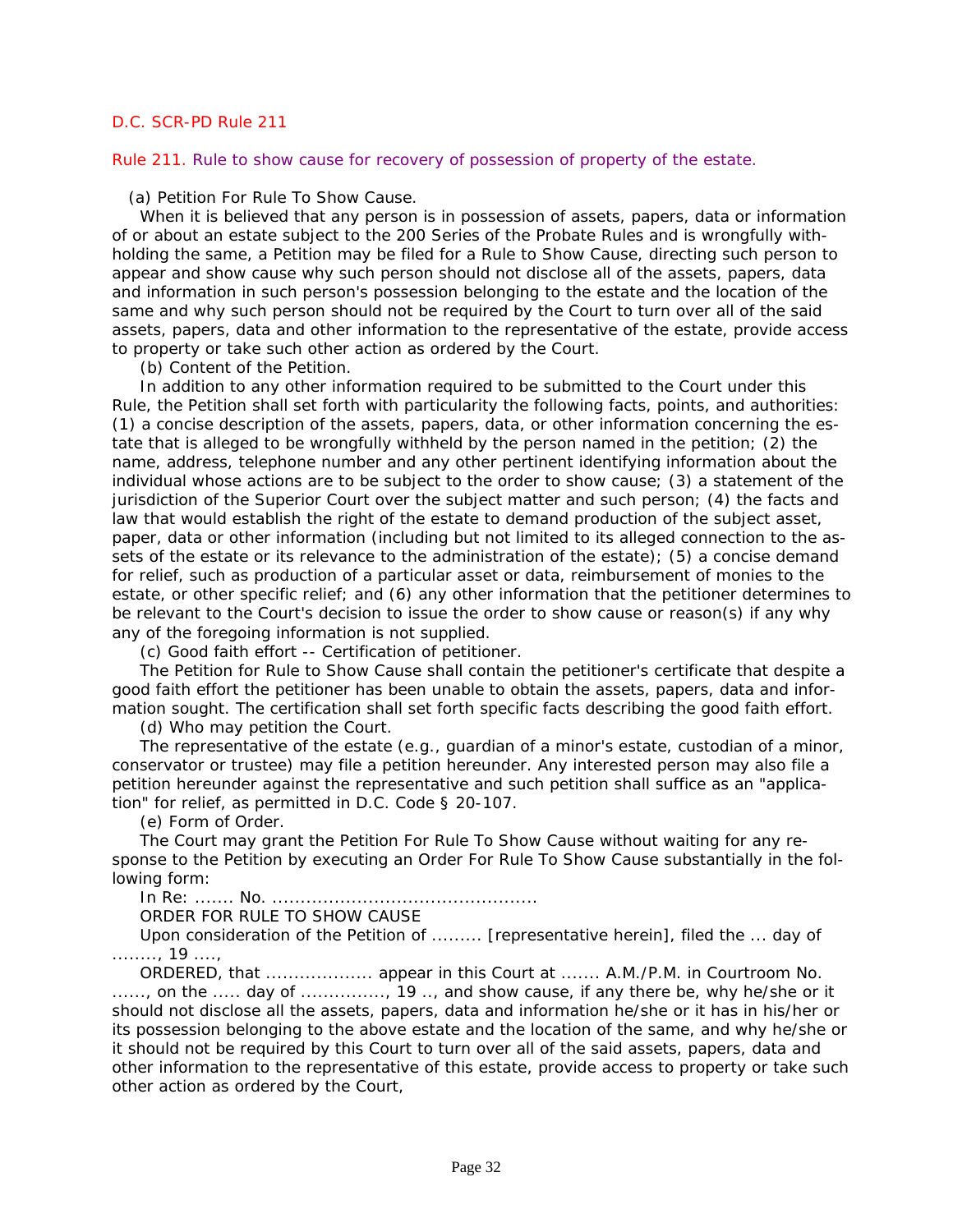PROVIDED, however, that a copy of said Petition and this Order be served upon him/her or it by petitioner on or before the ..... day of ........, 19 .. in accordance with SCR-Civil 4(c), and it is further

ORDERED that if ..................... fails to appear on the date set in this order, the Court may grant the relief requested in the petition without further notice.

................... JUDGE Copies to: Petitioner (address) Interested Persons (address) (f) Service of the petition and order.

Upon the issuance of an order to show cause, service of a copy of that order and a copy of the petition shall be made as follows: A copy of the petition and order shall be served upon the person allegedly in possession of the sought material in the manner prescribed by SCR-Civil 4(c). All interested persons shall be served by first class mail.

Neither the fiduciary nor any of the interested persons shall effect service upon the person allegedly in possession of the sought material.

(g) Proof of service.

Proof of service of the Petition and Order For Rule To Show Cause shall be by affidavit filed no later than the time set by the Order for cause to be shown.

(h) Response To Order For Rule To Show Cause.

The person on whom the Petition and Order For Rule To Show Cause is served may file a responsive pleading to the Petition at any time, up to the date therein specified for cause to be shown. If the responsive pleading asserts a plea of title, the Court may treat the Petition For Rule to Show Cause as a complaint, provided the petitioner pays the complaint filing fee [within ten \(10\) days, and may hold a status conference on the date set for cause to be shown](#page-1-0)  and enter such other orders therein pertaining to interested persons and indispensable parties as are just in accordance with SCR-PD 107(b).

#### **COMMENT:**

 If the Petition is treated as a complaint, a jury demand must be made seasonably pursuant to SCR-Civil 38(b) and 39(b).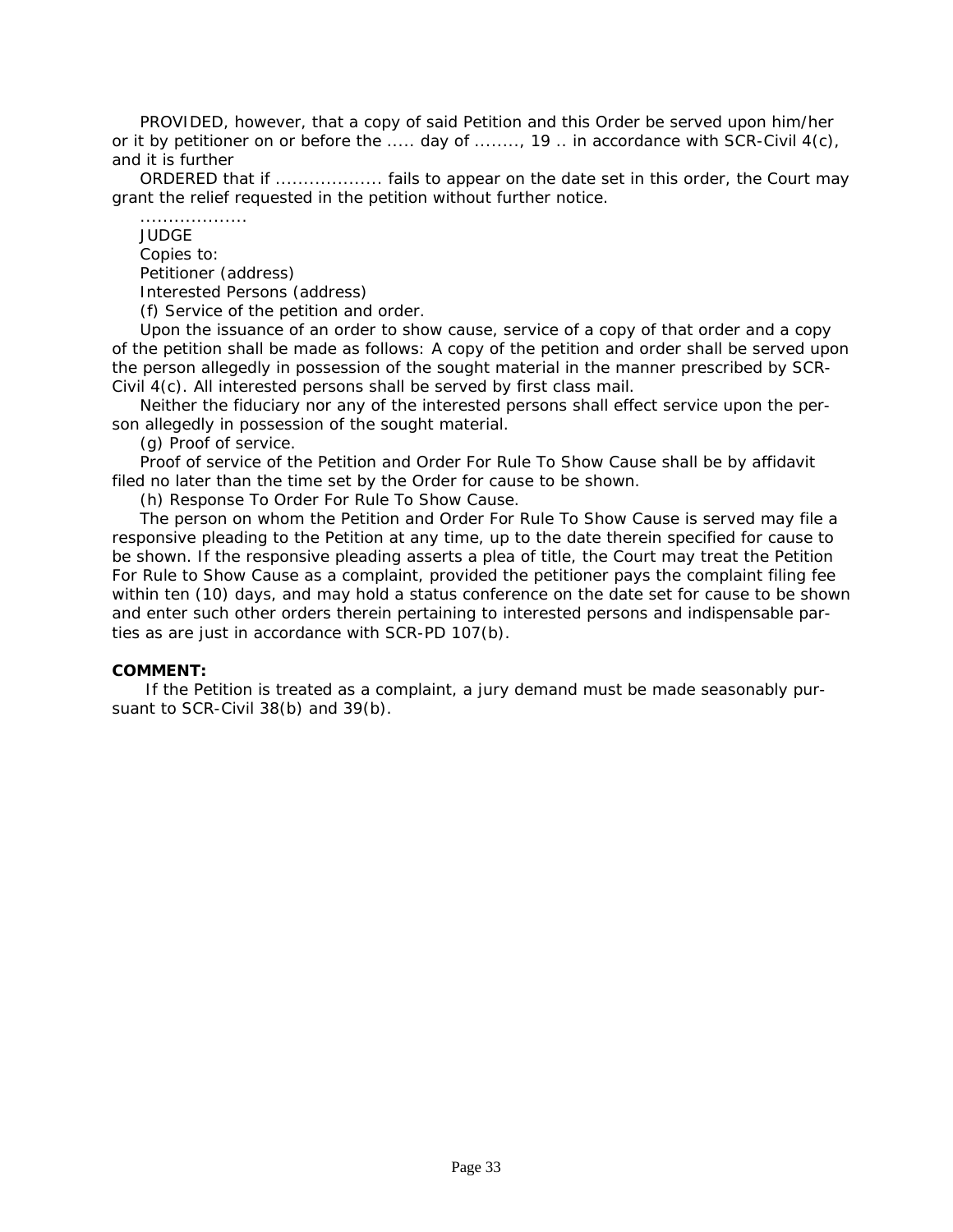#### Rule 212. Notice of existence of revocable trust.

#### (a) Publication of Notice.

The Notice which may be published by the trustee of a trust of which a decedent was the settlor, pursuant to *D.C. Code §§ 19-1305.05(d)* and *19-1306.04(a)(3)*, shall be in the following form. The word trustee includes trustees, and where there are more than two trustees, includes the majority of trustees, pursuant to *D.C. Code § 19-1307.03(a)*:

SUPERIOR COURT OF THE DISTRICT OF COLUMBIA

PROBATE DIVISION

Trust No....

.........

Name of Deceased Settlor

NOTICE OF EXISTENCE OF REVOCABLE TRUST

................... (name and address of deceased settlor) created a revocable trust on ......... which remained in existence on the date of his/her death on ......... and whose address(es) is/are ......... all the currently acting trustee(s), hereinafter the Trustee. Communications to the Trust should be mailed or directed to the following name ......... and address: .........

The Trust is subject to claims of the deceased settlor's creditors, costs of administration of the settlor's estate, the expenses of the deceased settlor's funeral and disposal of remains, and statutory allowances to a surviving spouse and children to the extent the deceased settlor's residuary probate estate is inadequate to satisfy those claims, costs, expenses, and allowances.

Claims of the deceased settlor's creditors are barred as against the Trustee and the trust property unless presented to the Trustee at the address provided herein on or before ....................

(6 months after the date of the first publication of this notice.)

An action to contest the validity of this trust must be commenced by the earliest of (1) ....................,

(One year from date of death of deceased settlor)

(2) ...................., or

(6 months from the date of first publication of this notice)

(3) ninety days after the Trustee sends the person a copy of the trust instrument and a notice informing the person of the trust's existence, of the Trustee's name and address, and of the time allowed for commencing a proceeding.

The Trustee may proceed to distribute the trust property in accordance with the terms of the trust before the expiration of the time within which an action must be commenced unless the Trustee knows of a pending judicial proceeding contesting the validity of the trust or the Trustee has received notice from a potential contestant who thereafter commences a judicial proceeding within sixty days after notification.

This Notice must be mailed postmarked within 15 days of its first publication to each heir [and qualified beneficiary of the trust and any other person who would be an interested person](#page-1-0)  within the meaning of *D.C. Code § 20-101(d)*.

Date of First Publication: Signature of Trustee

.............. .............. Name of newspapers TRUE TEST COPY

.............. ..............

(b) Submission of Notice to Register of Wills.

The Notice which may be published pursuant to *D.C. Code §§ 19-1305.05(d)* and *19- 1306.04(a)(3)* as set forth in paragraph (a) of this Rule, shall be submitted, with the original and three copies, to the Register of Wills completed in all respects except as to the date of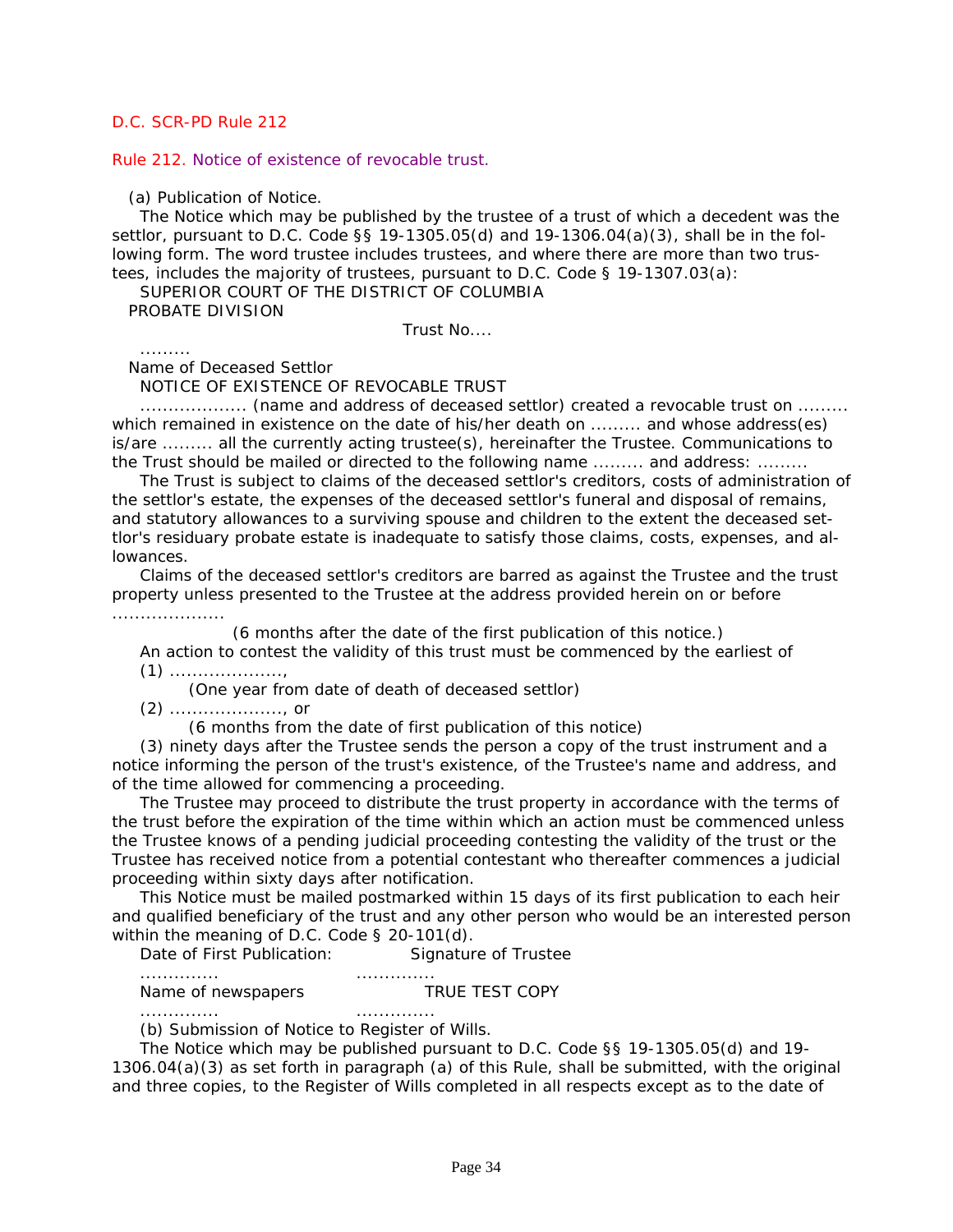first publication. The Register of Wills shall fix the date of first publication and provide copies of the Notice to the designated newspapers or periodicals.

(c) Contemporaneous with the filing of the notice prescribed in paragraph (a) of this Rule, the trustee shall file a Certification of Trust, as prescribed by *D.C. Code § 19-1310.13*.

(d) Within 15 days of the date of first publication of the Notice of Existence of Revocable Trust the trustee shall cause to be mailed, by first class mail, a copy of the Notice to each qualified beneficiary of the trust, heir of the decedent and to all creditors whose identities are known or whose identities are ascertainable by reasonably diligent effort.

(e) Within 90 days of the date of first publication of the Notice the trustee may file with the Register of Wills proofs of publication and a certification specifying the date of mailing of the Notice and the names and addresses of the persons to whom the Notice was mailed. The trustee shall include a statement including the names or description of each qualified benefi[ciary of the trust, heir of the decedent and all creditors to whom no Notice has been sent. The](#page-1-0)  certification of Notice shall be in the following form:

SUPERIOR COURT OF THE DISTRICT OF COLUMBIA PROBATE DIVISION

Trust No....

Name of Deceased Settlor

.........

VERIFICATION AND CERTIFICATE OF NOTICE OF

EXISTENCE OF REVOCABLE TRUST

I do solemnly declare and affirm that I have mailed or caused to be mailed a copy of the Notice of Existence of Revocable Trust as permitted by *D.C. Code §§ 19-1305.05(d)* and *19- 1306.04(a)(3)* on the ... day of ......, 20 .., to the following persons:

 Name Address Qualified Beneficiary of the Trust Heir/Creditor

(Attach list of names and addresses of all qualified beneficiaries of the trust, heirs of the decedent and creditors.)

Statement of Non-mailing

I do further solemnly declare and affirm that no Notice has been sent to the following qualified beneficiaries of the trust, heirs of the deceased settlor and to creditors whose identities or locations are not known or ascertainable by reasonably diligent effort:

I do further solemnly declare and affirm that I have previously filed or file herewith proofs of publication of the Notice of Existence of Revocable Trust as permitted by *D.C. Code §§ 19- 1305.05(d)* and *19-1306.04(a)(3)*.

Date:........ .............

Trustee or Attorney for Trustee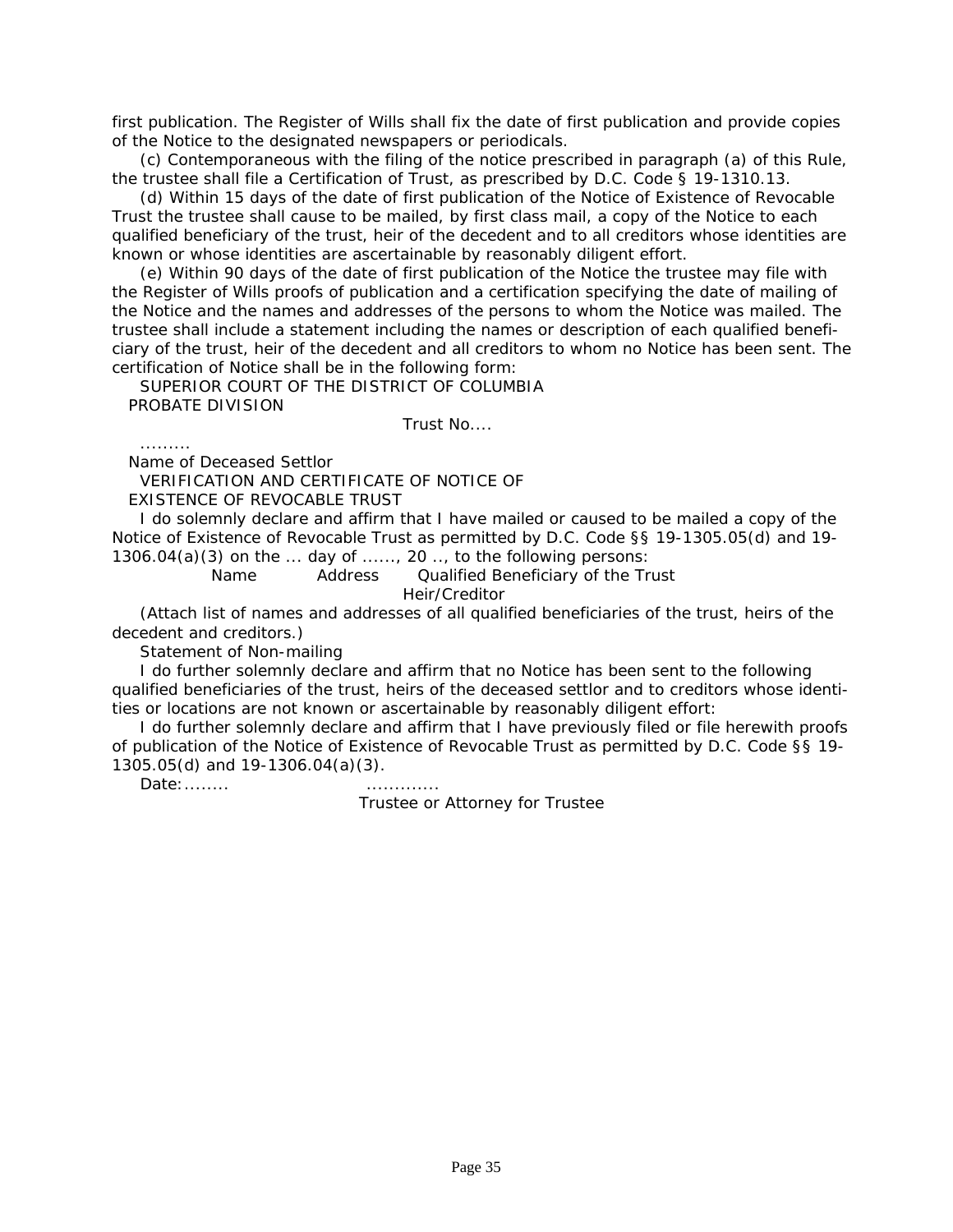Rule 213. The assertion of claims against a revocable trust.

 (a) The assertion of the claim may be made on the following form: SUPERIOR COURT OF THE DISTRICT OF COLUMBIA

PROBATE DIVISION

Estate of Adm. No.

Trust of TR. No.

CLAIM AGAINST DECEDENT'S ESTATE and/or REVOCABLE TRUST

The claimant named below certifies that (check the applicable box[es])

( ) The claimant makes claim for ....................................

( ) The claimant makes claim for costs of administration of the settlor decedent's estate in the amount of  $\dots \dots$  for  $\dots \dots$ 

( ) The claimant makes claim for the expenses of the settlor decedent's funeral and disposal of remains in the amount of ..........

( ) The claimant makes claim for the homestead allowance, or a portion thereof in the amount of .........., as provided by *D.C. Code § 19-101.02*.

( ) The claimant makes claim for the exempt property allowance, or a portion thereof in the amount of .........., as provided by *D.C. Code § 19-101.03*.

( ) The claimant makes claim for the family allowance, or a portion thereof in the amount of .........., as provided by *D. C. Code § 19-101.04*.

On behalf of the claimant named below, I do solemnly declare and affirm under penalty of [law that the contents of the foregoing document are true and correct to the best of my know](#page-1-0)ledge and belief.

Decedent died on ....... and was a resident of ..........

..............

Name of Claimant Signature of claimant or person authorized to make verification on behalf of Claimant

Address

.............. ..............

All claims presented to the Register of Wills must be accompanied by check or money order in the amount of \$ 5.00.

I hereby certify that I have delivered or mailed, return receipt requested, a copy hereof to the personal representative of the estate of ......... and/or ......... trustee of the revocable trust of ......... this ... day of ......, 200...

.............. For Register of Wills Use Only Claimant Date Filed:

By ..............

Deputy Register of Wills

(b) The Notice of Action on Claim may be in the following form which should be delivered to the claimant and a copy filed with the Register of Wills:

SUPERIOR COURT OF THE DISTRICT OF COLUMBIA PROBATE DIVISION Trust of

.............. Tr. No....

 Settlor decedent Notice of Action Taken on Claim To: .............. Claimant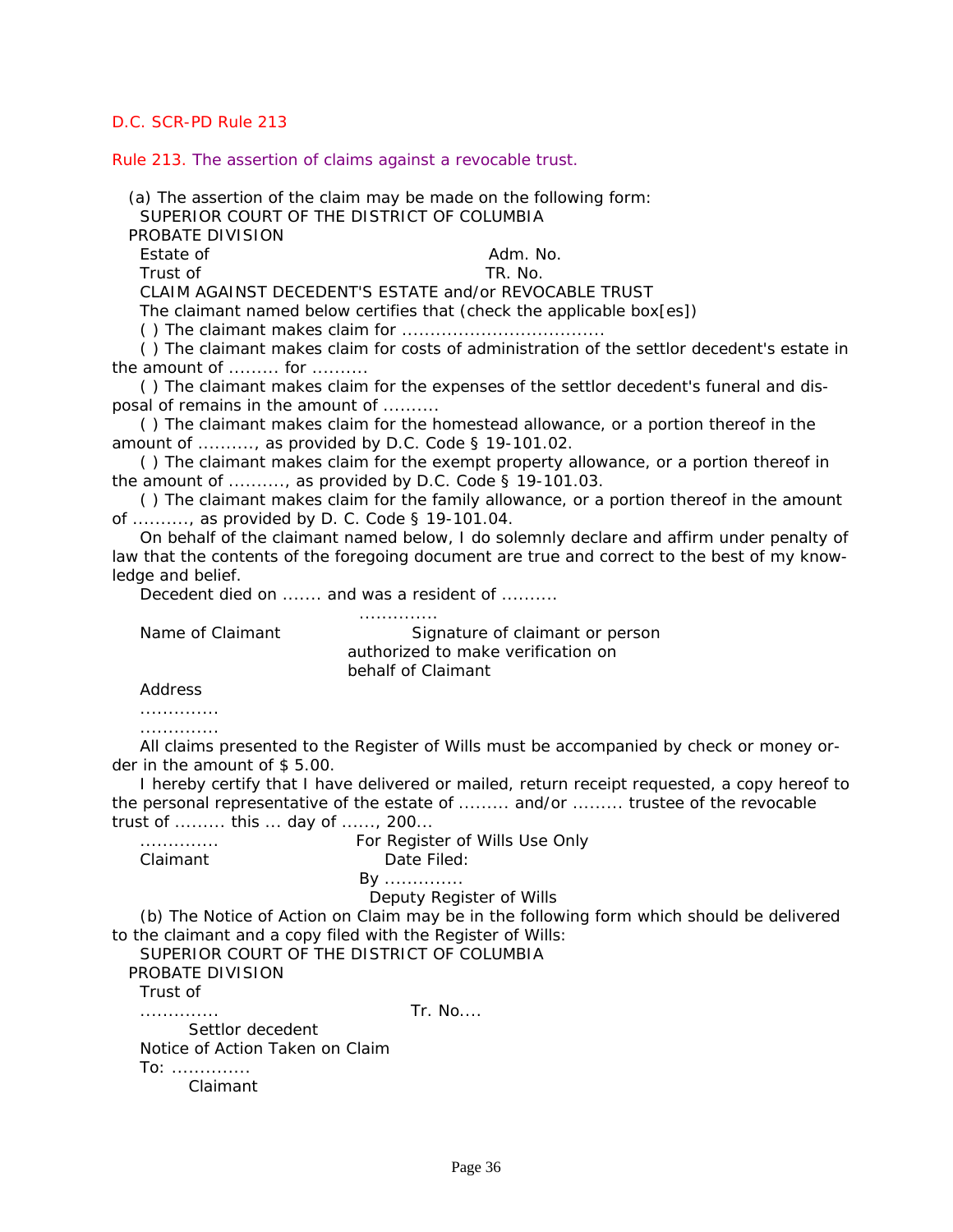You are hereby notified that your claim in the amount of \$ ......... for ......... against the above-entitled trust is: (check appropriate box)

( ) Allowed in the stated amount.

( ) Allowed in the amount of \$ .... and disallowed as to the balance.

( ) Disallowed.

( ) The Trustee does not know whether the residuary probate estate is insufficient to pay the claim and therefore the claim is disallowed without prejudice.

#### Trustee

.........

Date mailed or delivered ......... **NOTICE** 

If your claim has been disallowed in whole or in part, with or without prejudice, the claim will be barred to the extent of its disallowance unless you file a Petition For Payment From [Trust not later than 60 days after the mailing of this notice or such shorter period as might be](#page-1-0)  allowed by the applicable statute of limitations.

(c) If the trustee takes no action on the claim, or having allowed the claim fails to pay it within a reasonable time after allowing it, the claimant may file a Petition For Payment From Trust. The failure of the trustee to respond shall in no way suspend the operation of any statute of limitations.

(d) Unless otherwise provided by the terms of the trust, the property of the trust may not be subjected to the reach of the personal representative, or if none by claimants, unless it is required for the purpose of paying the charges set forth in *D.C. Code § 19-1305.05(a)(3)* and, except where consents have been filed with the court as hereinafter provided, until the personal representative, or if none, the claimant demonstrates the deficiency of the probate residuary estate to pay them.

(e) Upon a proper showing by the personal representative of the settlor's estate, or if none the claimant, that the residuary probate estate is insufficient to meet all or a part of the charges set forth in *D.C. Code § 19-1305.05(a)(3)* and, that the property of the trust must be acquired to pay all or a part of said charges, the court may order the trustee to pay from the trust to the personal representative, or if none to the claimant, so much as may be necessary to pay all or a part of said charges, provided all persons whose interest in the trust would be affected by the sought payment shall have filed with the court their consents or their representative's consents to the payment.

(f) In the absence of consents the personal representative or claimant may file a Petition For Payment From Trust and for a determination of the insufficiency of the probate residuary estate to honor the claim. If the trustee disputes the validity of the claim, as distinguished from the issue of the adequacy of the residuary estate to pay it, the petitioner may convert the Petition For Payment From Trust into a complaint, provided the petitioner pays the complaint filing fee. The Court then may set a status conference and enter such other orders therein pertaining to interested persons and indispensable parties as are just in accordance with SCR-PD 208.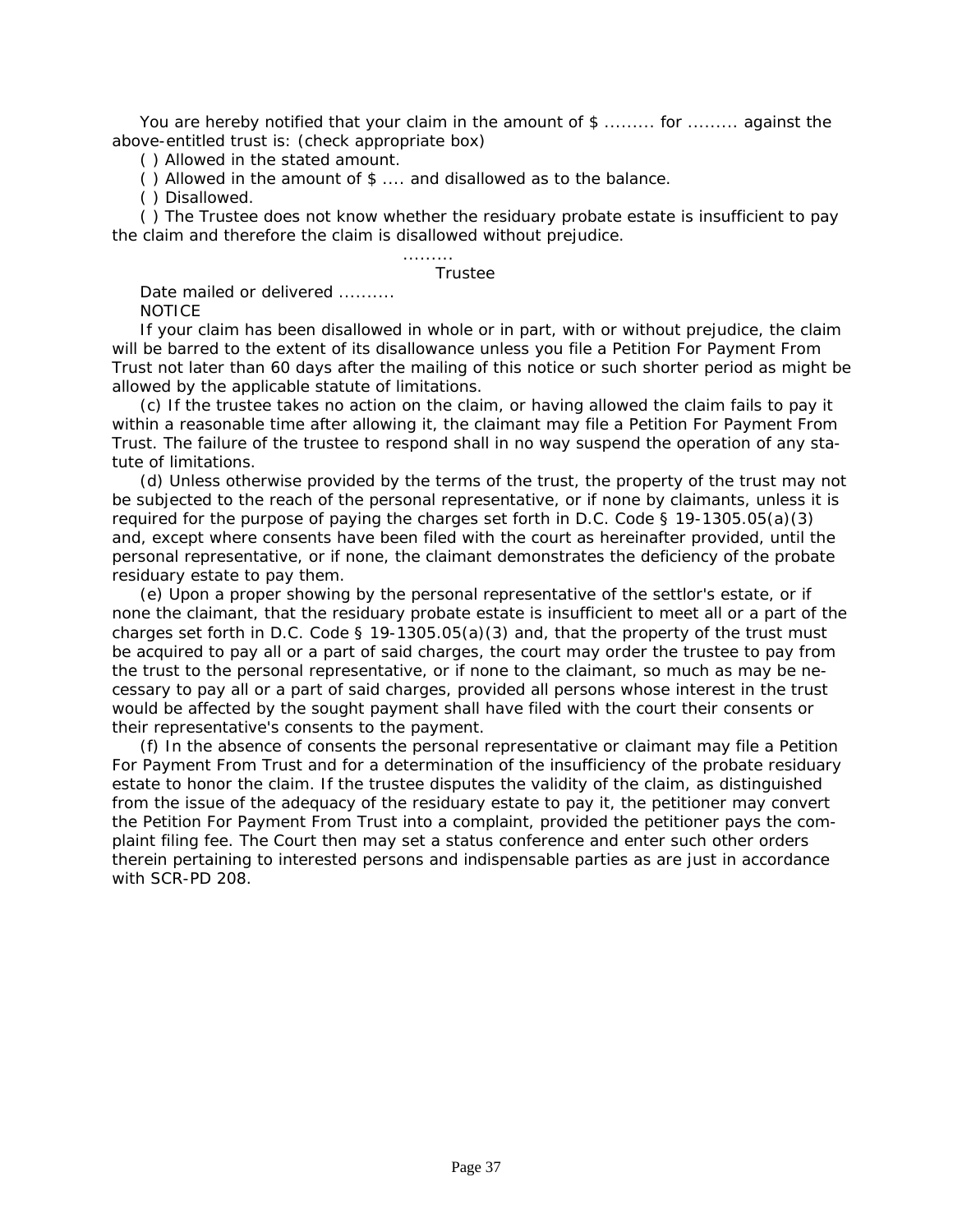# PART II

# Conservators (Pre 1989 Act) and Guardians of Minors.

# *D.C. SCR-PD Rule 221*

# Rule 221. Appointment of guardian.

# (a) Petition.

A petition for the appointment of a guardian for an infant or infants shall be typewritten, double spaced, and verified by the petitioner. The petition shall set forth:

(1) The residence, citizenship and freedom from legal disability of the proposed guardian;

(2) The relationship of the proposed guardian to each infant;

(3) By what right the petitioner makes application, and, if the application is not for petitioner's appointment, by what right the proposed guardian may be appointed;

(4) The name, residence and date of birth of each infant;

(5) The names and residence(s) of the parents of each infant and the date of death of any deceased parent;

(6) The nature, location and estimated value of the real and personal property to which the infant is entitled, and the annual rental value of any such real property.

(b) Presence and selection.

Unless the infant's presence is excused for sufficient cause, the infant shall be present at Court when the guardian is appointed, and, if over 14 years of age, shall be entitled to select the proposed guardian.

(c) Written consents of parents, if non-petitioning party, shall be filed with petition for the appointment of a guardian. If unavailable, a summons and copy of the petition shall be served personally on the parent if whereabouts known, in accordance with Civil Rule 4. Oth[erwise notice by publication may be substituted for personal service in the manner authorized](#page-1-0)  by applicable statute upon the filing of an affidavit evidencing diligent effort to ascertain the parent's whereabouts. The Court, for good cause shown upon the filing of a petition and affidavit, may provide for a different method of giving of notice or waive notice.

(d) The guardian shall file a bond pursuant to *D.C. Code § 21-115* with the Court at the time of the filing of the petition for the appointment of guardian.

(e) Order appointing guardian.

The order of appointment shall state the date of birth of the infant, and, if the infant is over 14 years of age, shall state that the infant was present and selected the guardian, or that such presence was excused.

(f) Accounts.

A guardian shall not dispose of the infant's property or encumber it without prior order of the Court. Vouchers shall be obtained for all disbursements, when practicable, and accurate records of all receipts and disbursements shall be maintained for each infant.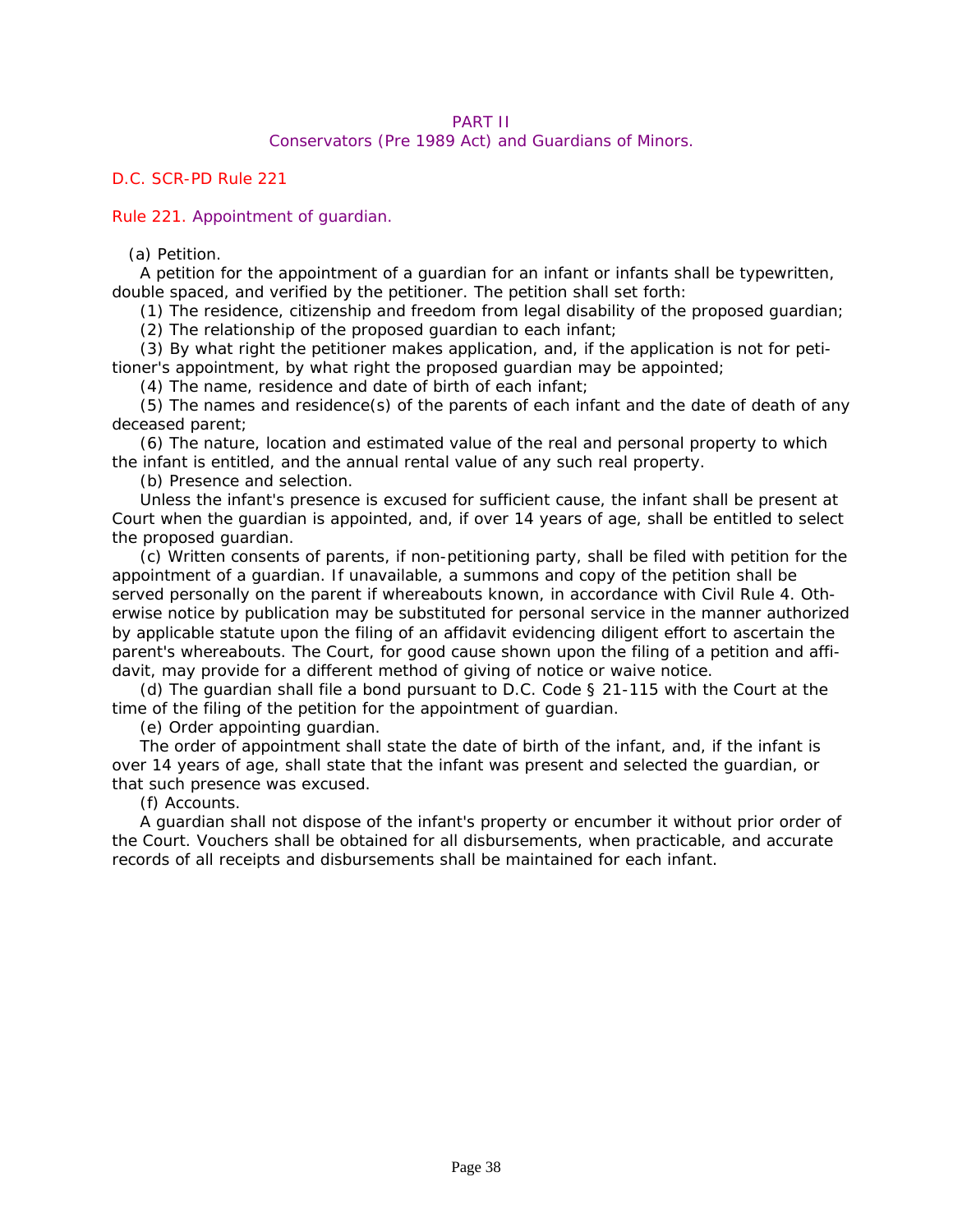Rule 222. Expenditures and sales by a guardian of a minor.

(a) Expenditures and sales.

All expenditures by a guardian from a minor's estate shall be made only upon prior authorization of the Court, pursuant to a petition on SCR-PD Form 1 or a format substantially consistent with that form.

(b) Sale of property.

A guardian shall not sell or otherwise dispose of estate property or encumber it without prior order of Court.

(c) Expenditures and sales for investment.

(1) All expenditures or sales for investment, except those pursuant to a plan or program approved pursuant to paragraph (2) of this rule, shall be made with prior Court order obtained upon a petition on SCR-PD Form 2, or a format substantially consistent with that form.

(2) A guardian may apply for approval by the Court of an investment plan or program in accordance with Probate Rule 5 which, if approved by the Court, may be carried out without the necessity of Court approval of specific transactions, provided the transaction complies with the approved plan or program; Probate Rule 203 shall not apply. The petition shall be on SCR-PD Form 3, or a format substantially consistent with that form.

(d) Failure to comply.

Failure to comply with the provisions of this rule constitutes an irregularity or default. Such failure may result in personal liability and/or removal from office.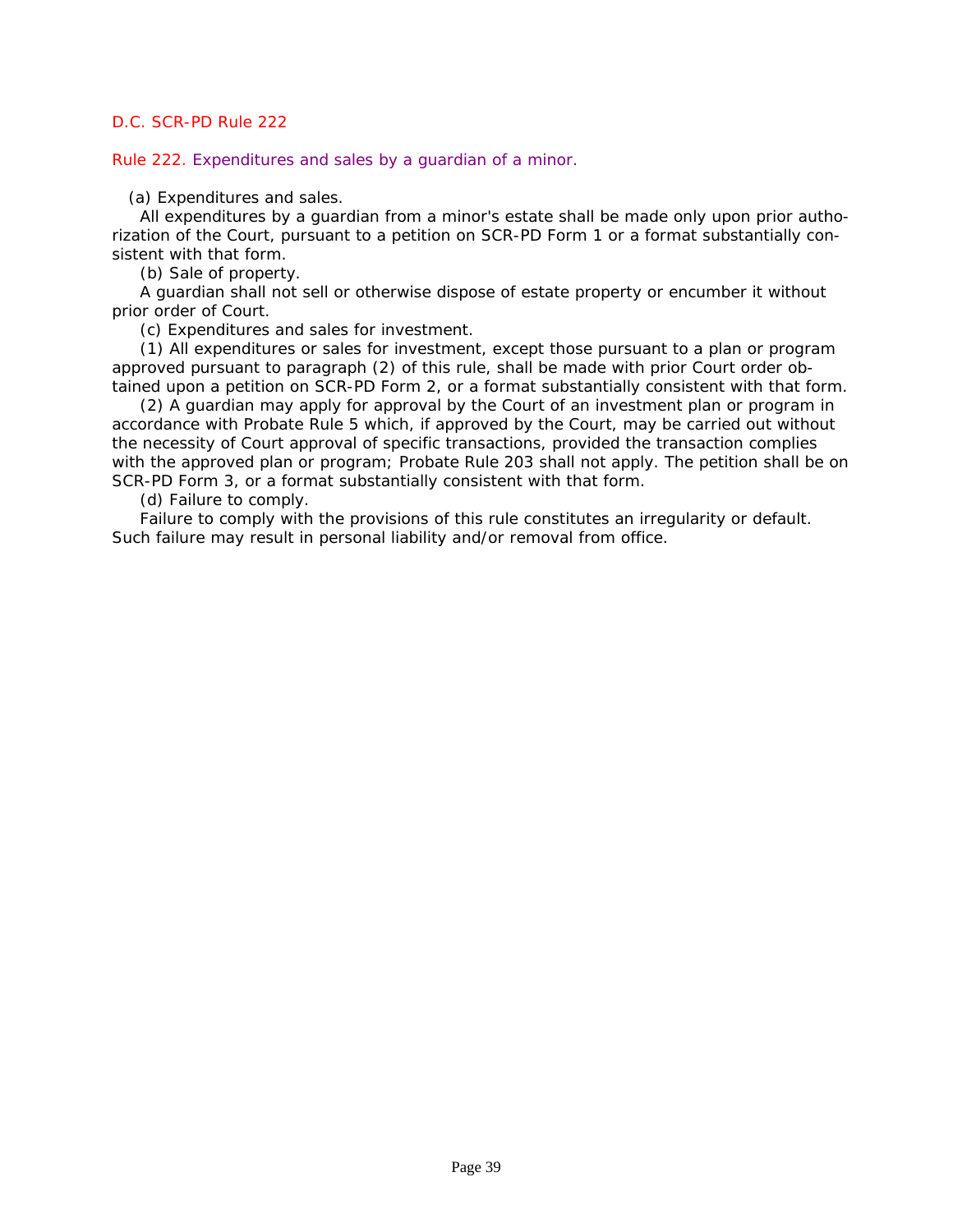Rule 223. Expenditures and sales.

(a) Expenditures.

All expenditures from an estate by a conservator, committee or guardian, except court [costs and those provided by statute, shall be made only upon prior authorization of the Court.](#page-1-0) 

(b) Sale of property.

A conservator, committee or guardian shall not sell or otherwise dispose of estate property or encumber it without prior order of Court.

(c) Expenditures and sales for investment.

A fiduciary who is subject to the supervision of this Court shall obtain a Court order for all expenditures and sales for investment; however, such a fiduciary may apply for approval by the Court of an investment plan or program in accordance with Probate Rule 5 which, if approved by the Court, may be carried out without the necessity of Court approval of specific transactions; provided the same comply with the approved plan or program, and Probate Rule 203(f) shall not apply.

(d) Failure to comply.

Failure to comply with the provisions of this rule constitutes an irregularity or default. Such failure may result in personal liability and/or removal from office.

#### **COMMENT:**

A petition for approval of proposed expenditures or for approval of a proposed sale or other disposition of estate property may be submitted to the Court at any time and may request authority continuing beyond a specific accounting or annual period.

Reference should be made to Probate Rule 5 for guidance on the reinvestment of the proceeds of sale of property. Excluding investment in federally insured bank accounts and United States Treasury obligations, a Court order should be obtained to authorize such reinvestment if the proceeds are subject to Court supervision and such investment is not authorized by the terms of the governing instrument or by statute.

Reference should be made to Probate Rule 207 for the consequences of any failure to secure prior Court authorization for any expenditures of funds, sale of property or the reinvestment of funds, sale of property or the reinvestment of property.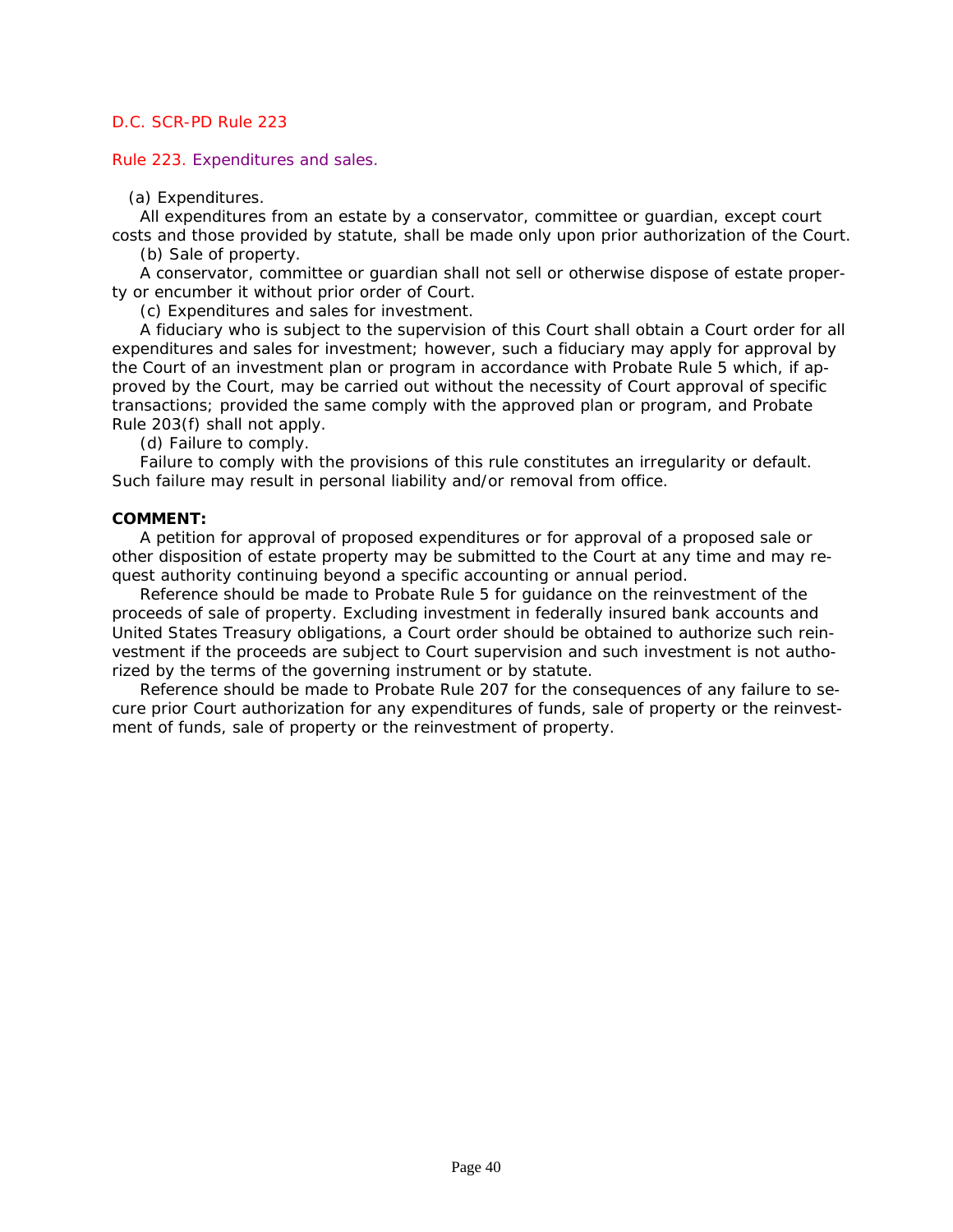Rule 224. Duties and compensation of a guardian ad litem in conservatorship proceedings.

(a) Appointment.

When the Court in its discretion appoints a guardian ad litem in a conservatorship proceeding, no person, other than an active member of the District of Columbia Bar, shall be so appointed except for good cause shown.

(b) Duties.

A guardian ad litem shall appear and represent the best interests of the proposed ward and shall answer allegations set forth in the petition by filing a written report with recommendations not less than seventy-two (72) hours prior to the hearing date and shall serve a [copy on the petitioner. The guardian ad litem should compile information sufficient to support](#page-1-0)  the conclusions reached in the written report. The guardian ad litem shall:

(1) Investigate the allegations of the petition.

(2) Interview the proposed ward on at least one occasion, if feasible and appropriate. During the course of the interview the guardian shall ascertain, if possible, the views of the proposed ward toward a conservatorship over the ward's person and estate.

(3) Interview such other person or persons including health care providers as may be necessary in the formulation of the report with respect to the necessity for a conservatorship and who should be appointed.

(4) Prepare a written report which shall make recommendations as to whether the petition should be granted, including when applicable, who should be appointed to serve as a conservator and the amount of bond required, if relevant.

(5) Attend the hearing for the appointment of a conservator.

(c) Expansion or limitation of duties.

Nothing in this rule shall preclude the Court from expanding or limiting the duties of the guardian ad litem in any proceeding as may be appropriate.

(d) Termination of appointment.

The guardian ad litem shall serve until disposition by the Court of the petition for appointment of a conservator at which time the guardian shall automatically be discharged, unless discharged by prior Court order. Nothing in this rule, however, shall preclude the Court from considering at an appropriate time an application for fees and expenses of the guardian for services rendered upon proper application to the Court pursuant to subsection (f) of this rule.

(e) Reappointment of guardian ad litem.

As circumstances warrant, the Court may reappoint the guardian ad litem or appoint another member of the Bar to serve as guardian ad litem for a specified purpose at any time during the administration of the conservatorship.

(f) Compensation.

(1) Petition.

Allowance by the Court of compensation to a guardian ad litem shall be made only upon petition supported by a detailed statement of services describing the work undertaken in performing the duties prescribed under subsection (b) of this rule and containing a certification that the written report was filed not less than seventy-two (72) hours prior to the hearing or if not so filed, an explanation for late filing.

(2) Notice.

When a claim is made by a guardian ad litem against any estate, notice need be given only to the conservator unless the Court directs that notice be given to others. When a claim is against a particular party to the suit, notice shall be given to the conservator and to that party and that party's attorney and to such affected persons as the Court may determine. Persons entitled to notice shall have twenty (20) days from the date of mailing of said notice in which to file objections with the Court.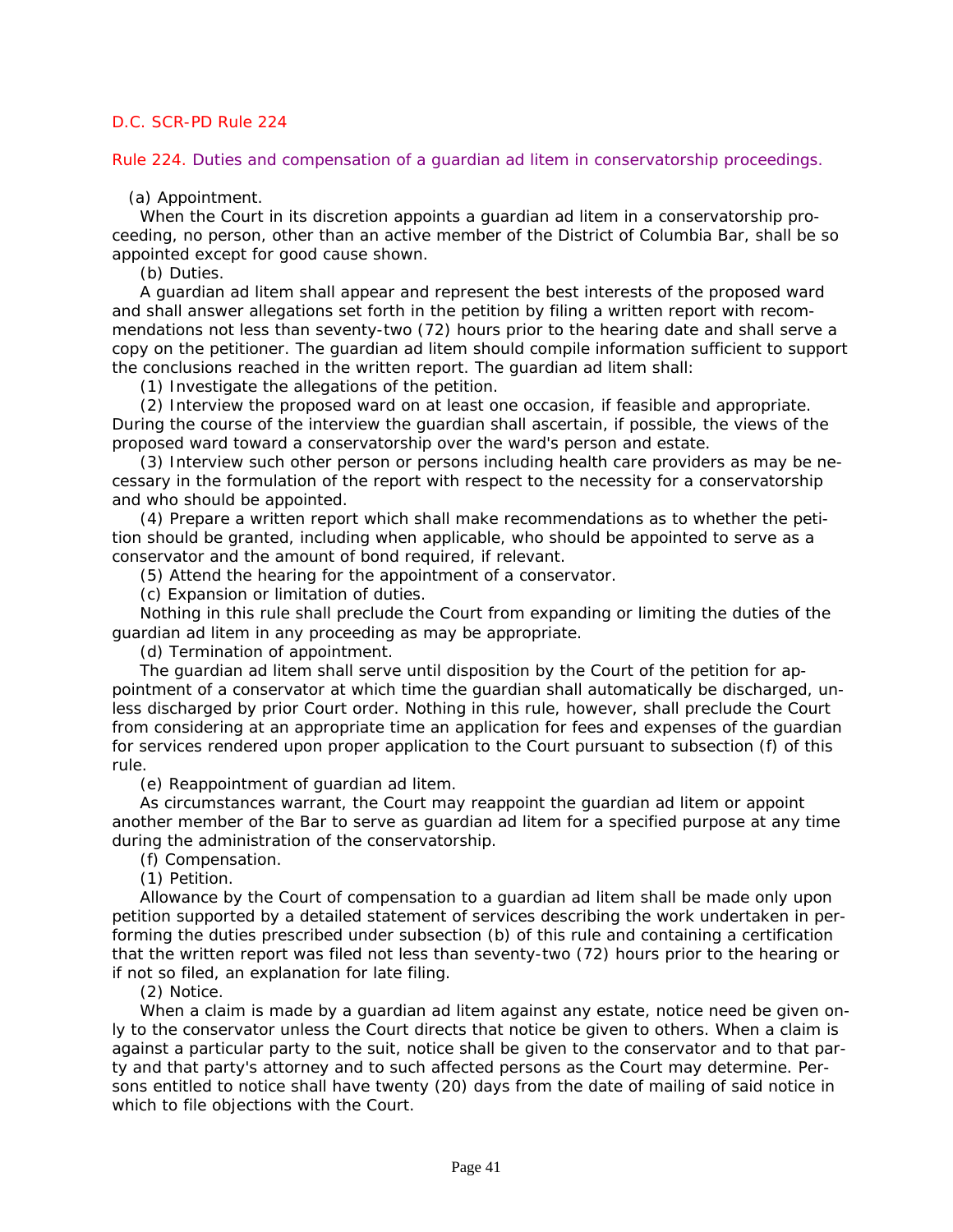### **COMMENT:**

The appointment of a guardian ad litem under this rule is not intended to preclude the retention by the proposed ward of independent counsel to oppose the petition for conservatorship.

Performance of excessive service is not looked upon with favor. However, if special cir[cumstances exist, such as inadequate records or apparent conflict of interest, the guardian ad](#page-1-0)  litem may consider ascertaining the following:

(a) Verification of names and addresses of heirs at law and next of kin;

(b) Names, addresses, and telephone numbers of physicians involved in the care and treatment of the proposed ward, including references to substantive medical and psychological reports and tests, including dates of examination;

(c) Description of the information obtained from interviews with persons having knowledge of the proposed ward and any other person of importance to the proposed ward, including name, address and telephone number of persons interviewed, the date of the interview, and a summary of the information obtained.

The petition for compensation should ordinarily be filed within sixty (60) days after entry of the order granting or denying appointment of a conservator or disposing of the matter at issue.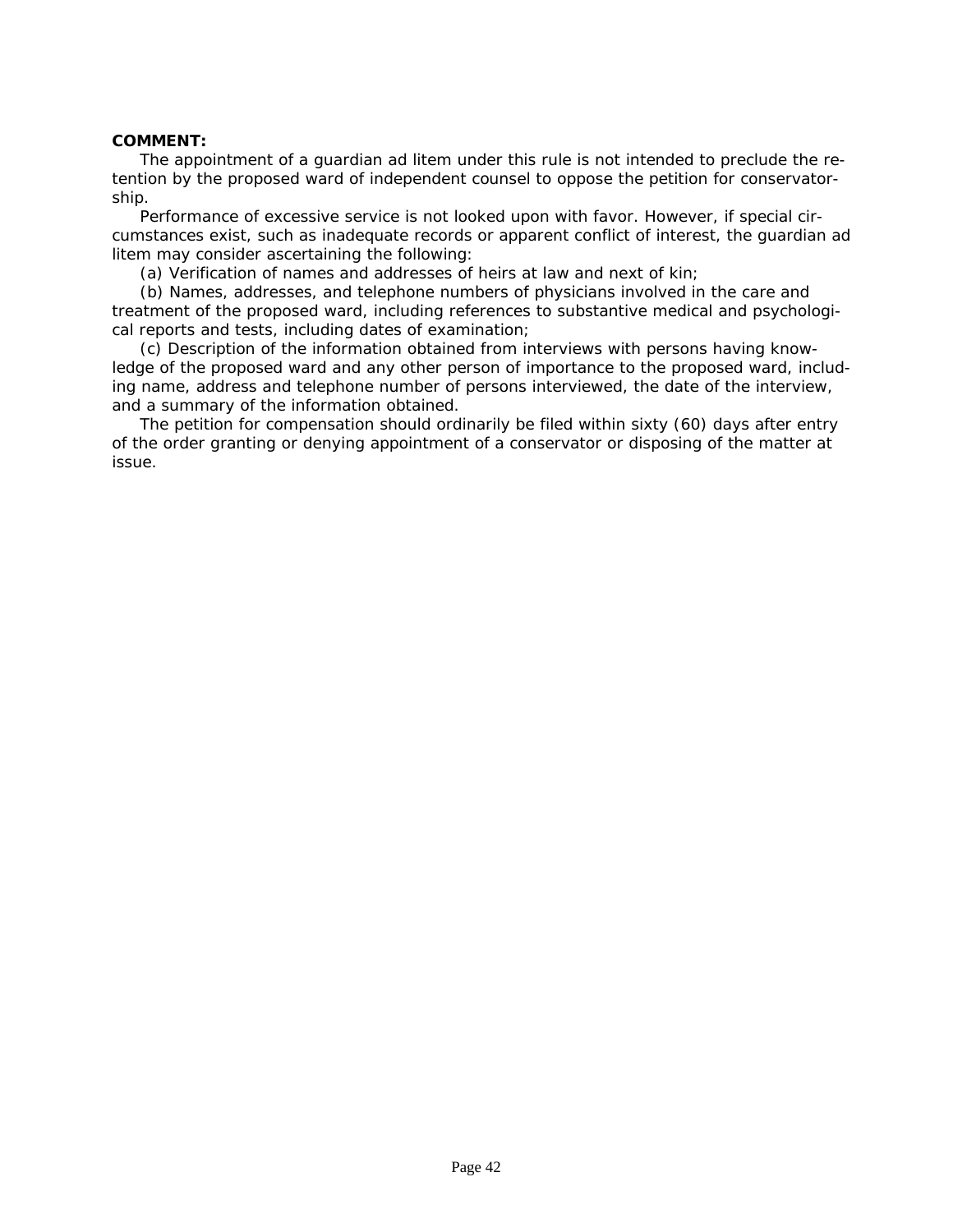Rule 225. Compensation of conservators and guardians of minors.

(a) Compensation to a conservator or guardian for ordinary services.

Compensation to a conservator or guardian for ordinary services shall be by commission which shall not exceed 5% of amounts disbursed from the estate. Ordinary services shall be [those normally performed by a fiduciary in administering such an estate and shall include, but](#page-1-0)  not be limited to, the following:

(1) Qualification as the fiduciary;

(2) Collection of the ward's assets and income;

(3) Payment of the ward's debts and costs of maintenance, as authorized or ratified by the Court;

(4) General supervision of the ward's investments and policy relating thereto, including safekeeping; and

(5) Preparation and filing of all inventories, accounts, and reports to the Court.

(b) Time and method for claiming compensation for ordinary services.

A claim for commission for ordinary services may only be made in an annual account and, except as otherwise provided in these rules, no statement of services is required. The amount or percentage of commission claimed need only be reflected in the account itself.

(c) Compensation to fiduciary for extraordinary services.

At the time of filing an annual account or at any other time upon the showing of good cause, a conservator or guardian may petition the Court for compensation for extraordinary services rendered. Extraordinary services shall be in addition to those services set forth in subsection (a). The petition shall include the following:

(1) Statement of jurisdiction and controlling Court rule;

(2) Statement of services rendered sufficiently complete on its face to establish that the requested payment is reasonable and, as appropriate, that the services are in fact extraordinary;

(3) The time devoted thereto, and the normal hourly rate of the fiduciary, if any;

(4) Evidence of the necessity or purpose of the services;

(5) Results achieved, including the benefit to the estate or ward, if any;

(6) Statement of all prior allowances from the estate to the claimant or other fiduciary or counsel, to the extent known;

(7) The ability of the estate to meet future needs of the ward and to compensate fairly the fiduciary, and;

(8) Statement that notice in accordance with Probate Rule 225(f) has been given and to whom given.

(d) Turnover commission.

A turnover commission may be claimed in a fiduciary's final account not exceeding five percent of the net assets to be turned over to the successor fiduciary or to the former ward, as the case may be. A turnover commission is in addition to the commission for ordinary services based on disbursements actually made during the accounting period. As a general rule, no statement of services is required in support of a claim for a turnover commission. The amount and percentage claimed need only be reflected in the final account. The exceptions to this general rule are as follows:

(1) The fiduciary's death, resignation or incapacity.

If services by the fiduciary are terminated by the fiduciary's death, resignation, or incapacity, a statement of services shall be filed in support of the turnover commission claimed. That statement shall indicate what has been done by the fiduciary, what remains to be done by the successor fiduciary and such other information as would justify the commission claimed.

(2) The ward's death, restoration to competency or attainment of majority.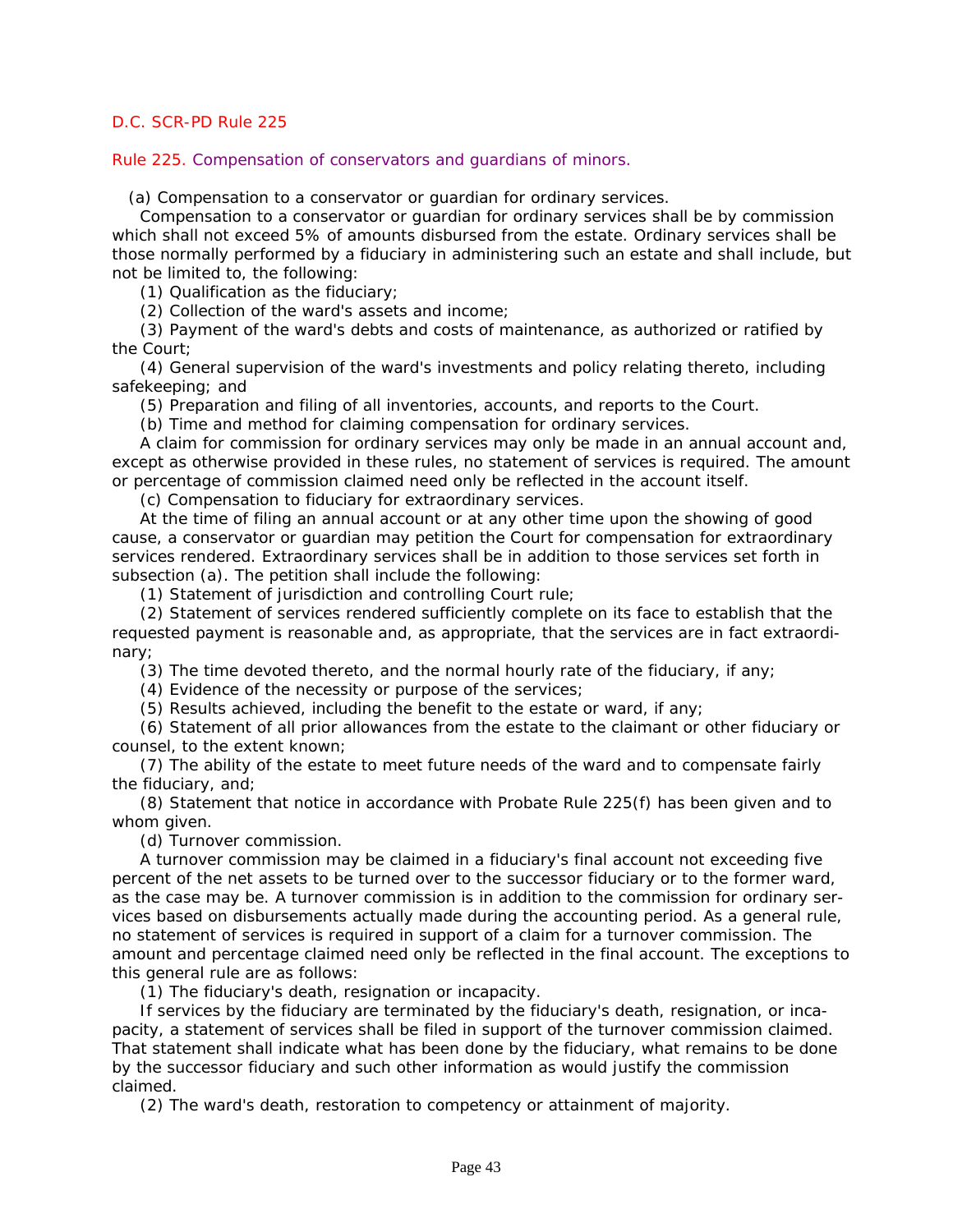If within three (3) years of the fiduciary's appointment, a conservatorship or guardianship terminates because of the ward's death, restoration to competency or attainment of majority, and if the net assets to be turned over exceed \$ 100,000.00, the fiduciary shall either file a statement of services in support of the turnover commission claimed or apply for a waiver of the requirement for a statement of services by filing a written request with the Court.

(e) Compensation to attorneys.

(1) Attorney fees.

At the time of the filing of an annual account or at any other time upon the showing of good cause, an attorney may petition for allowance of reasonable attorney's fees for preparing pleadings filed with the Court and for other necessary legal services rendered to the fiduciary in the administration of the estate, including, but not limited to, instructing and advising the fiduciary in regard to applicable laws so that the fiduciary may properly administer the estate for which he or she is responsible and reviewing and advising with respect to inventories, accounts and other reports to the Court to assure that they comply with the requirements of the law. A petition for fees for legal services in connection with the qualification of the fiduciary may be submitted at any time, however. The petition for fees shall be accompanied by a statement of services which shall include those matters set forth in subsection (c) above with respect to a petition for compensation for extraordinary services.

(2) Performance of fiduciary's ordinary services; assignment of commission. If an attorney performs on behalf of a conservator or guardian any of the above ordinary services in admi[nistering the estate, the Court may authorize the attorney to be compensated from the estate](#page-1-0)  in the conservatorship or guardianship proceeding only by the conservator's or guardian's written assignment of the fiduciary's commission in whole or in part, which assignment shall be filed with the Court.

Assignment of Commission as used in this rule shall refer to those instances in which an attorney has, pursuant to an agreement with the fiduciary, performed some or all of the services normally expected of the fiduciary in administering the estate and has obtained an assignment from or written consent of the fiduciary to receive part or all of the fiduciary's commission as compensation for the attorney's services.

(f) Notice of and consents to petitions for compensation for extraordinary services or for attorney fees.

Notice of the filing of a petition for compensation for extraordinary services by the fiduciary or for attorney's fees (other than for ordinary commissions) and a copy of the petition shall be given to the fiduciary (if appropriate) and to all other parties and affected persons as determined by the Court by first class mail within five (5) days before or after the filing. The petition shall have attached to it a certification that copies and a notice of its filing have been provided in accordance with this rule.

(1) Form of notice.

The notice required shall be substantially in the following form and appended to the petition:

In re: )  $)$ ........................................) ....... No. NOTICE TO PARTIES AND AFFECTED PERSONS To: ................................................. .................................................

Notice is hereby given that a Petition for Compensation for Extraordinary Services and/or for Attorney's Fees has been or will be filed with the Court on or before ............, 20...... You have the right to file objections to that Petition within twenty (20) days of the stated filing date.

...................................... Signature of Fiduciary

Name, address and telephone no. of fiduciary: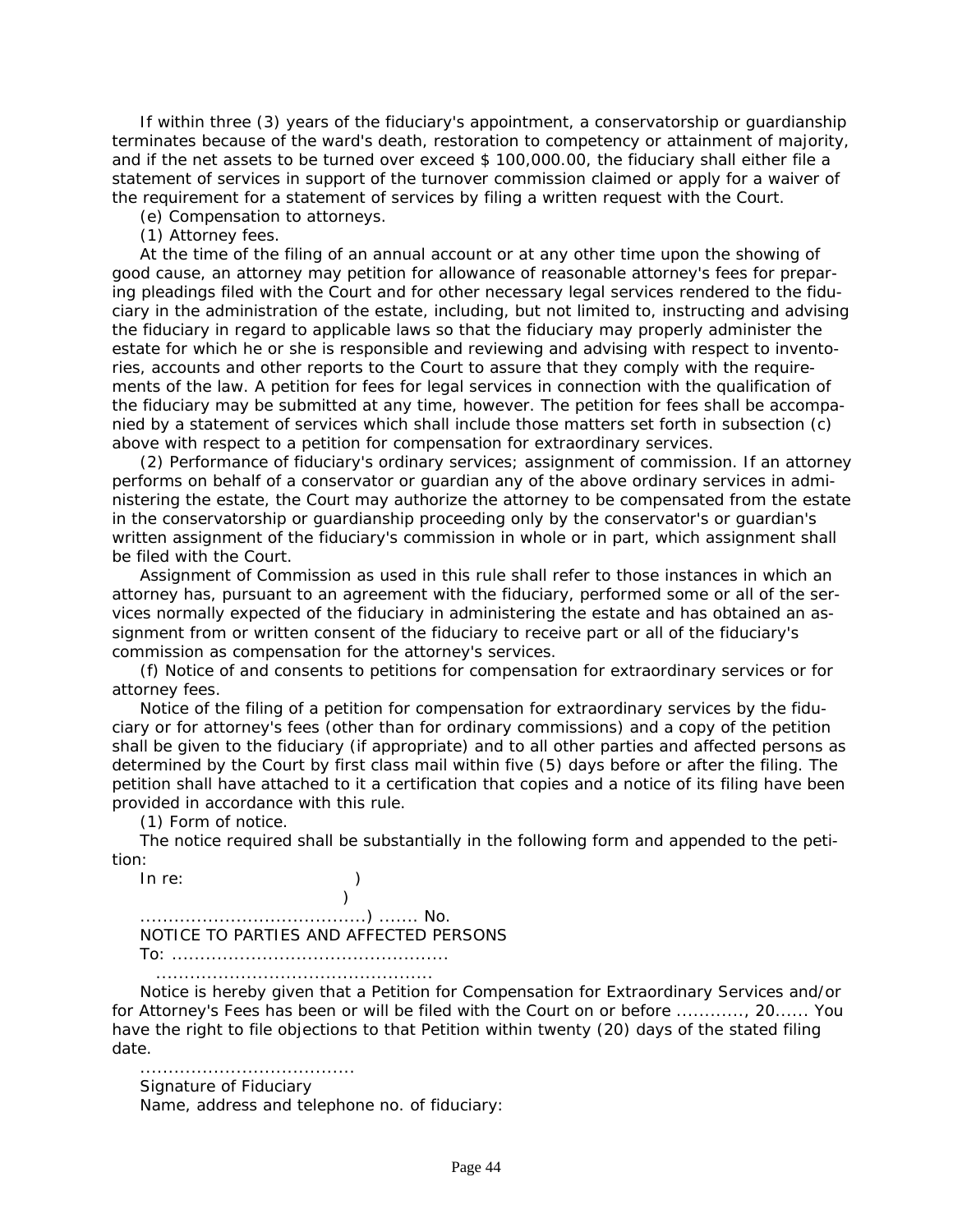........................................................ ........................................................ ........................................................ ........................................................ Date: .................................

(2) Form of consent. Consents to the petition shall be in the following form and, once filed, constitute a waiver of the right to object thereto:

In re: )

......................................) ....... No. ........... CONSENT TO COMPENSATION AND/OR FEES

I, ............................, have received a copy of the petition for compensation in the amount of \$ ....... for .................... and \$ ....... for .................... I consent to the payment of the amounts requested.

I waive the right to file objections to the above stated amounts and I consent to the approval by the Court of payment of such amounts.

.......................................

 $)$ 

**Signature** 

Date: .................................

(g) Reference to Register of Wills of petition for compensation for extraordinary services or for attorney fees.

All petitions for compensation to a fiduciary for extraordinary services and attorney's fees shall be referred to the Register of Wills for appropriate recommendations.

(h) Discretion reserved to Court.

The Court may, at any time, require a statement of services or any additional verified documentation in determining an appropriate commission in any particular case.

(i) Objections to petition for compensation.

Within twenty (20) days of mailing of notice, parties and affected persons may file with the Register a written objection to the petition for compensation for extraordinary services by the fiduciary or for attorney's fees. The written objection shall include specific statements of the grounds for contesting the petition and shall be mailed to the fiduciary and the fiduciary's attorney. If a written objection is not filed within the prescribed time, the Court may treat the petition as conceded. A party or affected person may specifically request an oral hearing by endorsing at the bottom of the objection, above the signature, "Oral Hearing Requested"; but the Court, in its discretion, may decide the matter without a hearing.

#### **COMMENT:**

No compensation shall be awarded for supervision of a ward's person.

Generally, the preparation and filing of routine tax returns and accountings are considered to be ordinary services. If the services involved were in whole or in part extraordinary, com[pensation for such services may be claimed by petition pursuant to subsection \(c\) of this rule.](#page-1-0)  If the fiduciary retains the services of a tax preparer, payment of the tax preparer's fee may be made subject to the Probate Rule 223 requirement that expenditures be made only upon prior authorization of the Court. (Amended, Oct. 22, 1996, eff. Feb. 1, 1997.)

The Court will be cautious in awarding turnover commissions claimed under subsection (d)(1) of this rule, by reason of the death, resignation or incapacity of a fiduciary. The Court will take into account the fact that the ward's funds will be disbursed again and will reserve a sufficient portion of the commission as is likely, under the facts and circumstances of the particular case, to compensate the successor fiduciary fairly.

With respect to compensation for extraordinary services under subsection (c) of this rule, the amount of commission for ordinary services will be taken into account, but not be the sole determining factor.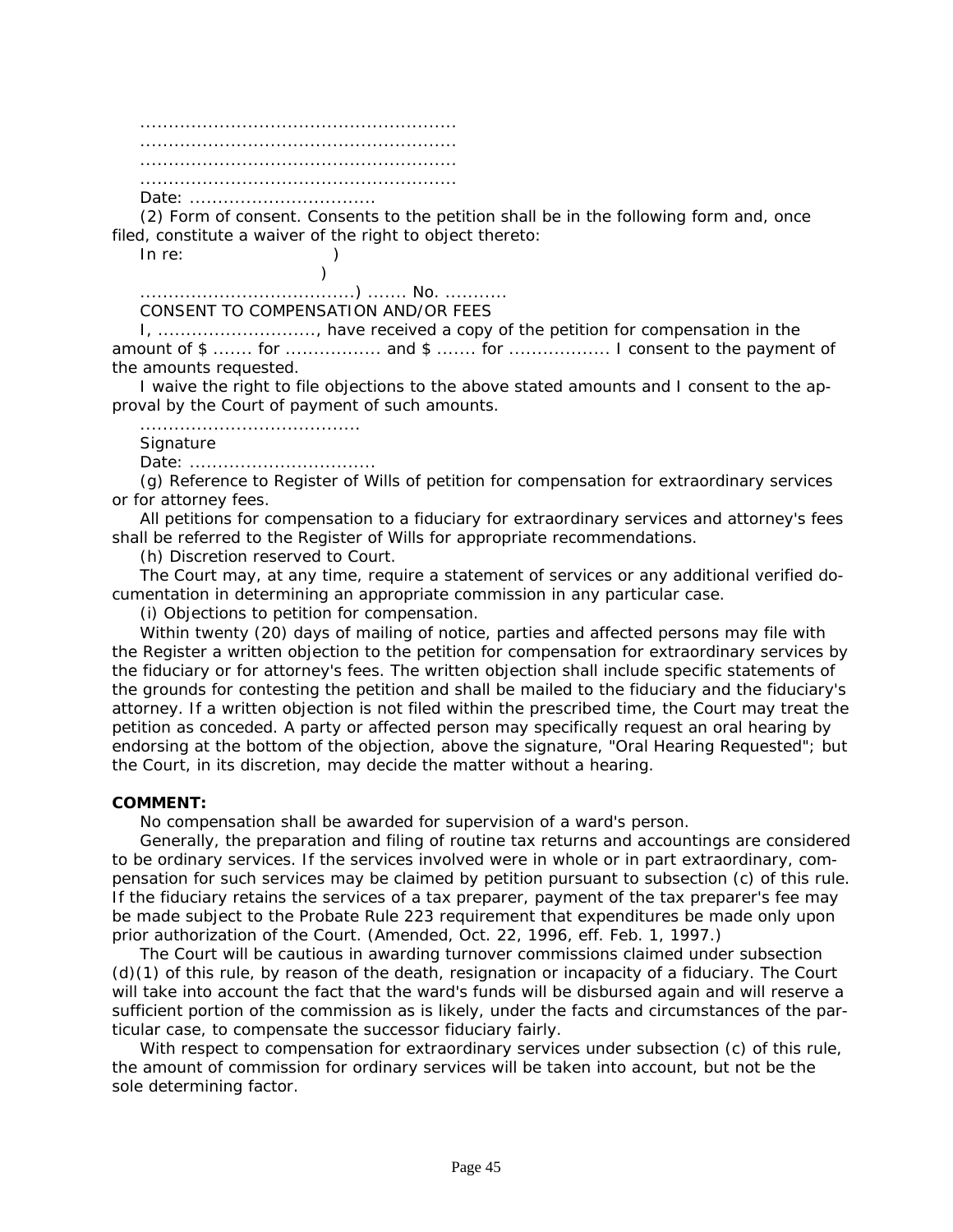Conservators and guardians serve as officers of the Court. There can be no assurance in any given case that a fiduciary will receive compensation or commissions which the fiduciary considers adequate.

Payments for attorney fees under subsection (e) of this Rule are independent of the fiduciary's commission for ordinary and extraordinary services and are designed to compensate [the attorney for legal services consistent with the value of the services rendered and ability of](#page-1-0)  the estate to pay. The fact that the fiduciary is an attorney will not preclude the fiduciary from petitioning for attorney fees for legal services rendered.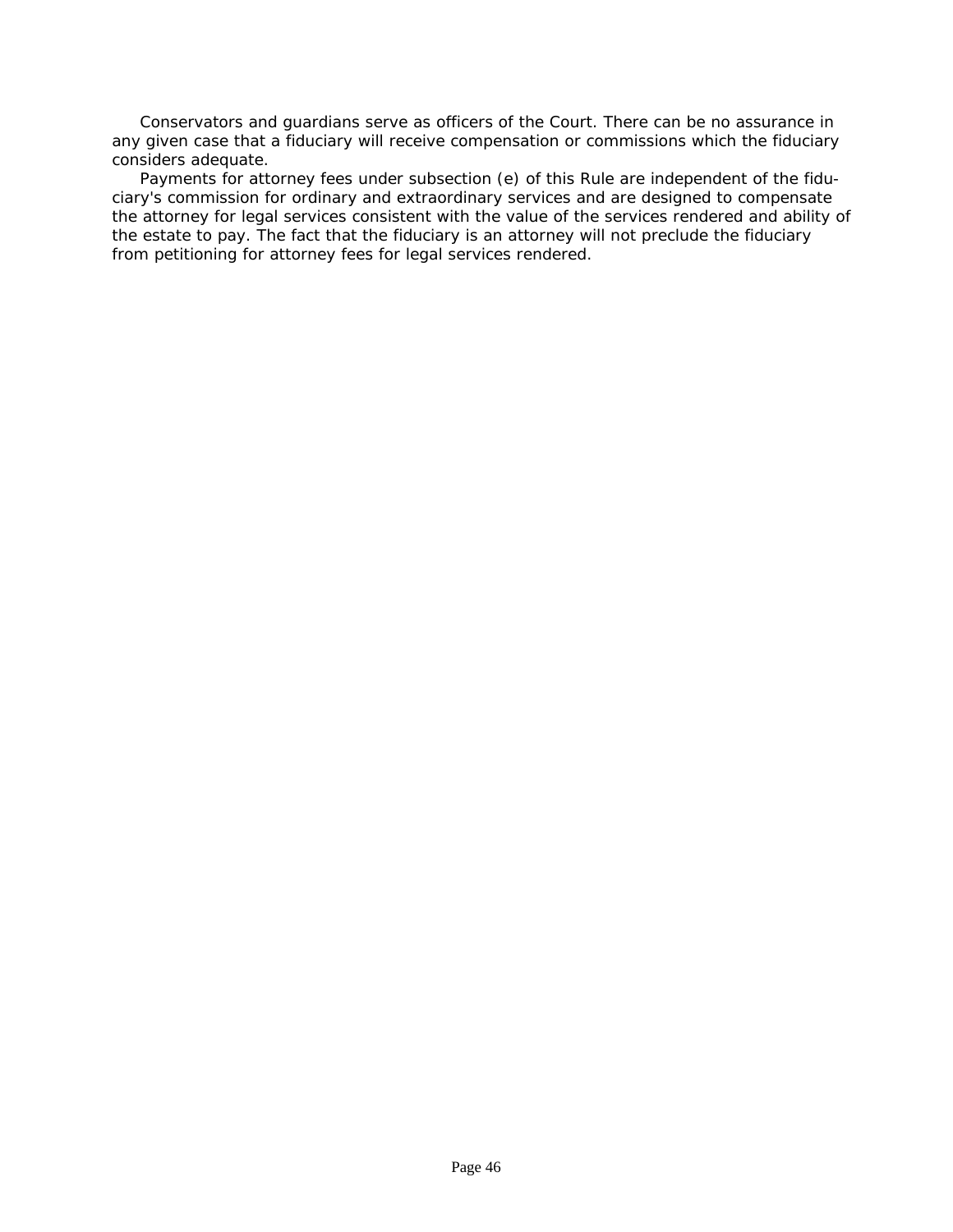#### PART III Custodianship (UTMA).

*D.C. SCR-PD Rule 231*

Rule 231. Custodian of minors.

(a) Petition for successor custodian.

A petition for the appointment of a successor custodian pursuant to *D.C. Code § 21- 318(d)* shall be typewritten, double-spaced, and verified by the petitioners. The petition shall set forth:

(1) The residence, citizenship and freedom from legal disability of the proposed successor custodian;

(2) The relationship of the proposed successor custodian to the minor;

(3) By what right the petitioner makes application, and, if the application is not for petitioners appointment, by what right the proposed successor custodian may be appointed;

(4) The name, residence and date of birth of the minor;

(5) The names and residence(s) of the parents of the minor and the date of death of any deceased parent;

(6) The nature, location and estimated value of the custodial property;

(7) Whether to require the successor custodian to give appropriate bond pursuant to SCR-PD 201(a) or 204(g);

(8) Whether an accounting of the predecessor custodian should be required pursuant to *D.C. Code § 21-319(b)*.

(b) Other transfers by a fiduciary.

A petition by a trustee for an irrevocable transfer in excess of \$ 10,000 in value to a minor pursuant to *D.C. Code § 21-306* shall be typewritten, double-spaced, and verified by the petitioner. The Petition shall set forth:

(1) The name, residence and date of birth of the minor for whom authority to distribute is sought, as well as the basis for the minor's entitlement to share in the trust;

(2) The nature, location and estimated value of the trust assets to be distributed to the minor;

(3) Facts to show that the transfer is in the best interests of the minor;

(4) Facts to show that the transfer is not prohibited by or inconsistent with the trust agreement, or other governing instrument;

(5) Facts to show that the trustee will effect the transfer in accordance with *D.C. Code § 21-309* (and, in particular, where the custodial property is money, by payment or delivery to the broker or the financial institution for credit in the custodial account).

#### REGISTER OF WILLS COMMENT

 [Technical revision made to correct error in reference to D.C. Code or D.C. Court Rules.](#page-1-0)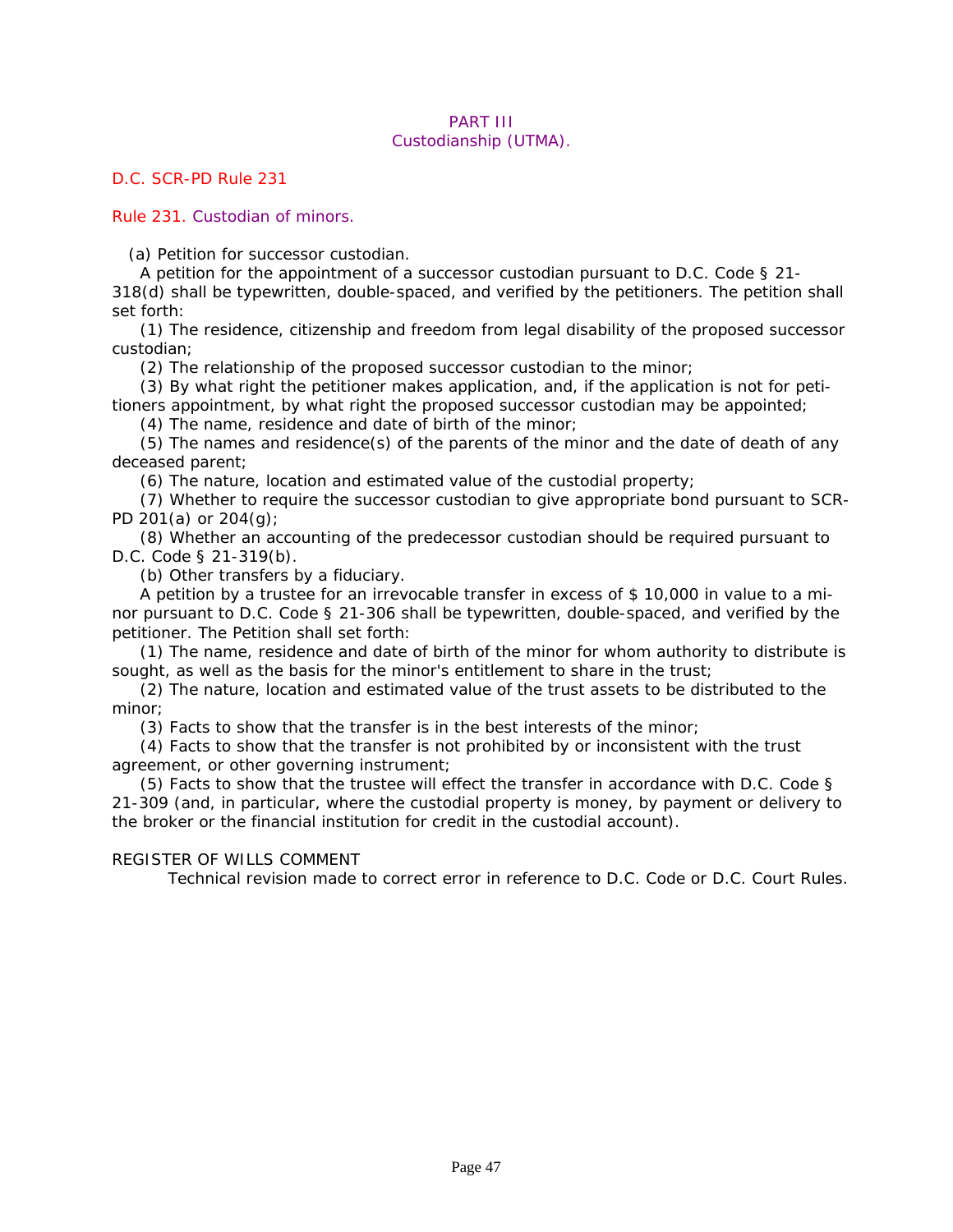Rule 232. Petition to remove custodian of minor for cause and to designate a successor custodian or to require the custodian to give appropriate bond.

(a) Petition for Order to Show Cause.

When it is believed that a custodian under the District of Columbia Uniform Transfers to Minors Act should be removed for cause and a successor custodian other than the transferor under *D.C. Code § 21-304* should be designated or that the custodian should be required to give appropriate bond, a Petition may be filed for a Rule to Show Cause, directing such custodian to appear and show cause why such custodian should not be removed and a successor appointed or why such custodian should not be required to give appropriate bond.

(b) Content of the Petition.

In addition to any other information required to be submitted to the Court under this Rule, the Petition shall set forth with particularity the following facts, points and authorities: (1) the name, address, telephone number and any other pertinent identifying information about the custodian subject to the order to show cause; (2) a statement of the jurisdiction of the Superior Court over the subject matter and such custodian; (3) the facts and law that would establish cause for removal of the custodian or require the custodian to give appropriate bond; (4) a concise demand for relief, viz., removal of the custodian and designation of a successor or requiring the custodian to give bond; and (5) any other information that the petitioner determines to be relevant to the Court's decision to issue the order to show cause or reason(s) if any why any of the foregoing information is not supplied.

(c) Who may Petition the Court.

The transferor of custodial property under the Uniform Transfers to Minors Act, an adult member of the minor's family, a guardian of the person of the minor, the conservator of the property of the minor, or the minor, if the minor has reached the age of 14 years, may file a petition hereunder.

(d) Form of order.

The Court may grant the Petition For Rule To Show Cause without waiting for any response to the Petition by executing an Order For Rule To Show Cause substantially in the following form:

In Re: ......... No. .........

ORDER FOR RULE TO SHOW CAUSE

Upon the submission of the Petition of ......... filed the ..... day of ......, 20 ..

ORDERED that ................... shall appear in this Court at ....... A.M. in Courtroom No. .........., on the day ....... day of ..........., 20 .., and show cause, if any there be, why he/she should not be removed for cause as custodian of .............. under the District of Columbia Uniform Transfers to Minors Act and a successor custodian be appointed, or required to give appropriate bond, PROVIDED, however, that a copy of said Petition and this Order be served upon him/her by petitioner on or before the ......... day of ..............., 20 .. in accordance with SCR-Civil 4(c), and it is further

ORDERED that if ................... fails to appear on the date set in this order, the Court may grant the relief requested in the petition without further notice.

...................

**JUDGE** 

Copies to: Petitioner (address) Interested Persons (address)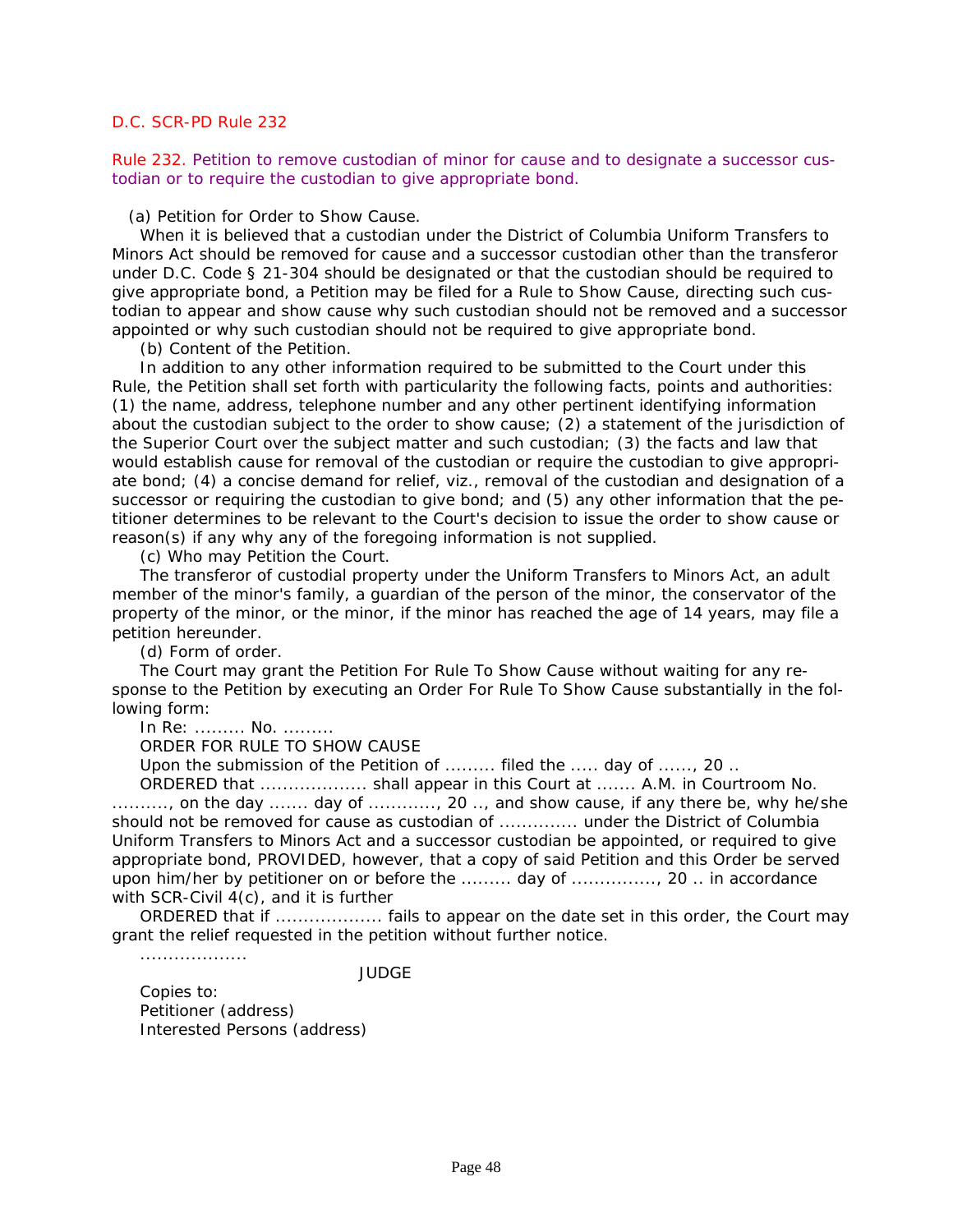### **Intervention Proceedings.**

PART I

Rules Applicable to All Proceedings Under the 300 Series.

*D.C. SCR-PD Rule 301*

Rule 301. Scope, purpose and effective date.

(a) Scope.

These rules apply to intervention proceedings filed under the District of Columbia Guar[dianship, Protective Proceedings, and Durable Power of Attorney Act of 1986, hereinafter the](#page-2-0)  Guardianship Act of 1986. (*D.C. Code §§ 21-2001 to 2085*). All intervention proceedings shall be filed in the Probate Division of the Superior Court of the District of Columbia.

(b) Effective date.

These Rules apply to intervention proceedings filed on or after September 30, 1989.

(c) Continuation of existing conservatorship proceedings.

Nothing herein shall affect any conservator appointed by the Court upon an initial petition filed before September 30, 1989. Conservators in proceedings under *D.C. Code § 21-1501* et seq. shall continue to be governed by SCR-PD 201 through 232.

REGISTER OF WILLS COMMENT

D.C. Code §§ 21-1501 to 21-1507 [Repealed]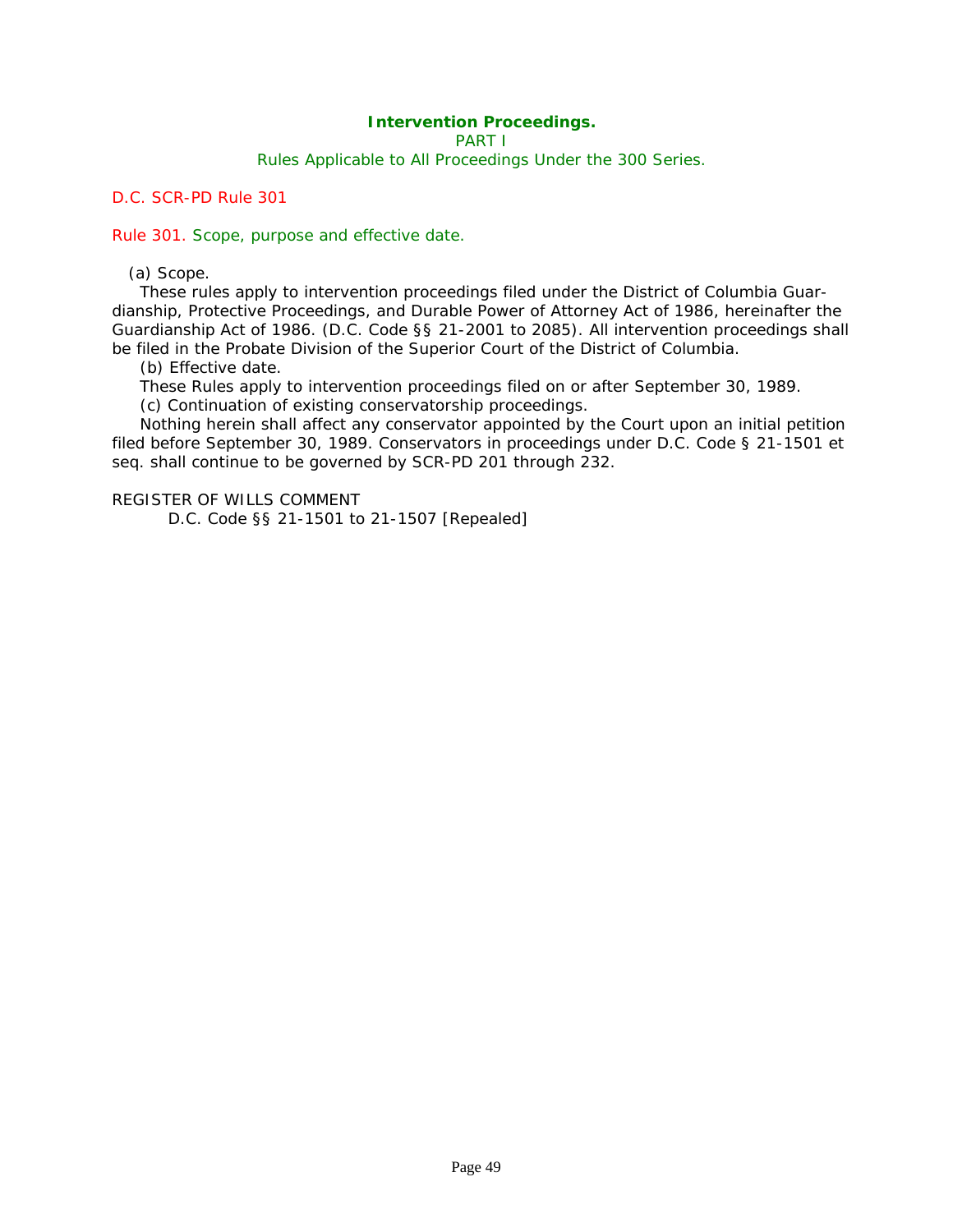### Rule 302. Pleadings and petitions.

(a) Forms of pleadings and petitions.

All proceedings (except foreign conservatorships) shall be initiated by the filing of a petition. Application to the Court for an order in any pending proceeding shall be by verified petition served on the parties and those entitled to notice in accordance with the statute and these Rules. All petitions shall set forth the relief requested and contain a brief statement of the petitioner's entitlement to that relief. A proposed order shall accompany all petitions except the petition that initiated the proceeding. Motions in accordance with SCR-Civil 12 shall not be required except as specifically required by these Rules or as the Court may direct.

(b) Service.

Every pleading required by statute or rules to be served on parties, those entitled to par[ticipate and those who filed an effective request for notice shall contain a certificate of service](#page-2-0)  listing the names of those persons served and the date of service.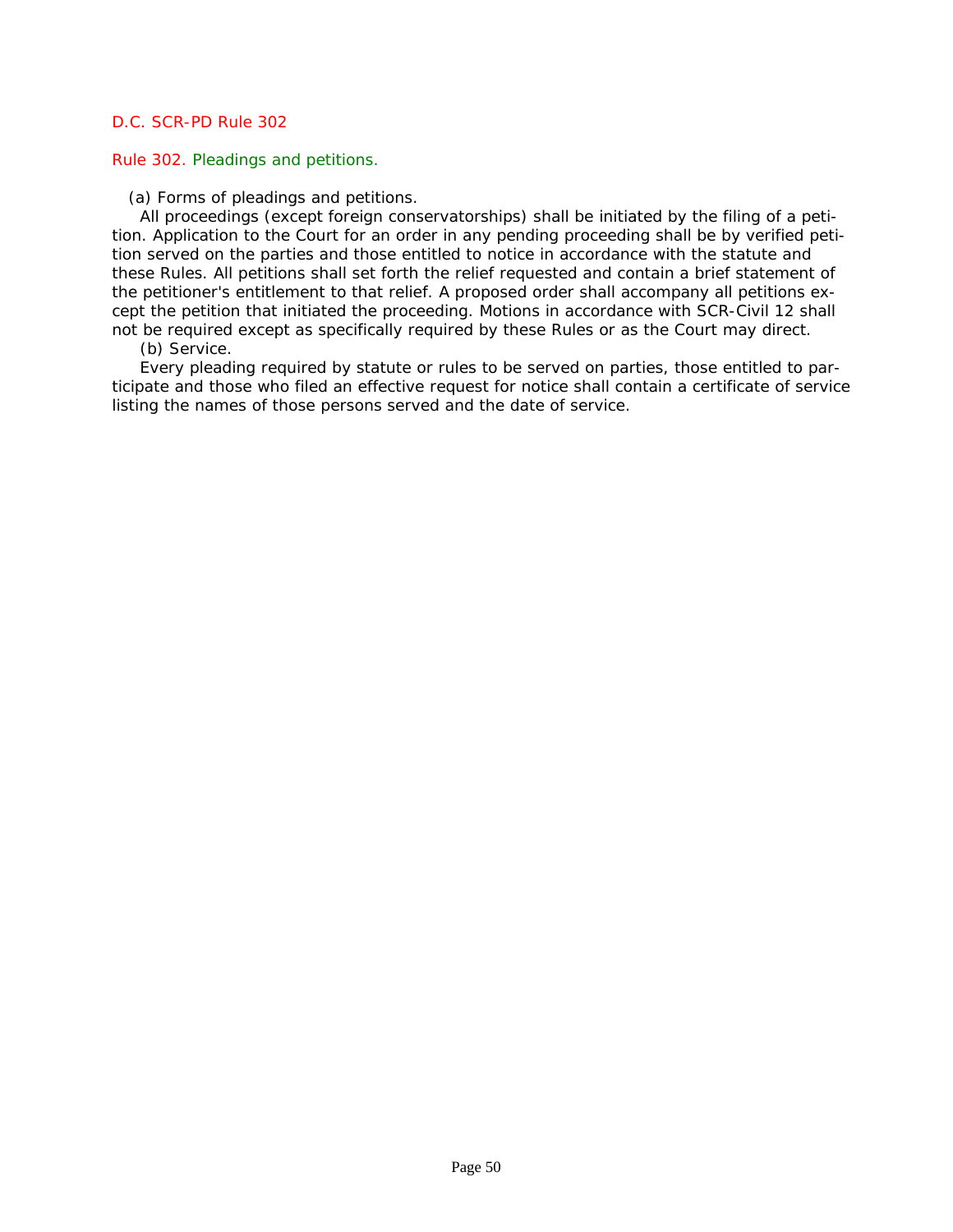Rule 303. Parties and petition for permission to participate.

(a) Parties.

Parties to the proceeding shall include the subject of the proceeding, any guardian or con[servator, the person filing a petition to initiate an intervention proceeding and a creditor filing](#page-2-0)  a petition to determine a claim.

(b) Petition for permission to participate.

Any person other than a party who wishes to participate in a proceeding pursuant to *D.C. Code §§ 21-2041(i)* or *21-2054(f)*, shall file and serve on all parties a petition (Form I-A) and a proposed order (Form I-B) for permission to participate no later than 5 days prior to any hearing. For good cause shown the Court may consider a petition for permission to participate filed after the foregoing deadline. A petition for permission to participate shall contain a statement as to how the best interests of the subject of the proceeding will be served by the person's participation.

(c) Designation of party status.

At the initial hearing or any time thereafter the Court may confer the status of party on any participant it deems appropriate.

(d) Rights of parties.

A party shall have the rights conferred by *D.C. Code § 21-2031(e)* and the rules of the Civil Division of this Court to the extent applicable in the Probate Division.

(e) Termination of party status.

A person, other than the subject of the proceeding, who files a petition to initiate an intervention proceeding, shall cease to be a party upon the appointment of a conservator or guardian or upon entry of a protective order or the dismissal of the petition, except for fee petitions related to the hearing, unless the petitioner requests the Court for continuation of party status. A creditor shall cease to be a party upon final disposition of the claim.

(f) Continuation of party status.

The Court, in the Findings of Fact, Conclusions of Law and Order entered pursuant to *D.C. Code §§ 21-2044*, *2055* or *2056*, shall specify those persons who shall thereafter continue as parties and those persons who shall thereafter continue as participants.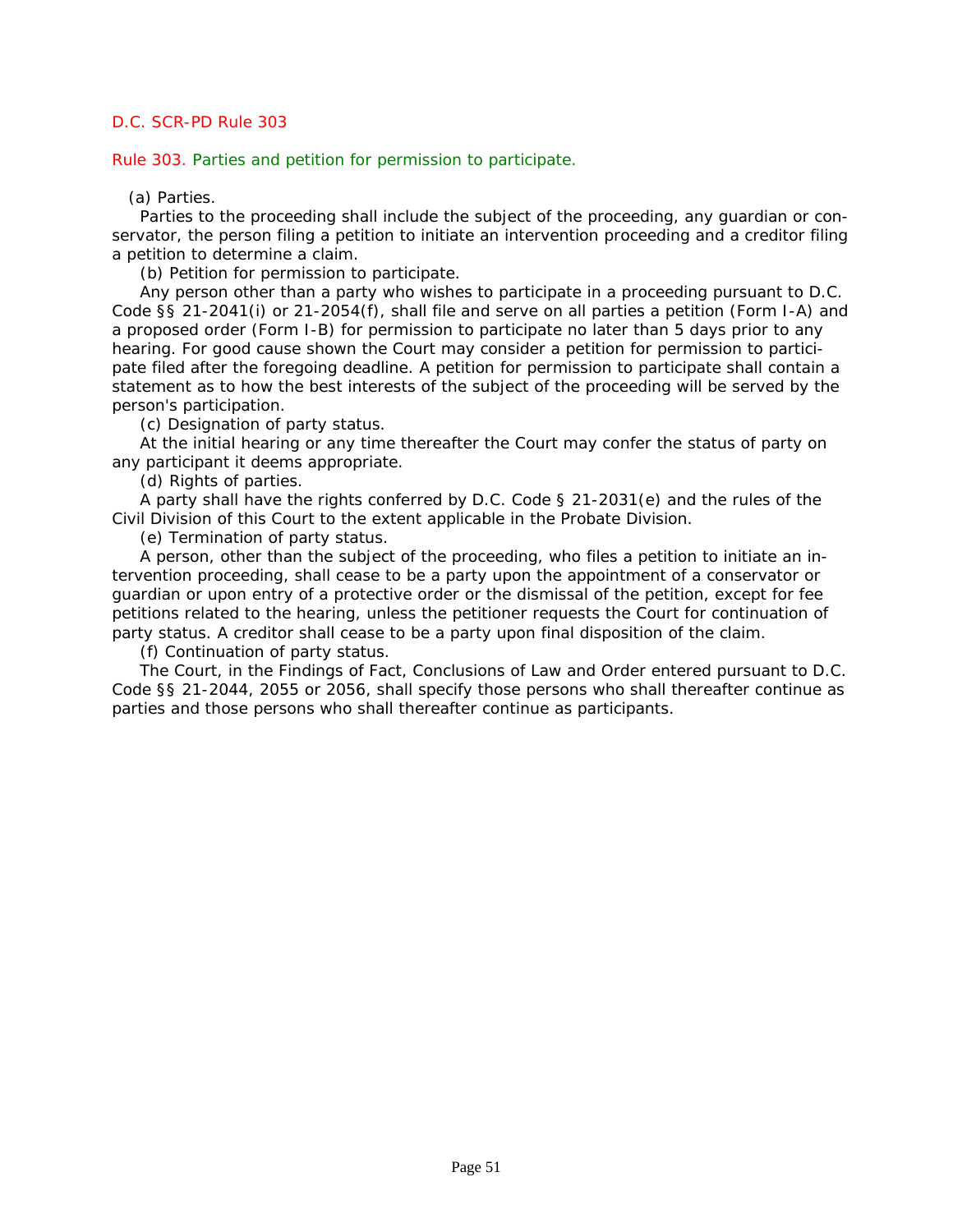Rule 304. Request by interested person for notice.

(a) Request for notice.

Any interested person who desires to be notified of any petition, motion, pleading, order or other paper filed in any proceeding under the Guardianship Act of 1986 may, upon pay[ment of the required fee, file with the clerk and serve on all parties a request for notice \(Form](#page-2-0)  I-C). Upon the filing of a request pursuant to this Rule, the clerk shall mail a copy of the request to any appointed guardian and conservator.

(b) Request effective upon filing.

A request filed and served pursuant to this Rule shall be deemed effective upon filing unless, upon motion made by a party within 10 days of the service of the request, or sua sponte, the Court orders the request stricken for lack of sufficient interest.

(c) Notice of orders and other papers filed.

After the filing of a request for notice, the clerk shall cause copies of all orders thereafter entered by the Court in an intervention proceeding to be served upon the person requesting notice. Once served with a copy of the request for notice, each party to an intervention proceeding shall serve copies of all subsequently filed petitions, motions, pleadings, and proposed orders upon the requestor.

(d) Duration of request.

An effective request will remain in effect for three years or the duration of the proceeding, whichever is shorter, unless revoked by the requestor. A request for notice may be renewed by refiling in accordance with this Rule.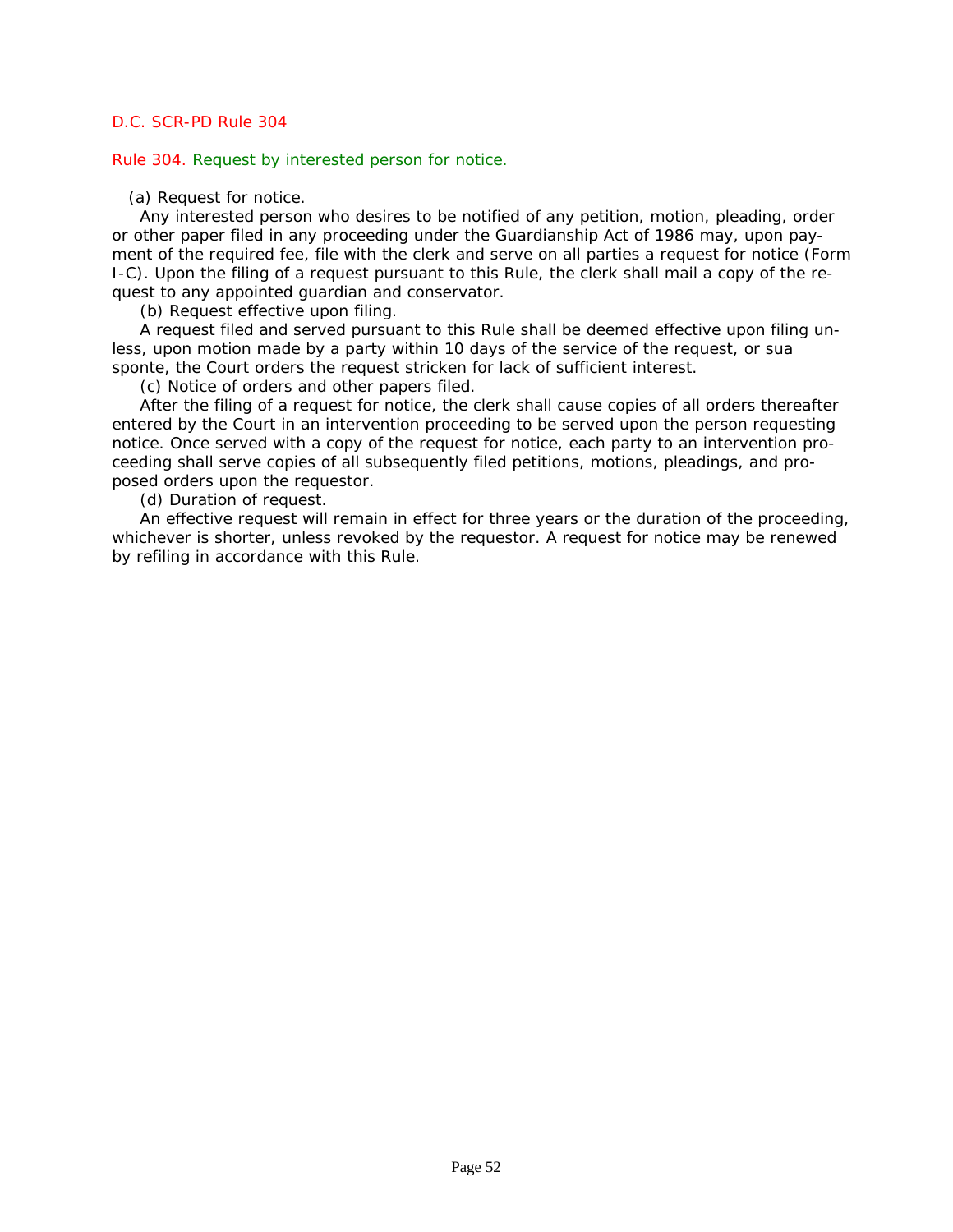Rule 305. Counsel for the subject of an intervention proceeding.

(a) Duties of counsel.

Upon being retained by or appointed to represent the subject of an intervention proceeding, counsel shall:

(1) Ascertain whether the subject of the proceeding has received notice in accordance with *D.C. Code §§ 21-2031*, *21-2042* or *21-2053*, as appropriate. An individual alleged to be incapacitated shall be present at the hearing unless good cause is shown for the absence.

(2) File a notice of appearance (Form I-D) in accordance with the provisions of SCR-PD  $321(d)$  or  $341(c)$ , as appropriate.

(3) Conduct personal interviews with the subject of the proceeding or supervise the conduct of such interviews by another attorney. Unless by virtue of a language barrier or physical incapacity, the services of a translator or communicator are required, all interviews shall be conducted in private.

(4) Determine whether appointment of a guardian ad litem should be sought. If counsel determines that the subject of the proceeding cannot determine his or her own legitimate interests and has no guardian, counsel may apply for appointment of a guardian ad litem.

(5) Explain fully the nature of the proceeding for which the petition was filed and provide all information required pursuant to *D.C. Code § 21-2033(b)(2)*.

(6) Represent the subject at any hearing pursuant to *D.C. Code §§ 21-2041(h)* or *21- 2054(e)*. To the maximum extent possible the subject of the proceeding shall remain responsible for determining his or her legitimate interest. In cases where a guardian ad litem has been appointed because the subject is unconscious or otherwise wholly incapable of determining his or her interests, even with assistance, counsel shall follow the guardian ad litem's determination of the subject's interests. In all other cases, counsel shall to the maximum extent possible ascertain directly the subject's determination of his or her legitimate interest.

(7) No later than five days prior to the initial hearing/status conference, file on behalf of the subject responsive pleadings to the petition. Responsive pleadings shall include with specificity facts upon which they are based. Responsive pleadings shall be served on petitioner, petitioner's counsel, all parties, those entitled to participate, those who filed an effective request for notice and other interested persons entitled to notice under *D.C. Code §§ 21-2042* and *21-2053* by regular mail and shall have a certificate of service.

(8) Communicate with parties or their counsel to determine if a joint stipulation can be reached, or, absent stipulation, file with a responsive pleading the statements required by SCRPD 321(f)(2).

(9) For any hearing other than the initial status conference, secure and present evidence to the Court concerning whether the petition should be granted and the terms, if any, on which orders should be entered; the nature of powers to be granted, modified or curtailed; and possible conflicts that may arise.

(10) File, as needed to represent the legitimate interests of the subject, petitions or motions pursuant to *D.C. Code §§ 21-2044(c)*, *21-2046*, *21-2047(c)*, *21-2049*, *21-2055* and *21- 2062*. Notice shall be provided to the parties supported by the protected individual's estate in the manner prescribed by *D.C. Code §§ 21-2042* and *21-2053*.

(b) Counsel retained by the subject.

(1) An attorney retained for representation in the intervention proceeding by the subject of the petition subsequent to the appointment of counsel by the Court shall file a notice of appearance (Form I-D) as soon as practicable after being retained. The notice of appearance shall include a statement whether counsel was retained subsequent to appointment of coun[sel by the court. A copy of the notice of appearance shall be served on all persons entitled to](#page-2-0)  notice, appointed counsel and any appointed guardian ad litem, visitor and/or examiner.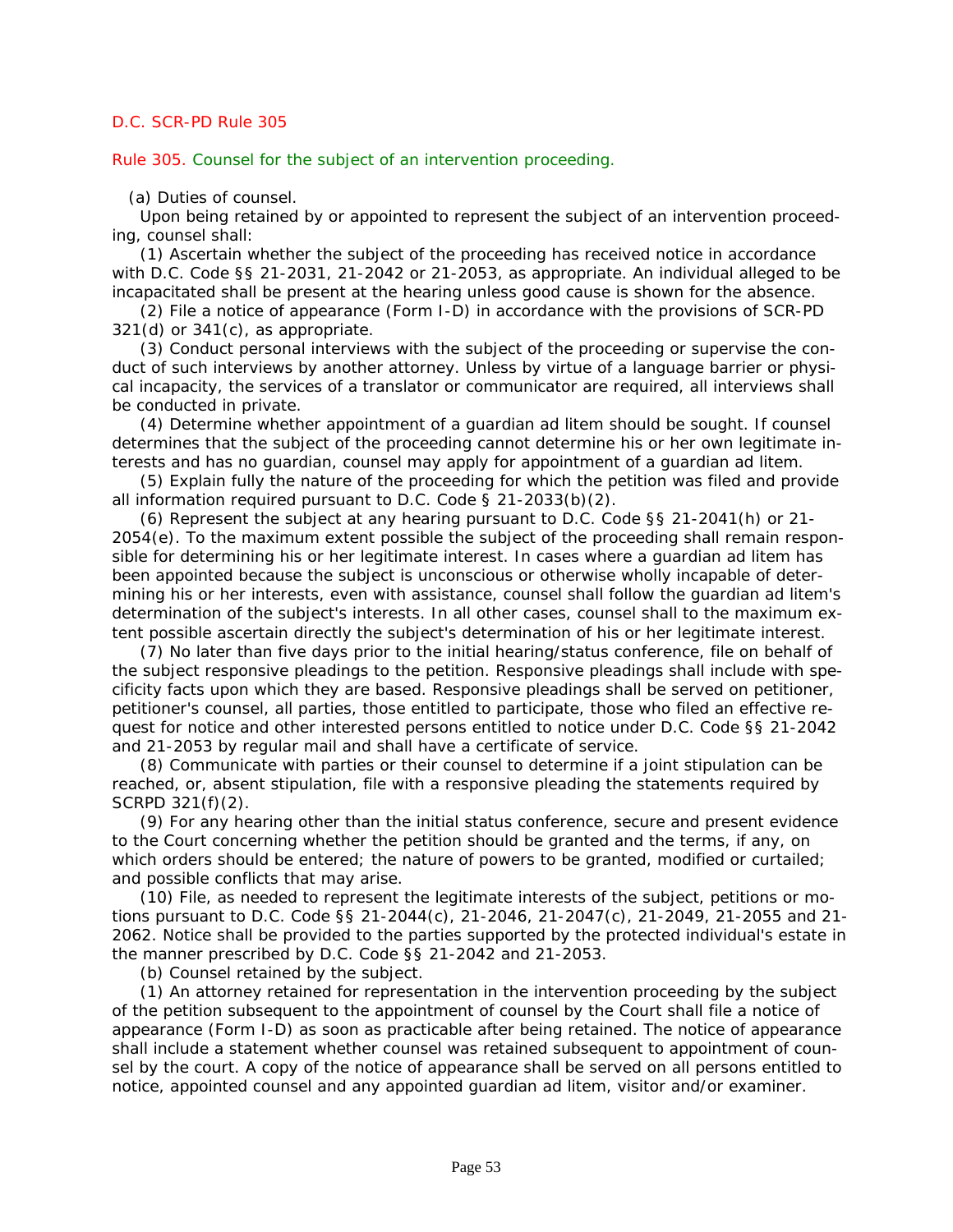(2) The appearance of retained counsel shall become effective ten days after the date of the filing of the notice of appearance, or at the time of the next-scheduled hearing if held within ten days after the filing of the notice of appearance, unless objection to the notice of appearance is filed by any person entitled to notice, appointed counsel or any appointed guardian ad litem, visitor and/or examiner.

(3) If objection to the notice of appearance of retained counsel is filed, the Court shall as soon as practicable hold an ex parte hearing, attended only by the subject, appointed counsel, retained counsel, the person filing the objection and counsel representing such person, and any guardian ad litem, visitor and/or examiner appointed in the case.

(4) The Court may strike the appearance of counsel retained by the subject if, after the [hearing provided for in this Rule, the Court finds that retained counsel has a conflict of inter](#page-2-0)est which will prevent counsel from zealously representing the subject or if the Court finds that the entry of appearance of retained counsel would unduly delay trial of the case.

(5) The appearance of counsel for the subject appointed by the Court shall terminate when the notice of appearance of retained counsel becomes effective.

(c) Termination of appearance.

The appearance of counsel for the subject of an intervention proceeding shall terminate upon the disposition of the petition for which counsel's appearance was entered, unless otherwise ordered by the Court.

#### **COMMENT:**

*D.C. Code § 21-2031* and this Rule require counsel to act as a zealous advocate for the subject and not as a guardian, independent investigator or objective finder of fact. Counsel should file a responsive pleading consistent with the requirements of this Rule, such memoranda as is needed to address unique issues or special circumstances, or any pleading requested by the Court, but should not file a "report" or a pleading consisting of a general discussion of the case. In representing the subject, counsel should remain free from the influence of persons whose interests conflict with the subject's physical, mental or financial wellbeing. Counsel for the subject is free to make decisions with respect to the conduct of the intervention proceeding or other litigation.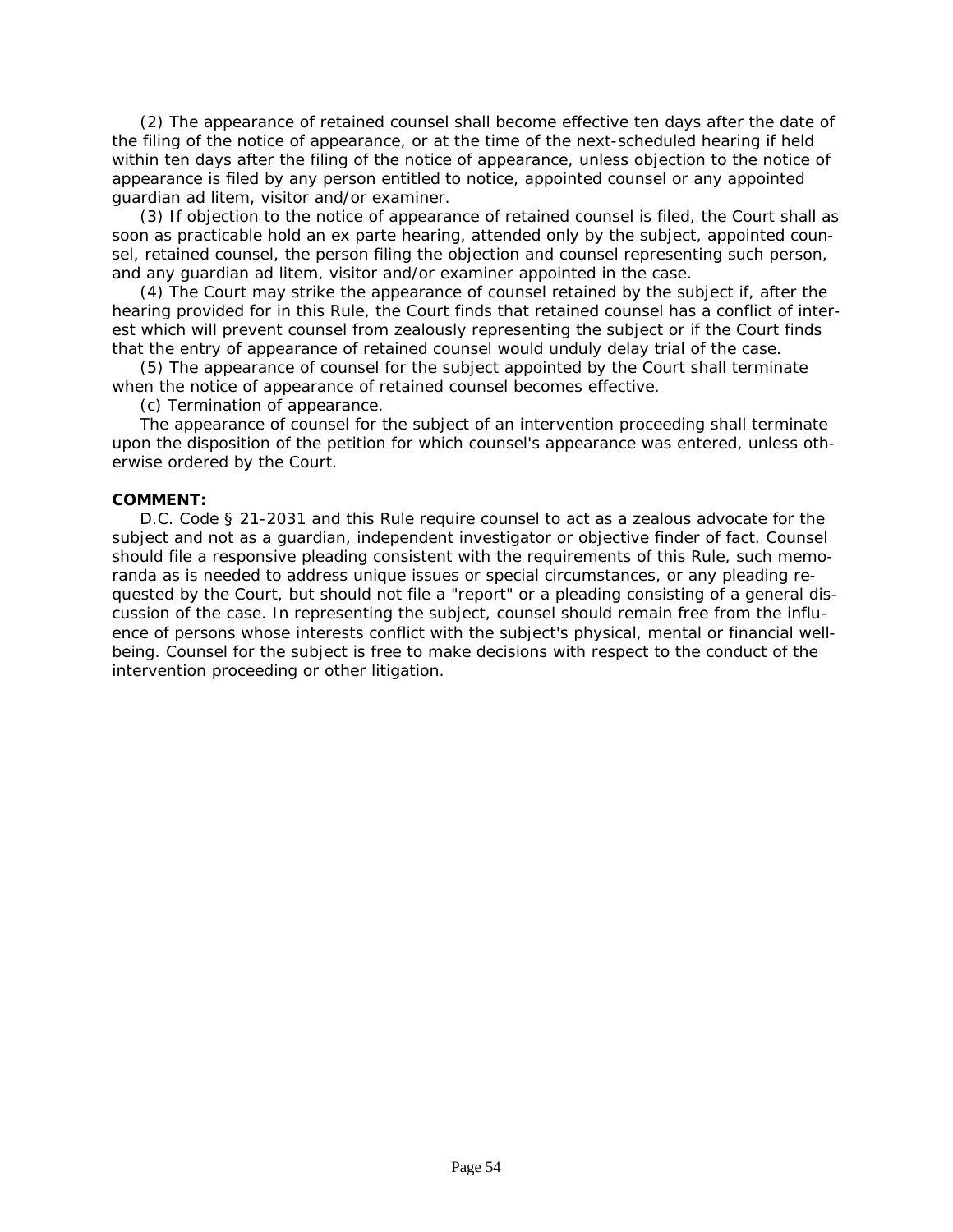Rule 306. Guardian ad litem; duties and appointment.

(a) Guardian ad litem; members of the bar to be appointed.

Except for special cause shown no person other than a member of the District of Columbia Bar shall be appointed guardian ad litem.

(b) Guardian ad litem for subject of proceeding; petition.

(1) Upon petition of a party, or sua sponte, the Court may appoint a guardian ad litem for the subject of the proceeding.

(2) A notice (Form I-J) prescribed by SCR-PD 311 shall be served with the petition. The petition shall set forth the name, address, and telephone number of any limited guardian, [guardian, limited conservator or conservator for the subject of the proceeding, the individuals](#page-2-0)  most closely related to the subject by blood or marriage, and the individual or facility, if any, having custody of the subject. The petition shall set forth the facts and reasons supporting the request and the proposed specific duties of a guardian ad litem. If the appointment of a specific individual is sought, the name, address, telephone number and qualifications of that individual shall be given. The petitioner shall set forth facts to show that because of impaired ability to receive and evaluate information regarding the proceeding, or because of impaired ability to communicate decisions regarding the proceeding, the subject of the proceeding cannot determine the subject's own interests without assistance, and:

(A) No limited guardian or guardian for the individual has been appointed;

(B) The subject's interests and those of the subject's limited guardian or guardian conflict; or

(C) The appointment is otherwise required in the interests of justice.

(c) Proposed order.

Petitioner shall file with the petition a proposed order substantially in the format of PD Form I-F.

(d) Duties of guardian ad litem.

A guardian ad litem shall assist the individual for whom the guardian ad litem has been appointed to determine the individual's interests in regard to the legal proceedings in which the individual is involved. If the individual is wholly incapable of determining his or her own interests, the guardian ad litem shall make that determination and advise the individual's counsel accordingly. In so doing, a guardian ad litem shall:

(1) Inquire thoroughly into all the circumstances that a prudent individual in the position of the person for whom the guardian ad litem has been appointed would consider in determining his or her interests in the proceedings; and

(2) Encourage the individual whom the guardian ad litem is serving to participate, to the maximum extent of that individual's ability, in all decisions and to act on his or her own behalf on all matters in which he or she is able.

(e) Guardians ad litem for other persons.

Parties to an intervention proceeding or their counsel may apply, in the manner prescribed above, for the appointment of a guardian ad litem to prosecute or defend the interests of an individual other than the subject of a proceeding. If the Court determines that representation of those interests would otherwise be inadequate, it may appoint a guardian ad litem to represent those interests.

(f) Termination of appointment of guardian ad litem.

The Court, as a part of the record of the proceeding, shall set out its reasons for appointing a guardian ad litem, his or her specific duties and when the appointment shall terminate. The appointment of the guardian ad litem shall terminate upon the disposition of the petition for which the guardian ad litem was appointed unless otherwise directed by the Court.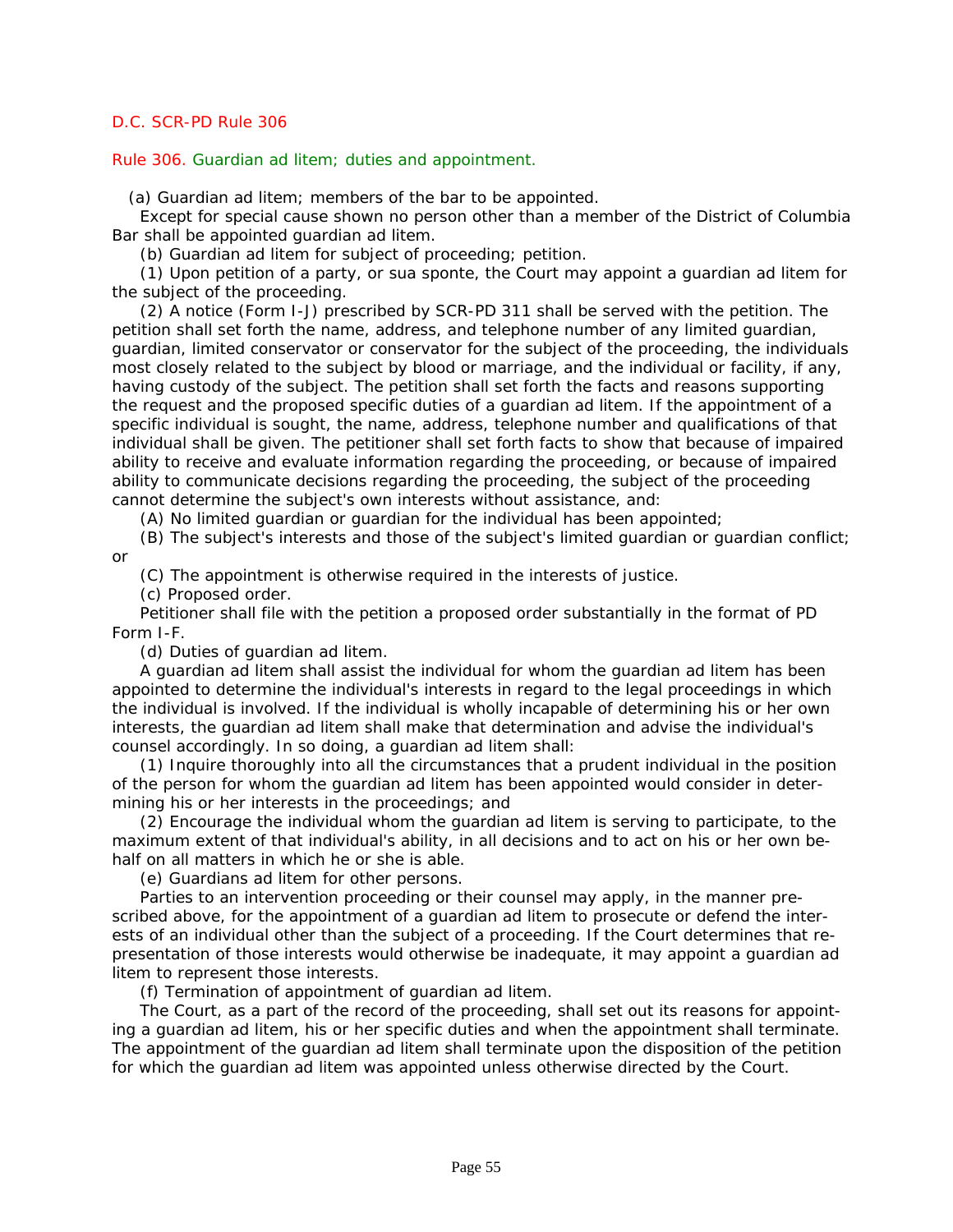#### Rule 307. Creditor's claims.

 A claimant whose presented claim has not been paid or whose claim has been denied in whole or in part may petition the Court for determination of the claim at any time before it is barred by the applicable statute of limitations by filing and serving on the conservator a petition for determination of claim (Form I-I). The conservator may file and serve on claimant a response to the petition within ten days.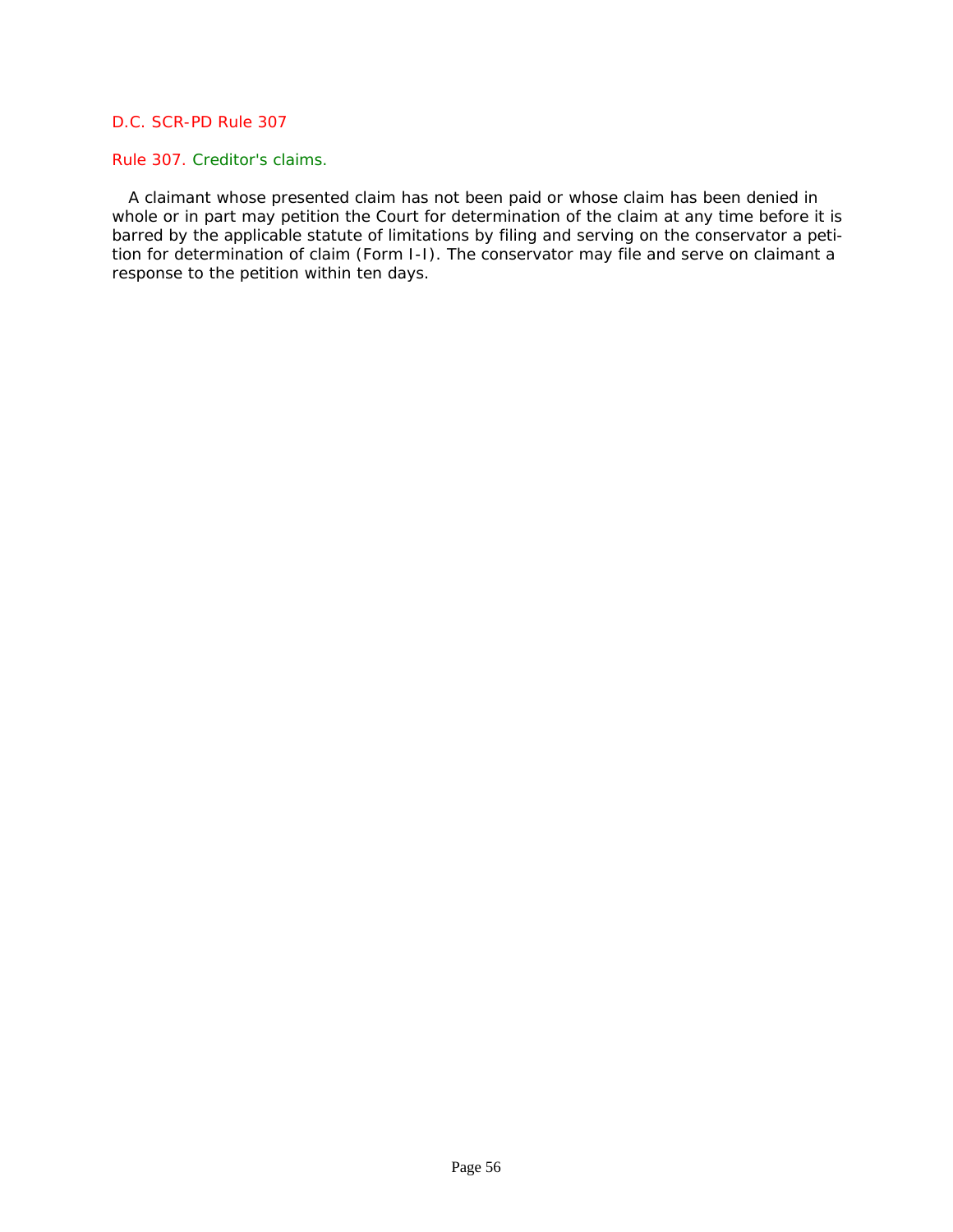### *D.C. SCR-PD Rule 308* (2008)

Rule 308. Compensation of guardians, conservators, attorneys, guardians ad litem, examiners and visitors.

 [\(a\) Compensation by order of the Court. Any visitor, attorney, examiner, conservator, spe](#page-2-0)cial conservator, guardian ad litem, or guardian is entitled to reasonable compensation for services rendered in an intervention proceeding. Compensation paid from the assets of the subject of the proceeding, protected individual or ward, or from the Guardianship Fund ( *D.C. Code § 21-2060(b)*), must be approved by Order of the Court before being paid.

(b) Petition for compensation.

(1) A guardian, conservator, guardian ad litem or attorney shall file a verified petition for compensation which shall set forth the following in reasonable detail:

(A) the character and summary of the service rendered;

(B) the amount of time spent;

(C) the basis of any hourly rate(s) of compensation;

(D) the size of the estate administered;

(E) the benefits that accrued to the estate or the subject of the proceeding as a result of the services;

(F) the nature, extent and cost of services performed by others that are fiduciary obligations, such as accounting and tax preparation services;

(G) the amount and source of compensation previously allowed to all persons;

(H) a certificate of service, attesting that the petition and the Notice required by subsection (f) of this Rule were served at least twenty (20) calendar days prior to the filing of the petition; and

(I) whether the petitioner has been or has an agreement to be compensated from a source other than the estate or the Guardianship Fund. A conservator may include in a petition for compensation filed after the death of the ward an estimate of the number of hours that will be required to complete the administration of the ward's estate.

(2) Requests for payment from the Guardianship Fund. In addition to the requirements set forth in subsection (b)(1) above, when payment is sought from the Guardianship Fund, a guardian, conservator, guardian ad litem or attorney shall set forth the following information in the petition:

(A) the nature and extent of the subject's assets, including contingent assets and noting which assets are liquid;

(B) the nature and extent of the subject's income;

(C) the character and extent of the subject's debts;

(D) whether the subject owns a residence, and if so, whether the subject or the subject's dependent(s) reside therein, but if not, whether the subject or the subject's dependent(s) expect to return to the residence;

(E) whether the subject has a burial fund or has prepaid funeral or burial expenses, and if so, the value of such fund or amount of prepayment; and

(F) a description of the subject's expenditures. Where any information called for herein is not supplied, the petitioner shall state what efforts have been made to obtain the same.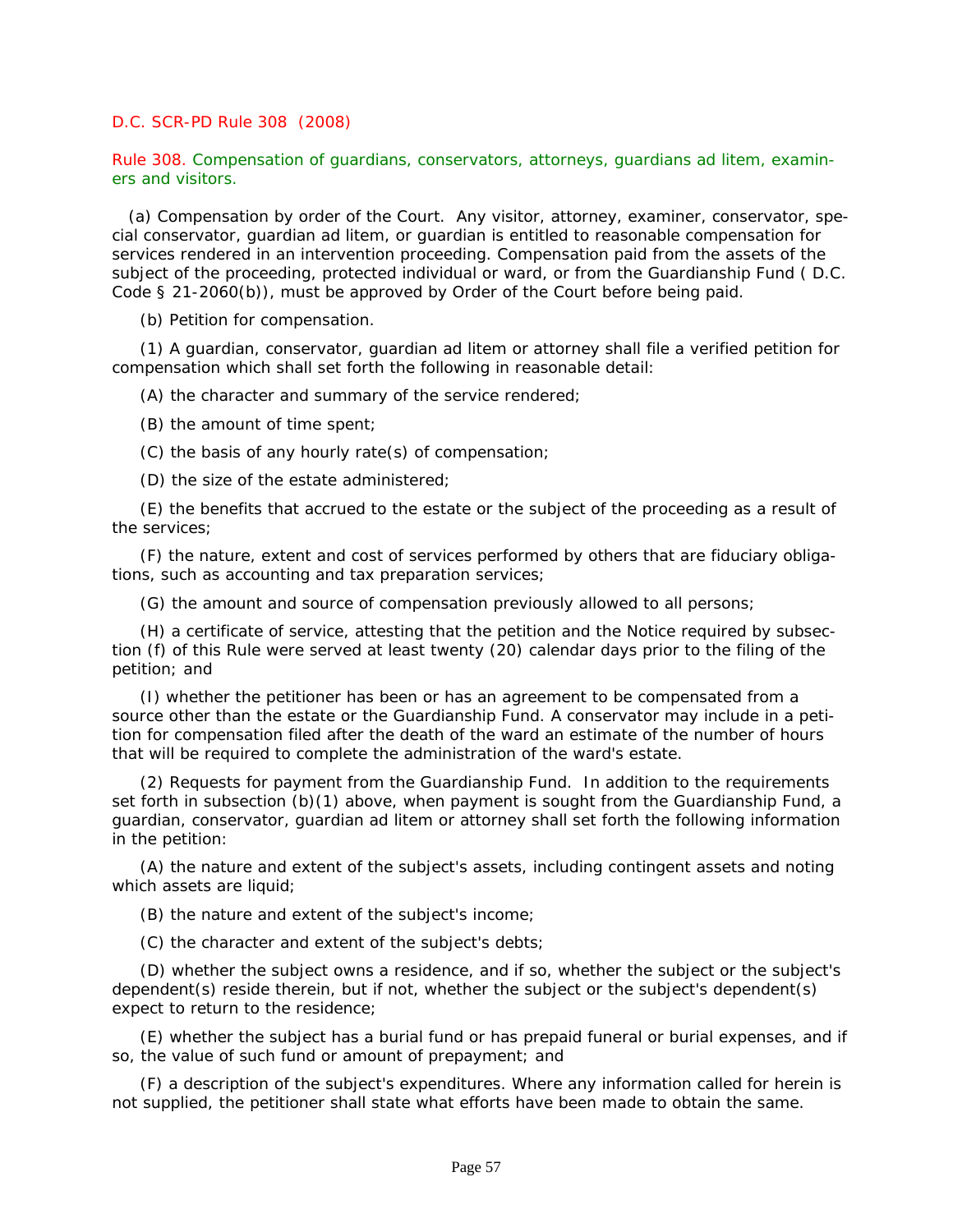(3) An examiner or visitor shall file a verified petition for compensation which shall set for the following in reasonable detail:

(A) the character and summary of the services rendered;

(B) the amount of time spent;

(C) the basis of any hourly rate(s) of compensation.

(4) A Petition which does not conform to the requirements of this subparagraph 2 or 3 shall be deemed incomplete (as defined in the D.C. Court Standards for Submission of Petitions for Compensation Under the Guardianship Fund) and, within seven calendar days from the submission of the petition, shall be returned to the petitioner without being filed.

(c) Petitions: when filed.

(1) Guardian's Petition for Compensation. A guardian's petition for compensation shall be filed no later than 30 days from the anniversary date of the guardian's appointment, except that a guardian's final petition for compensation shall be filed no later than 60 days after termination of the guardianship.

(2) Conservator's Petition for Compensation. A conservator's petition for compensation shall be filed either with the annual accounting or at any time prior to the approval of the annual accounting, except that a conservator's final petition for compensation shall be filed no later than 30 days after the filing of the final account.

(3) Interim Petition for Compensation. An interim petition for compensation for establish[ing a guardianship, conservatorship or entry of a protective order shall be filed promptly upon](#page-2-0)  conclusion of the hearing establishing the guardianship, conservatorship, or protective arrangement but not later than 90 days after conclusion of the hearing.

(4) Service and Filing of the Petition. A petition for compensation may not be filed unless it has been served at least twenty (20) calendar days prior to the filing of the petition. The certificate of service shall include a provision showing compliance with this requirement.

(d) Service of petition. The petition for compensation, accompanied by the Notice of Petition for Compensation set forth in subsection (f) of this Rule, shall be served on:

(1) the subject, ward or protected individual;

(2) the parties to the proceedings and persons granted permission to participate in the proceeding, as provided in Probate Rule 303;

(3) any person who has filed an effective request for notice; and

(4) any other person as directed by the Court or the Register of Wills.

(e) Exceptions or Objections. Within twenty calendar days from the mailing of the Petition and Notice of Petition for Compensation, those individuals entitled to service of the petition and notice may file exceptions or objections to the petition. The Court may rule on exceptions or objections with or without a hearing.

(f) Form of Notice of Petition for Compensation. The Notice shall be in the following form: NOTICE OF PETITION FOR COMPENSATION You are hereby notified that you may file written exceptions or objections to the Petition for Compensation with the Register of Wills and serve a copy thereof on the petitioner, all parties, and on anyone who has filed an effective request for notice within 20 calendar days of the mailing to you of this Notice of Petition for Compensation. Reasons for your exceptions or objections should be stated.

(g) Consents. Persons required to be served notice of a petition may file consents to the petition for compensation. If all persons required to be served with notice file consents, the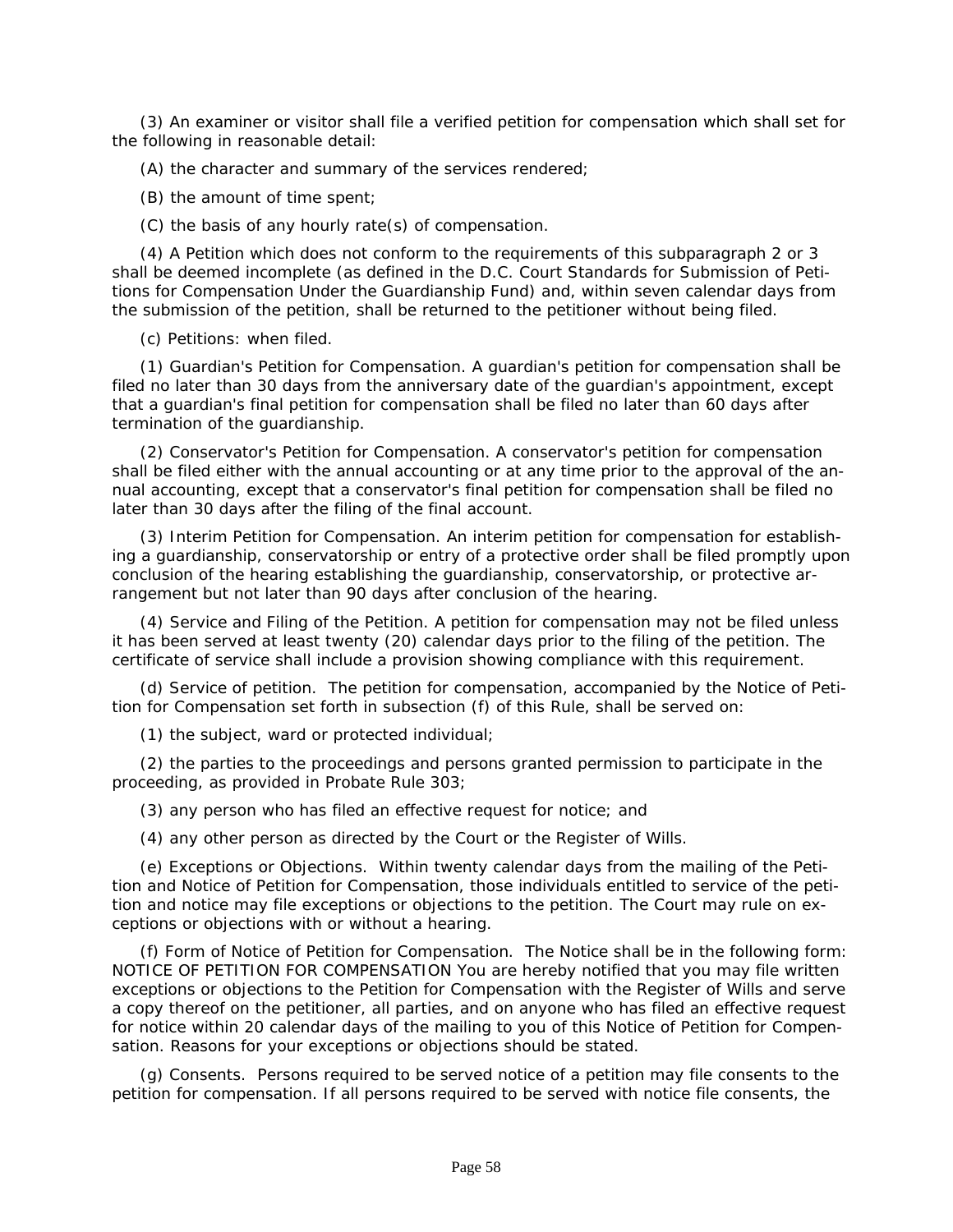notice and the 20-day period referred to in the notice required above shall be waived and the petition for compensation shall be immediately reviewed for approval. Consents to the petition shall be in the following form and, once filed, constitute a waiver of the right to object thereto: In re: ) ) ......................................) ....... No. ........... CONSENT TO COMPENSATION AND/OR FEES I, ............................, have received a copy of the petition for compensation in the amount of \$....... for .................... and \$....... for .................. I waive the right to file objections to the above stated amounts and I consent to the approval by the Court of payment of such amounts. ............................. Signature Date: .................................

(h) Reconsideration. The person filing a petition for compensation or any person who timely filed an objection or exception to such petition may seek reconsideration of any order disposing of that petition for compensation. A motion for reconsideration shall be filed not later than ten days from the date of the order disposing of the petition for compensation and may seek reconsideration only on the grounds set forth in SCR-PD 430(a). A motion for reconsideration shall be served on those persons who were served with the petition for compensation. A response to a motion for reconsideration must be filed within ten days of service of the motion. The Court may rule on a motion for reconsideration with or without a hearing.

(i) Payment from the Guardianship Fund.

(1) The Court shall enter an order disposing of any request for payment from the Guardianship fund, including a petition to which exceptions or objections are filed or a motion for reconsideration of an order for payment from the Guardianship Fund, within 30 days of the filing of such request.

(2) The acceptance of a payment from the Guardianship Fund made under any order for payment entered pursuant to this Rule shall not prejudice the petitioner's right to reconsideration or appeal of such order and shall not be deemed to have res judicata or estoppel effect on such reconsideration or appeal.

#### **COMMENT:**

This rule is intended to implement the public policy of protecting incapacitated adults, and therefore no compensation may be paid from the assets of the subject without first being ap[proved by the Court. Counsel retained pursuant to Rule 305\(b\) is subject to this requirement.](#page-2-0)  For purposes of the Prompt Payment Act, a motion for reconsideration filed pursuant to Paragraph (h) of this Rule shall be deemed a new "request" for payment.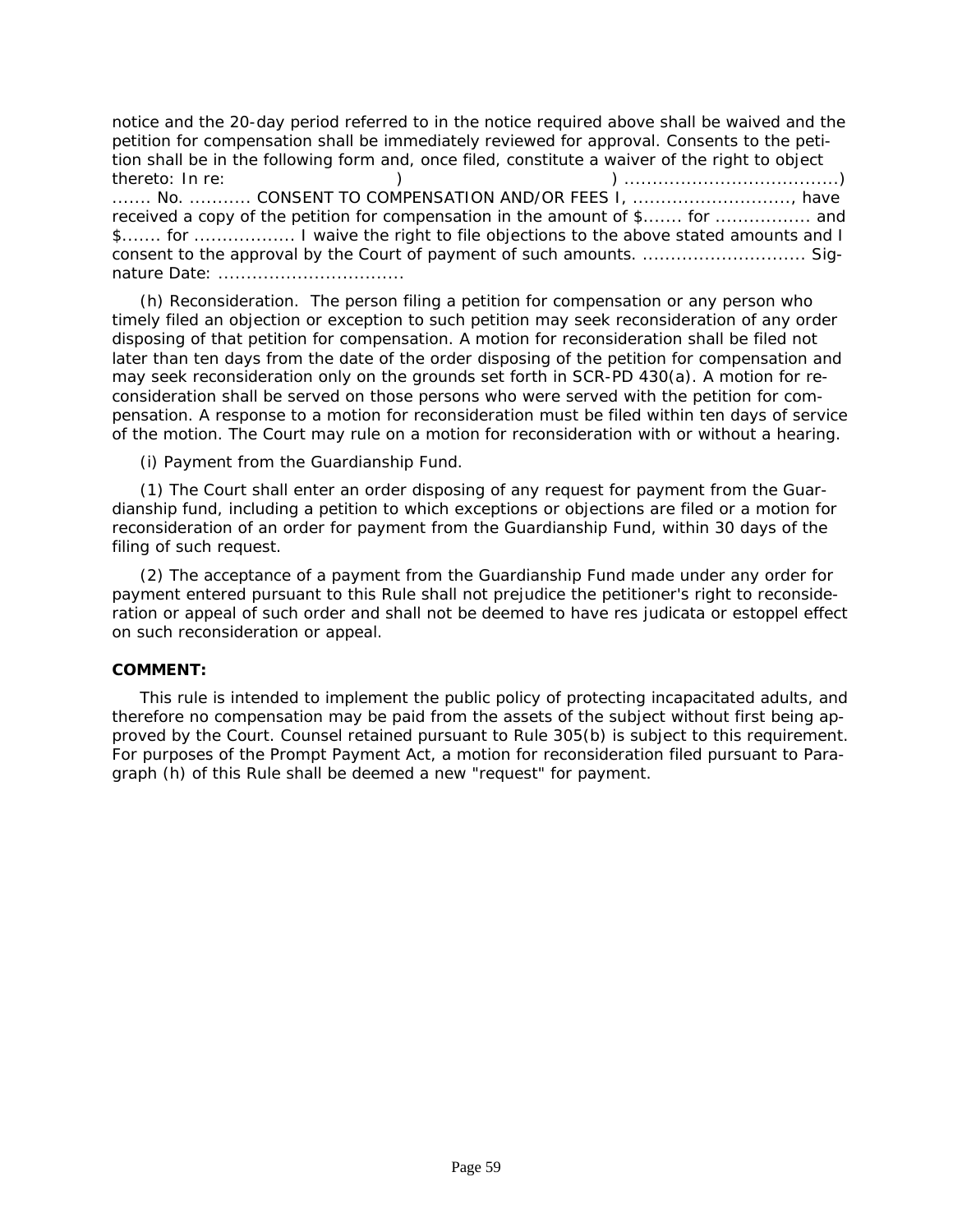Rule 309. Irregularities, delinquencies, insufficiencies, defaults and orders to show cause.

(a) Removal after warning.

Whenever the Register of Wills finds an irregularity or default in the administration of an intervention proceeding, the Register of Wills shall promptly notify the fiduciary responsible that unless the irregularity or default is corrected forthwith, the fiduciary may be removed from office. If the irregularity or default is not remedied, the Register of Wills shall report it to the Court which, after notice to the fiduciary and a hearing, may either remove the fiduciary and appoint a successor pursuant to *D.C. Code § 21-2049(c)* and/or *§ 21-2061* or excuse the irregularity or default or take other appropriate action.

(b) Removal without warning.

In extraordinary cases, the Court, either sua sponte or at the request of the Register of [Wills, may order a summary hearing without giving the fiduciary prior notice or opportunity to](#page-2-0)  correct an irregularity or default. After such hearing, the Court may take any appropriate action including excusing the irregularity or default.

(c) Show cause.

The Court, sua sponte or upon motion of the Register of Wills, may issue an order to show cause why any action should not be taken in proceedings subsequent to the appointment of a guardian or conservator, including proceedings to limit powers or remove or modify limitations on the powers of a guardian or conservator; to accept resignation of or remove a guardian or conservator; to object to or modify a guardianship report or conservatorship plan; and proceedings with respect to the administration of a conservatorship or guardianship.

(d) Notice.

Notice of any hearing held pursuant to this Rule shall be sent by first class mail to the address of record of the fiduciary, counsel of record, all parties, those entitled to participate and those who filed an effective request for notice.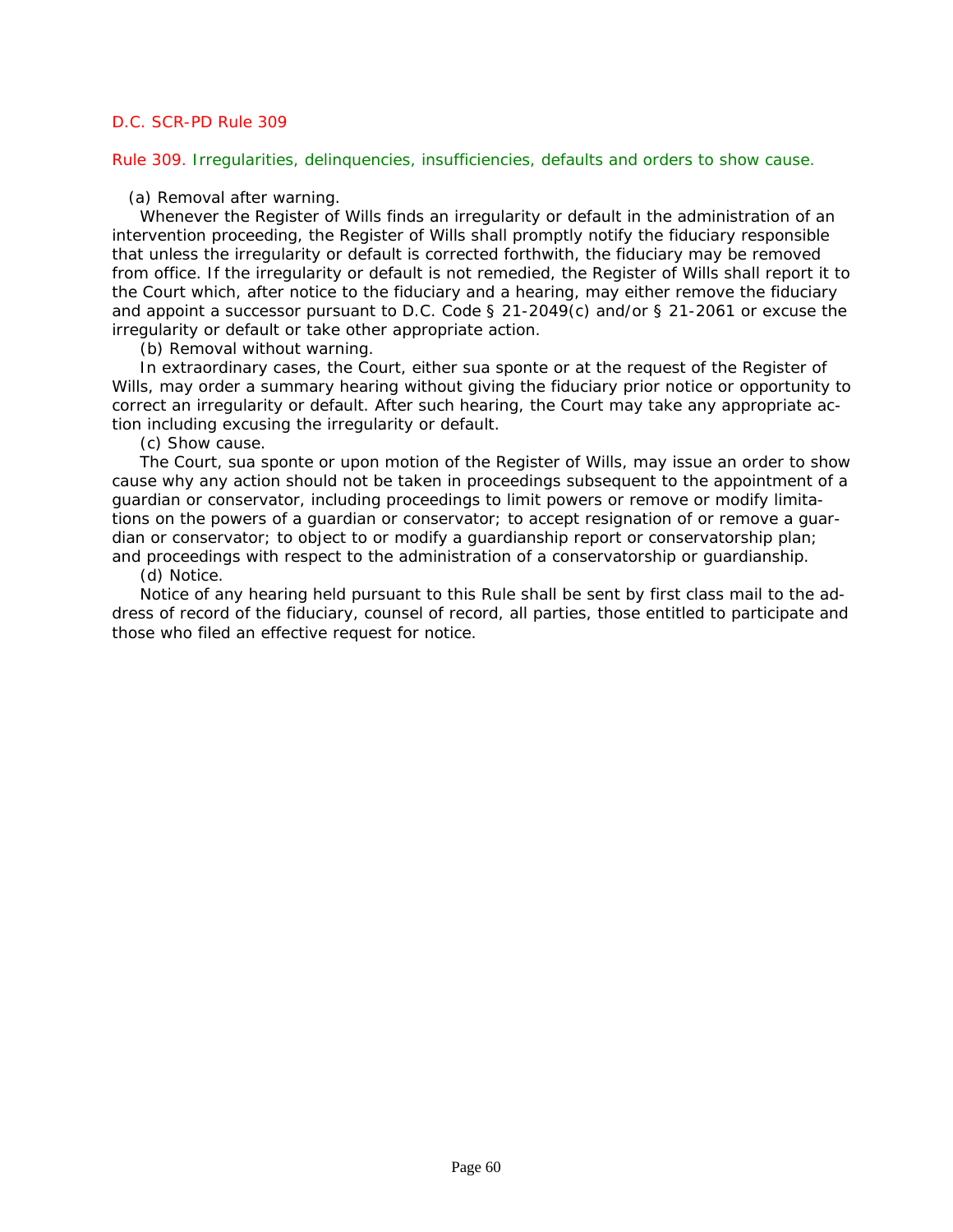#### Rule 310. Court costs.

#### (a) Costs.

The costs to be collected by the Register of Wills shall be assessed on the basis of the value of the conservatorship estate at the following rates:

| Value of Conservatorship              | Costs                   |
|---------------------------------------|-------------------------|
| Less than $$2.500$                    | None                    |
| \$2,500 but less than \$10,000        | \$50                    |
| \$10,000 but less than \$25,000       | \$100                   |
| \$25,000 but less than \$50,000       | \$150                   |
| \$50,000 but less than \$75,000       | \$250                   |
| \$75,000 but less than \$100,000      | \$350                   |
| \$100,000 but less than \$500,000     | \$575                   |
| \$500,000 but less than \$700,000     | \$825                   |
| \$700,000 but less than \$1,000,000   | \$1.275                 |
| \$1,000,000 but less than \$2,500,000 | \$1,800                 |
| \$2,500,000 but less than \$5,000,000 | \$2,300                 |
| \$5,000,000 and over                  | \$2,300 plus 0.02% of   |
|                                       | excess over \$5,000,000 |
|                                       |                         |

(b) Time of payment.

The costs shall be collected by the Register of Wills at the filing of the first account by the first appointed fiduciary. The fee for costs shall be a one time charge based on the assets, [excluding real estate, but if there are subsequently acquired assets that increase the value of](#page-2-0)  the estate into a higher bracket, at that time there will be an additional charge on the difference between the fee previously paid and the fee at the higher bracket, and providing that if there is real estate that is excluded, there will be an additional \$ 25.00 fee.

(c) Computation of court costs.

For the purposes of determining costs under paragraph (a) of this Rule, the value of the conservatorship shall include:

(1) The initial gross principal value of the assets of the conservatorship; and

(2) The gross value of any increase in the principal value of any asset realized upon disposition (other than upon final distribution to a ward who has been restored to competency, or distribution to a successor conservator).

(d) Miscellaneous charges.

| <b>ITEM</b> |                                                 | COSTS                    |
|-------------|-------------------------------------------------|--------------------------|
| (A)         | Additional letters of appointment               | \$1.00                   |
| (B)         | Copies of documents                             | \$0.50 per page plus     |
|             |                                                 | \$0.50 for certification |
| (C)         | Objections, notice of appeal                    | \$25.00                  |
| (D)         | Request for notice (D.C. Code § 21-2034)        | \$25.00                  |
| (E)         | Filing fee                                      |                          |
|             | Guardianship                                    | no fee                   |
|             | Conservatorship or Protective Proceeding        | \$45.00                  |
| (F)         | Certificate of no pending protective proceeding | \$25.00                  |
| (G)         | D.C. Code § 20-2077 Certificate                 | \$5.00                   |
|             | (Registration of Foreign Conservator)           |                          |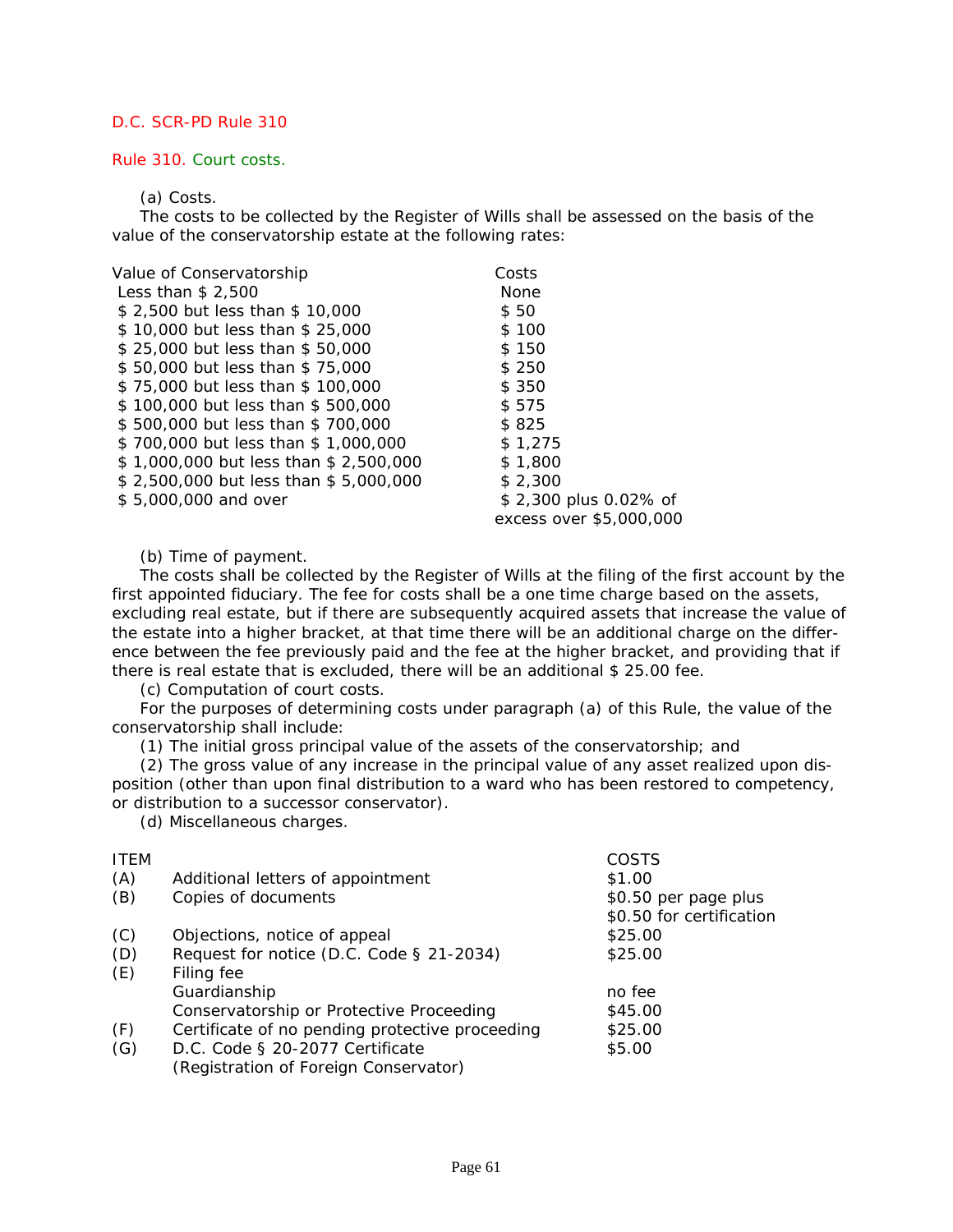(e) Assessment and collection.

All court costs shall be tendered to and collected by the Register of Wills at such time as [the Register of Wills shall direct, except as otherwise specified in this Rule, unless a motion](#page-2-0)  and affidavit are filed to proceed in forma pauperis as prescribed by SCR Civil 54-II.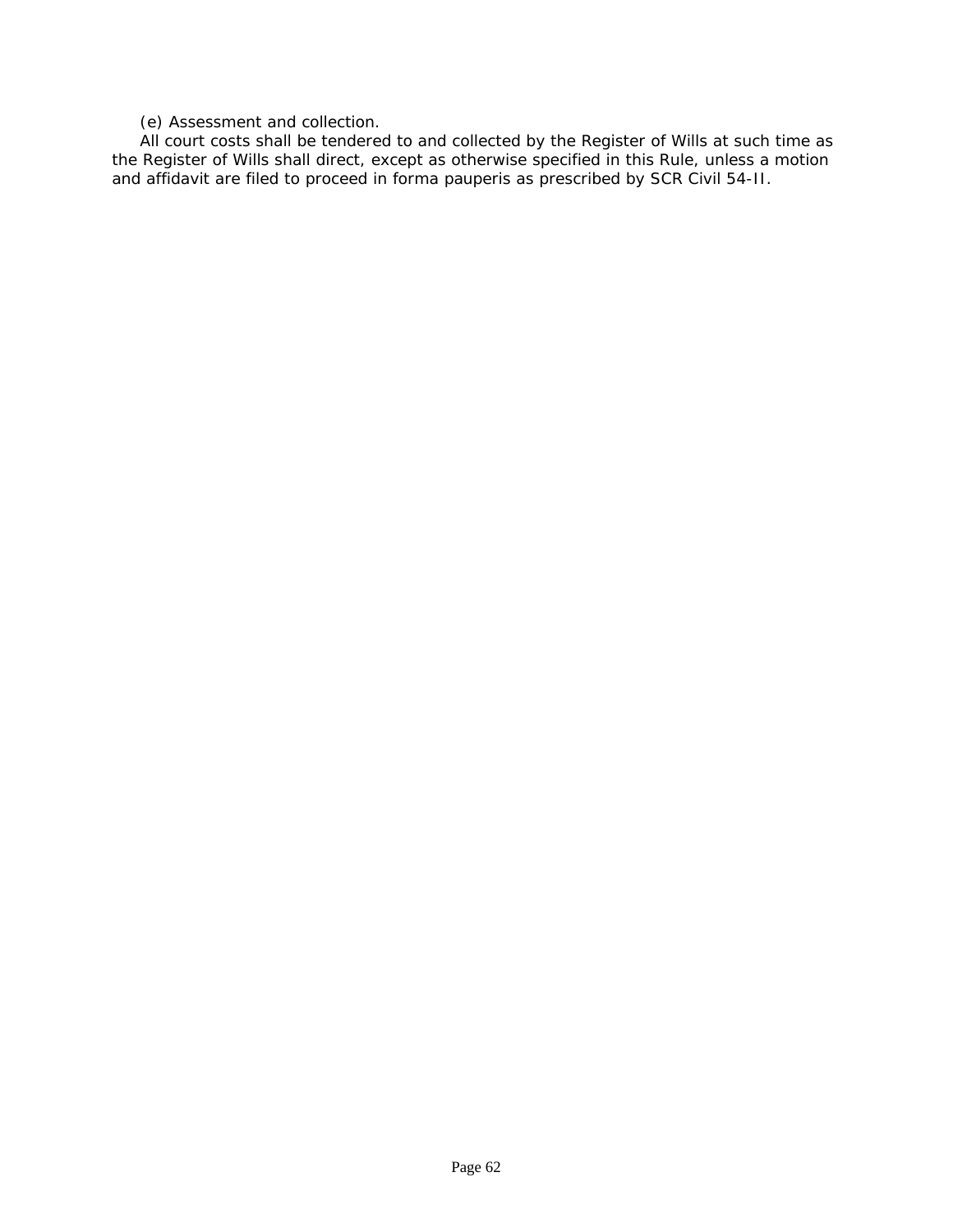### Rule 311. Service of petition and notice.

(a) Initial Proceeding. Notice of a petition for appointment if a guardian, petition for appointment of a conservator or for a protective order, or a petition for termination of a guardianship, conservatorship or protective arrangement; and the notice of hearing on any such petition, must be given as follows:

(1) Manner of Service:

(A) A petition for appointment of a guardian must be mailed to the subject of the petition, by first class mail, postage prepaid, within three days of its filing.

(B) The petition, and the notice of hearing, must be personally served on the subject of the proceeding and any other person required to be served who is a resident of the District of Columbia. The petition, and the notice of hearing, must be served on all other persons by certified or first class mail, addressed to the person's place of residence or office.

(C) The petition, and the notice of hearing, must be served at least 14 days before the date of the hearing, if personally served, or at least 17 days before the date of the hearing, if mailed.

(D) If the subject of a petition for appointment of a conservator or for a protective order has disappeared, has been detained by a foreign power, or is being held hostage by someone other than a foreign power, the notice of hearing on the petition must be published in a newspaper of general circulation in the District of Columbia at least once a week for 3 [consecutive weeks, with the first publication being at least 40 days before the date set for the](#page-2-0)  hearing.

(E) For good cause shown, the Court may provide for a different method or time of giving notice.

(2) Who May Serve: Service may be made by the petitioner's counsel or other adult agent, bur not by the petitioner.

(3) Proof of Service: Proof of service must be given by affidavit filed not later than the date of the hearing.

(4) The subject of the proceeding may not waive notice. Any other person may waive notice by filing a written waiver.

(b) Proceedings under D.C. Code §21-2068. A petition or a petition filed under D.C. Code §21-2068, and notice of hearing on that petition, must be served on those persons listed in that section. Service must be made as provided in subsection (a), above.

(c) All other proceedings.

(1) A petition, and any notice of hearing, must be served on the incapacitated person, the attorney of record for each party or person entitled to participate or, if not represented by counsel, the party or person entitled to participate, and any person who has filed an effective request for notice pursuant to SCR-PD 304.

(2) A petition, and any notice of hearing, must be served personally or by certified or first class mail addressed to the person's place of residence or office.

(3) Notice of a hearing must be served:

(A) at least 14 days before the date of the hearing, if personally served;

(B) at least 17 days before the date of the hearing, if mailed; or

(C) if the incapacitated individual has disappeared, has been detained by a foreign power, or is being held hostage by someone other than a foreign power, the notice of hearing on the petition must be published in a newspaper of general circulation in the District of Columbia at least once a week for 3 consecutive weeks, with the first publication being at least 40 days before the date set for the hearing.

For good cause shown, the Court may provide for a different method or time of serving notice.

(4) Proof of Service.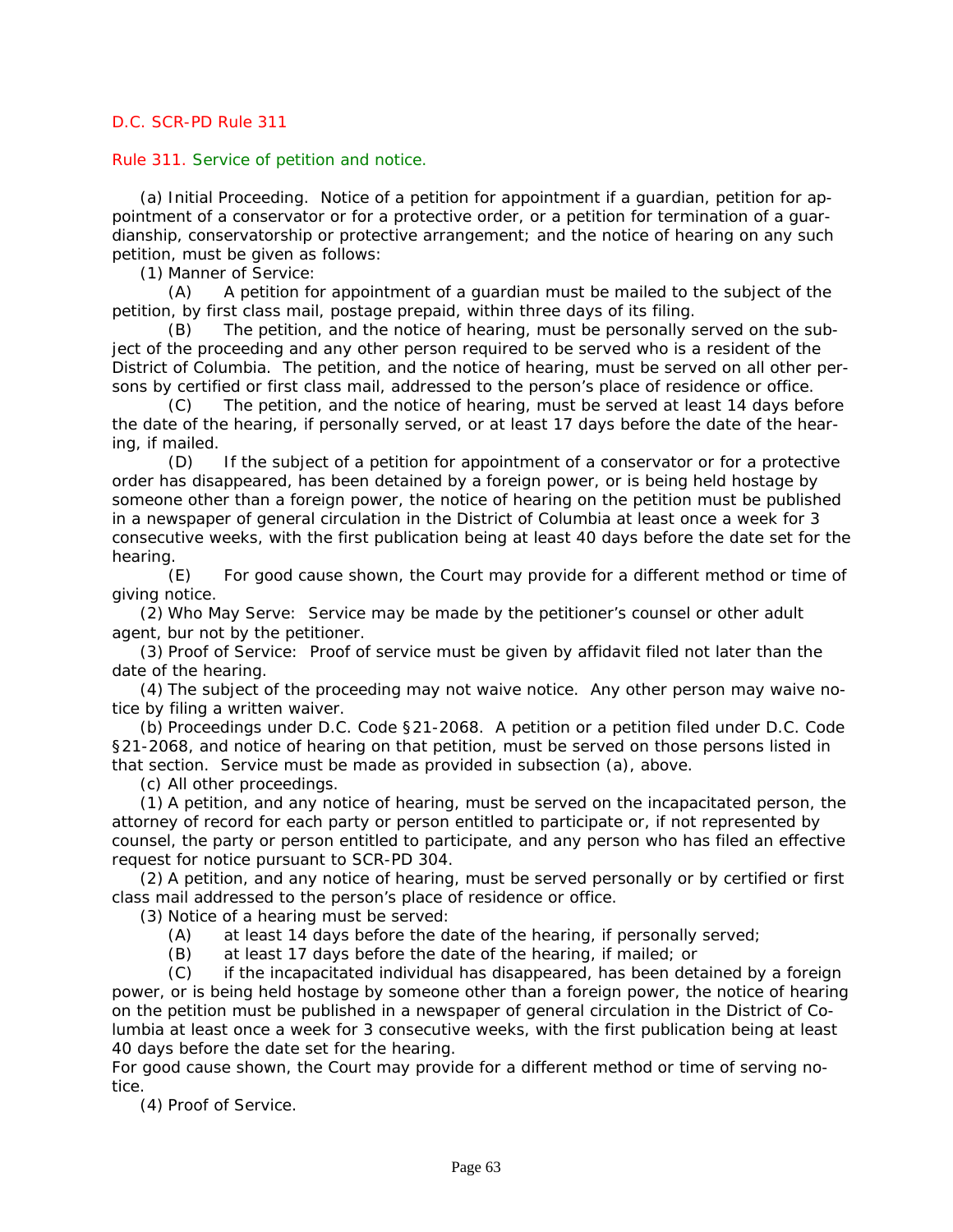(A) Proof of service of a petition must be given by certificate of service or by affidavit.

(B) Proof of service of a notice of hearing must be given by affidavit filed not later than the date of the hearing.

(5) The incapacitated person may not waive service or notice. Any other person may waive notice by filing a written waiver.

# **COMMENT:**

This rule consolidates the requirements for service of petitions and notices of hearings into one rule. The requirements for service of an initial petition for a general proceedings; or a petition for termination of a guardianship, conservatorship and protective proceeding; and service of the notice of hearing required by law, are set out in Paragraph (a). Paragraph (c) sets out the procedures for serving all other petitions in intervention matters, except for peti[tions filed under D.C. Code §21-2068 \(dealing with conflict of interest transactions\), for which](#page-2-0)  specific service provisions are provided in Paragraph (b). Paragraph (c) also governs service of any notice of hearing on a petition filed after the initial petition. Implementing the procedures of Rule 322, this Rule distinguishes between service of petitions filed after the initial petition and service of a notice of hearing on such petitions.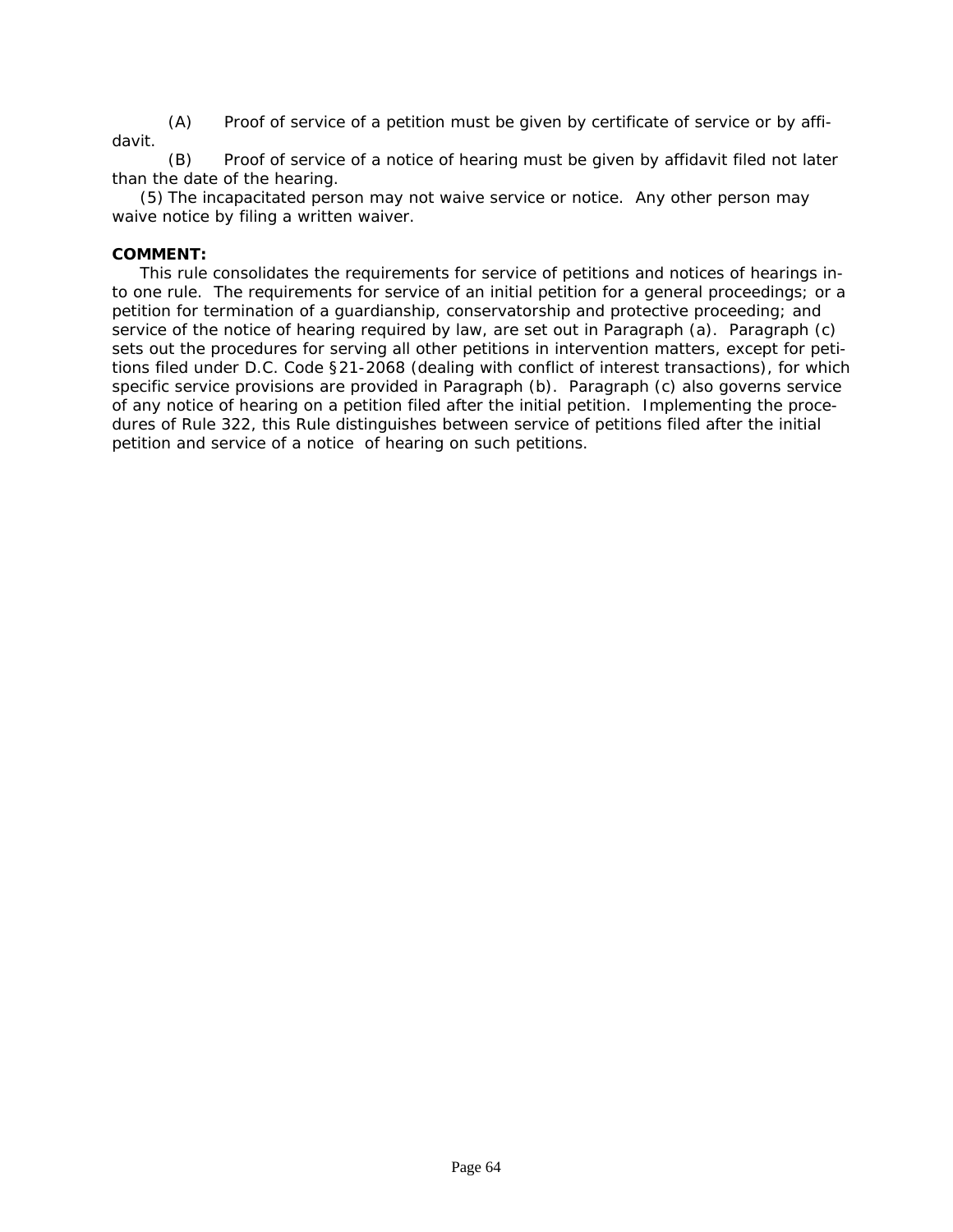# Rule 312. Discovery.

 In any proceeding filed under the District of Columbia Guardianship, Protective Proceedings, and Durable Power of Attorney Act of 1986 (*D.C. Code § 21-2001*, et seq.), discovery, conducted in accordance with Superior Court Civil Rules 26 through 37, may be had only [upon order of the Court entered pursuant to either a petition in the form provided in SCR-PD](#page-2-0)  302(a) or a request made in open court, with such limitations on the manner and scope of discovery as in its discretion the Court deems appropriate.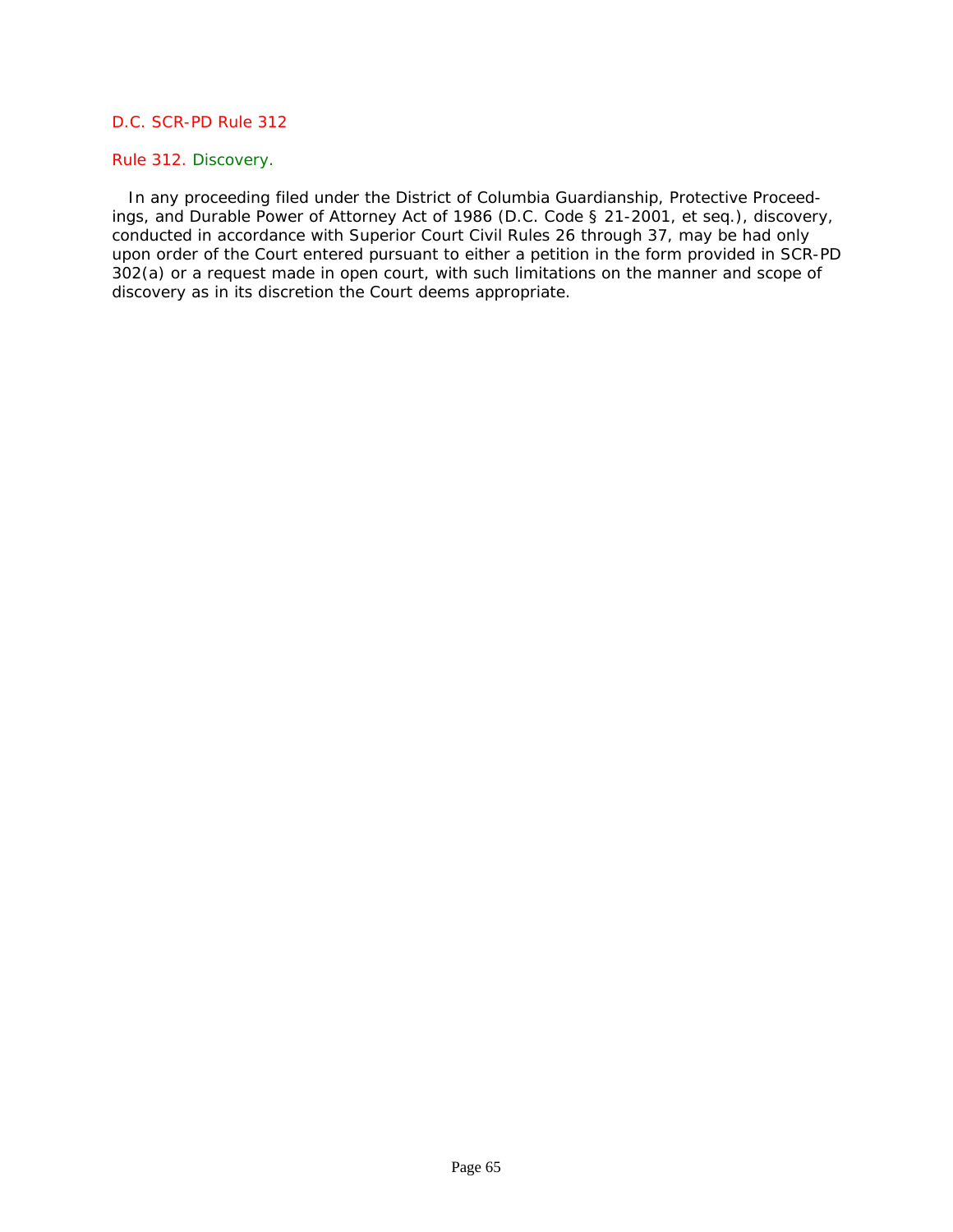Rule 313. Rule to Show Cause for recovery of possession of property.

(a) Petition for Rule to Show Cause.

When it is believed that any person is in possession of assets, papers, data or information of or about the subject's or ward's income, property, or estate, and is wrongly withholding the same, a petition may be filed for a Rule to Show Cause, directing such person to appear and show cause why such person should not (i) disclose all of the assets, papers, data and information of or about the subject or ward in such person's possession, (ii) disclose the location of the same and/or (iii) be required by the Court to turn over all of the same to the conservator or guardian of the subject or ward, or to provide access to same or take such other action as ordered by the Court.

(b) Content of the petition.

In addition to any other information required to be submitted to the Court under this Rule, the petition shall set forth with particularity the following facts, points and authorities:

(1) a concise description of the assets, papers, data, or other information concerning the subject's or ward's income, property, or estate that is alleged to be wrongfully withheld by the individual named in the petition;

(2) the name, address, telephone number and any other pertinent identifying information about the individual whose actions are to be subject to the order to show cause;

(3) a statement of the jurisdiction of the Superior Court over the subject matter and such person;

(4) the facts and law that would establish the right of the estate to demand production of [the asset, paper, data or other information \(including but not limited to its alleged connection](#page-2-0)  to the assets of the estate or its relevance to the administration of the estate);

(5) a concise demand for relief, such as production of a particular asset or data, reimbursement of monies to the estate, or other specific relief;

(6) if the petitioner is not the conservator, guardian, ward or subject, the factual basis for the petitioner's standing to seek this relief; and

(7) any other information that the petitioner determines to be relevant to the Court's decision to issue the order to show cause or reason(s), if any, why any of the foregoing information is not supplied.

The Petition shall also contain a Certificate of Service certifying that a copy has been served upon the Respondent and all parties by regular first-class mail.

(c) Certificate of Good Faith Effort of Petitioner.

The Petition for Rule to Show Cause shall contain a Certificate of Good Faith Effort of Petitioner certifying that despite a good faith effort, the petitioner has been unable to obtain the assets, papers, data and information sought. The certification shall set forth specific facts describing the good faith effort.

(d) Who may petition the Court.

The conservator, guardian or the subject or ward may file a petition hereunder. Any party or person who has been granted permission to participate under SCR PD 303(b) may also file a petition hereunder.

(e) Form of Order.

The hearing date shall be set not less than twenty-eight (28) days after the date of the Order. The Court may grant the Petition by executing an Order for Rule to Show Cause substantially in the following form:

SUPERIOR COURT OF THE DISTRICT OF COLUMBIA PROBATE DIVISION In Re: Intervention No....................

ORDER FOR RULE TO SHOW CAUSE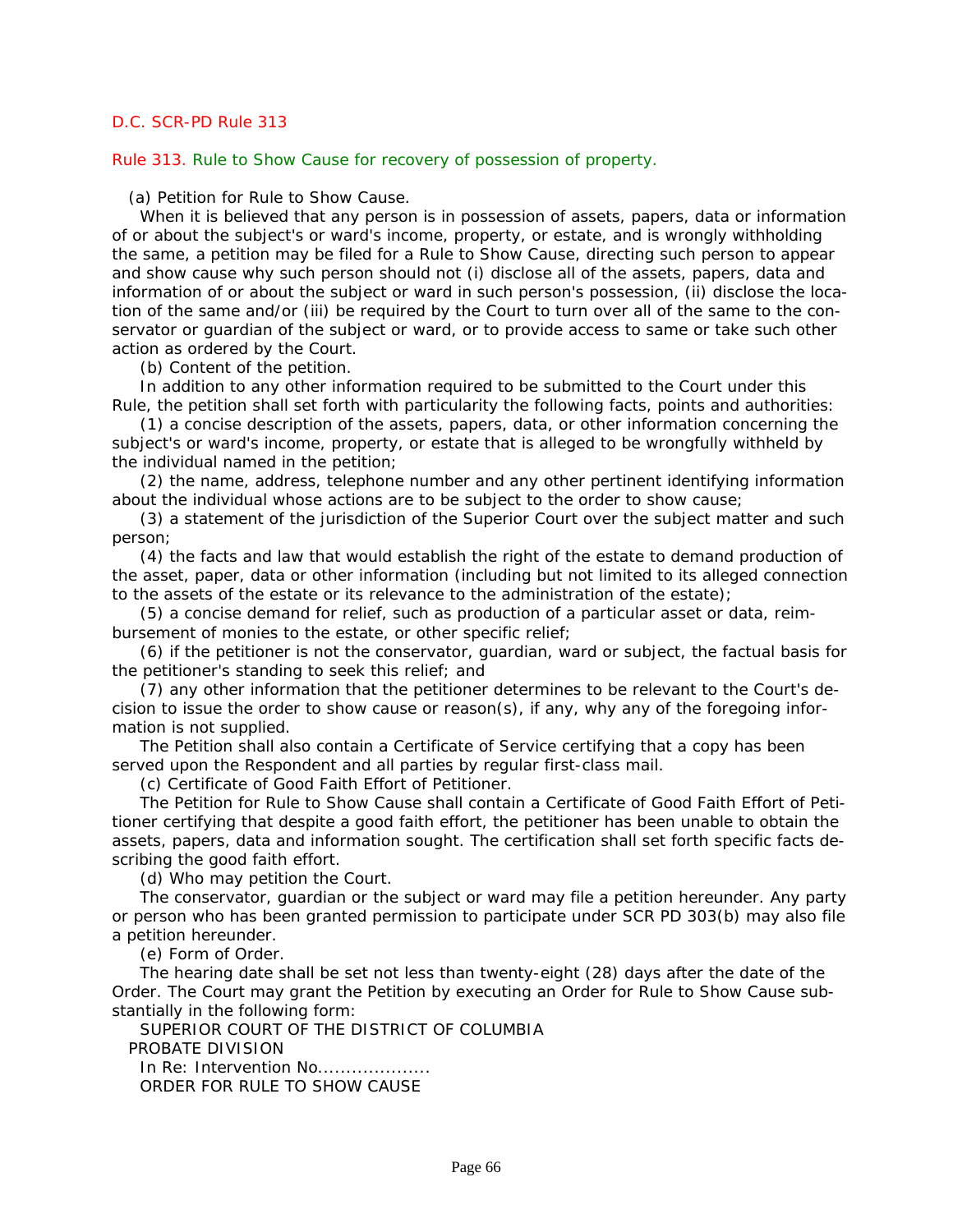Upon consideration of the Petition of......... herein, filed the..... day of......,...., it is on this..... day of...... $\ldots$ 

ORDERED, that............, appear in this Court at.... A.M. in Courtroom No......, on the........ day of........,...., and show cause, if any there be, why he/she/it should not provide access to the following described property.......................... or should not disclose or reveal the location of the following described assets, papers, data and information he/she/it has in his/her/its possession belonging to (the subject or ward) and why he/she/it should not be required by this Court to turn over the following assets, papers, data and other information to the petitioner, to wit: (concise description of specific assets, papers, data and other information) or take such other action as ordered by the Court, PROVIDED, however, that a copy of said Petition and this Order be served upon him/her/it by petitioner on or before the........ day of........,...., in accordance with SCR-Civil 4(c) and an affidavit proving said service be filed herein no later than the time set for hearing, and it is further

ORDERED that if...................... fails to appear on the date set in this Order, the Court may grant the relief requested in the petition without further notice.

**JUDGE** Copies to: Petitioner (Address) Respondent (Address) Subject or Ward (Address)

........................

Parties and Interested Persons (Address)

(f) Service of the Order to Show Cause.

Upon the issuance of an order to show cause, service of a copy of that order and a copy of the petition shall be made as follows:

(1) Service upon the person allegedly in possession of the sought material shall be made in the manner prescribed by SCR-Civil 4(c).

(2) All other parties, interested persons and the subject or ward shall be served as provided in Superior Court Probate Rule 311.

(g) Proof of service.

Proof of service of the Order for Rule to Show Cause and a copy of the petition shall be by affidavit filed no later than the time set for its filing by the Order for cause to be shown.

(h) Response to Petition to Show Cause.

The person on whom the Petition to Show Cause is served shall file a responsive pleading to the Petition within ten (10) days.

(i) Plea of title.

If the responsive pleading asserts a plea of title, the Court shall treat the Petition for Rule to Show Cause as a complaint, provided the petitioner pays the complaint filing fee within ten [\(10\) days of the Court order directing that the petition be treated as a complaint. The petition](#page-2-0)  shall be dismissed if the fee is not paid.

(j) Expedited procedures; waiver of notice to Respondent.

Upon a request by the Petitioner for waiver of notice to the Respondent, and upon a finding by the Court that good cause exists for the waiver of notice, the Court may issue the Order to Show Cause without waiting for a response to the Petition. Upon the issuance of the Order to Show Cause, a respondent who has not already responded to the Petition, may file a responsive pleading at any time, up to the date therein specified for cause to be shown. The hearing date may be set less than twenty-eight (28) days after the date of the Order if the petitioner, for good cause shown, requests.

(k) Status hearing.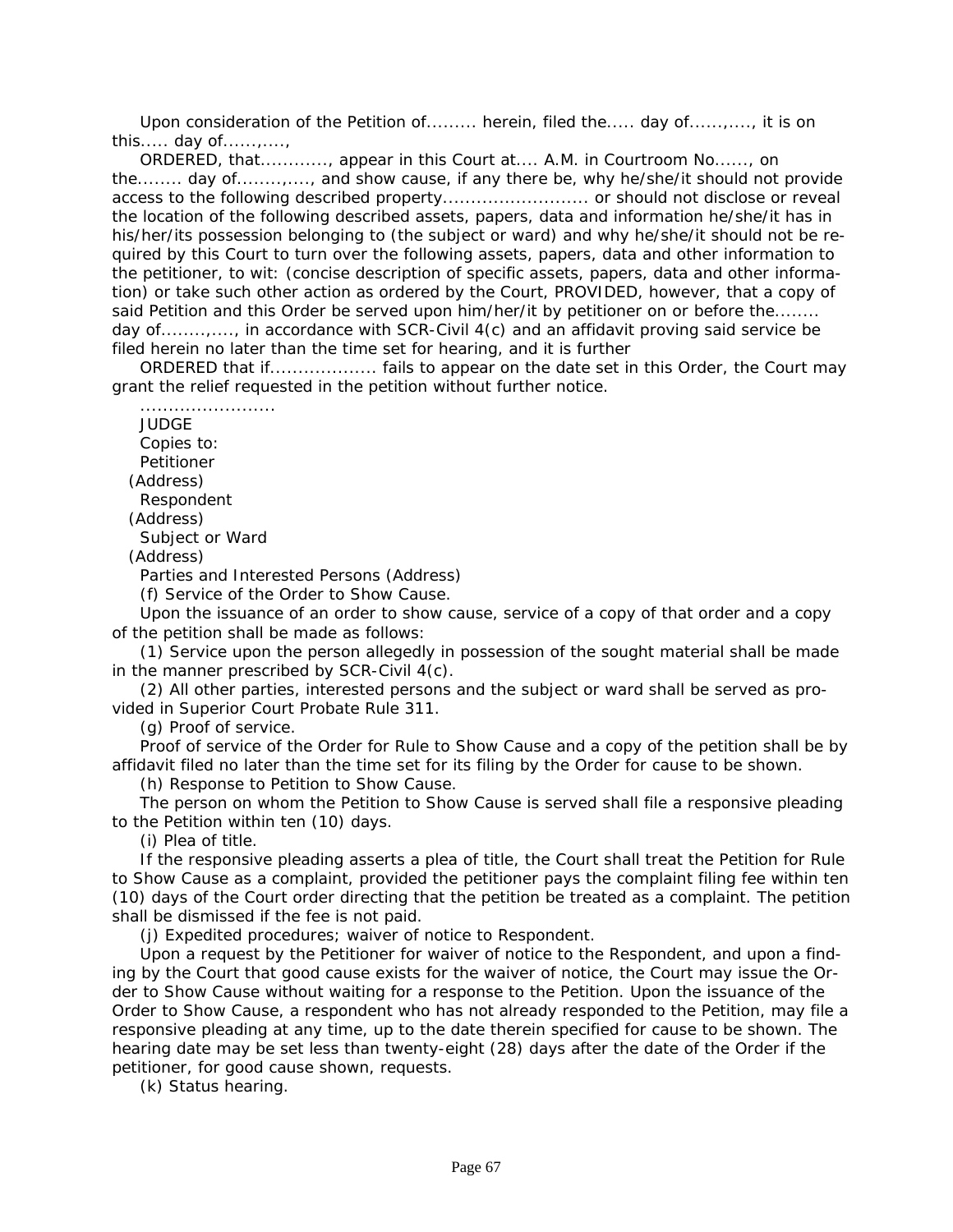If a complaint filing fee has been paid, the Court may hold a status conference on the date set for cause to be shown, or such later date as the Court may direct, and enter such other orders as are just therein pertaining to the petitioner, respondent and such other par[ties and interested persons as deemed necessary by the Court. Superior Court Civil Rule 16](#page-2-0)  shall be applicable to actions covered by this Rule in which a complaint filing fee has been paid.

#### **COMMENT:**

This rule is based upon *D.C. Code § 21-2055* and *§ 21-2062*. This rule, like its counterparts, Rules 113 and 413, encompasses real property.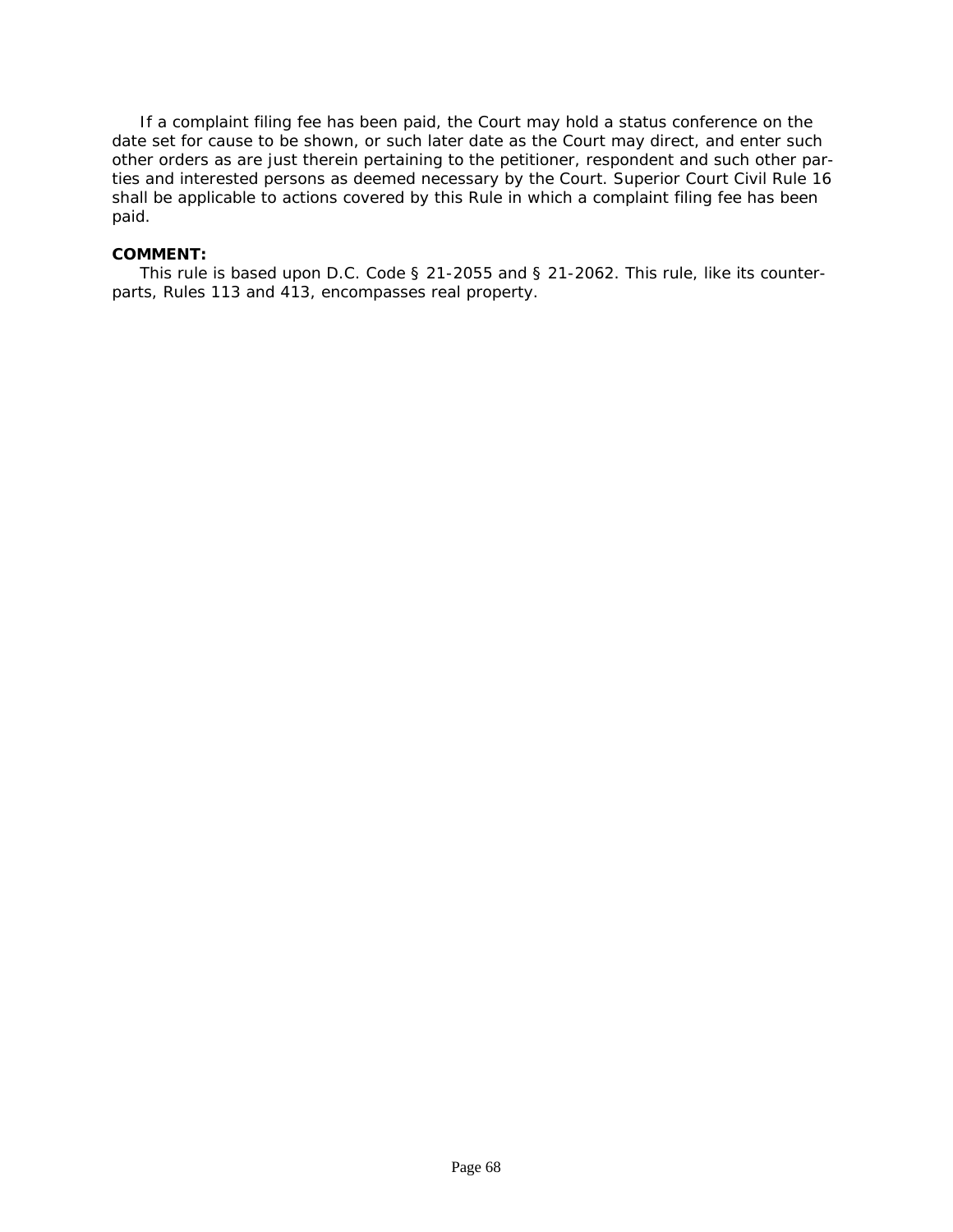# PART II

#### General Intervention Proceedings.

## *D.C. SCR-PD Rule 321*

Rule 321. Procedures for a petition for a general proceeding or for termination of a guardianship or conservatorship.

(a) Petition.

A general proceeding is initiated by filing a petition on Form II-A. The acceptance of the duties of the office of guardian and/or conservator shall be indicated on Form II-A (paragraph 14) or on Form II-A-1 as appropriate. A notice of hearing (Form II-J or II-J1) and proposed orders appointing counsel (Form I-E), and if sought, an examiner (Form II-D), a visitor (Form [II-E\) and/or, a guardian ad litem \(Form I-F\), shall also be filed, together with any filing fee. If](#page-2-0)  petitioner seeks to have the Court waive appointment of a visitor or an examiner, petitioner shall specify the reasons in the petition. Each proposed order shall list the names and addresses of all parties and their counsel.

(b) Hearing.

Upon the filing of a petition, the Court must schedule a hearing.

(c) Service of the petition and notice of hearing.

Unless the petitioner is the subject of the petition, the petition and notice of hearing must be served upon those persons listed in Rule 325 and in accordance with Rule 311(a).

(d) Counsel.

Concurrently with scheduling a hearing, the Court shall enter an order appointing an attorney to represent the subject of the petition. If the petition discloses that the subject is represented by counsel, the Court shall appoint such person unless good cause to the contrary exist. The Register of Wills shall immediately serve a copy of the petition, order of appointment and notice of hearing on the appointed counsel, and appointed counsel shall forthwith file a notice of appearance (Form I-D).

(e) Examiner and visitor.

(1) The Register of Wills shall maintain a list of persons qualified to serve as examiners and visitors in general intervention proceedings. In making the appointments special consideration where appropriate may be given to any personal examiner or visitor whether or not on such a list whom the petition states is willing to serve as examiner or visitor and who is qualified and has had prior contact with the subject of the proceeding.

(2) Upon the entry of an order appointing an examiner or visitor, the Register of Wills shall send copies of the order to all parties and counsel and copies of the petition and notice of hearing to the examiner or visitor by first class mail.

(3) The examiner and the visitor so appointed shall file and serve on all parties written reports substantially in the format set forth in Forms II-F and II-G no later than 10 days before the date set for the initial hearing and shall perform the duties set forth in Rules SCR-PD 326 and 327 respectively.

(f) Pleadings prior to hearing.

No later than 5 days prior to the hearing, all parties and persons entitled to participate at the hearing shall file and serve, if appropriate:

(1) A responsive pleading which shall contain any admissions or denials of allegations in the petition, a statement of position and any prayers for relief;

(2) A statement as to whether the presence of the subject of the proceeding should be excused from the hearing, the reasons therefor and a statement as to whether the subject wishes the hearing to be closed;

(3) A petition for the appointment of additional examiners and/or visitors to evaluate the condition of the subject of the proceedings, with a statement of the reasons for the request;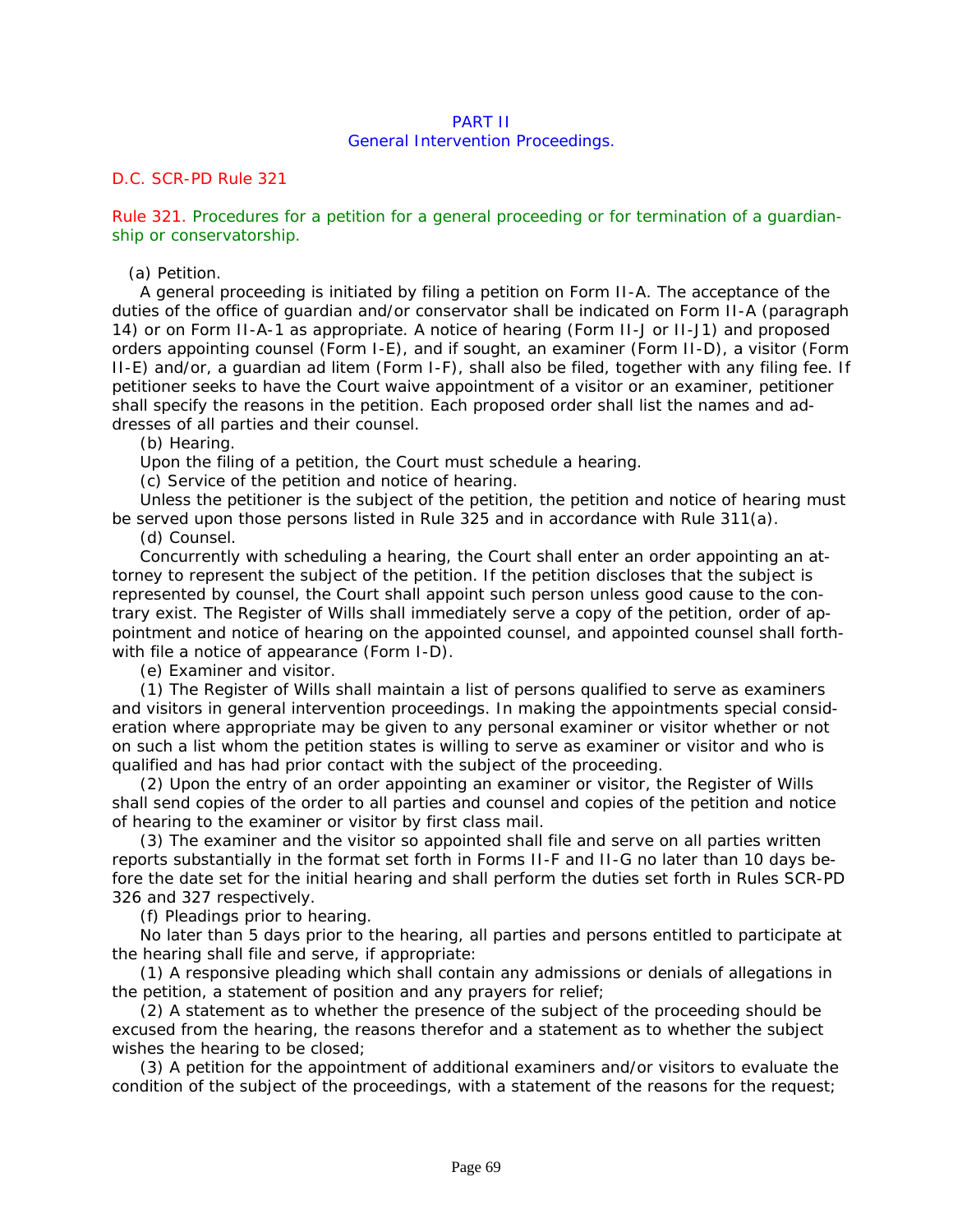(4) A petition for the appointment of a guardian ad litem pursuant to SCR-PD 306, with a statement of the reasons for the request and the proposed specific duties of the guardian ad litem

(5) Any current comprehensive evaluation or habilitation plan, current social, psychological, medical or other evaluation used for diagnostic purposes in the development of a current plan of treatment, or current plan of treatment for the subject; and

(6) A statement indicating whether the proceeding may be resolved at the hearing and, if so, the issues which must be determined by the Court at the hearing to effect that resolution and, if not, what issues remain to be determined and the best means for determining them.

(g) Hearing.

(1) At the hearing, each party or person granted permission to participate may present evidence in support of the relief sought by that party or participant. Unless the proceeding can be resolved at the hearing, the Court may enter an order for such further proceedings as may be necessary.

(2) If the Court sets a pretrial conference, pretrial statements substantially in the format set forth in PD Form II-I shall be filed and served by all parties not later than 5 days before the pretrial conference. The Court may order the parties to file a joint pretrial statement.

(h) Temporary relief. While a petition for the appointment of a conservator or for other protective order is pending, and after preliminary hearing and without notice to others, the [Court may enter an order to preserve and apply the property of the individual to be protected](#page-2-0)  as may be required for the support of that individual or his or her dependents.

(i) Petition to terminate a guardianship or conservatorship. The procedures set out in this rule shall apply to a petition to terminate a guardianship or conservatorship.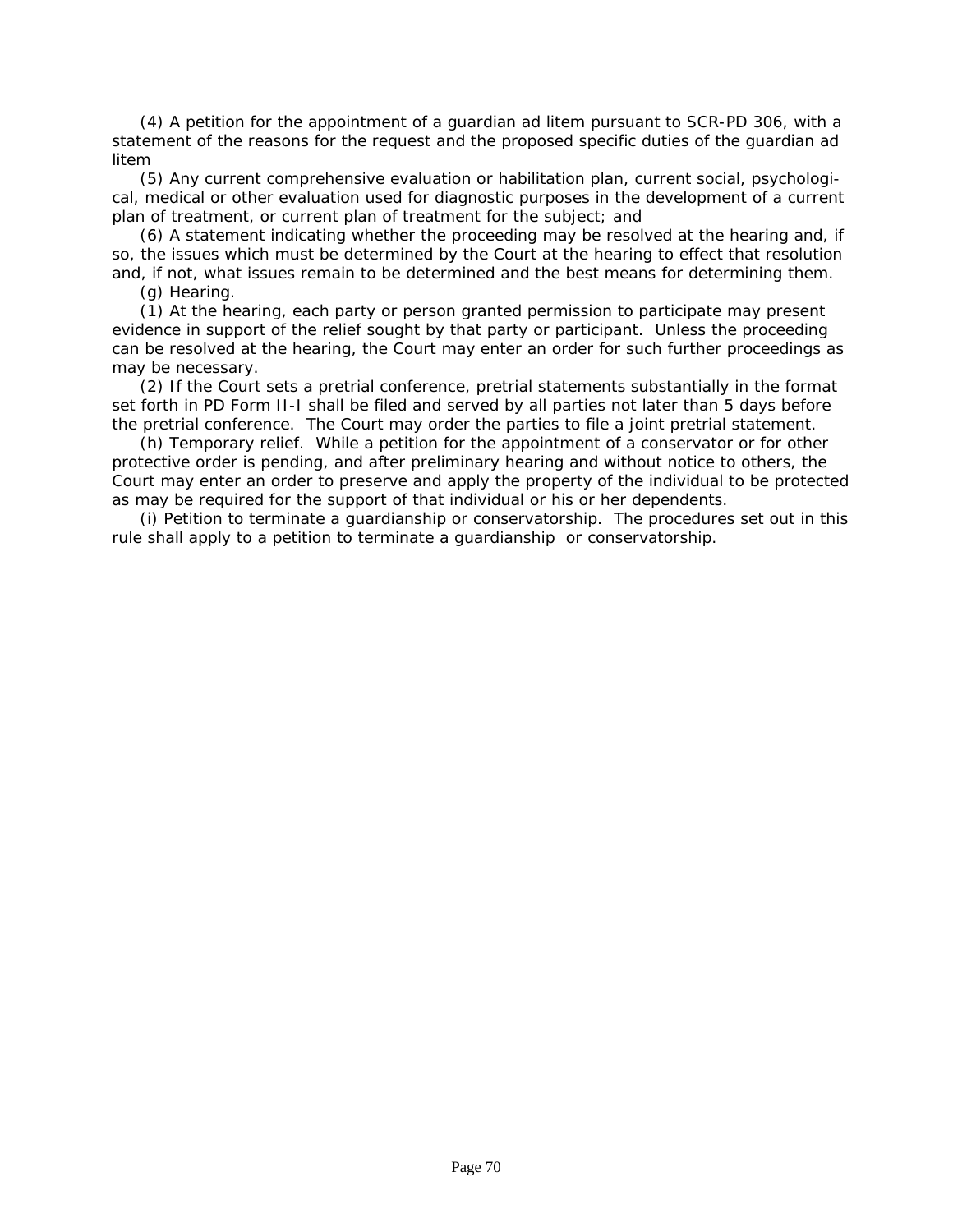Rule 322. Procedures in general intervention proceedings subsequent to the appointment of a guardian or conservator and for resolution of disputes.

#### (a) Applicability.

This Rule applies to proceedings subsequent to the appointment of a guardian or conser[vator, including proceedings to limit powers, or remove or modify limitations on the powers of](#page-2-0)  a guardian or conservator; to accept resignation of or remove a guardian or conservator; to object to or modify a guardianship report or conservatorship plan; and proceedings with respect to the administration of a conservatorship or guardianship.

(b) Initiation of proceeding.

Except as provided in SCR-PD 309, a proceeding subsequent to the appointment of a guardian or conservator must be initiated by filing a petition for the proceeding on the Form II-Q or a format substantially consistent with that form. The petition must state with specificity the grounds for the request. The petition must be accompanied by a notice of the right to respond to the petition or request an oral hearing on the petition or both.

(c) Service.

The petitioner must serve a copy of the petition and the notice required by Paragraph (b) upon each of the following and any other person upon whom service is required by statute or order of the Court:

(1) The incapacitated individual;

(2) The attorney of record for each party or person entitled to participate, or the party or other person entitled to participate if not represented by an attorney;

(3) Any person who has filed an effective request for notice pursuant to SCR-PD 304.

(d) Response to Petition.

Any party or person entitled to participate who objects to the relief requested, or who desires an oral hearing, must file a response to the petition or request for an oral hearing, or both, and must include in the response the reasons therefore. The response must be filed within 10 days of personal service of the petition and notice or 13 days if the petition and notice has been mailed. The response must be served as provided in Paragraph (c).

(e) Hearing.

(1) Oral Hearing.

The Court in its discretion may schedule an oral hearing. If so, the Court must issue a notice of such hearing, which must be served by the petitioner as provided in Rule 311(c).

(2) Hearing Through Written Submission.

The Court in its discretion may rule on the petition without requiring all parties to appear before the Court, with the hearing held through written submission.

#### **COMMENT:**

This Rule allows the Court to conduct a hearing on a petition by written submission when the Court reasonably concludes that an oral hearing would be unnecessary. *See In re Greene*, 829 A.2d 506, 508 (D.C. 2003). ("[W]hile a hearing is required, a hearing need not inevitably be an oral one. Rather a hearing in certain circumstances may be held through written submission.")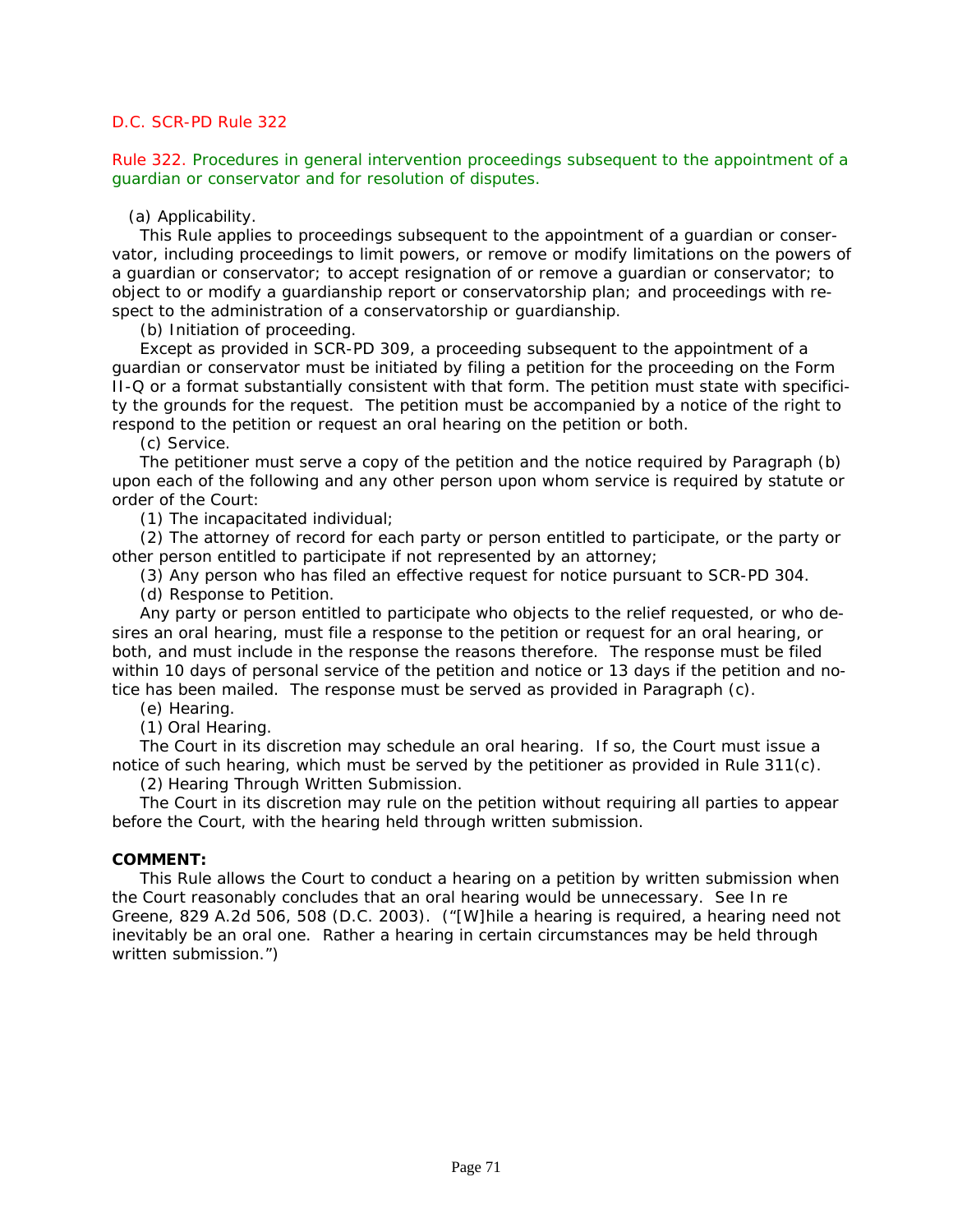#### Rule 323. Procedures in proceedings for appointment of 6-month temporary guardian.

 Upon the filing of a petition (Form II-C) pursuant to *D.C. Code § 21-2046(b)*, the Court may appoint a temporary guardian who shall have the powers set forth in the previous order of appointment for a specified period not to exceed 6 months, if it is satisfied that an ap[pointed guardian is not effectively performing duties and that the welfare of the incapacitated](#page-2-0)  individual requires immediate action. Upon the entry of such an order, the authority of any permanent guardian previously appointed by the Court is suspended until the expiration of the period specified in the order. Upon the entry of such an order, the petitioner shall give notice (Form II-P) pursuant to *D.C. Code § 21-2031* within 14 days after the appointment. Within 60 days after the termination of the appointment the temporary quardian shall file a report (Form II-M) with the Court and shall file such other report as the Court may direct.

#### **COMMENT:**

This proceeding is intended to be limited to the replacement of an existing guardian who is proven not to be effectively performing duties. The allegations with respect to ineffective performance of duties should be made with specificity. If additional relief is desirable (e.g., the expansion of the existing guardian's powers), a petition should also be filed pursuant to SCR-PD 322.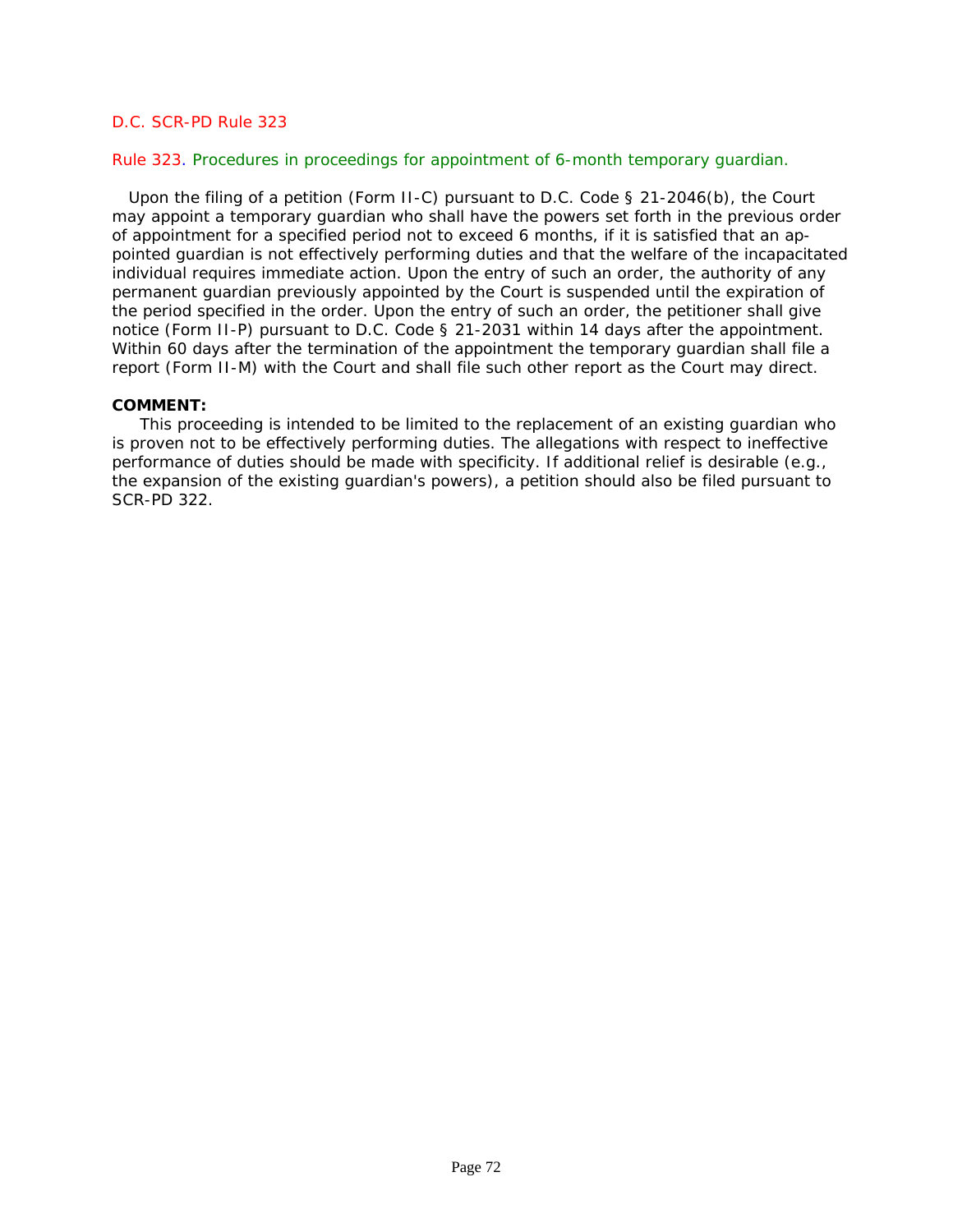Rule 324. [Repealed.]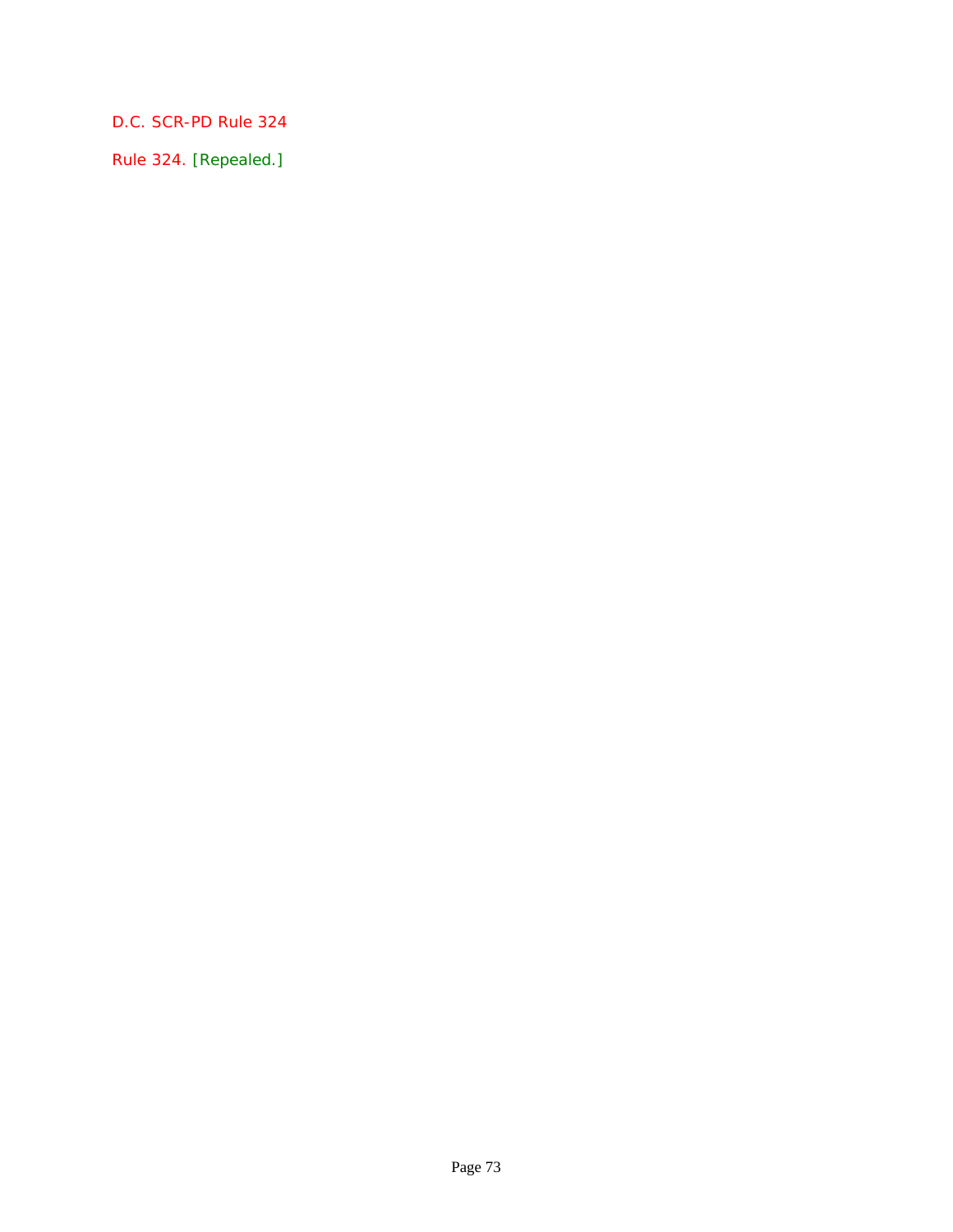## Rule 325. Notice of hearing on petition for a general proceeding or petition for termination.

(a) Notice of hearing on petition for a general proceeding or petition for termination.

In proceedings for appointment of a guardian, a successor guardian, a conservator; or entry of a protective order; or for termination of a guardianship, conservatorship or protective arrangement, the petition and notice of hearing must be served upon:

(1) The subject of the proceeding.

(2) The spouse and the adult children of the subject, or, if none, the parents.

(3) Any guardian, conservator, or custodian of the subject.

(4) The agent/attorney in fact of the subject nominated in a durable power of attorney, if known.

(5) If no one in (2) exists, to at least one of the nearest adult relatives of the subject, if any can be found.

(6) Any person entitled to support by the subject.

(7) Each person with a higher priority pursuant to *D.C. Code § 21-2043* or *§ 21-2057*, as applicable.

(8) Any other person as the Court directs.

(9) Any person who has filed an effective request for notice pursuant to SCR-PD 304 (Form I-C).

(10) Any counsel retained by the subject and counsel for the subject in any other proceedings, if known to the petitioner.

(b) Form of notice.

The notice shall be as prescribed by Form II-J except that, in the discretion of the petitioner, Form II-J-1 may be used in lieu of Form II-J.

#### **COMMENT:**

Note that while *D.C. Code § 21-2042(a)(3)*, and paragraph (5) of this Rule require notice to at least one of the nearest adult relatives if no one closer exists, notice may be given to [others within the same class. Where the subject of the proceeding is a party to any other civil](#page-2-0)  action, counsel should consider the applicability of SCR Civil 17(c) or SCR Domestic Relations 17(c) and the advisability of notifying opposing counsel in any pending action.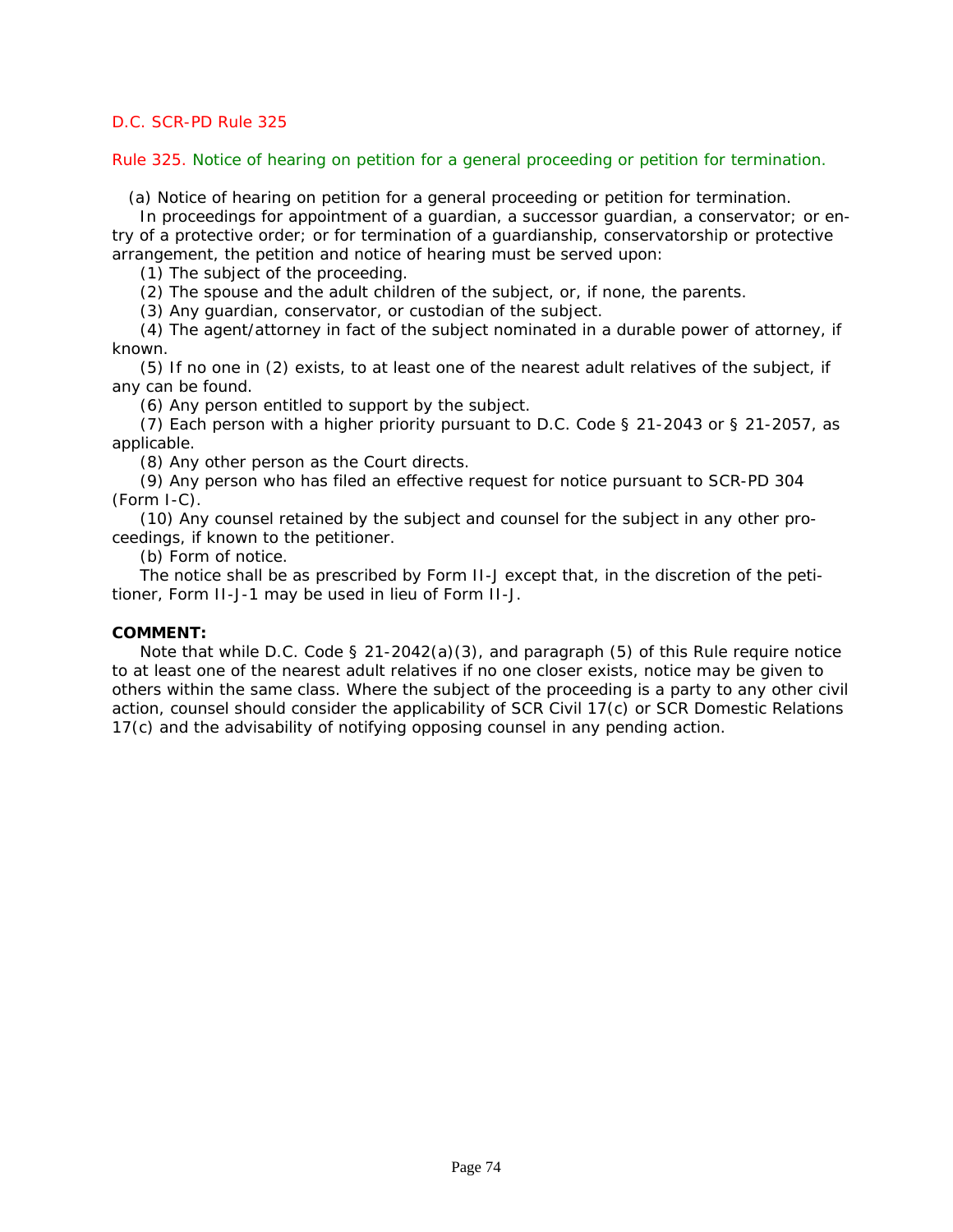Rule 326. Examiner, duties and appointment.

(a) Duties.

Any examiner appointed by the Court shall submit a written report to the Court in accordance with Form II-F and mail copies to all persons listed on the order appointing the examiner no later than 10 days before the hearing. The examiner shall attend the hearing unless excused by the Court.

(b) Contents of report.

In the report, the examiner shall make findings indicating whether the individual's ability [to receive and evaluate information is impaired to such an extent that he or she lacks the ca](#page-2-0)pacity:

(1) To take those actions necessary to obtain, administer, and dispose of real and personal property, intangible property, business property, benefits, and income.

(2) To take those actions necessary to provide health care, food, shelter, clothing, personal hygiene and other care for him or herself so that serious physical illness is more likely than not to occur.

(3) To meet all or some essential requirements for his or her habilitation or therapeutic needs.

(c) Termination of appointment.

The appointment of an examiner shall terminate upon disposition of the matter unless otherwise directed by the Court.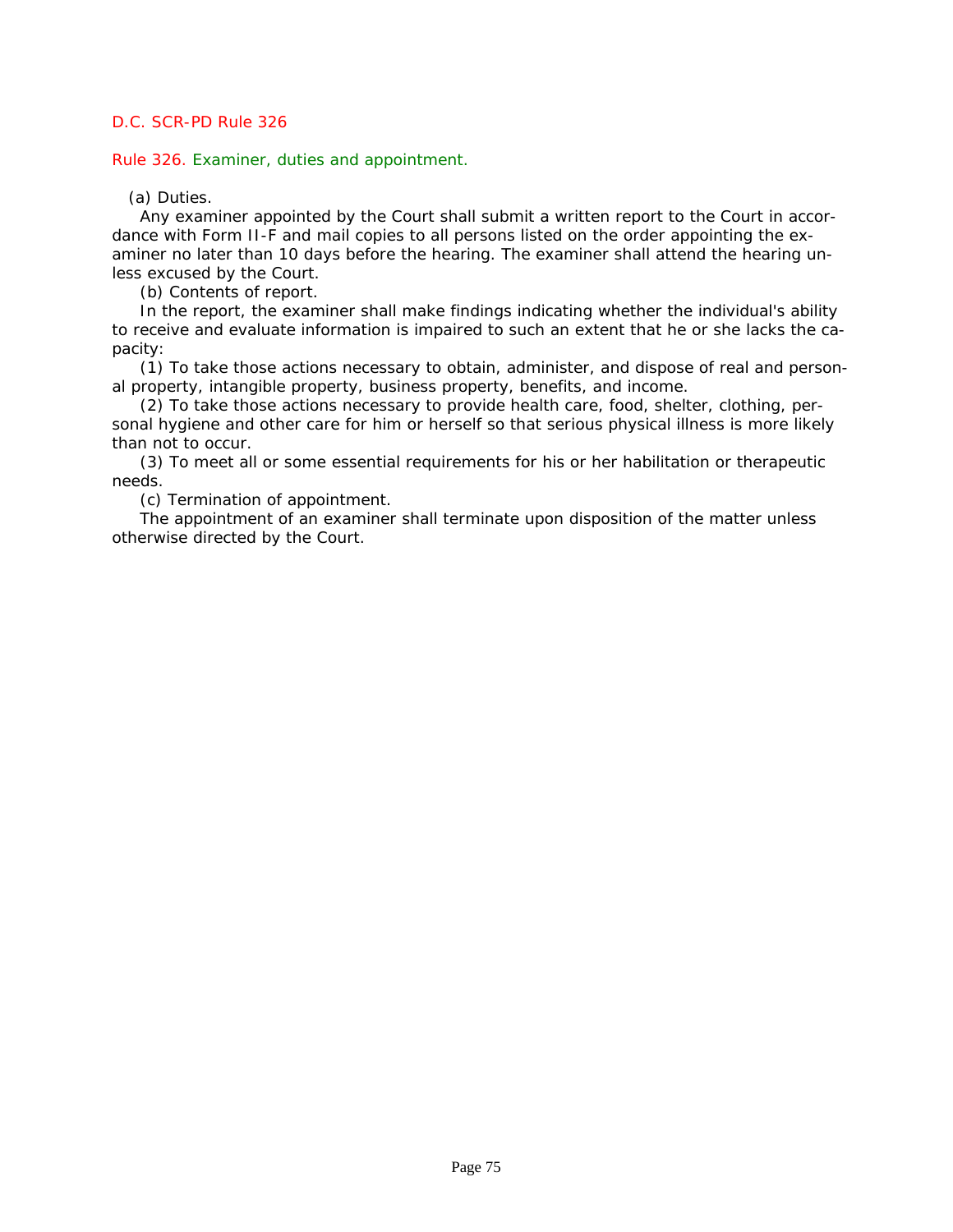Rule 327. Visitor, duties and appointment.

(a) Appointment.

The Court may appoint an individual or an organization as visitor; however, when an organization is appointed the organization shall designate an individual to perform the duties of the office of visitor.

(b) Duties.

Any visitor appointed shall:

(1) Interview the subject of the proceeding; the petitioner; any person nominated by the petitioner to serve as guardian or conservator; and such other persons as the visitor deems appropriate;

(2) Visit the present place of abode of the subject of the proceeding and the place it is proposed that the individual will reside if the appointment is made;

(3) Investigate whether a conflict or potential conflict should preclude the appointment of a person who has been nominated as a guardian or conservator;

(4) Submit a written report in accordance with Form II-G to the Court and mail copies to [all persons listed on the order appointing the visitor no later than 10 days before the hearing.](#page-2-0)  The visitor shall nominate a person for appointment as guardian or conservator in the report if no person has been nominated; and

(5) Attend the hearing unless excused by the Court.

(c) Termination of appointment.

The appointment of a visitor shall terminate upon disposition of the matter unless otherwise directed by the Court.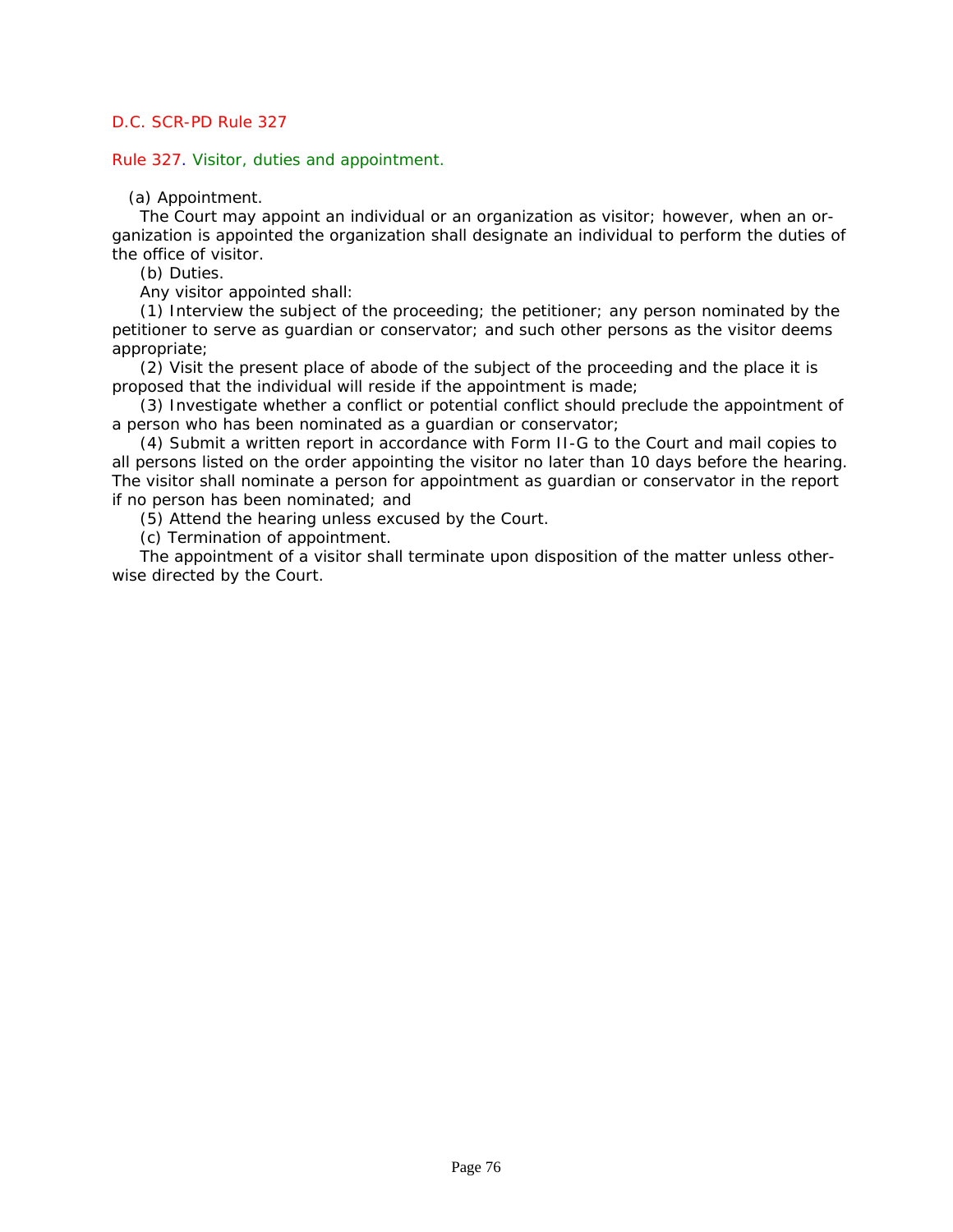Rule 328. Guardianship reports.

(a) Filing.

A limited or general guardian shall submit a written report to the Court at least semiannually on the condition of the ward and the ward's estate that has been subject to the guardian's possession or control. The first report shall be due six months from the date of appointment of the guardian with each succeeding report due at six month intervals thereafter. The guardian shall also submit a report upon order of the Court on petition of any person interested in the ward's welfare and at such times as the Court may direct. Within 60 days of the termination of the guardianship, the guardian shall file a final report if assets were administered. If no assets were administered by the guardian, an affidavit in lieu of final report shall be filed. Guardianship reports shall be prepared on Form II-M and signed under oath.

# (b) Service.

Guardianship reports shall be served upon all parties; upon any person who has filed an effective request for notice as provided in SCR-PD 304, and upon such other persons as the Court may direct.

The reports shall be served by first class mail within five days before or after the filing of the report. Proof of service shall be by certificate of service.

(c) Exceptions or objections to guardianship report; petition to modify.

Any exceptions, objections, or petitions to modify a guardianship report shall be filed pur[suant to SCR-PD 322. In the event no response to the report is filed by any interested person](#page-2-0)  the report will be placed in the file without Court review or other action.

(d) Suggestion of death.

Upon the death of an individual for whom a guardian is appointed, the guardian shall file a suggestion of death forthwith, and shall file report when required by subsection (a) of this rule.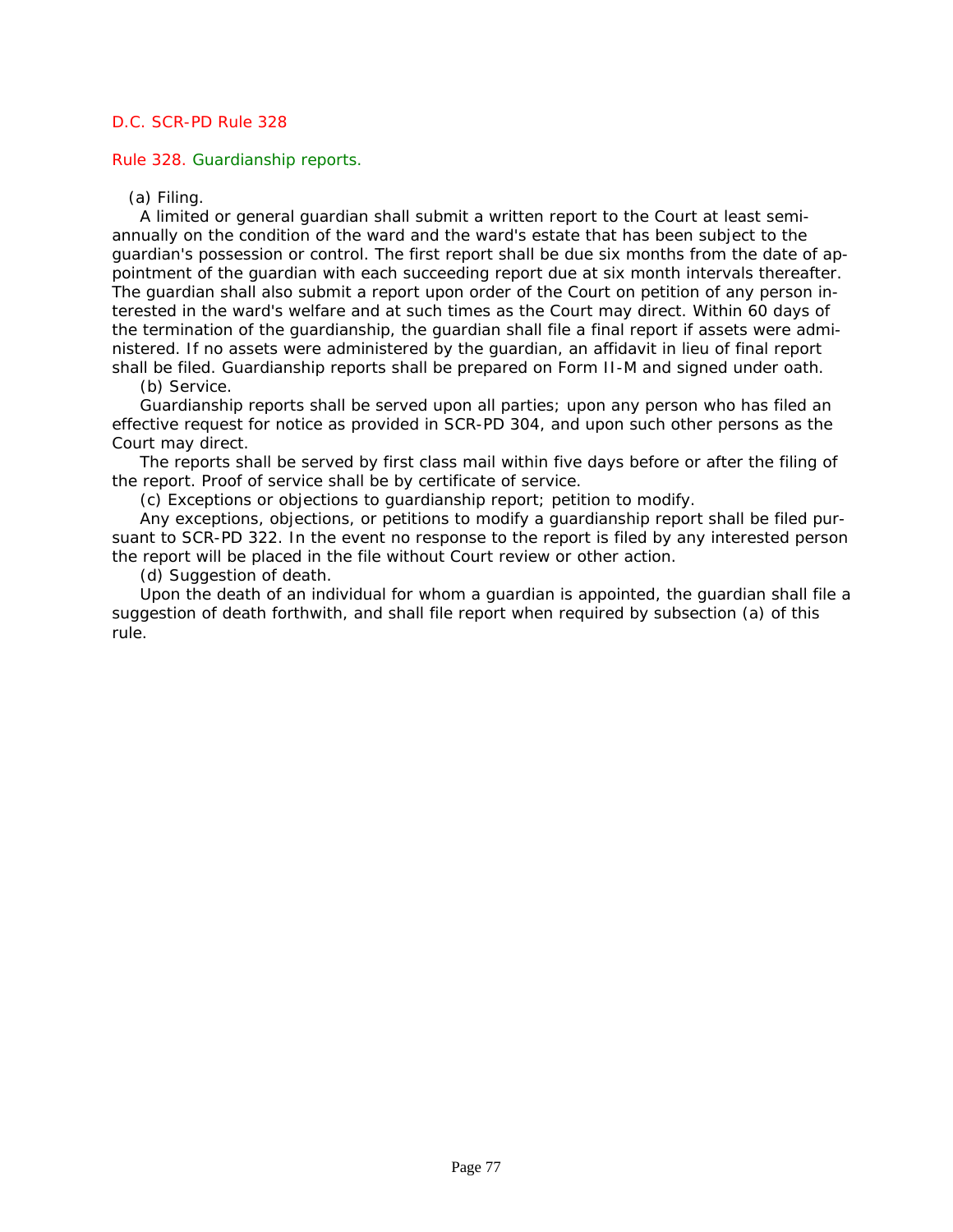#### Rule 329. Individual conservatorship plan and inventory.

 [\(a\) Filing. Within 60 days from date of appointment the limited conservator or conservator](#page-2-0)  shall file with the Court, pursuant to *D.C. Code § 21-2065 (b)* and (c), an individual conservatorship plan, together with a complete inventory of the estate designated by the order of the Court, unless the person appointed as temporary conservator pursuant to *D.C. Code § 21-2055(c)* is appointed as permanent conservator, in which case the filing of a second inventory shall not be required. The plan and inventory shall be substantially in the format prescribed by Form II-N. The inventory shall be verified by oath or affirmation of the limited conservator or conservator. If financial accounts are reported therein, a separate Probate Form 27 must be filed with the inventory including complete account numbers.

(b) Service. The limited conservator or conservator shall serve a copy of the plan and inventory upon the following individuals by first class mail within five days before or after the filing of the plan and inventory:

(1) The protected individual;

(2) All parties and their attorneys of record;

(3) The individual most closely related to the subject of the intervention proceeding by blood or marriage unless that individual's whereabouts is unknown and cannot be reasonably ascertained;

(4) The individual or facility, if any, having custody of the subject of the intervention proceeding;

(5) The individual, if any, proposed for appointment by a will as a guardian;

(6) The individual, if any, appointed or proposed for appointment as a guardian ad litem;

(7) The duly appointed guardian, if any;

(8) If no persons listed above exist, notice should be sent to any previously appointed visitor;

(9) Any person who has filed an effective request for notice pursuant to SCR-PD 304; and

(10) The Veterans Administration, if veterans benefits are being received by the protected individual. Proof of service shall be by certificate of service.

(c) Response to conservatorship plan. Any interested person may file a petition for modification of the conservatorship plan or request other appropriate relief in accordance with SCR-PD 322. If no petition to modify the conservatorship plan is filed, the plan will be placed in the file without court review or other action.

#### **COMMENT:**

If tangible personal property worth in excess of \$1,000 is reportable on the inventory, the conservator shall comply with SCR-Probate 333.

As to Form II-N, which is referred to in (a), see the Appendix of Forms and Probate Forms for Estates of Decedents Dying on or after July 1, 1995, following Rule 430.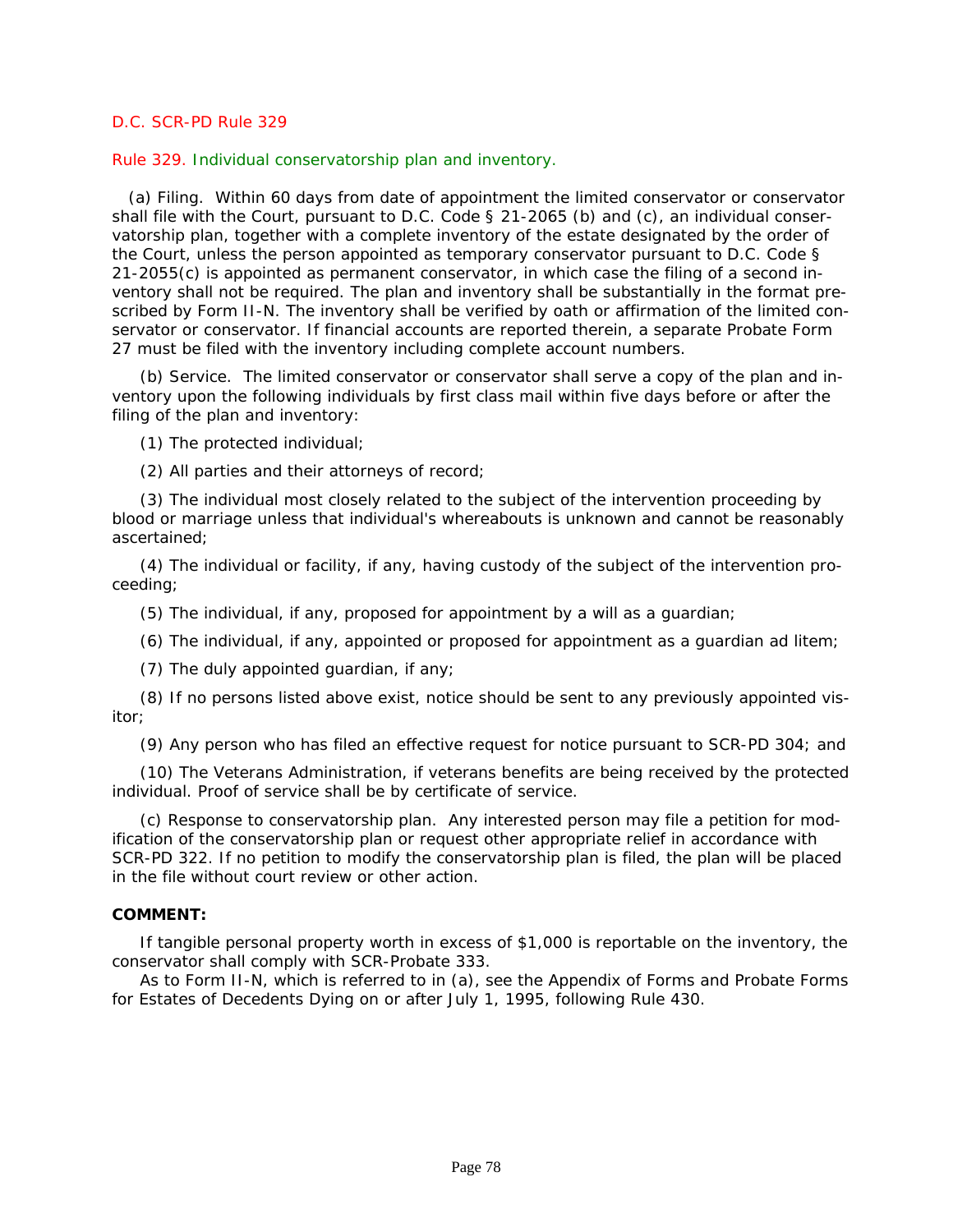Rule 330. Accounts and reports of conservators.

(a) Filing.

(1) A temporary conservator shall submit an account and a report to the Court for administration of the estate within 60 days of termination of the appointment of the temporary conservator, except that if the temporary conservator is appointed permanent conservator, an account of the temporary conservator shall not be required.

(2) A limited or general permanent conservator shall submit an account and a report to the Court for administration of the estate:

(A) annually, within 30 days of the anniversary date of appointment as permanent conservator; and

(B)

(i) within 60 days of the resignation or removal of the conservator;

(ii) as provided in SCR-PD 334; and

(iii) at such other times as the Court may direct.

(3) A report shall also be filed when there is a significant change in the capacity of the ward to manage his or her financial resources.

(b) Form of account.

(1) The first accounting period shall begin on the date of appointment of the conservator.

(2) A final account shall contain a certification that there remain no unsettled liabilities.

(3) Accounts shall be typewritten or machine printed on a form prescribed by the Register of Wills or in a format substantially similar to the prescribed form.

(c) Report. Each account shall have attached a conservator's report (Form II-R), that outlines the following:

(1) Significant changes in the capacity of the protected individual to manage his or her financial resources;

(2) The services being provided to the protected individual and the relationship of those services to the individual conservatorship plan;

(3) Significant problems relating to the conservatorship which have arisen during the reporting period; and

(4) The reasons, if any, why the conservatorship should not be terminated, or why no less restrictive alternative would permit the protected individual to manage his or her financial resources.

(d) Service.

(1) A conservator shall serve a copy of an account and report within five days before or after filing the account, along with a notice of filing, on the ward or the ward's known successor(s) in interest, the guardian of the ward (if any), any party, any person who has filed an [effective request for notice pursuant to SCR-PD 304, and any other person as directed by the](#page-2-0)  Court. Service shall be personal service or by first class mail.

(2) A certificate of service, as provided in this rule, shall be attached to the account.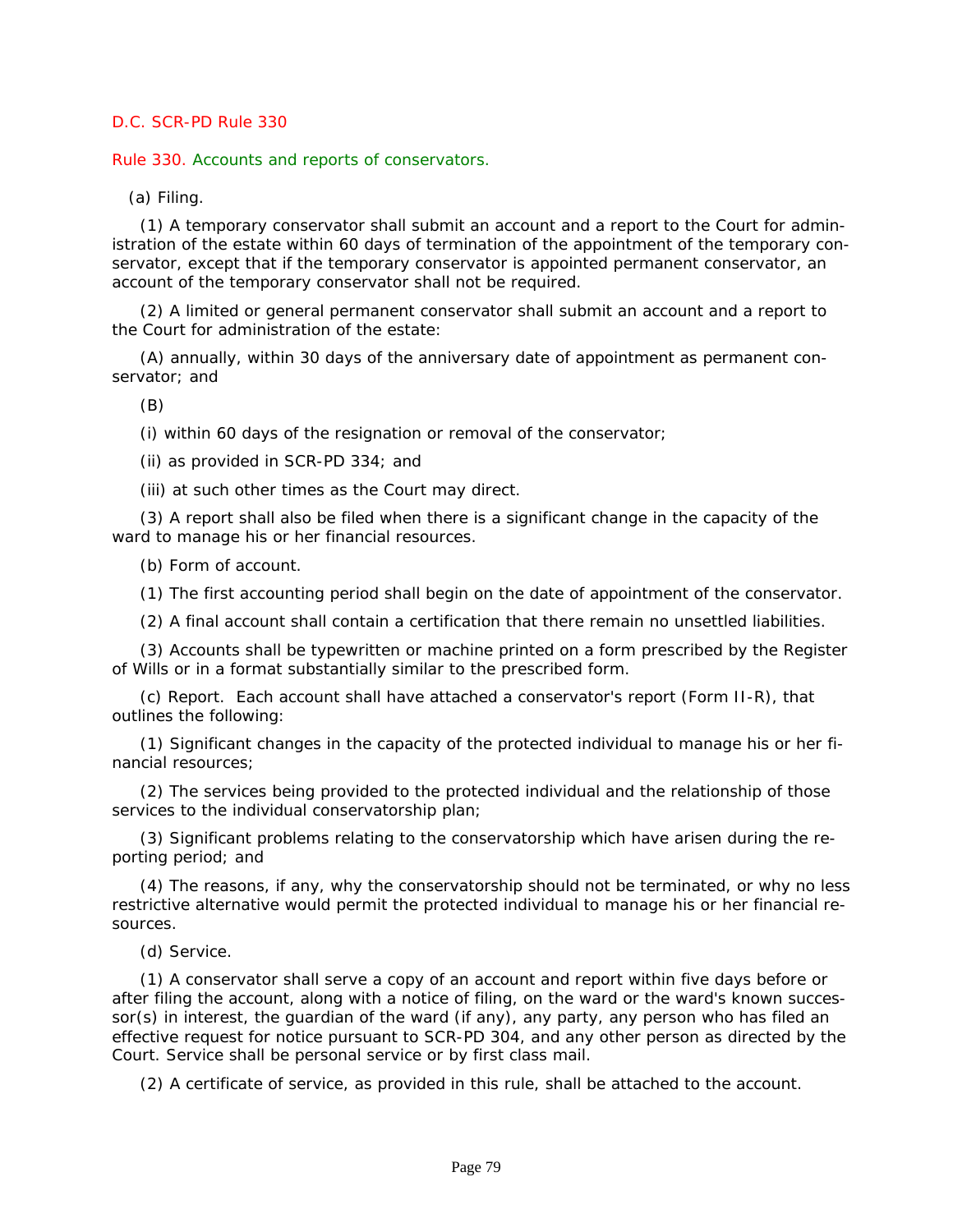(e) Form of notice. Notice shall be in substantially the following format: "Notice is hereby [given that my account as Conservator together with the Conservator's report has been or will](#page-2-0)  be filed on or before ..... You have the right to file exceptions or objections to the account or report within 10 days of the receipt of notice from the Register of Wills of a hearing on the account."

(f) Special conservator or person granted authority under a protective arrangement.

(1) A special conservator or a person granted authority under a protective arrangement ordered pursuant to *D.C. Code § 21-2056* shall file a report setting forth all matters done pursuant to the order of appointment:

(A) within 30 days after completion of the task(s) for which the special conservator was appointed or the action provided for in the order for a protective arrangement; and

(B)

(i) not later than 6 months after order of appointment or for a protective arrangement; and

(ii) at such other times as may be ordered by the Court.

(2) If a special conservator was required to furnish a bond, the conservator shall file an account with the report.

(3) If appropriate, the report should include a request for termination of the special conservator's appointment.

(4) The report, and account if required, shall be served as provided in subsection (d), above.

(5) The special conservator's appointment shall terminate upon an order of the court.

# **COMMENT:**

The Uniform Fiduciary Accounting Principles and accompanying commentaries and illustrations recommended by the Committee on National Fiduciary Accounting Standards in collaboration with the National Center for State Courts are approved as an elaboration of the requirements of this Rule. Reference may be made to them for determination of the adequacy of a particular account. The Model Account Forms attached thereto are deemed consistent with the prescribed forms.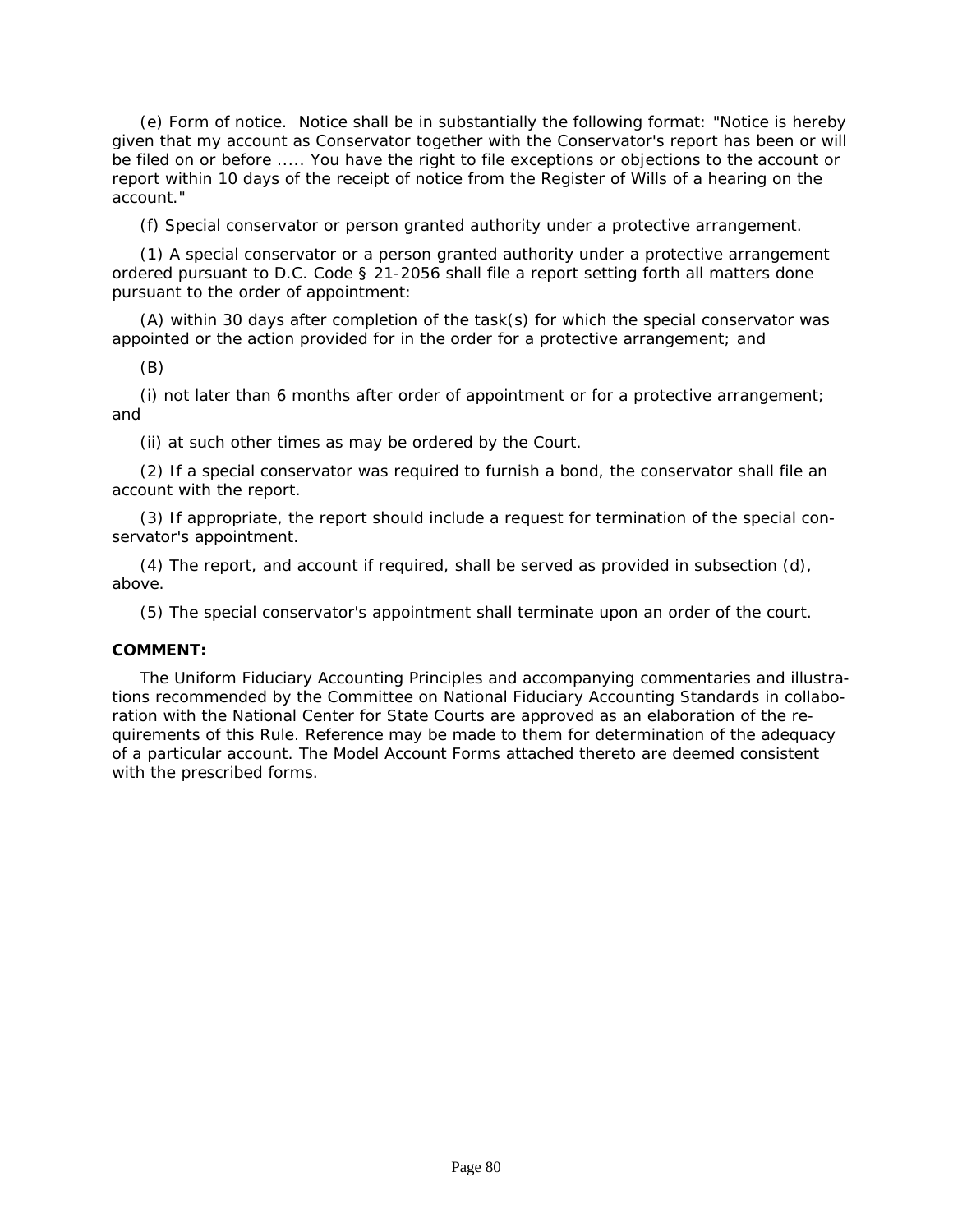#### Rule 331. Audit of accounts.

 (a) Audit. The Register of Wills shall audit all accounts. At the time of filing an account a fiduciary shall:

(1) Exhibit all checking account bank statements, cancelled checks, vouchers and any other documents evidencing cash transactions during the accounting period.

(2) Exhibit all passbooks, ledger sheets, statements of similar documents issued by a bank, trust company, savings and loan association brokerage firm or similar institution, reflecting the assets of the estate on deposit or on account therein and evidencing any transactions in such assets during the accounting period; and reconciliation of all cash balances.

(3) Where otherwise not ascertained in accordance with subparagraph (a)(1) above, file a written statement by each depository of cash balances on deposit therein and of all other assets (except tangibles) carried in the account as of the closing date of the accounting period.

(4) Exhibit certification or other statements of account of a custodian other than the conservator evidencing ownership of all securities carried in the account as of the closing date of the accounting period. In those cases in which a bank is acting as conservator, in lieu of exhibiting certificates, the bank may submit an affidavit executed by an officer of the bank, other than the officer signing the account, verifying the correctness of the securities and cash accounts held as of the closing date of the accounting period.

(b) Retention of documentation. A conservator shall retain all documentation of financial transactions until approval of the final account and disposition of any timely appeal from the approval of the final account.

(c) Hearing; objections to account. Upon the completion of the audit of an account the Register of Wills shall schedule a hearing on said account and mail a notice of hearing to all parties and persons entitled to receive a copy of the account. Objections to the account, if any, shall be filed and served on all persons entitled to a copy of notice of hearing on the account within 10 days after receipt of notice of the hearing.

(d) Liability of conservator to third parties. Matters pertaining to the personal liability of a conservator, pursuant to *D.C. Code § 21-2074*, shall be determined in a separate proceeding for accounting, surcharge, or indemnification or other appropriate proceeding or action. All [such proceedings may be commenced by any party in interest by filing a complaint. Except as](#page-2-0)  otherwise provided in these Rules, the procedure in such action shall be governed by the Superior Court Rules of Civil Procedure.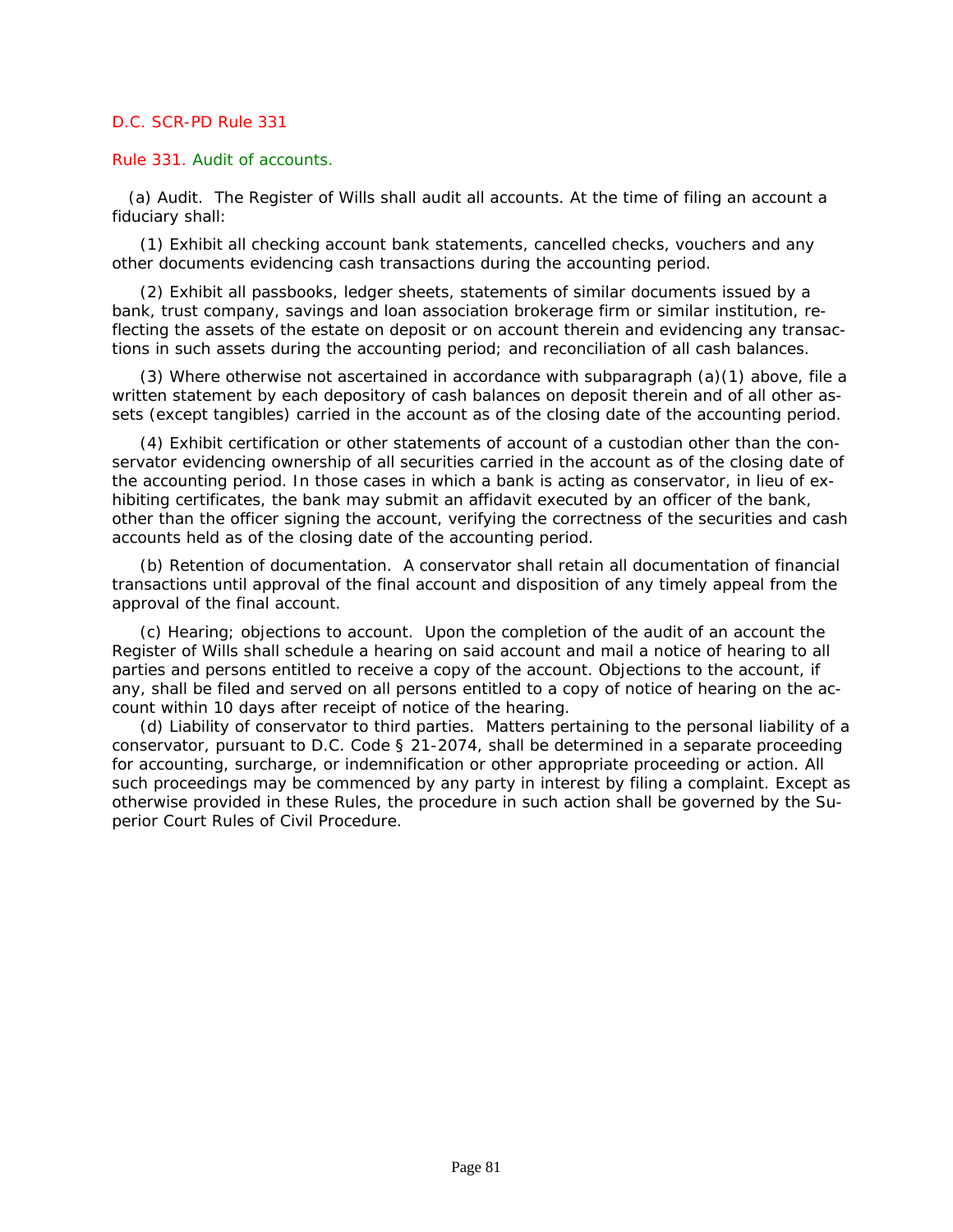#### Rule 332. Bonds.

(a) Condition of bond.

Any bond required by the Court pursuant to *D.C. Code § 21-2058* shall be filed on a form prescribed by the Register of Wills. The condition of the bond shall be that the conservator [shall faithfully discharge all duties of the trust according to law as such conservator and in all](#page-2-0)  things obey such order as the Court shall make in the premises.

(b) Exemptions.

No bond shall be required of a bank or trust company authorized under District of Columbia law to act as conservator. If a person appointed as temporary conservator pursuant to *D.C. Code § 21-2055(a)* is subsequently appointed permanent conservator a new bond shall not be required and the original bond shall be increased as necessary.

(c) Penalty.

Unless otherwise ordered by the Court, the penalty of the bond shall be in the amount of the value of the assets (real and personal) of the estate committed to the conservator's control plus one year's estimated income, minus the value of any securities deposited under arrangements that require an order of the Court for their removal and the value of any real estate that the conservator, by express limitation, lacks the power to sell or convey without prior Court authorization (obtained pursuant to SCR-PD 322).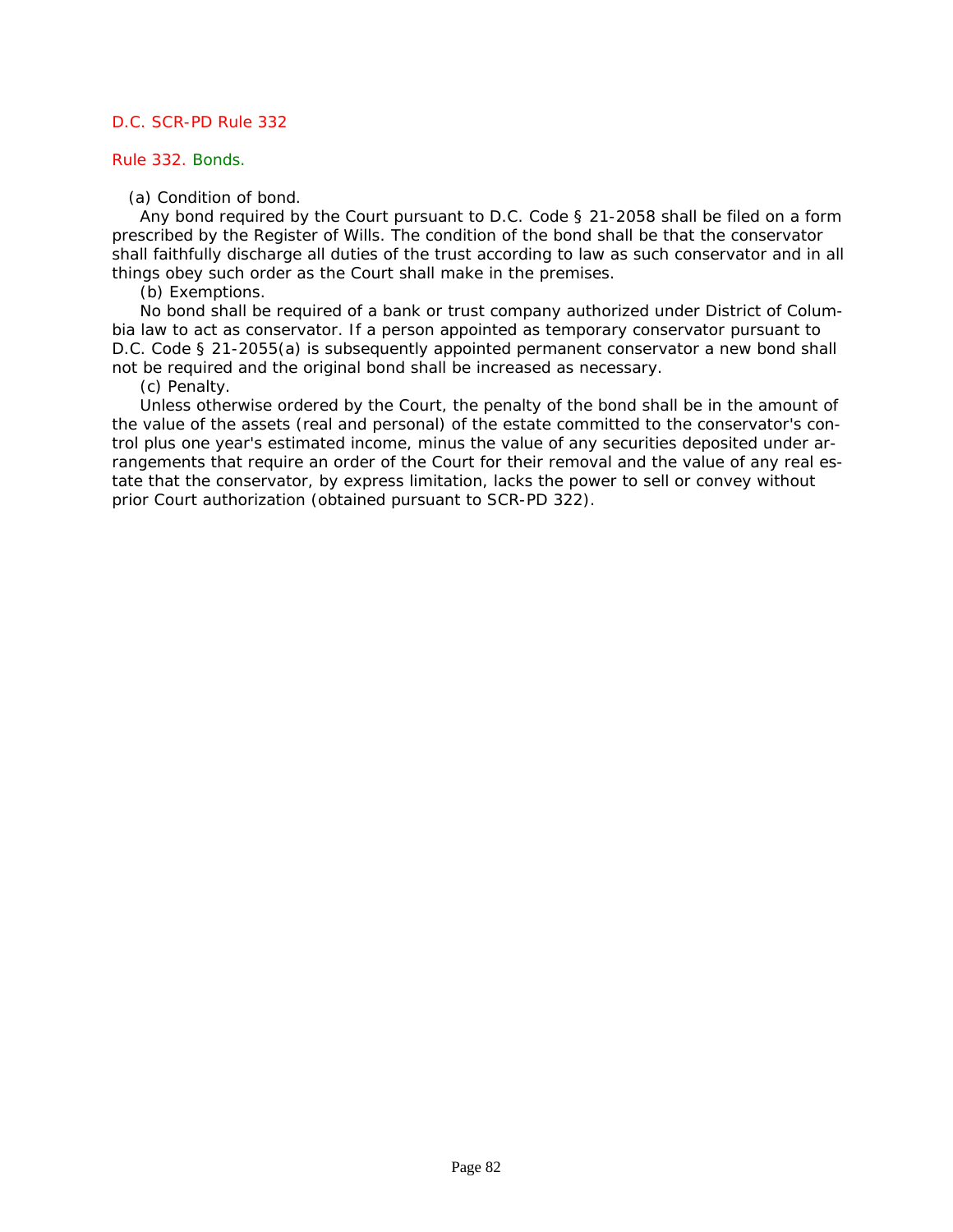## Rule 333. Appraisal.

(a) Appraisal required.

In matters in which tangible personal property is subject to the continuing supervision of the Court, a limited conservator or conservator shall promptly engage upon qualification the [services of a qualified appraiser to appraise all such property in the protected person's estate](#page-2-0)  provided the value of said property, in the judgment of the fiduciary, exceeds the value of \$ 1,000.00. If said property, in the judgment of the fiduciary, is valued at \$ 1,000.00 or less, the fiduciary shall submit an affidavit setting forth the description and value of the tangible personal property. Without payment of additional court fees and subject to their availability the standing court appraisers may be engaged for this purpose.

(b) Filing.

An appraisal shall be filed by the limited conservator or conservator within sixty days after qualification.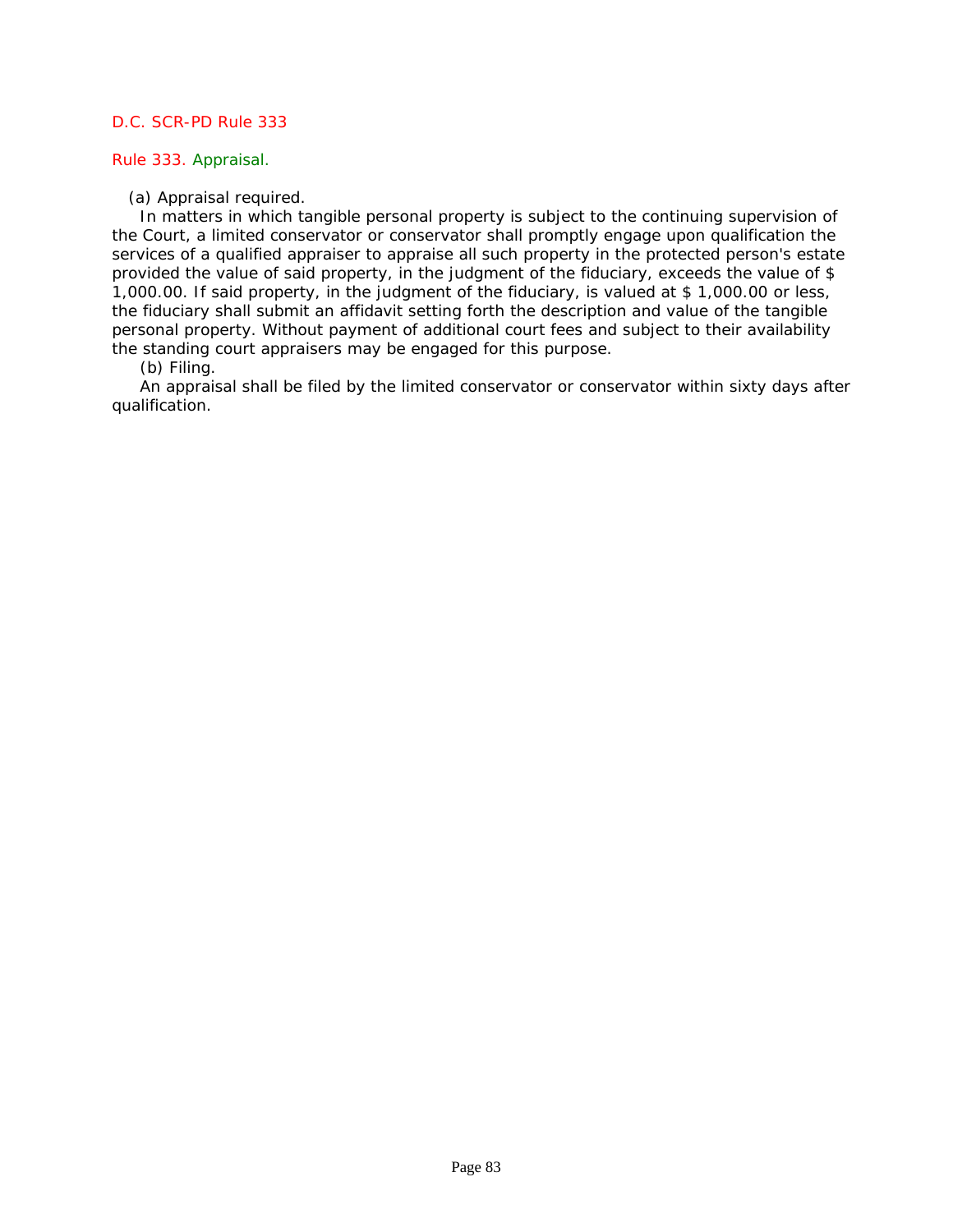#### Rule 334. Termination of conservatorship.

 (a) Termination by order. A conservatorship is terminated pursuant to an order of termination, entered in accordance with this rule.

(b) Termination upon death.

(1) Upon the death of the ward, the conservator shall file a notice of death forthwith. The conservator shall file a petition for termination, accompanied by a final account and report, within 60 days of the date of death.

(2) Cessation of expenditures. Upon the death of the ward, the conservator shall make no expenditures, except for expenses of administration and any expenditures authorized by the court. Any petition for authorization to make expenditures, other than for administration expenses, shall be filed no later than 30 days from the date of death. The petition need not be accompanied by a notice of hearing, and the court may act on the petition without a hearing.

(3) The hearing on the final account shall be held with the hearing on the petition for termination.

(4) Upon approval of the final account, the court shall enter an order of termination. The order of termination shall provide for expenses of administration and direct the conservator to file a verified statement evidencing transfer of the assets within 60 days of the order of termination, unless the court finds good cause for extending or shortening the time for filing [the verified statement. The verified statement shall be filed together with a receipt evidencing](#page-2-0)  final distribution and vouchers or cancelled checks evidencing any expenditures. If, despite diligent efforts, a receipt evidencing final distribution cannot be filed, the court may accept other evidence of distribution.

(5) In the event that the conservator is unable to make distribution of assets within the time required by the order of termination, the conservator shall, prior to the date on which the verified statement is due, file a petition for an order requiring that the estate assets be deposited in the Register of Wills Estates Deposit Account.

(6) If the estate of the ward consists of assets that are in need of protection, and no other fiduciary has been appointed, the conservator may, in the petition, advise the court of the need for protection and file with the petition a proposed order for the appointment of a Special Administrator. The court may thereupon appoint a Special Administrator pursuant to *D.C. Code § 20-531*.

(c) Termination in cases other than upon death.

(1) The ward, conservator, or any other interested person may file a petition to terminate the conservatorship.

(2) Upon the filing of the petition, the court shall schedule a hearing.

(3) In accordance with *D.C. Code § 21-2031* and SCR-PD 311, the petitioner shall serve a copy of the petition and the notice of the hearing on the petition upon each of the following persons:

(A) the ward (if the ward is not the petitioner);

(B) the attorney of record for each party, or the party if not represented by an attorney;

(C) any person who has filed an effective request for notice pursuant to SCR-PD 304; and

(D) any other person upon whom service is required by statute or order of the court.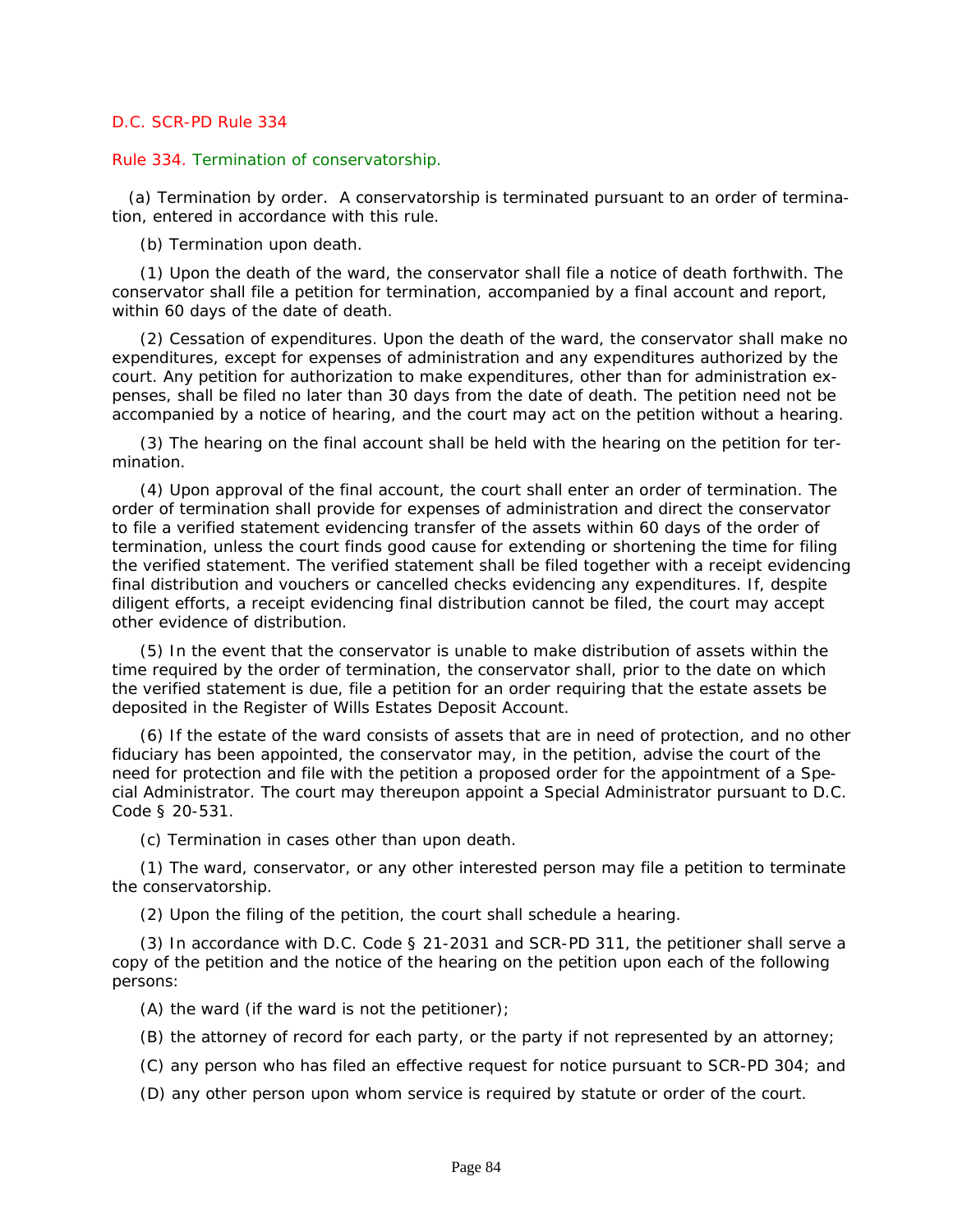(4) If, after notice and hearing, the court determines that the petition should be granted, the court shall issue a preliminary order of termination and shall direct that the final account and report shall be filed within 60 days, unless the court finds good cause for extending or shortening the time for filing.

(5) Upon approval of the final account, the court shall enter a final order of termination. The final order of termination shall provide for expenses of administration and direct the conservator to file a verified statement evidencing transfer of the assets to the former ward or to such other person as the court determines is entitled to distribution. The verified statement shall be filed within 30 days of the order of termination, unless the court finds good cause for extending or shortening the time for filing the verified statement. The verified statement shall be filed together with a receipt evidencing final distribution and vouchers or cancelled checks evidencing any expenditures. If, despite diligent efforts, a receipt evidencing final distribution cannot be filed, the court may accept other evidence of distribution.

## **COMMENT:**

This rule implements *D.C. Code § 21-2075*, which provides for termination of conservatorship proceedings. Although that section does not explicitly provide for an order of termina[tion upon death of the protected individual, it appears to include an order of termination upon](#page-2-0)  that event. See *Treadway v. Montague-Elliston, 673 P.2d 331, 333 (Ariz. App. 1983)* (construing a similar provision of the Uniform Probate Code).

Expenses of administration include court costs; bond premiums; approved fees of a conservator, guardian, attorney for the conservator, guardian or protected individual, examiner, visitor, or guardian ad litem; and bank service fees. See *In re Estate of Dickson, 736 A.2d 1007* (D.C., 1999). It is the opinion of the committee, however, that expenses of administration do not include the debts of the protected individual. Whether there are allowable expenses other than administration expenses is an issue on which the committee takes no position, but it was thought useful to allow for that possibility in subparagraph (b)(2) of this rule.

The termination of a special conservatorship or other protective arrangement is governed by SCR-PD 330(f).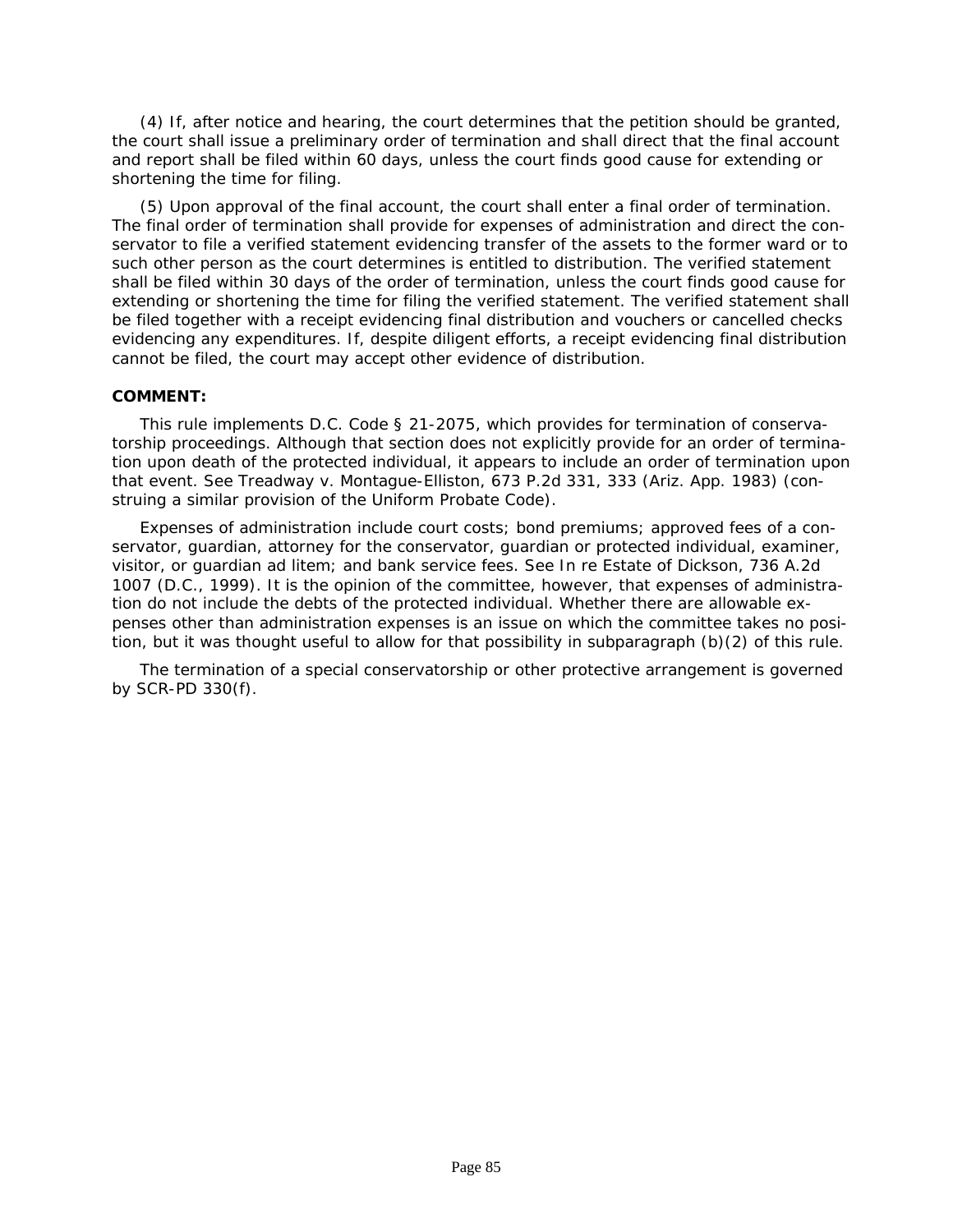# PART III

## Fifteen-Day Temporary Guardianship Proceedings.

# *D.C. SCR-PD Rule 341*

#### Rule 341. Procedures in proceedings for appointment of 15-day temporary guardians.

## (a) Petition.

A proceeding for the appointment of a temporary (15-day) guardian is initiated by filing a petition on Form III-A together with proposed orders appointing counsel (Form III-A-3), and a temporary guardian (Form III-D).

(b) Counsel.

Immediately upon receipt of the petition, the Court shall enter an order appointing an attorney to represent the individual alleged to be incapacitated. If the petition discloses that the subject of the petition is represented by counsel, the Court shall appoint such person un[less good cause to the contrary exists. The Register of Wills shall immediately serve a copy of](#page-2-0)  the petition, order of appointment and any notice of hearing on the appointed counsel, and appointed counsel, shall forthwith file a notice of appearance (Form I-D).

(c) Service.

The petitioner, promptly after appointment, shall serve a copy of the petition, orders of appointment and notice of appointment (Form III-B) on those entitled to notice under SCR-PD 325(a).

Proof of service shall be by affidavit filed within fifteen days of appointment or if a hearing is requested in accordance with paragraph (d), no later than the time of the hearing.

(d) Request for hearing.

The subject of the proceeding, counsel for the subject or any other person to whom notice is required to have been given may request a hearing within the time period of the appointment by filing a request for hearing (Form III-C). Upon receipt of such request, the Clerk shall schedule a hearing to be held within 48 hours before the Judge in Chambers.

(e) Request for extraordinary powers.

Upon the filing of a petition pursuant to *D.C. Code § 21-2046(a)* which requests the grant of any extraordinary powers listed in *D.C. Code § 21-2047(c)*, the Clerk shall schedule a hearing before the Judge in Chambers to be held within 48 hours.

The Clerk shall notify all parties or their counsel, if any, by telephone of the hearing. Upon notification by the Clerk of the hearing, the petitioner shall immediately cause notice (Form III-E) to be personally served upon the subject of the petition and all persons to whom *D.C. Code § 21-2042(a)* and SCR-PD 325 (a) require notice if they can be found within the District of Columbia or, if they cannot be found within the District of Columbia, the petitioner may cause the substance of such notice to be communicated to them by any method of telecommunications reasonably calculated to result in immediate notification to them.

## **COMMENT:**

There are two types of proceedings for the appointment of a temporary guardian. The first is for the appointment pursuant to *D.C. Code § 21-2046(a)* of a temporary guardian, whose authority may not extend beyond 15 days, when a life threatening emergency exists. Procedures in *D.C. Code § 21-2046(a)* proceedings are governed by SCR-PD 341. The second is for the appointment pursuant to *D.C. Code § 21-2046(b)* of a temporary guardian whose authority may not exceed six months when an appointed guardian is not effectively performing duties. Procedures in *D.C. Code § 21-2046(b)* proceedings are governed by SCR-PD 323.

Appointment of a *D.C. Code § 21-2046(a)* temporary guardian may not be necessary while a general proceeding is pending in light of the authority granted the Court by *D.C. Code §§ 21-2044(d)* and *21-2055(b)(1)*.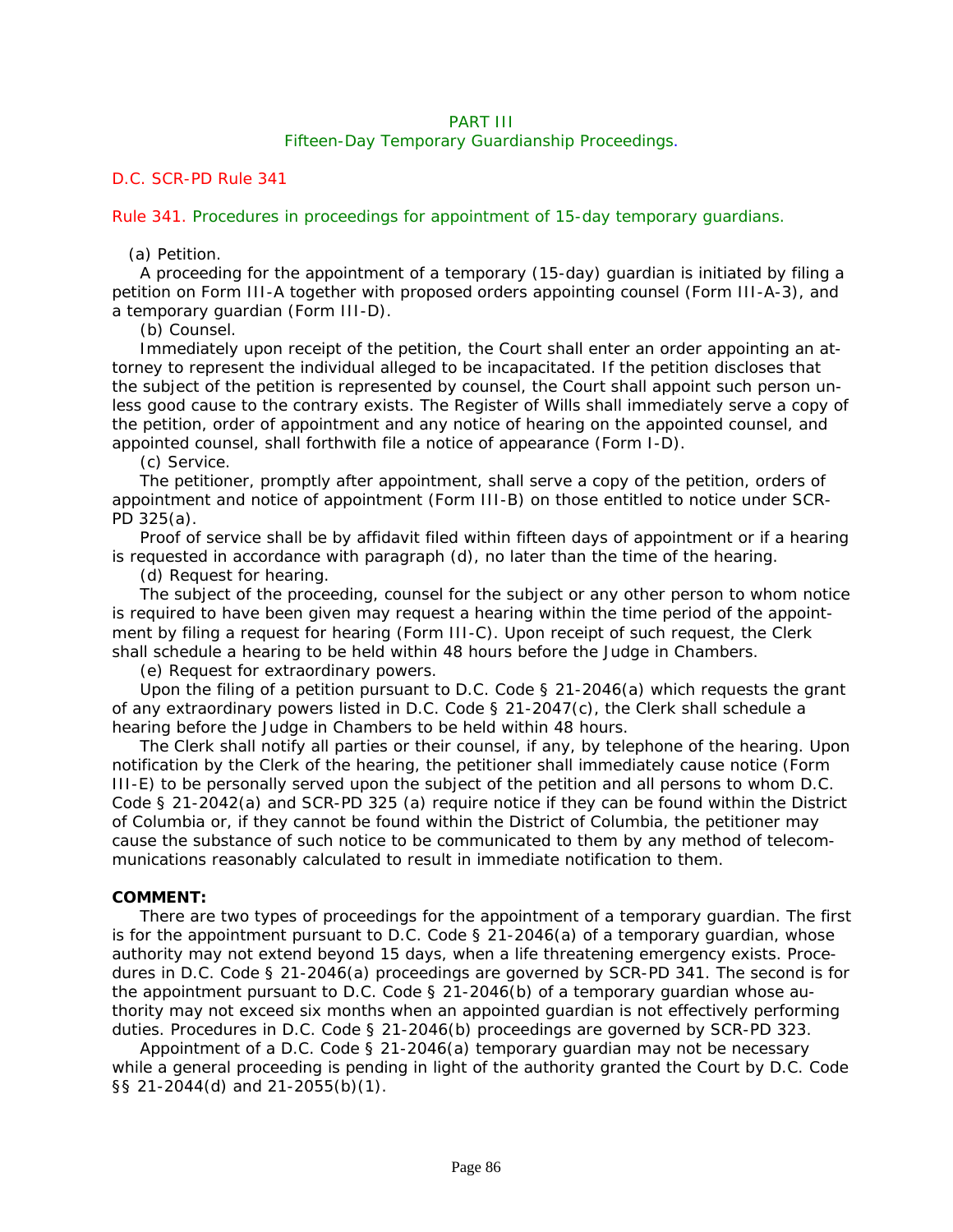Rule 350. Procedures in proceedings for appointment of conservator for a missing, disappeared or detained person.

## (a) Applicability of Rule.

This Rule applies to proceedings for appointment of a conservator or for a protective order for a missing person. The term missing person shall include, but is not limited to: a person detained by a foreign power or by someone other than a foreign power; and a person who has disappeared.

(b) Petition.

A petition for the appointment of a conservator (general, limited, or special) or for a protective order for a missing person may be based on the need of an individual other than the missing person. The proceeding shall be initiated by any person who is interested in the estate, affairs, or welfare of the missing person by filing a petition using the format of Form IV-A, together with a notice of hearing (Form IV-B), a proposed order appointing counsel (Form I-E), and the filing fee, if required.

(c) Notice of hearing.

Upon the filing of a petition, the Court must schedule a hearing. The petition and notice of hearing must be served upon those persons listed in Rule 325 and in accordance with Rule 311 (a).

(d) Counsel.

Subsequent to the filing of a petition, the Court shall promptly enter an order appointing an attorney to represent the subject of the petition. If the petition discloses that the subject of the petition is represented by counsel, the Court shall appoint such person unless good cause to the contrary exists. The Register of Wills shall serve a copy of the petition, order of appointment and notice of hearing on the appointed counsel, and appointed counsel shall forthwith file a notice of appearance (Form I-D). Counsel shall file and serve on all persons entitled to notice a written report no later than ten days before the scheduled hearing.

(e) Examiner or visitor.

No examiner or visitor shall be appointed in a proceeding for a missing person.

(f) Pleadings prior to hearing.

No later than 5 days prior to the hearing, all parties and persons entitled to participate at the hearing shall file and serve, if appropriate:

(1) A responsive pleading which shall contain any admissions or denials of allegations in the petition, a statement of position and any prayers for relief; and

(2) A statement indicating whether or not the proceeding may be resolved at the hearing [and, if so, the issues which must be determined by the Court at the hearing in order to effect](#page-2-0)  that resolution and, if not, what issues remain to be determined and the best means for determining them.

(g) Hearing.

(1) Unless the proceeding can be resolved at the hearing, the Court shall set a trial date and a date for a pretrial conference, if necessary. Pretrial statements substantially in the format set forth in PD Form II-I shall be filed and served by all parties not later than five days before the pretrial conference.

(2) After a petition is filed and is pending, the Court may conduct a preliminary hearing without notice and enter an order preserving and applying the property of the missing individual for the support of the individual or his or her dependents.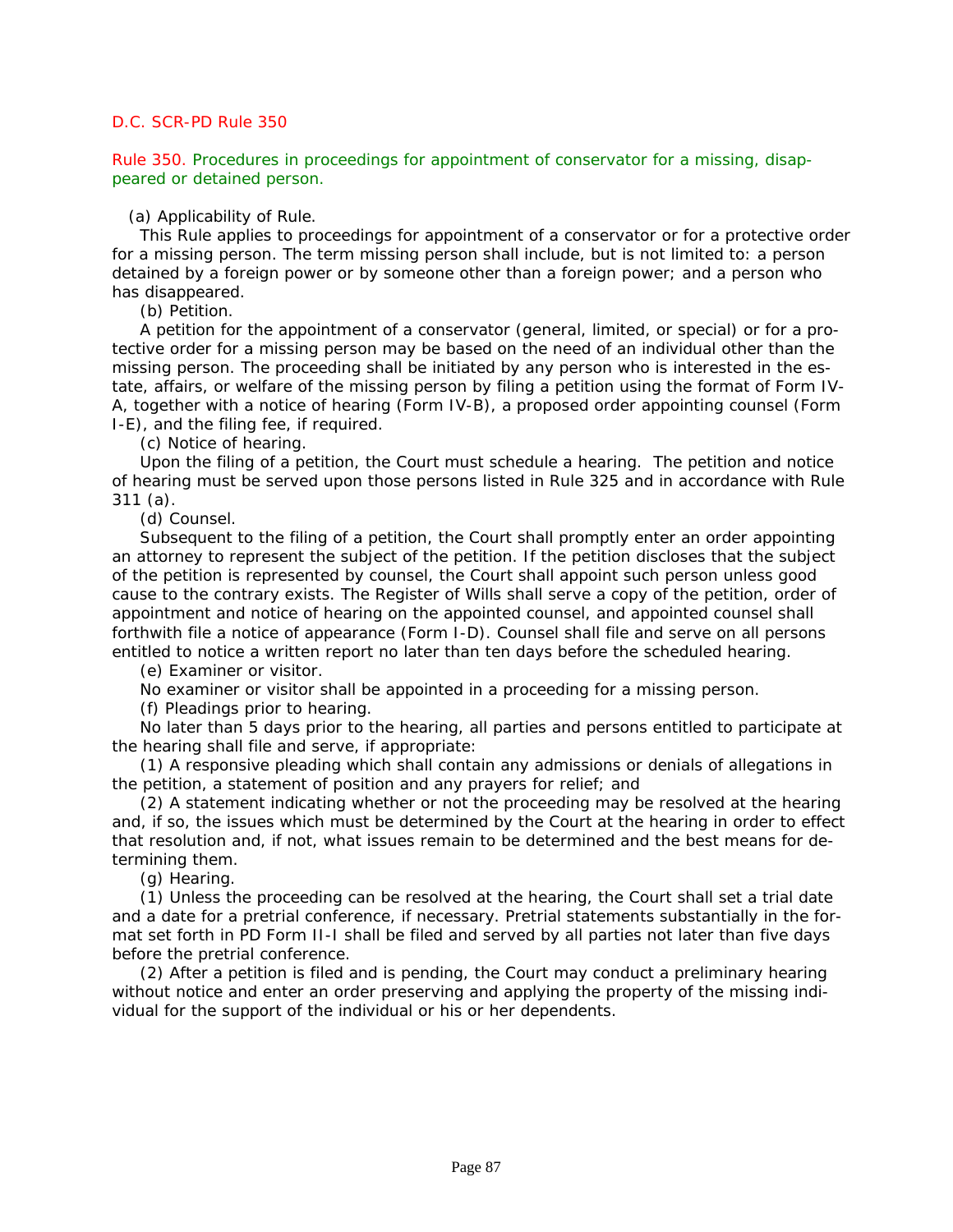Rule 351. Conservatorship of estate of missing person.

(a) Individual conservatorship plan and inventory.

The individual conservatorship plan and inventory shall be governed by SCR-PD 329, with the following exceptions:

(1) Service shall be made in accordance with SCR-PD 329, but service need not be made on: the protected individual; the institution having custody of the protected individual; the individual, if any, proposed for appointment by a will as a guardian; the individual, if any, appointed or proposed for appointment as a guardian ad litem; or the duly appointed guardian, if any. Service shall also be made on any individual dependent upon the support of the protected individual. Proof of service shall be by certificate of service or, in the case of a missing person, by proof of publication pursuant to SCR-Civil 4-I.

(2) The notice of hearing on a petition to modify the conservatorship plan shall also be served on any individual dependent upon the support of the protected individual in accordance with *D.C. Code § 21-2031* and SCR-PD 311.

(b) Account of conservator.

The account and report of the conservator shall be governed by SCR-PD 330, except that the report shall indicate the services being provided to any person formerly dependent upon [the support of the protected individual, and the relationship of those services to the individual](#page-2-0)  conservatorship plan.

(c) Audit of accounts.

Audit of accounts submitted with respect to a missing person shall be governed by the provisions of SCR-PD 331.

(d) Bonds.

Bond required with respect to the estate of a missing person shall be governed by the provisions of SCR-PD 332.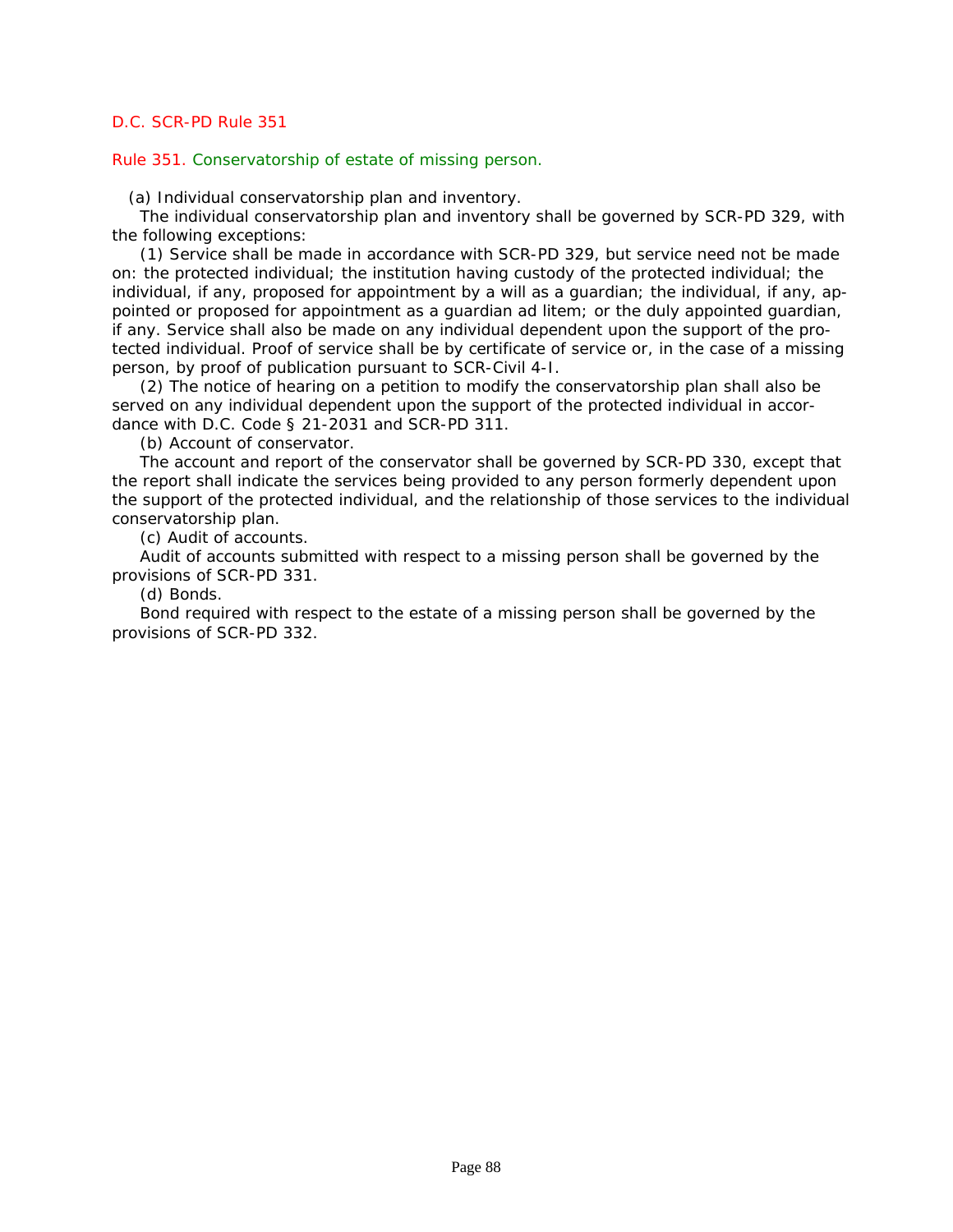Rule 361. Foreign conservators.

(a) Duties and powers.

A conservator, or if so denominated by the domiciliary jurisdiction a guardian or committee, appointed by a court in the state of domicile of a protected person (foreign conservator) may exercise as to the protected person's assets in the District of Columbia all powers of a conservator appointed in the District of Columbia and may maintain actions and proceedings in the District of Columbia subject to conditions imposed upon non-resident parties generally provided:

(1) A conservator has not been appointed by the Superior Court of the District of Columbia and no protective proceeding petition in an intervention proceeding is pending in the District of Columbia, and

(2) The foreign conservator first files copies of the foreign conservator's letters of appointment and copies of any bond, each authenticated as provided in *28 U.S.C. § 1738,* with the Register of Wills, and

(3) The foreign conservator files a power of attorney with the Register of Wills appointing an agent in the District of Columbia to accept service of process (Form V-A).

(b) Certificate of absence of pending proceeding.

Upon application and payment of a \$ 25.00 fee by any person, the Register of Wills shall issue a certificate that no protective proceeding in an intervention proceeding relating to a protected person is pending in the Probate Division of the Superior Court of the District of Columbia.

(c) Certificate of compliance.

Upon application and payment of a fee of \$ 5.00, the Register of Wills shall issue a certifi[cate that the foreign conservator has complied with the requirements of paragraph \(a\) of this](#page-2-0)  rule.

(d) Suspension of powers.

The powers of a foreign conservator with respect to the property of the protected person in the District of Columbia shall be suspended by the appointment of a conservator by this Court with authority over the same property.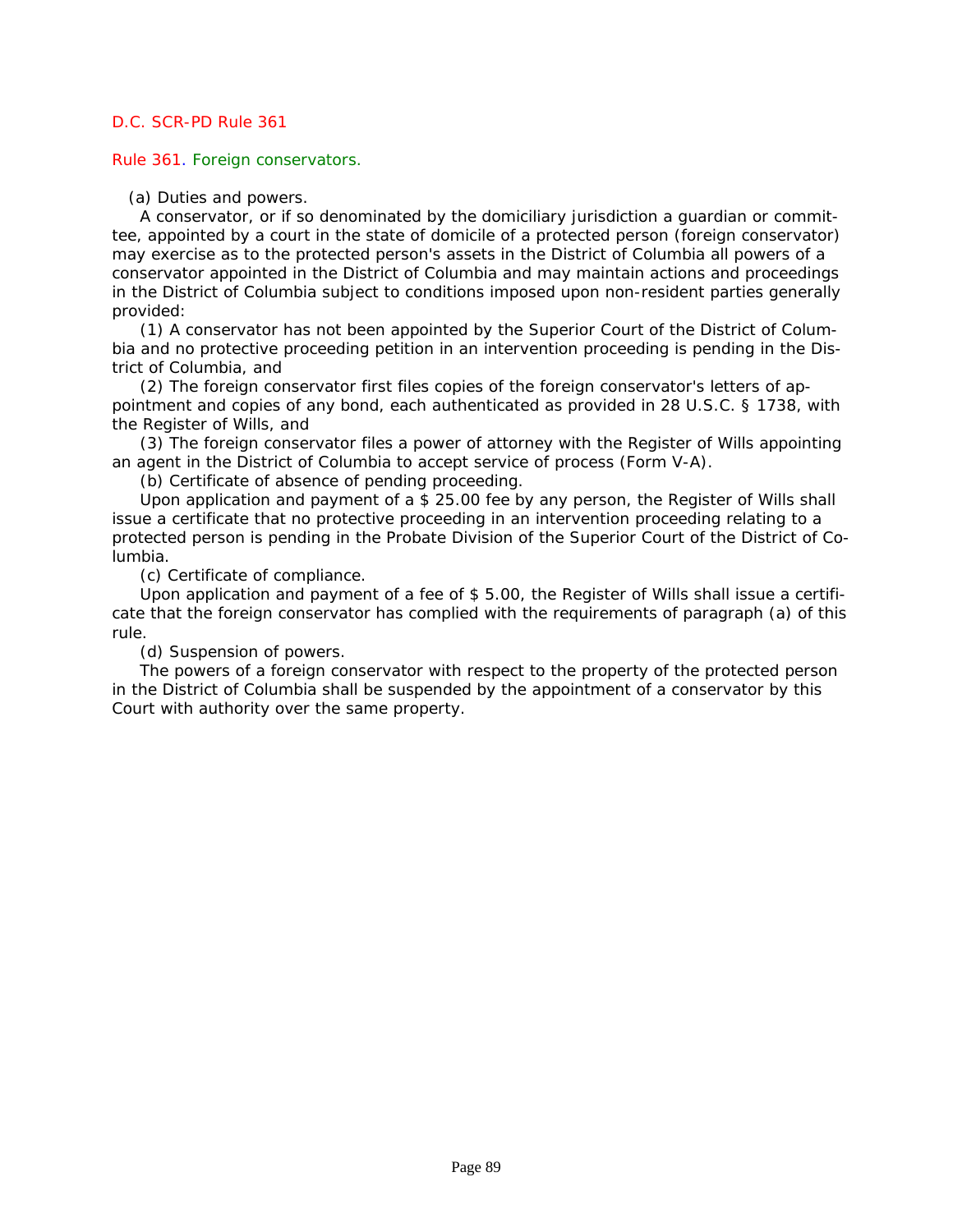# **Estates of Decedents Dying on or After July 1, 1995.**

*D.C. SCR-PD Rule 401*

Rule 401. Probate forms.

 The petition for probate shall be typed and filed in compliance with *D.C. Code §§ 20-304* and *20-352*. Unless otherwise provided by the statute or by these Rules, only those forms [prescribed by these Rules or by the Register of Wills, including computer generated forms](#page-2-0)  which are substantially similar to such prescribed forms, shall be accepted for filing.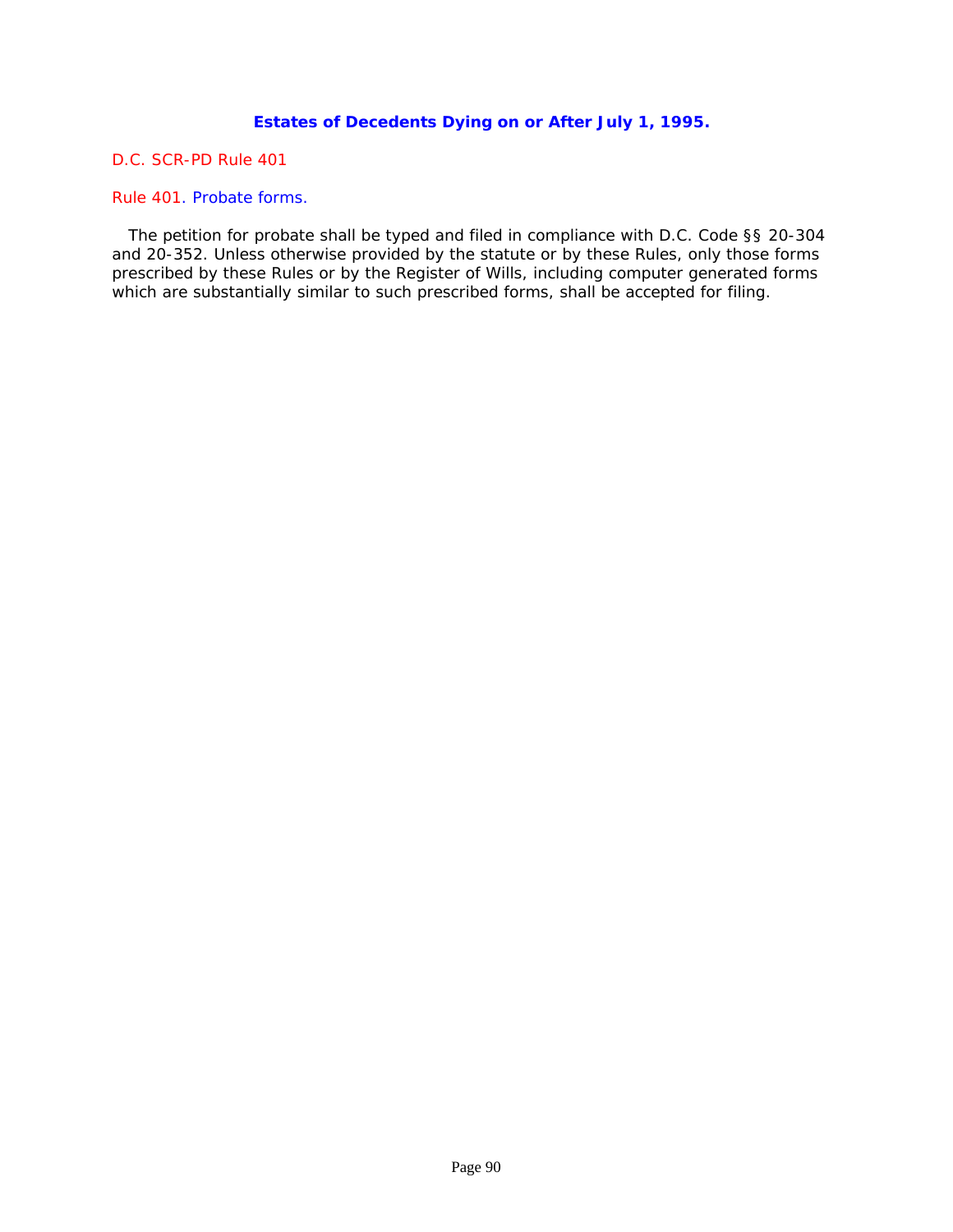Rule 402. Consent to appointment of personal representative.

 [The consent to the appointment of the personal representative shall be in substantially the](#page-2-0)  following format and may be accompanied by a waiver of the personal representative's bond as set forth in SCR-PD 404(f).

Estate of

......... Administration No. ......... Deceased. CONSENT TO APPOINTMENT OF PERSONAL REPRESENTATIVE

I ........, being a competent adult heir and/or legatee of .........., deceased, and being familiar with the petition of .............., for Letters of Administration, do hereby consent to the appointment of ....................... as personal representative(s) of said decedent's estate.

Witness

........... ...........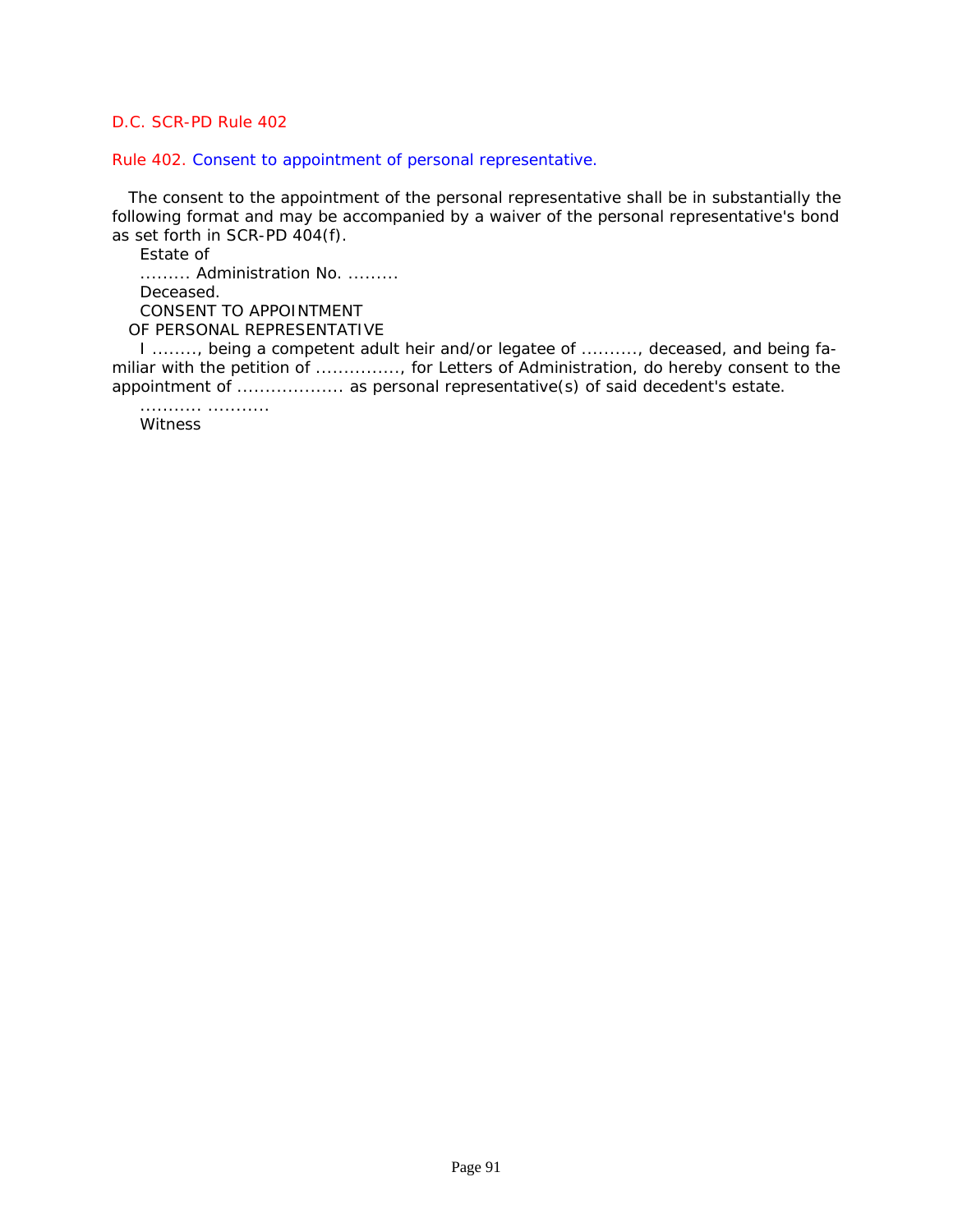Rule 403. Notice.

(a) Standard probate.

(1) Form of Notice. The notice required for standard probate pursuant to *D.C. Code § 20- 323(b)* shall be in the following form:

SUPERIOR COURT OF THE DISTRICT OF COLUMBIA,

PROBATE DIVISION

In re: Estate of

......... Administration No. ...........

Deceased.

Last Known Address of Decedent: ...................................

Date of Death of Decedent: ........................................

Notice is hereby given that a petition has been filed in this Court by ......... for standard probate, including the appointment of one or more personal representatives. Unless a responsive pleading in the form of a complaint or an objection in accordance with Probate Division Rule 407 is filed in this Court within 30 days from the date of first publication of this notice, the Court may take the action hereinafter set forth.

(Delete all which do not apply.)

( ) admit to probate the will dated ....... exhibited with the petition upon proof satisfactory to the Court of due execution by affidavit of witnesses or otherwise;

( ) order witnesses to the alleged will dated ....... to appear and give testimony regarding its execution;

( ) order .............. who is alleged to have custody of the will dated ....... to deliver it to the Court;

( ) order any interested person to show cause why the provisions of the lost or destroyed will dated ....... should not be admitted to probate as expressed in the petition;

( ) in the absence of a will or proof satisfactory to the Court of due execution, enter an order determining that the decedent died intestate;

( ) appoint an unsupervised personal representative.

( ) appoint a supervised personal representative.

( ) (other) ........................................................

Date of first publication: ........................................

Name of newspapers: ...............................................

...................................................................

# ...................................

# Register of Wills

## Clerk of the Probate Division

(2) Filing of Notice. Any person entitled to request standard probate pursuant to *D.C. Code §§ 20-321*, *322* and *331* shall present to the Register of Wills three copies of the form described in subparagraph (a)(1) above. The Register of Wills shall forthwith forward copies thereof to the designated newspapers in accordance with *D.C. Code § 20-323*.

(3) Securing the Witnesses. A Petition for Probate which seeks an order directing witnesses to an alleged will to appear and give testimony regarding its execution shall include, or be accompanied by, a memorandum providing the names and addresses of the witnesses [and a statement regarding the efforts made to secure affidavits from the witnesses. A copy of](#page-2-0)  the Petition for Probate, the memorandum and Notice of Standard Probate shall be served on the witnesses in accordance with paragraph (a)(7) of this rule.

(4) Securing Custody of the Will. A Petition for Probate which seeks an order requiring any person alleged to have custody of a purported will to deliver it to the court, shall include, or be accompanied by, a memorandum providing the name and address of the person alleged to have custody of the purported will and the efforts made to induce the person to file it with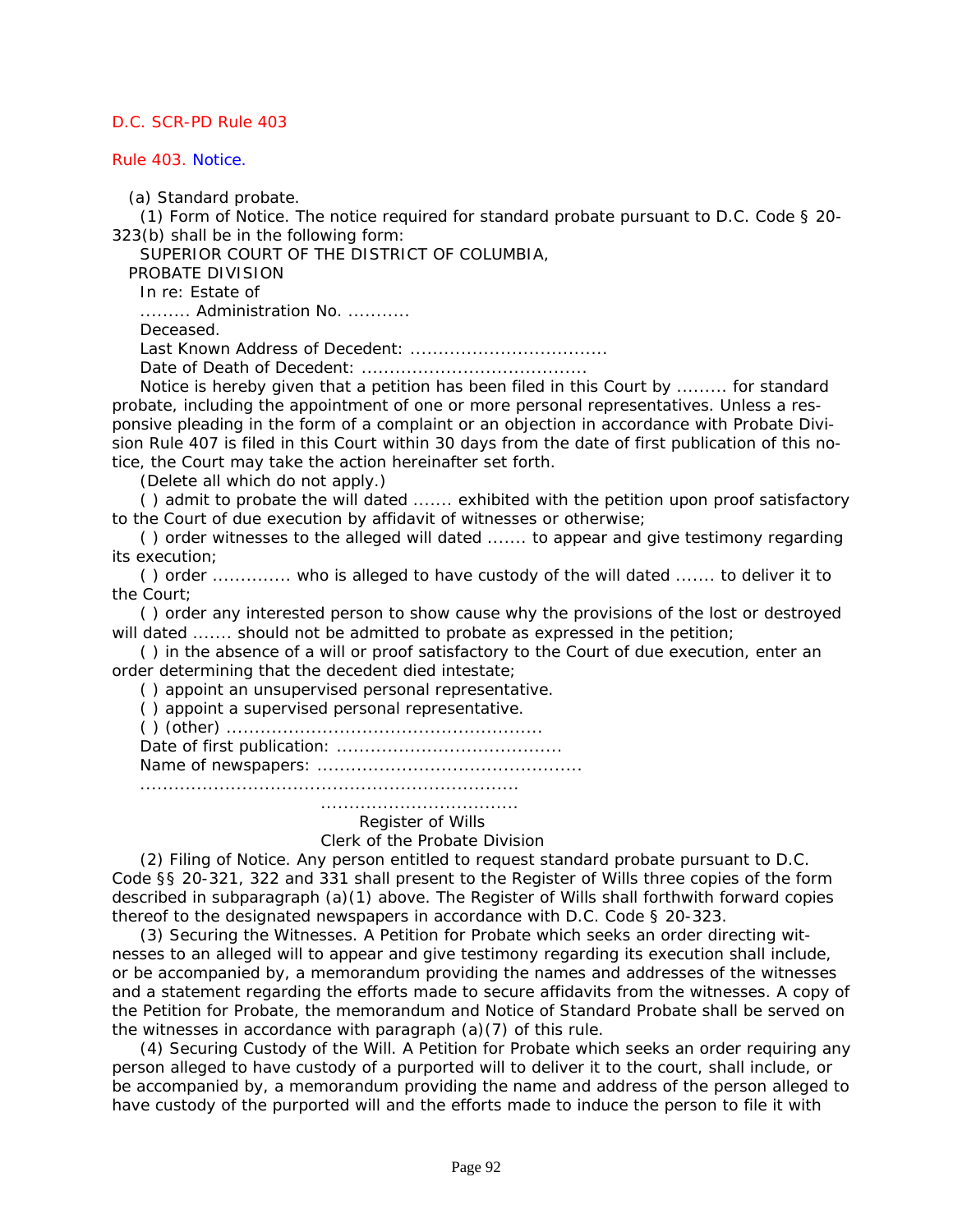the Register of Wills or to deliver it to the nominated personal representative. A copy of the Petition for Probate, the memorandum and Notice of Standard Probate shall be served on the person alleged to be in possession of the purported will in accordance with paragraph (a)(7) of this rule.

(5) Admission of Lost or Destroyed Will. A Petition for Probate which seeks an order directing any interested person to show cause why the provisions of a copy of any lost or destroyed will should not be admitted to probate shall include, or be accompanied by, a memorandum containing a concise statement of facts, supported by witness affidavits, that establishes:

(A) That the will was duly executed;

(B) The chain of custody of the original will and whether and why it should or should not be presumed to be revoked;

(C) If the will contains unwitnessed cross outs or interlineations, why the will should not be presumed revoked by physical destruction;

(D) If the will is incomplete or there appear to be missing pages, why the will should not be presumed revoked; and

(E) Any other facts that would show why the will should not be presumed revoked.

The memorandum shall establish the facts sufficient to support the admission of the will to probate. The Petition for Probate, memorandum, accompanying documents and Notice of Standard Probate shall be served on the interested persons in accordance with paragraph  $(a)(7)$  of this rule.

(6) Finding Intestacy after a Will has been Filed. A Petition for Probate which seeks a finding of intestacy when there is on file a document purporting to be a will of the decedent shall be accompanied by a memorandum containing a concise statement of facts, supported by appropriate witness affidavits, that establishes:

(A) That the will was not duly executed;

(B) That no original will can be found and only a copy was found in the possession of the decedent;

(C) That the markings on the will establish that the will was revoked by destruction; or

(D) Any other facts which establish that the will has been revoked.

The memorandum shall also establish that the facts support the denial of the will to probate and a finding of intestacy. A copy of the Petition for Probate, memorandum, accompanying documents, and Notice of Standard Probate shall be served in accordance with paragraph  $(a)(7)$  of this rule.

(7) Mailing of Notice. Within 10 days from the date of first publication, the person seeking standard probate shall mail a copy of the notice and any other documents required by this rule to all interested persons, the witnesses, if applicable, or the person alleged to be in possession of the purported will, if applicable, by certified or registered mail, return receipt requested, with delivery restricted to the addressee only.

(8) Proof of Publication and Service. The person seeking standard probate or such person's representative shall file proofs of publication and a verified statement evidencing that a copy of the notice was timely mailed to all interested persons, the witnesses, if applicable, or the person alleged to be in possession of the purported will, if applicable. If, after diligent effort, the person seeking standard probate has been unable to ascertain the address of any interested person, that fact shall be made known in the verified statement filed. If unknown heirs at law are interested persons, the current status of their identity and/or whereabouts must be alleged in the verified statement. The Court may schedule a hearing on the petition upon a verified statement by the petitioner that the persons required to have been served by this rule have been served in accordance with this rule.

(9) Actual Notice. In lieu of the notice prescribed by this Rule, proof of actual notice or personal service will suffice.

(10) Responsive Pleading. Any interested person, witness or custodian of a will may file a [response to the Petition for Probate in the form of a complaint or objection in accordance with](#page-2-0)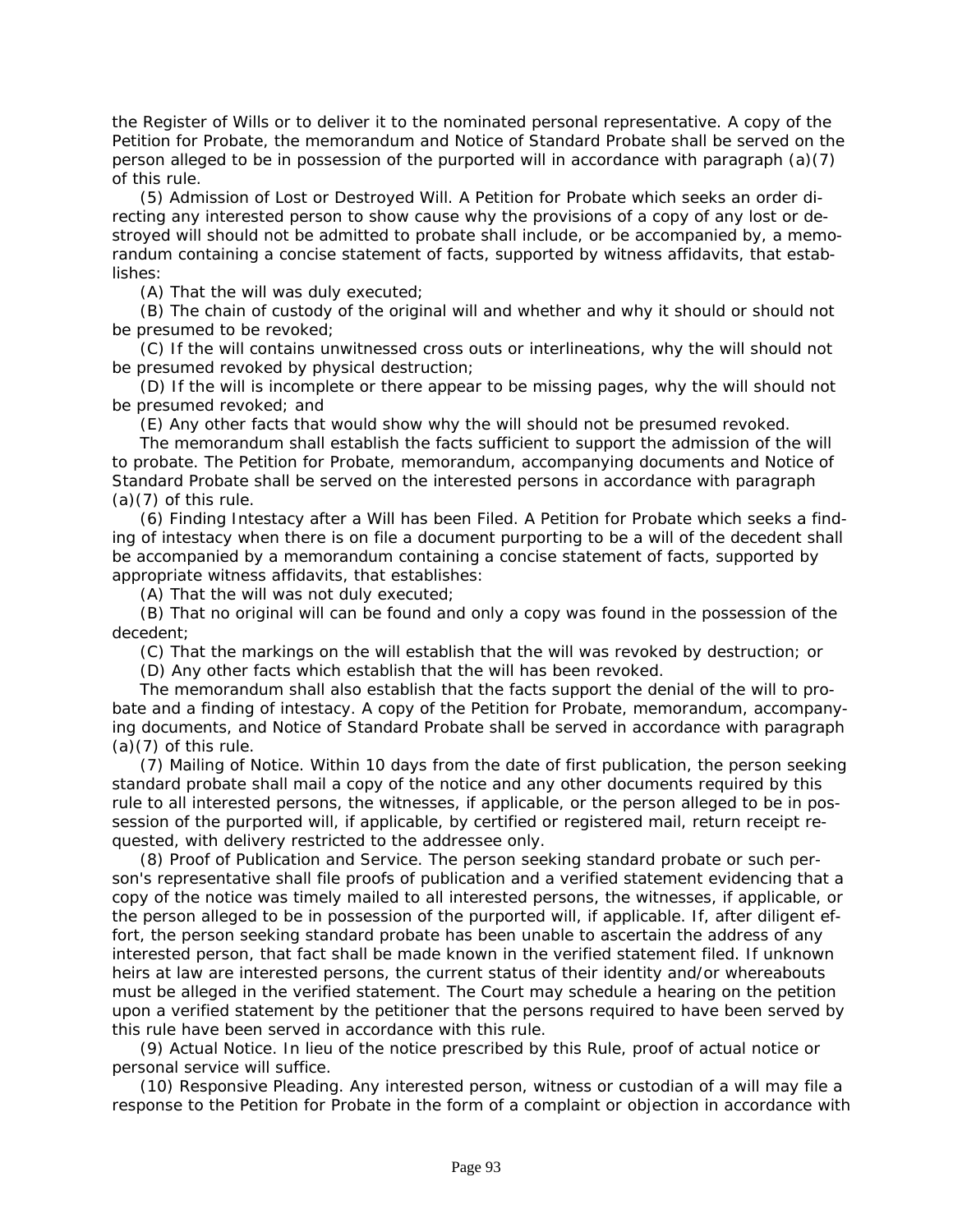Probate Division Rule 407, within the time specified in the Notice of Standard Probate, and serve a copy on the petitioner, other interested persons, the witnesses, if applicable, or the person alleged to be in possession of the purported will, if applicable. The Court may then set the matter for a hearing at which time the Court may treat the petition and a non-complaint response as a complaint and answer subject to the Civil Rules, provided the petitioner pays [the complaint filing fee within ten \(10\) days, or if the response to the Petition for Probate is in](#page-2-0)  the form of a complaint, schedule a status conference after receipt of a responsive pleading from the petitioner, enter an order granting or denying the relief sought, or enter any other order which to the Court may appear appropriate. If no response to the Petition for Probate is filed, the Court may act on the Petition for Probate with or without a hearing.

(b) Notice of appointment (abbreviated and standard probate).

(1) At the time of filing the petition for probate, there shall be filed four copies of the notice prescribed by *D.C. Code § 20-704(a)*, completed to the extent possible. Immediately upon appointment of a personal representative, the Register of Wills shall complete the publication form and forward copies to the designated publishers.

(2) The notice of appointment and notice to creditors prescribed by *D.C. Code, § 20- 704(a)* 1981 and referred to in paragraph (b) of this Rule shall be in the following form:

SUPERIOR COURT OF THE DISTRICT OF COLUMBIA

PROBATE DIVISION

ADMINISTRATION NO. .........

....................

(Name of decedent)

....................

 (Name and Address of Attorney) NOTICE OF APPOINTMENT, NOTICE TO CREDITORS AND NOTICE TO UNKNOWN HEIRS

........, whose address(es) (is/are) ..............., (was/were) appointed personal representative(s) of the estate of .........., who died on ........, (with/without) a will, and will serve (with/without) Court supervision. All unknown heirs and heirs whose whereabouts are unknown shall enter their appearance in this proceeding. Objections to such appointment (or to the probate of decedent's will) shall be filed with the Register of Wills, D.C., 500 Indiana Avenue, N.W., Washington, D.C. 20001, on or before ........ Claims against the decedent shall be presented to the undersigned with a copy to the Register of Wills or filed with the Register of Wills with a copy to the undersigned, on or before ........, or be forever barred. Persons believed to be heirs or legatees of the decedent who do not receive a copy of this notice by mail within 25 days of its first publication shall so inform the Register of Wills, including name, address and relationship.

First published:

.........

 ................................... ...................................

(To be signed by personal representative)

Name of newspaper: TRUE TEST COPY

.............. ..............

...................................

REGISTER OF WILLS

(3) No later than 20 days after appointment, the personal representative shall send by certified or registered mail to all heirs and legatees, and to all creditors whose identities are known or whose identities are ascertainable by reasonably diligent effort, copies of the text of the first notice prescribed by *D.C. Code § 20-704(a)*, and the general information statement prescribed by *D.C. Code § 20-704(b)*, unless notice under this subsection has already been given.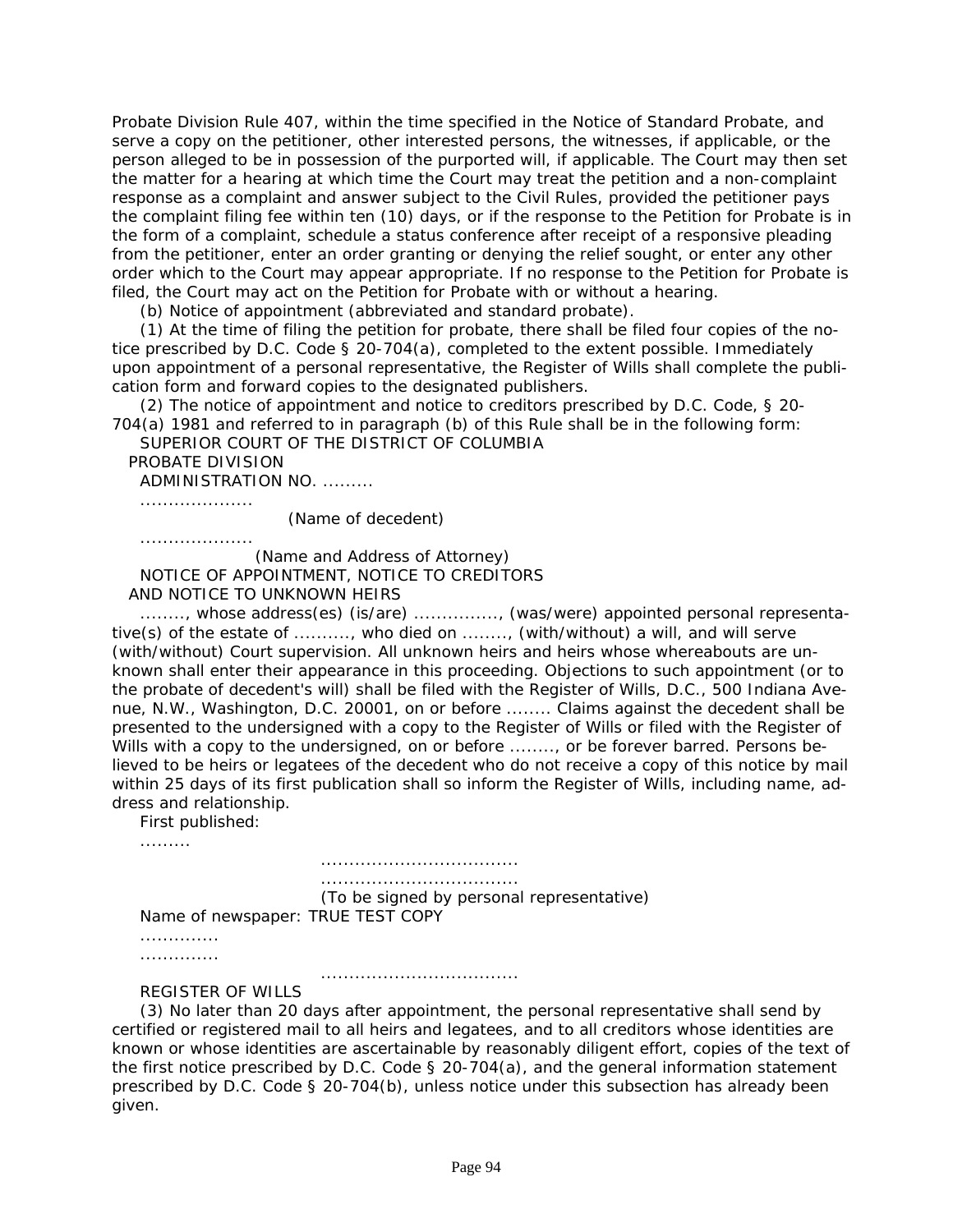(4) Within 90 days after the appointment of the personal representative, the personal representative (whether supervised or unsupervised) shall file with the Register of Wills proofs of publication and a certification specifying the date of mailing of the notices required under subsection (b) of this Rule and the persons to whom the notices were mailed.

(B) The certification of notice referred to in subsection  $(4)(a)$  shall be in the following form:

VERIFICATION AND CERTIFICATE OF NOTICE BY PERSONAL REPRESENTATIVE PURSUANT TO SCR-PD 403(b)(4)

I do solemnly declare and affirm that I have mailed or caused to be mailed a copy of the notice of appointment and general information statement as required in *D.C. Code § 20-704 (a)* and (b) on the .... day of ....., 19.., to the following persons:

(Attach list of names and addresses of all heirs, legatees, and creditors referred to in *D.C. Code § 20-704(b)*.)

I do further solemnly declare and affirm that I have previously filed or file herewith proofs of publication as required by SCR-PD 403(b)(4).

...................................

...................................

PERSONAL REPRESENTATIVE

Dated: .........

Attorney: .......

The foregoing certification shall be included with any inventory filed with the Court pursuant to *D.C. Code § 20-711(b)* or § 20-713.1(b) [*§ 20-713.01(b)*, 2001 Ed.] and if the personal representative is unsupervised the certification may be filed independent of the inventory.

(5) When discovery of a new or later will necessitates republication under *D.C. Code § 20- 704(c)*, the following text shall be utilized in the body of the notice:

.........., whose address(es) (is/are) ......... (was/were) appointed personal representative(s) of the estate of ....... who died on .... with a will and is serving (with/without) Court [supervision. Objections to such appointment or to the probate of decedent's will shall be filed](#page-2-0)  with the Register of Wills, District of Columbia, 500 Indiana Avenue, N.W., Washington, D.C. 20001 on or before ........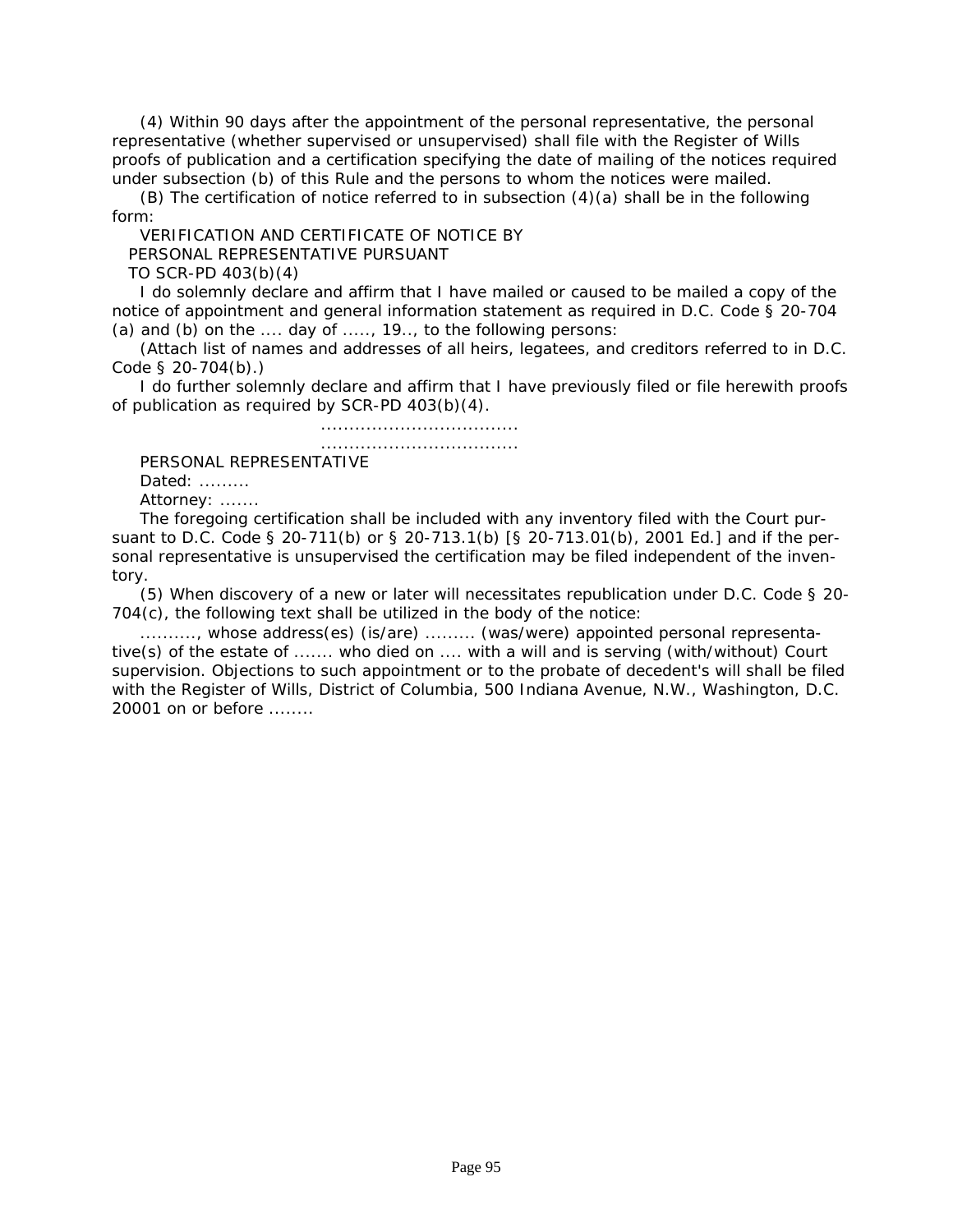#### Rule 404. Bonds.

(a) Bond pursuant to *D.C. Code § 20-502(a)*.

Unless the personal representative is excused from giving bond either by the will or, in either supervised or unsupervised administration, by the written waiver of all of the interested persons, the personal representative shall, at the time of filing the petition for probate, give bond for the benefit of interested persons who did not waive bond and creditors who are not interested persons. If the will does not waive bond, and at any time subsequent to the filing of a petition for probate a creditor becomes an interested person and does not waive bond, the personal representative shall petition to give or increase such a bond within 20 days of presentation of a claim to the personal representative as prescribed in *D.C. Code § 20-909*. The form of any bond required pursuant to *D.C. Code § 20-502(a)* shall be in substantially the following format:

SUPERIOR COURT OF THE DISTRICT OF COLUMBIA PROBATE DIVISION In re: Estate of ......... Administration No. ....... Deceased BOND OF PERSONAL REPRESENTATIVE PURSUANT TO *D.C. CODE § 20-502(a)*

KNOW ALL BY THESE PRESENTS: That I/we ......... as principal and ......... as surety, are held and firmly bound to the District of Columbia in the sum of ....... dollars.

The condition of the above obligation is such that if the said ......... shall well and truly [perform the office of the personal representative\(s\) of the estate of .........., deceased, late of](#page-2-0)  .........., according to law, and shall in all respects discharge the duties required of the personal representative(s) by law without any injury or damage to any interested person or creditor (other than those excluded below, if any) the above obligation shall be void; otherwise it shall be in full force and effect.

The foregoing notwithstanding, this bond shall not cover the following:

...................................................................

( ) the interest of the following interested persons who have filed written waivers:

( ) the cash on deposit in an account expressly subject to withdrawal only in a manner that is approved by the Court:

...................................................................

( ) the value of the following real or personal property which cannot be sold or distributed without Court authorization:

| SIGNED, SEALED AND DELIVERED<br>IN THE PRESENCE OF: |                                                                               |
|-----------------------------------------------------|-------------------------------------------------------------------------------|
|                                                     |                                                                               |
| Dated this  day of<br>$\ldots$ , 20.                |                                                                               |
|                                                     | Surety<br>By:  (Seal)<br>(b) Bonds pursuant to D.C. Code $\zeta$ 20-502(a-1). |

If, at any time subsequent to the filing of the petition for probate, any person with an interest in the estate worth in excess of \$ 1,000 or any creditor having a claim in excess of \$ 1,000 files a demand for bond pursuant to *D.C. Code § 20-502(a-1)* as described in para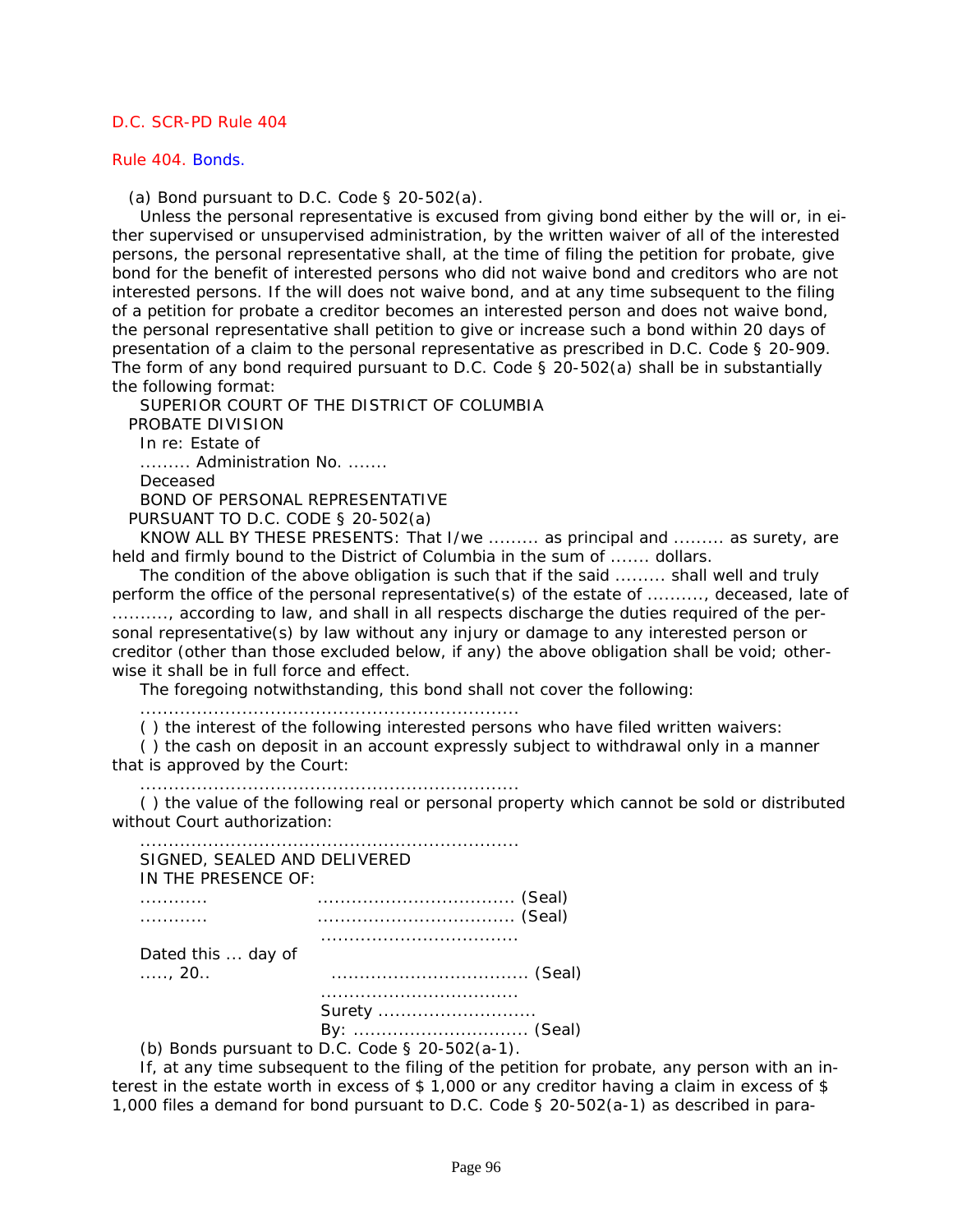graph (d) below, and the Court orders that the personal representative file a bond or increase an existing bond, said bond shall be filed within 15 days after the later of the date of the order appointing the personal representative or the order requiring such bond, or as otherwise ordered by the Court. The form of any bond required pursuant to *D.C. Code § 20-502(a-1)* shall be substantially in the following format:

SUPERIOR COURT OF THE DISTRICT OF COLUMBIA PROBATE DIVISION In re: Estate of Administration No. ................ ......... Deceased BOND OF PERSONAL REPRESENTATIVE PURSUANT TO *D.C. CODE § 20-502(a-1)* KNOW ALL BY THESE PRESENTS: That I/we ......... as principal and ......... as surety, are held and firmly bound to the District of Columbia for the use of (person(s) and/or creditor(s) demanding bond) ....... in the sum of ....... dollars.

The condition of the above obligation is such that if the said ......... shall well and truly perform the office of the personal representative(s), of the estate of .........., deceased, late of ........, according to law, and shall in all respects discharge the duties required of the personal representative(s) by law without any injury or damage to the interest of the person(s) or creditor(s) listed above, said obligation shall be void; otherwise it shall be in full force and effect for the use of said above-named person(s) or creditor(s), and none other.

SIGNED, SEALED AND DELIVERED

IN THE PRESENCE OF:

| .                  |        |
|--------------------|--------|
| .                  |        |
| Dated this  day of |        |
| . 20. .            |        |
|                    |        |
|                    | Surety |
|                    |        |

(c) Value of interest.

For the purpose of setting a bond pursuant to *D.C. Code § 20-502(a)*, the amount of the bond shall be equal to the estimated value of the estate less the estimated net distributable share of each person waiving bond, calculated as if estate assets were applied to debts, fu[neral expenses, family allowance, administration expenses and distributions to heirs, legatees](#page-2-0)  and other claimants in order of priority and according to law. For the purpose of setting a bond pursuant to *D.C. Code § 20-502(a-1)*, the value of the interest in the estate of the person or creditor demanding bond shall be the estimated amount of the net distribution or disbursement due to that person or creditor, calculated as if estate assets were applied to debts, funeral expenses, family allowance, administration expenses and distributions to heirs, legatees and other claimants in order of priority and according to law.

(d) Demand for bond.

A demand for bond pursuant to *D.C. Code § 20-502(a-1)* shall be by petition filed with the Register of Wills in substantially the form set forth below. A copy of said petition must be mailed or delivered to the personal representative (or, if appointment has not occurred, to the person(s) whose appointment as personal representative is requested in the petition). The personal representative (or the person(s) requesting appointment as such) may oppose the petition or the amount of the bond requested by filing a timely opposition with the Register of Wills.

PETITION FOR PERSONAL REPRESENTATIVE'S BOND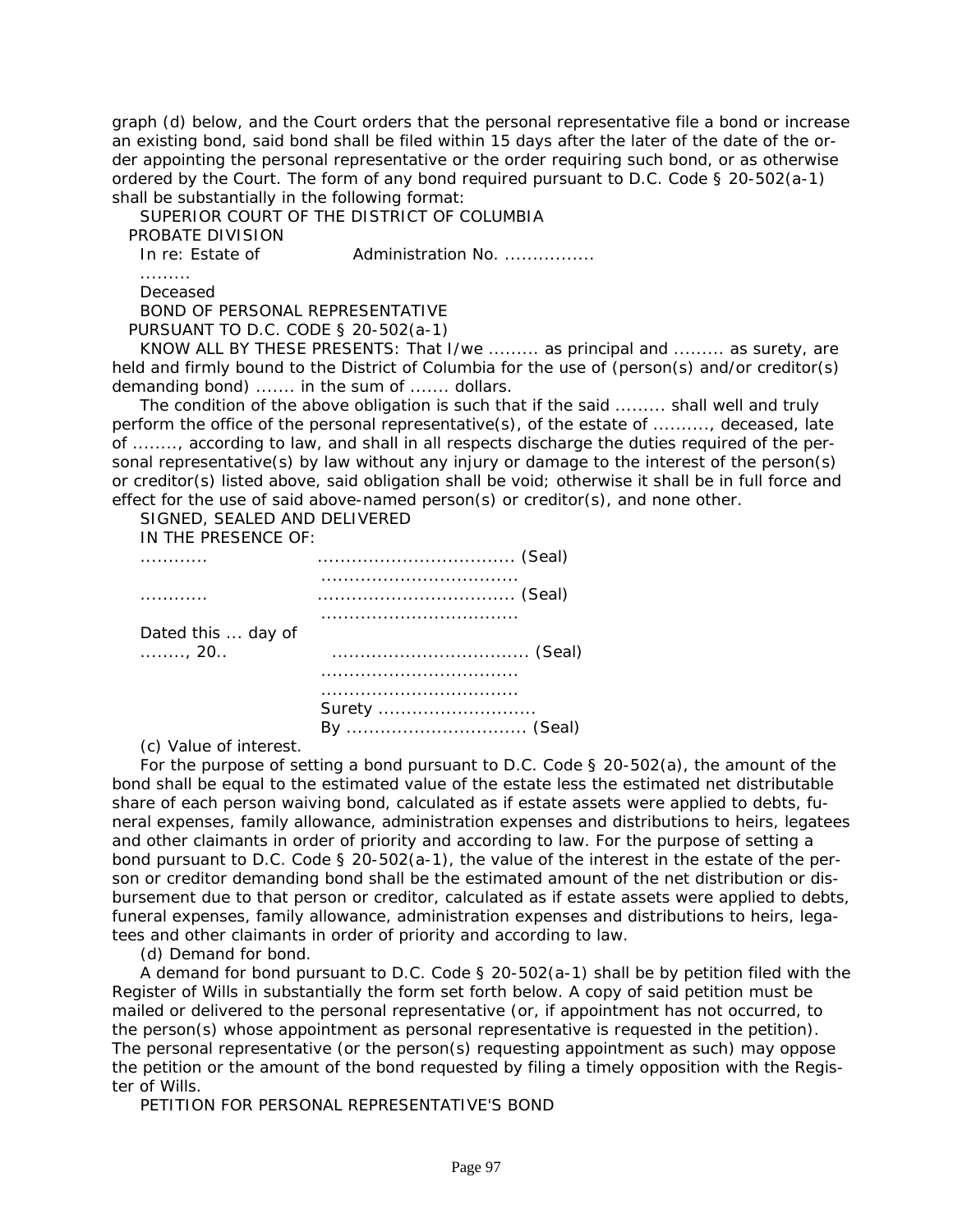#### PURSUANT TO *D.C. CODE § 20-502(a-1)*

I, ...................., certify that I am

( ) a person having an interest in the above estate worth in excess of \$ 1,000.00, which consists of (specify nature of interest) ................... or

() a creditor having a claim in excess of  $$1,000.00$ , and demand that  $\ldots$ ................ Personal Representative(s) of the estate, give bond for my use and benefit in the amount of \$ ..........

.......................................

 Signature of person or creditor, or person authorized to make demand on behalf of creditor

> NAME: ............................. ADDRESS: .............................. ...................................

# **INSTRUCTIONS**

This form must be filed with the Register of Wills and a copy mailed to the Personal Representative(s) (or if none has been appointed, the person(s) whose appointment as Personal Representative(s) was requested on the Petition for Probate). Upon request for a bond, the Court may set a hearing to determine if a bond is required.

(e) Failure to file bond.

In its order requiring the filing or the increasing of a bond described above, the Court may direct that, if the bond is not so filed or increased within the time specified by this rule or the Court's order, the powers of the personal representative will, upon the expiration of that time period, automatically and without further order of the Court, be suspended until the filing or increase of the required bond. Upon such filing or increase, the original powers of the personal representative shall automatically be reinstated unless otherwise ordered by the Court. The failure to file or increase the required bond may subject the personal representative to removal proceedings in accordance with *D.C. Code § 20-526* and SCR-PD 421.

(f) Waiver of bond.

The waiver of the personal representative's bond shall be in substantially the following format and may be accompanied by a consent to appointment of a personal representative as set forth in SCR-PD 402.

Estate of

......... Administration No. .......

Deceased

WAIVER OF PERSONAL REPRESENTATIVE'S BOND

I .........., being a competent

( ) adult heir and/or legatee of .........., deceased, or

( ) a creditor of the decedent whose claim in excess of \$ 500.00 has not been barred or discharged,

and being familiar with the petition of ......... for Letters of Administration, do hereby waive protection of any bond so far as my interest in said estate is concerned.

........... .................................

**Witness** 

#### **COMMENT:**

Creditors who can become interested persons are only those creditors of the decedent, including those whose rights accrue at the time of death, who have timely presented a claim in excess of \$ 500 that has not been barred or discharged, *D.C. Code § 20-101(d)(1)(e)*. Claims are presented pursuant to *D.C. Code § 20-903(a)(1)*, but claims that arise after the death of the decedent, such as expenses incurred in the administration of the estate, need not initially be presented to the personal representative, *Poe v. Noble, 525 A.2d 190, 196 (D.C. 1987),* and in fact become barred if no action is commenced on them within six months of when they arise, *D.C. Code § 20-903(a)(2)*. See *Grimberg v. Marth, 659 A.2d 1287 (Md. 1995)* cf. *John-*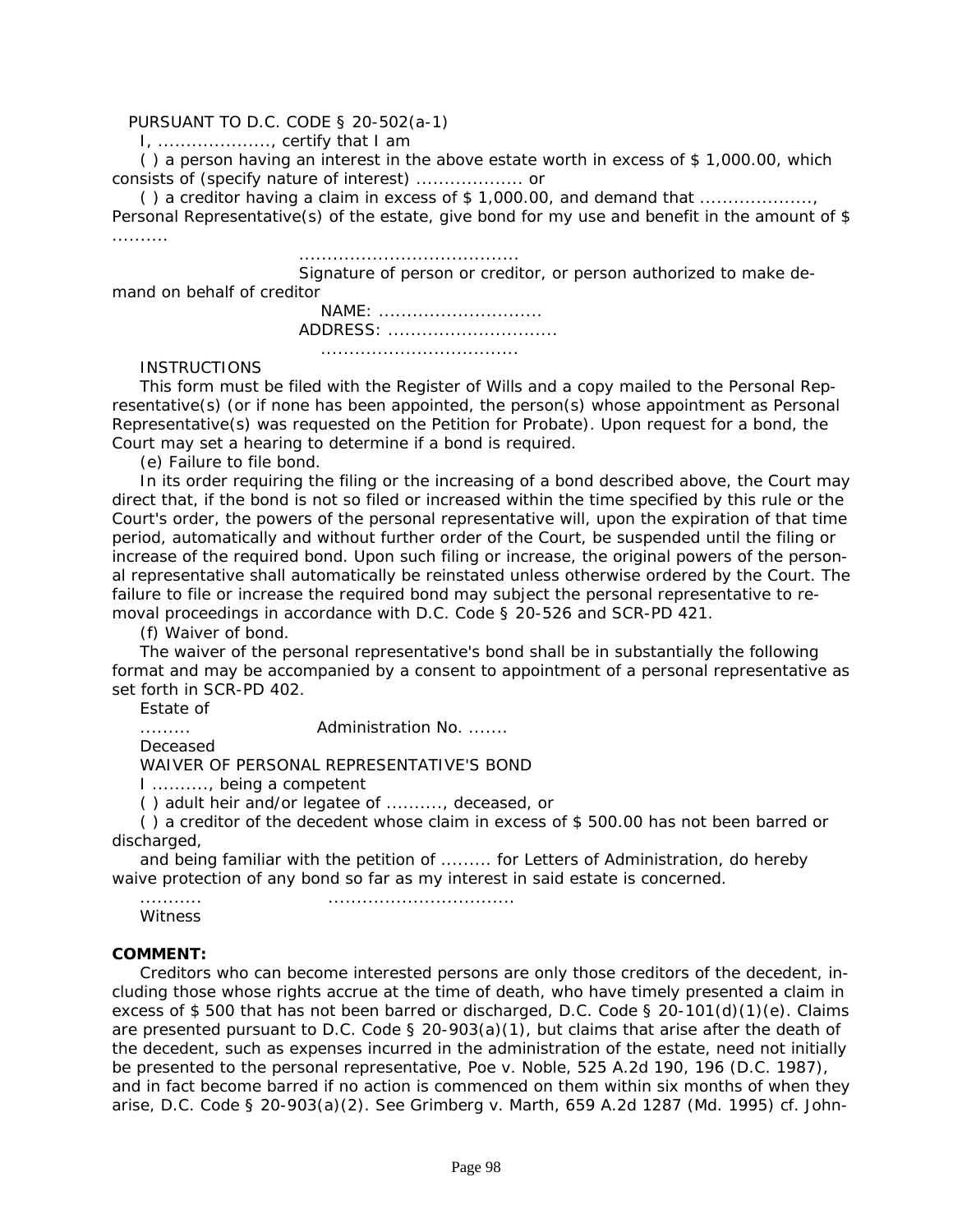*son v. Martin, 567 A.2d 1299, 1305 (D.C. 1989)* ("... on remand, therefore, the Court must first decide whether any claim against the estate [as opposed to a claim against Mr. Abrams himself] for an alleged breach of fiduciary duty is time-barred.") Accordingly, administrative [creditors as distinguished from creditors of the decedent cannot become interested persons,](#page-2-0)  because they cannot perfect their claims by presentation to the personal representative pursuant to *D.C. Code § 20-903(a)(1)*.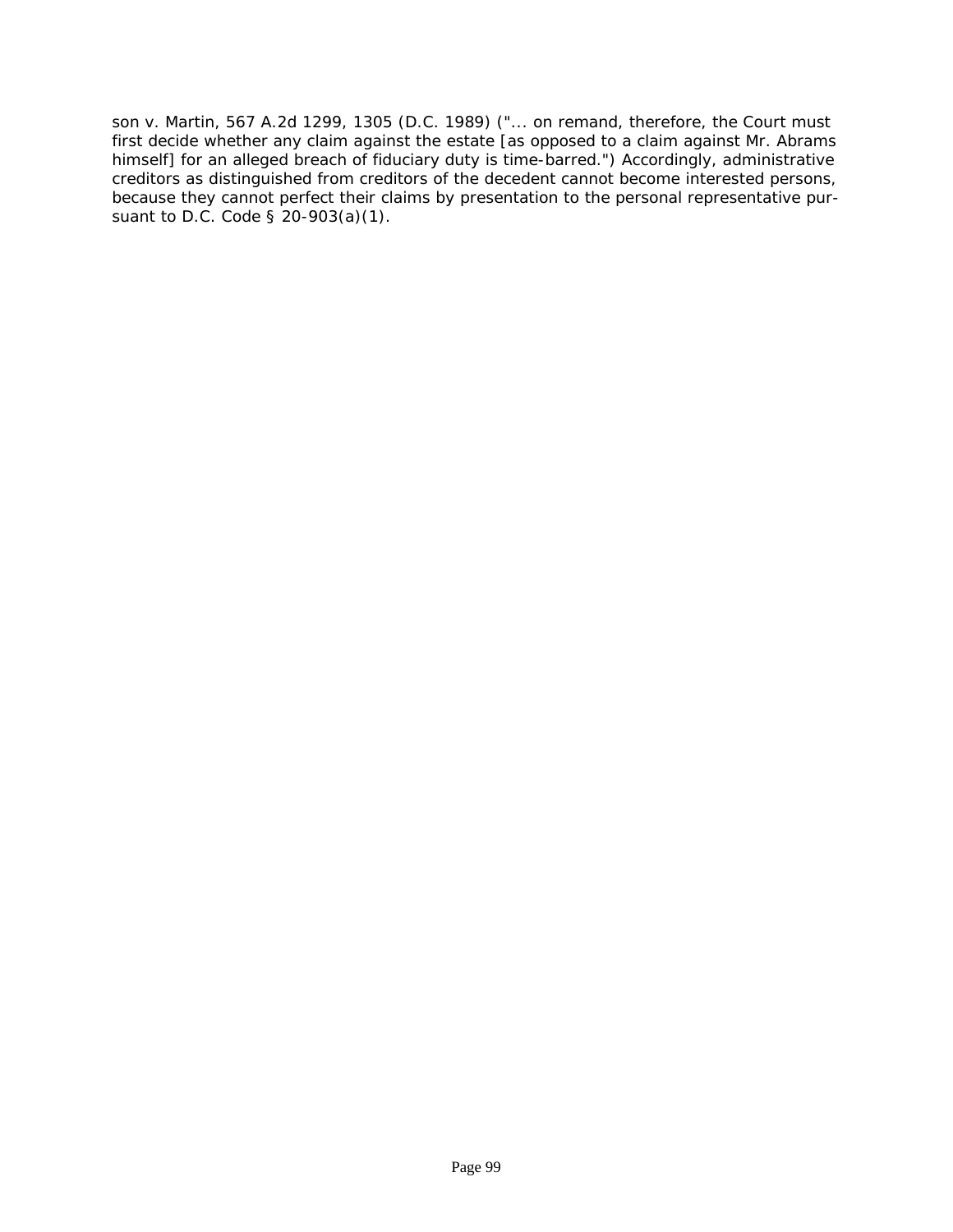## Rule 405. Special administrators.

 [All the powers and duties applicable to supervised personal representatives shall be appli](#page-2-0)cable to special administrators, except as otherwise provided by statute or Court Rule.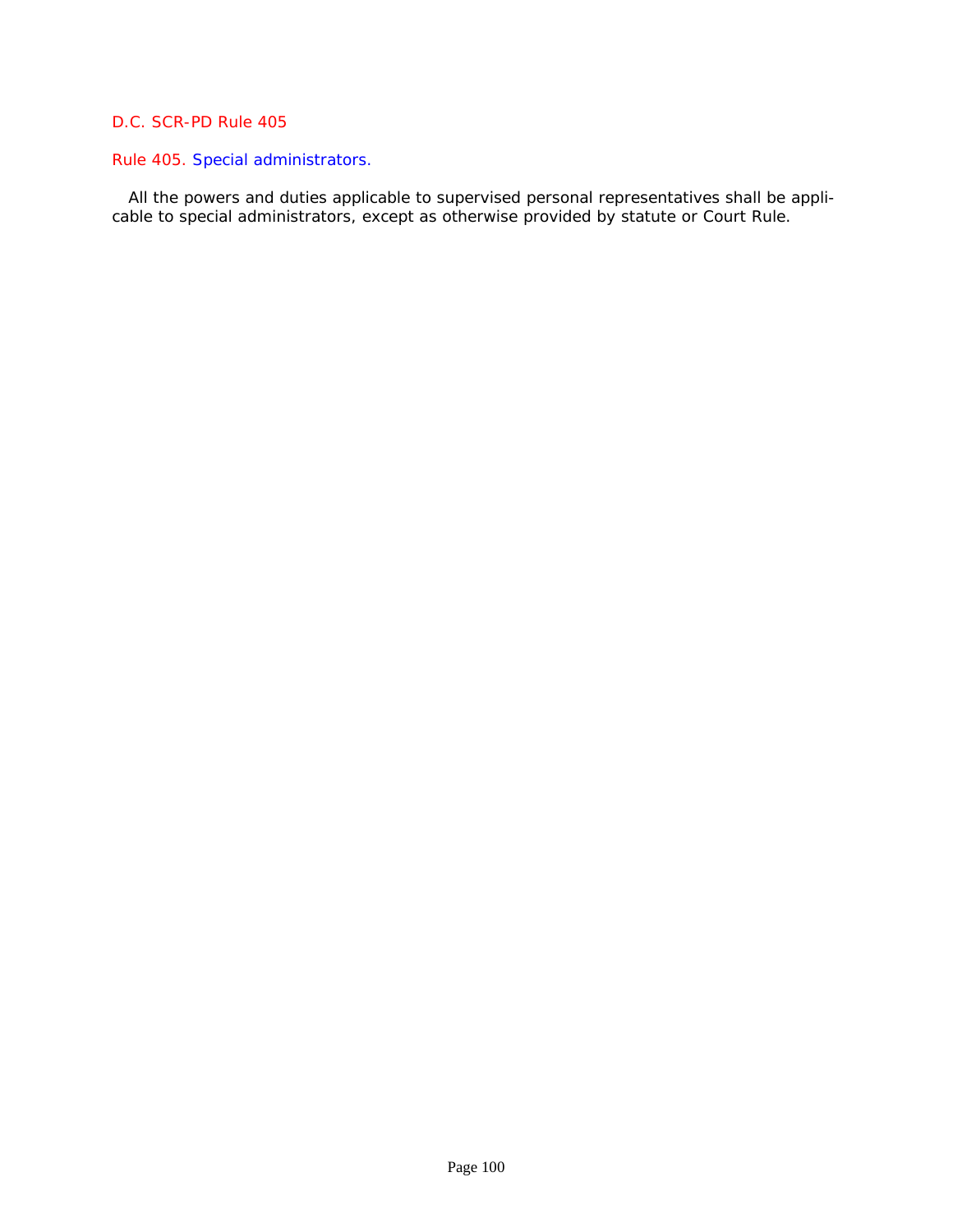## Rule 406. Nonresident special administrators and personal representatives.

 A personal representative or special administrator who is or becomes a non-resident of the [District of Columbia, or who is continuously absent therefrom for more than 60 days, shall file](#page-2-0)  with the Register of Wills a power of attorney as required by *D.C. Code § 20-303(b)(7)*.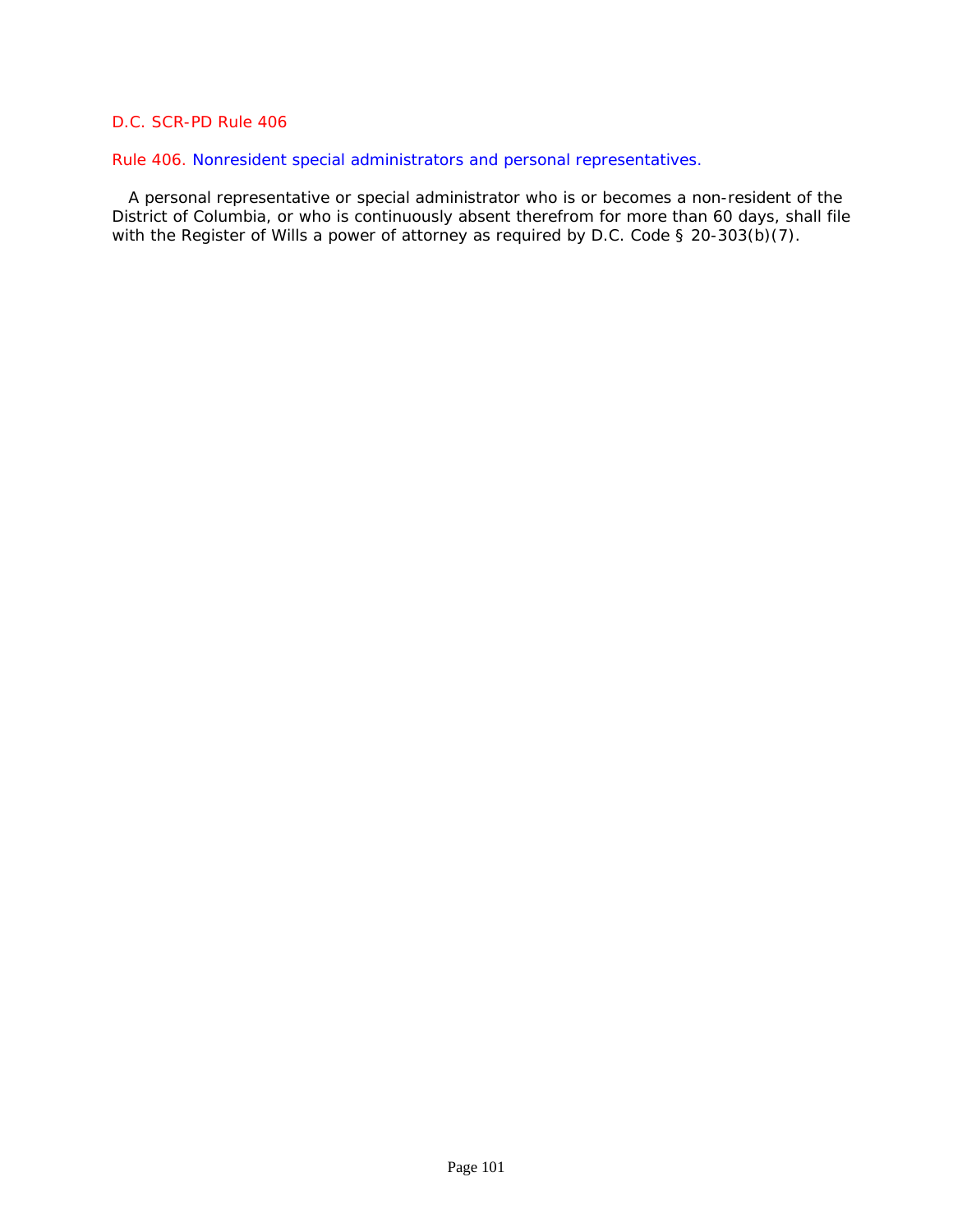#### Rule 407. Proceedings in contested estate cases.

(a) An action to contest the validity of a will in accordance with D.C. Code § 20-305, or an action for payment of a claim in accordance with D.C. Code § 20-908 or to institute a plenary proceeding in accordance with D.C. Code § 16-3105 may be commenced by any party in interest only by filing a verified complaint with the Register of Wills.

(b) Any other claim for relief that is not required by statute or rule to be commenced by filing a petition may be commenced by filing a complaint or petition.

(c) Except as hereinafter provided, the procedure for actions commenced by filing a complaint, including service of process, shall be governed by the Superior Court Rules of Civil Procedure.

(d) In a complaint brought pursuant to this rule to contest the validity of a will or to institute a plenary proceeding pursuant to D.C. Code § 16-3105, the defendants must be all interested persons, excluding creditors, and all persons needed for just adjudication under Civil Rule 19. In any other complaint against the estate, the defendants must be the personal representative and any other persons needed for just adjudication under Civil Rule 19. In a proceeding to contest the validity of a will, the plaintiff must give notice pursuant to D.C. Code § 20-103 to creditors who are interested persons and must prove service of the notice by certificate of service.

(e) Upon the request of the plaintiff in an action commenced by the filing of a complaint, the Register of Wills must issue a summons in a form prescribed by the Register of Wills.

(f) When a complaint is filed pursuant to this rule, the parties may proceed with discovery pursuant to Civil Rules 26 through 37.

(g) Within 120 days after a complaint has been filed, the Court must conduct an initial scheduling and settlement conference pursuant to Civil Rule 16(b).

(h)(1) Except as provided in Rule 413 and D.C. Code § 20-521, all contested matters that are initiated by petition must be treated as motions pursuant to Civil Rule 12-I(d) through (n). (2) Exceptions and objections to reports, petitions, or accounts must be treated as oppositions. The person filing the report, petition, or account may file a reply within 10 days of service of the opposition. The Court may permit discovery under this subsection upon a showing of good cause.

#### **COMMENT:**

This rule has been revised to set forth those actions required by statute or rule to be filed [by complaint and to provide that other claims for relief not required by statute or rule to be](#page-2-0)  filed as a petition may be filed by complaint or petition at the option of the filer. The amendment states who must be defendants and makes clear that the person filing the complaint must name the defendants in the complaint, whereupon the Register of Wills issues a summons to those named as defendants. The amended rule clarifies the notice and manner of service of notice that is required. In what now appears as subparagraph (g) of the rule, 60 days has been changed to 120 days to conform to current practice in the Probate Division. Finally, the amended rule separates petitions that must be treated as motions from exceptions and objections that must be treated as oppositions.

While other provisions of the rule may have been relocated in the rule and the paragraphs renumbered as required by these modifications, the rule otherwise remains substantially unchanged.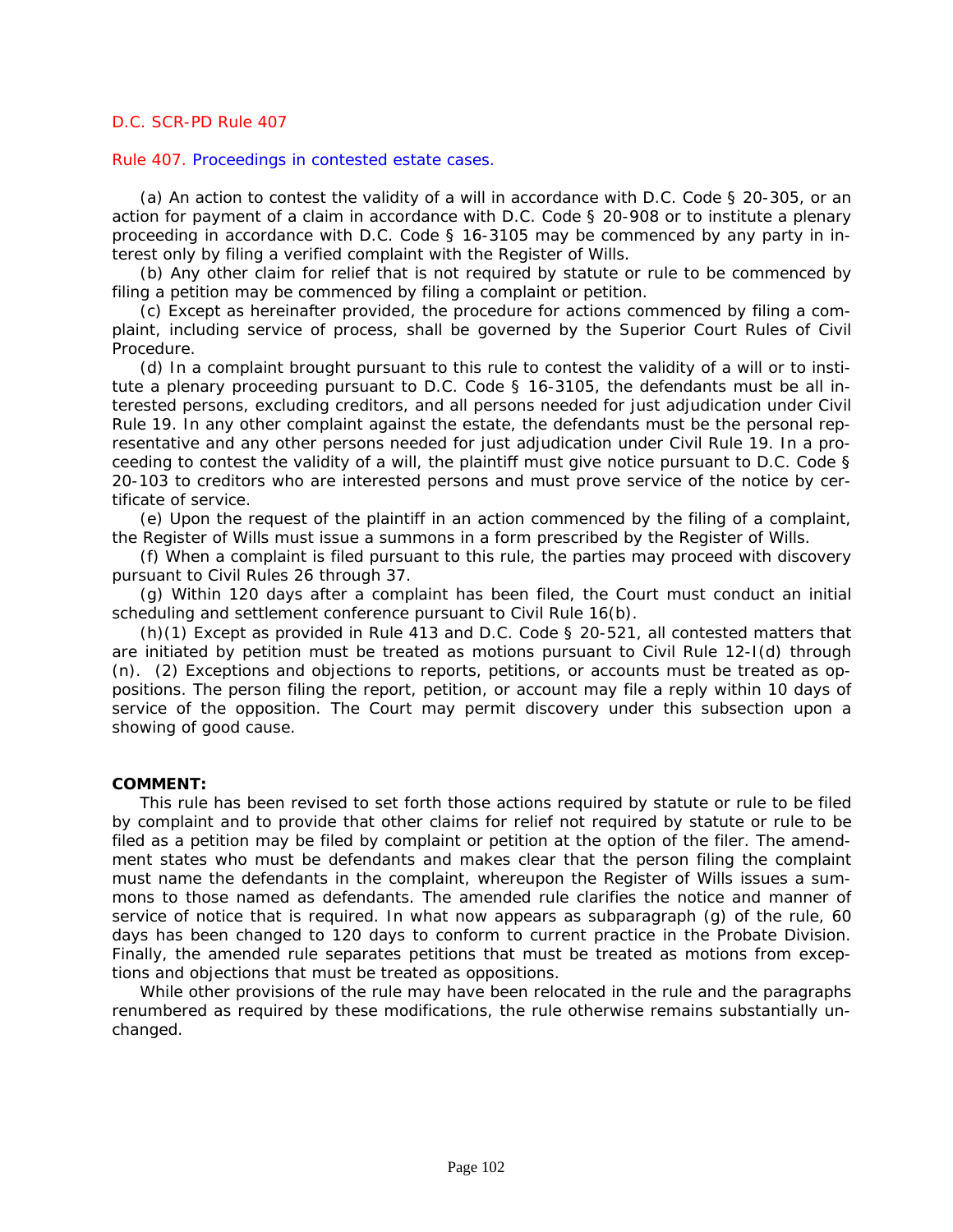Rule 408. Distribution to minors.

 [\(a\) Distributions to minors by a personal representative shall be made in accordance with](#page-2-0)  *D.C. Code § 20-1106*.

(b) If Court approval is required or is otherwise requested by the personal representative for a distribution to a minor pursuant to *D.C. Code § 20-1106*, the personal representative shall file a verified petition which sets forth the following information:

(1) The name, residence and date of birth of each minor for whom distribution authority is sought, as well as the basis for the minor's entitlement to share in the estate;

(2) The total value of the estate assets to be distributed to each minor;

(3) The method of distribution proposed;

(4) The reason why distribution under *D.C. Code § 20-1106(a)* or (b)(1) is not permissible or desired;

(5) If authority is requested to establish a restricted account, also the name and location of the financial institution; and

(6) If authority is requested to distribute assets exceeding \$ 10,000.00 in value under *D.C. Code § 21-306*:

(A) The reason why the transfer is in the best interest of the minor (*D.C. Code § 21- 306(c)(1)*);

(B) Facts to show the transfer is not prohibited by or inconsistent with the provisions of the will (*D.C. Code § 21-306(c)(2)*); and

(C) A representation that the personal representative will effect the transfer in accordance with *D.C. Code § 21-309*.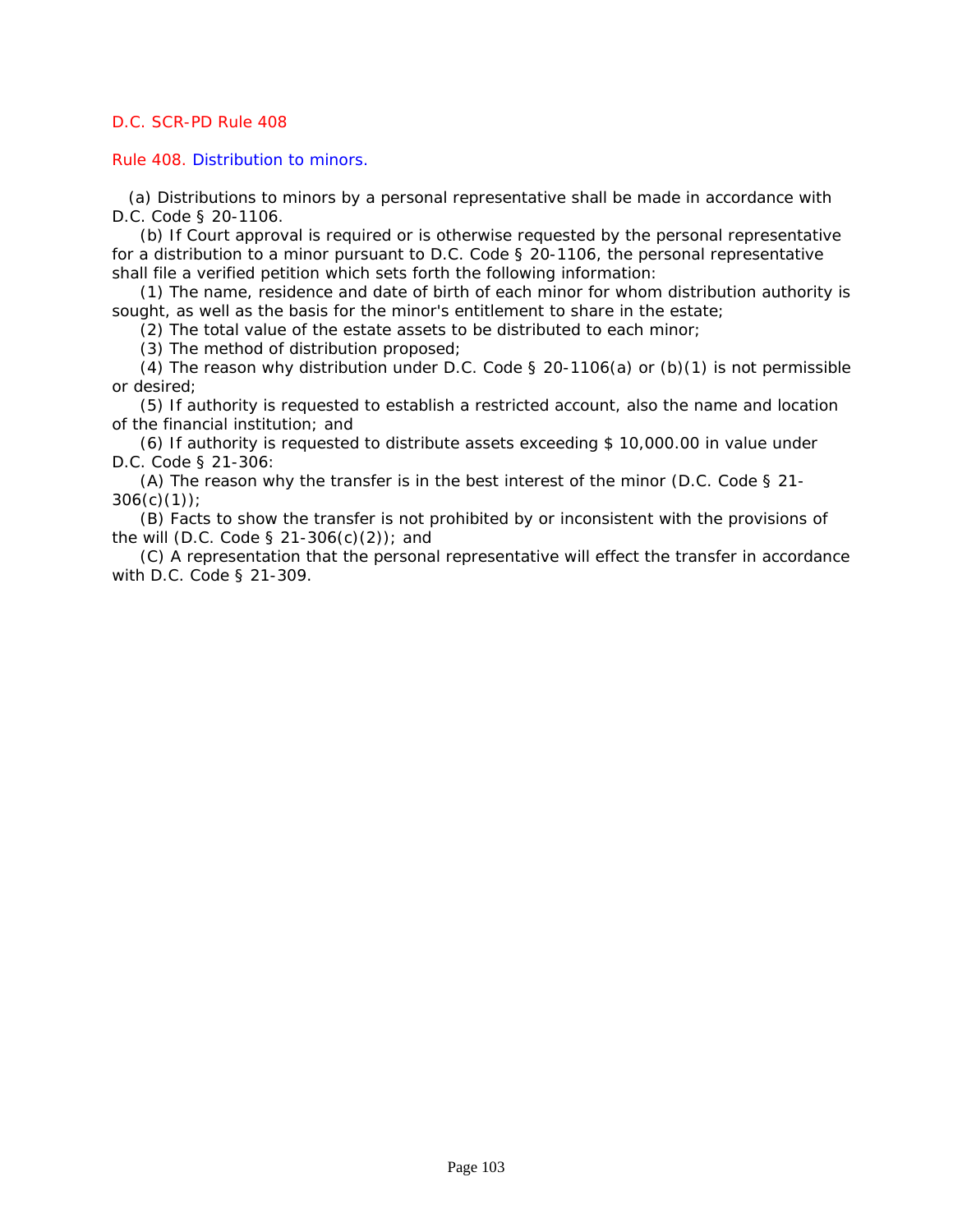#### Rule 409. Inventory and appraisals.

 (a) In all estates the personal representative must prepare an Inventory of property owned by the decedent at the time of death reflecting the fair market value of the property as of the decedent's death and the type and amount of encumbrances on any item. Said Inventory [must be delivered or mailed to each interested person within three months after appointment](#page-3-0)  of the personal representative. While the supervised personal representative must file the Inventory with the Court unless excused from filing an inventory pursuant to *D.C. Code § 20- 731*, such filing is discretionary for the unsupervised personal representative, unless otherwise directed by Court.

(b) Use of appraisers.

The supervised personal representative shall either make an appointment with the standing appraisers through the Register of Wills Office, or arrange for the use of special appraisers (as defined below), in preparation for the filing of an inventory in accordance with *D.C. Code §§ 20-711*, and/or 712. The unsupervised personal representative also may use the Court's standing appraisers or any qualified special appraisers in determining fair market value as of the decedent's death.

(c) Valuation of real estate.

For purposes of the requirements of *D.C. Code §§ 20-711* and *712*, both supervised and unsupervised personal representatives may inventory real property at the value placed thereon by the District of Columbia Department of Finance and Revenue for purposes of assessment and taxation for the fiscal year in which the decedent died. If the personal representative determines that any real property should be independently appraised, the fair market value shall be determined by an appraiser selected by the personal representative. Such appraiser shall be licensed or certified and approved by the District of Columbia Board of Appraisers pursuant to D.C. Code § 45-3201 et seq. [*§ 42-3901* et seq., 2001 Ed.].

(d) Valuation of securities.

Valuation of securities shall be made as of the date of decedent's death and, other than as provided in *D.C. Code § 20-712(a)(2)*, shall be made in accordance with principles set forth in federal estate tax regulations governing the valuation of securities for federal estate tax purposes.

(e) Special appraisers.

Special appraisers are defined as appraisers qualified to determine the fair market value of D.C. real and personal property who are not employed by the Court as standing appraisers. Qualified special appraisers shall be used by the supervised personal representative to appraise a decedent's interest in joint ventures, partnerships, business enterprises, cooperative apartments, coins and stamps and any other assets which the Register of Wills has determined that the standing appraisers do not ordinarily appraise.

(f) Inventory form.

In supervised administration, the Inventory shall be filed in substantially the following format, and accompanied by a separate Probate Form 27 with complete account numbers, if financial accounts are reported therein. In unsupervised administration the same form may be used:

IN THE SUPERIOR COURT OF THE DISTRICT OF COLUMBIA PROBATE DIVISION

| ESTATE OF | Administration No.                           |
|-----------|----------------------------------------------|
|           | Date of death $\ldots$ , $\ldots$ , $\ldots$ |
|           | Date of appointment of                       |
|           | personal representative                      |
|           | () Supervised estate                         |
|           | () Unsupervised estate                       |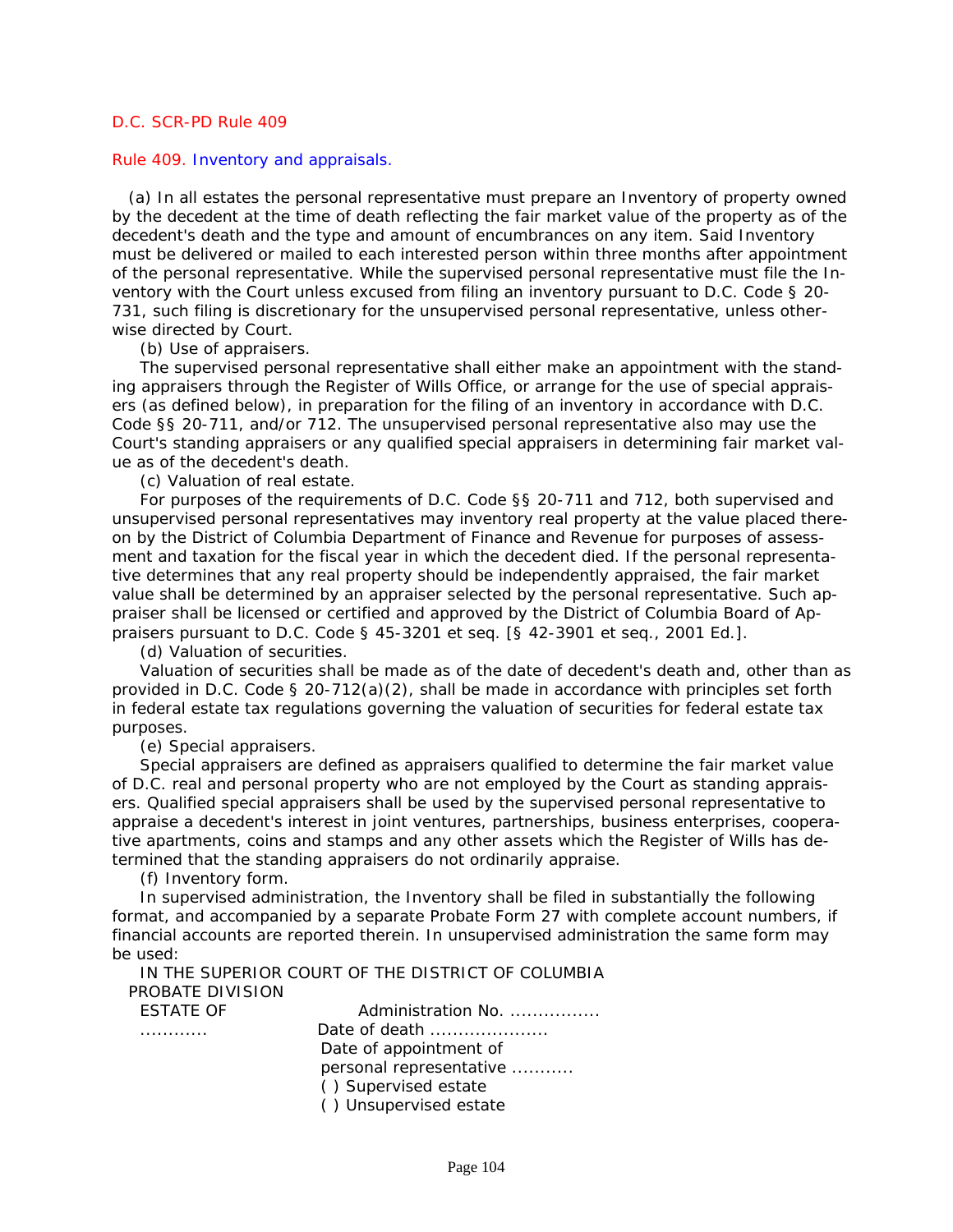NOTICE is hereby given that the supervised personal representative of the above estate will file the enclosed Inventory with the Court on or before ..................

 (Fill in date within 3 months from date of appointment.) INVENTORY Summary

 A Real property in the District of Columbia \$ ..... B Tangible personal 2001. C Corporate Stocks ..... D Bonds, notes, mortgages, debts due to the decedent ..... E Bank accounts, building association shares, savings and loan accounts, cash ..... F Debts owed to the decedent by the personal representative ..... G All other interests ..... TOTAL \$ .....

Instructions: Complete all pertinent schedules and summary. See *D.C. Code §§ 20-711* and *712*.

VERIFICATION

I do solemnly declare and affirm under penalty of law that the contents of this inventory are true and correct to the best of my knowledge, information, and belief, that it has been prepared by me or under my direction, and is to the best of my knowledge a complete inven[tory of all of the estate of the above named decedent, made in good faith pursuant to District](#page-3-0)  of Columbia law.

> ............................ ............................ Personal Representative(s)

CERTIFICATE

There has been mailed or delivered to all interested persons, within the 15 days previous to the filing of this inventory, a copy of the inventory and the appended notice that it would be filed on or before the date stated in said notice.

Date: ....... ............................

 ............................ Personal Representative(s) or Attorney(s) VERIFICATION AND CERTIFICATE OF NOTICE PURSUANT

TO SCR-PD 403(b)(4)

I do solemnly declare and affirm that I have mailed or caused to be mailed a copy of the notice of appointment and general information statement as required in *D.C. Code § 20- 704(a)* and (b) on the ....... day of ....... 19.., to the following persons:

[Attach list of names and addresses of all heirs, legatees,

and creditors referred to in *D.C. Code § 20-704(b)*.]

I do further solemnly declare and affirm that I have previously filed or file herewith proofs of publication as required by SCR-PD 403(b)(4).

............................

#### ............................

#### Personal Representative

Dated: ......... Attorney: ....... Sample Schedule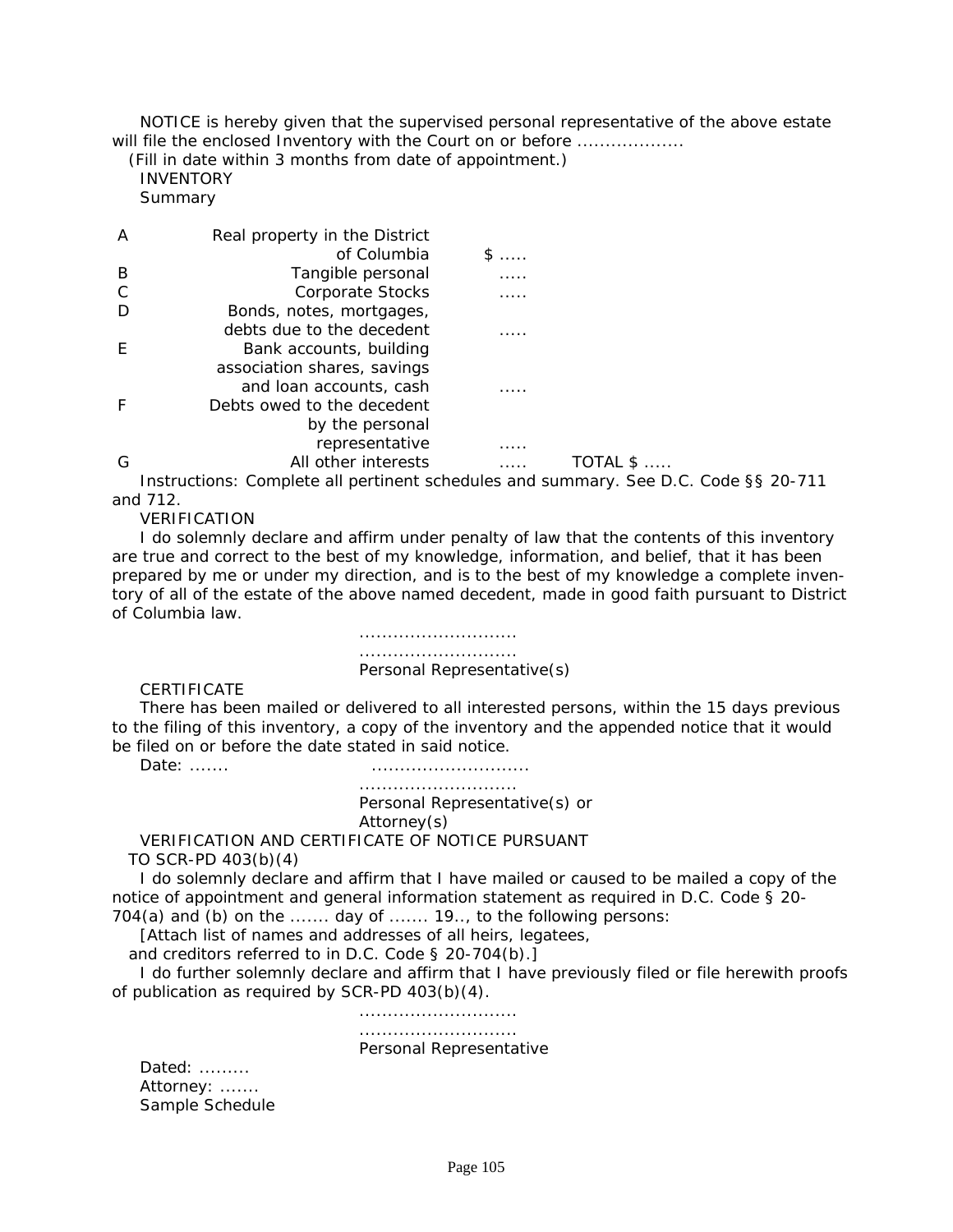(A separate page should be used for each schedule) IN THE SUPERIOR COURT OF THE DISTRICT OF COLUMBIA PROBATE DIVISION Estate of ......... Administration No. ................ INVENTORY SCHEDULE ................... Item No. Description Value

...................................................................

(Include a description of the type and amount of any encumbrance but do not deduct it from value column.)

TOTAL \$ .........

Appraiser's Verification

The property described above has been impartially appraised by me to the best of my skill [and judgment and constitutes all of the property of the named decedent of the type encom](#page-3-0)passed by this schedule of which I have knowledge and with the appraisal of which I have been charged.

> ............................ Appraiser (Print name) ............................ Appraiser (Signature) ............................ (Address)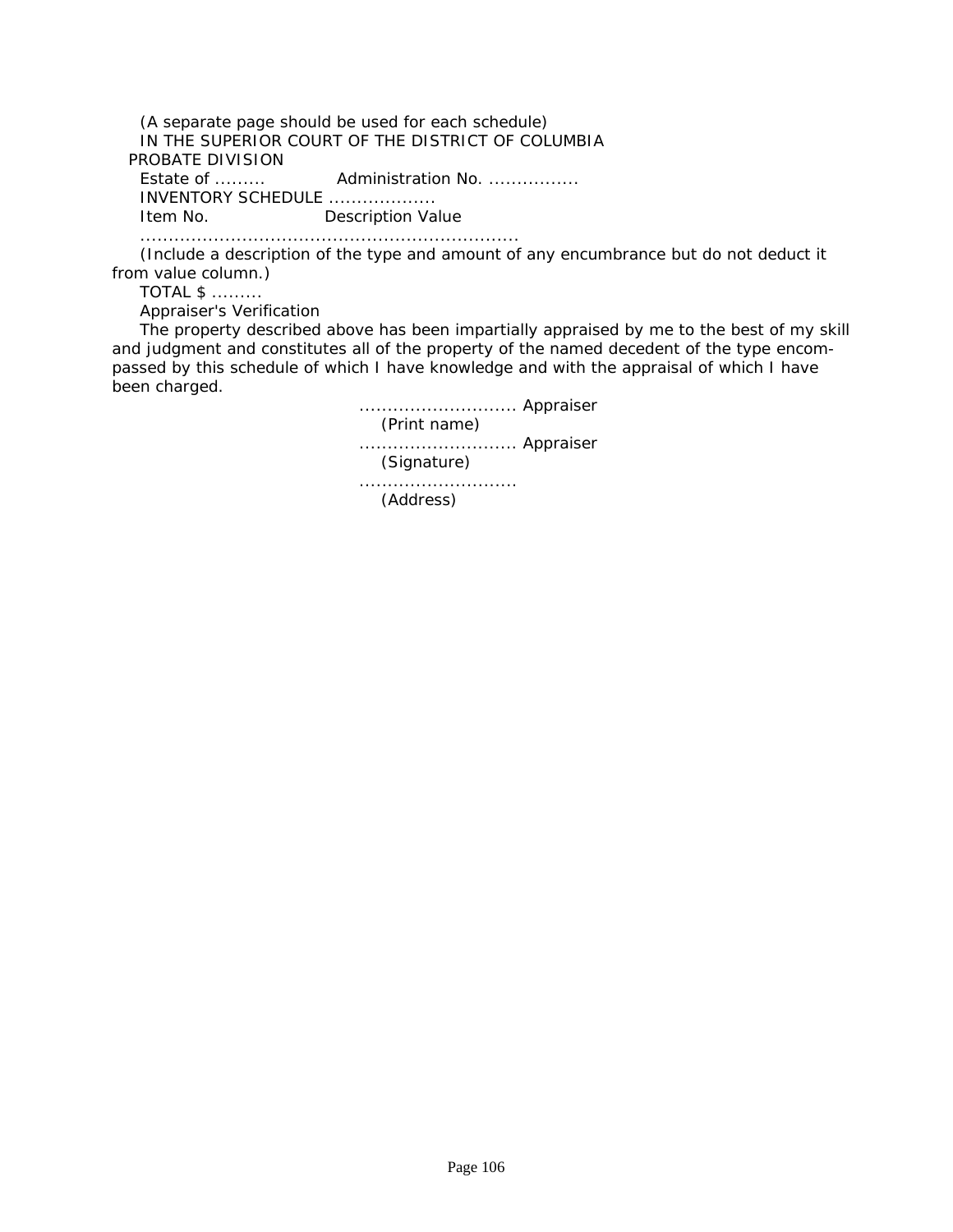Rule 410. Claims against estate.

(a) Petition.

Petitions for order directing payment of claims prescribed by *D.C. Code § 20-909(a)* shall be in substantially the following format:

IN THE SUPERIOR COURT OF THE DISTRICT OF COLUMBIA

PROBATE DIVISION

Estate of **Administration No. ........** 

.............. Deceased.

PETITION FOR ORDER DIRECTING PAYMENT OF CLAIM

PURSUANT TO *D.C. CODE § 20-909(a)*

The undersigned claimant hereby petitions the Court for an order directing payment of a claim against the above-entitled estate.

1. Name of claimant:

2. Address of claimant:

3. Date of mailing or delivery of claim to Register of Wills or personal representative:

4. Amount of claim:

5. Basis of claim (check appropriate lien)

... Funeral expenses, not exceeding \$ 1,500.

... Fiduciary and attorney's fees, not exceeding \$ 1,000.

... Homestead allowance, not exceeding \$ 15,000.

... Family allowance, not exceeding \$ 15,000

... Exempt property, not exceeding \$ 10,000.

... Reasonable and necessary medical and hospital expenses of the last illness of the decedent, including compensation of persons attending the decedent.

... Rent in arrears for which an attachment might be levied by law.

... Judgments and decrees of courts in the District of Columbia.

... Other just claims.

6. The petition is being filed because the claim has not been rejected but has not been [paid within 8 months from the date of first publication of the Notice of Appointment, Notice to](#page-3-0)  Creditors, and Notice to Unknown Heirs.

7. The time for presentation of claims has expired.

I do solemnly declare and affirm under penalty of law that the contents of the foregoing petition are true and correct to the best of my knowledge, information and belief.

> ............................ Claimant

Dated: .........

CERTIFICATE OF SERVICE

I hereby certify that a copy of the foregoing Petition for Order Directing Payment of Claim Against Estate Pursuant to *D.C. Code § 20-909(a)* was this .... day of ....., 20.., mailed, by first class mail, postage prepaid, (or delivered) to

(personal representative or attorney for the personal representative)

.......................................

(Signature of Claimant or Claimant's Attorney)

(b) Response to petition.

The personal representative or the attorney for the personal representative shall have 10 days from the date of mailing or delivery of the Petition for Order Directing Payment of Claim as shown on the Certificate of Service, to file a response and to mail or deliver a copy thereof to the Claimant or the Claimant's Attorney. See also, SCR-PD 407(e).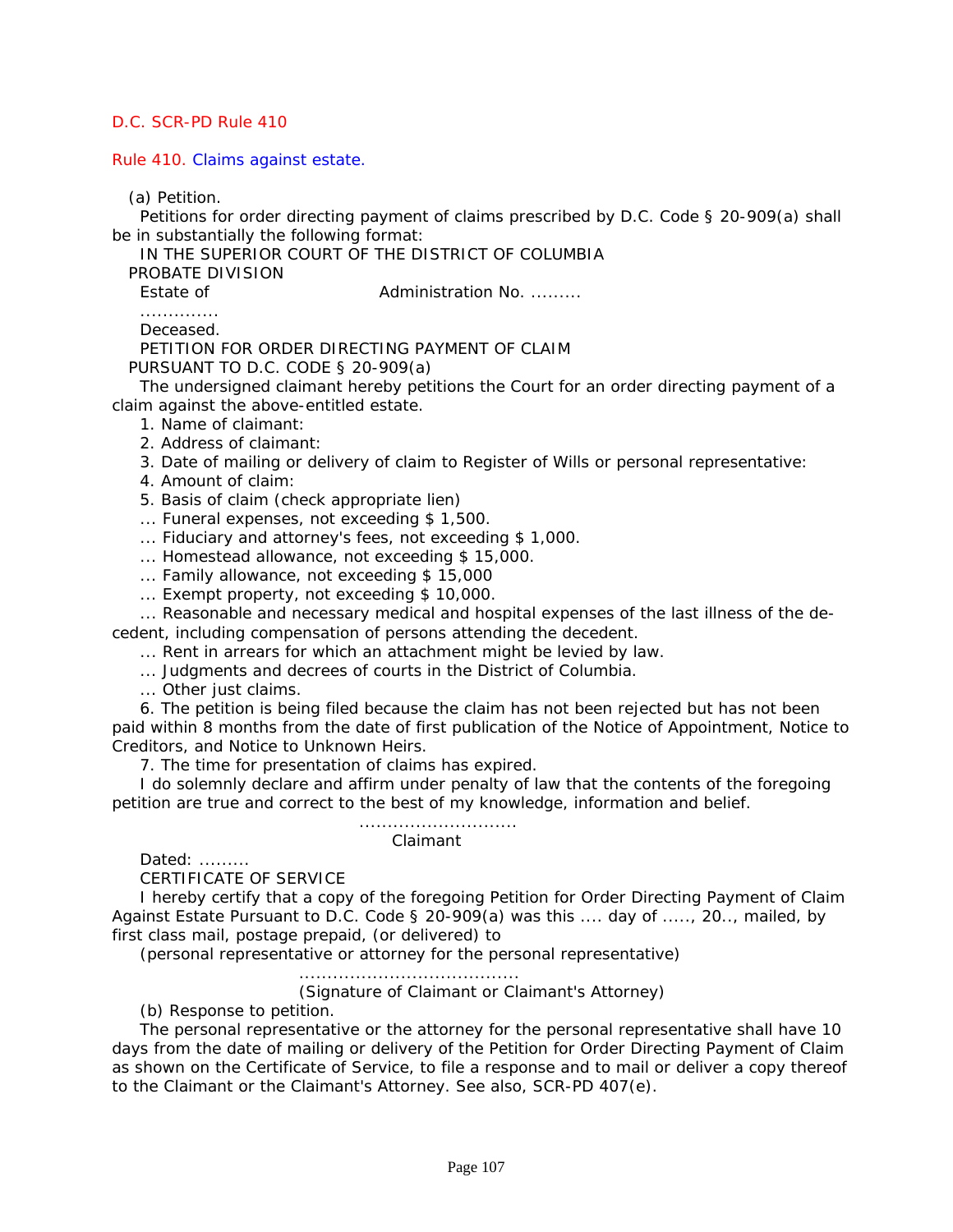Rule 411. Action on claims.

(a) Notice of action.

Notice of action taken by the personal representative, pursuant to *D.C. Code § 20-908(a)*, shall be in substantially the following format:

SUPERIOR COURT OF THE DISTRICT OF COLUMBIA

PROBATE DIVISION

Estate of: **Administration No. ...............** 

..............

Deceased. NOTICE OF ACTION TAKEN ON CLAIM To: ............. (Claimant)

You are hereby notified that your claim in the amount of \$ .... against the above-entitled estate is:

(a) .... Allowed in the stated amount.

(b) .... Allowed in the amount of \$ ..............................

(c) .... Disallowed.

(d) .... Undetermined, and will be presented to the Court for determination.

............................

Personal Representative

Date mailed or delivered: ......... NOTICE

If your claim has been disallowed in whole or in part, it will be barred to the extent of its [disallowance unless you file a verified complaint with the appropriate Division of this Court or](#page-3-0)  other court of competent jurisdiction within 60 days after the date of mailing or delivery of this notice or such shorter period as might be allowed by the regular statute of limitations.

(b) Service of notice of action.

Notice given pursuant to *D.C. Code § 20-908(a)* and this Rule, shall be signed by the personal representative, and will be deemed to have been mailed or delivered by the personal representative if mailed or delivered either by the personal representative or an agent of the personal representative.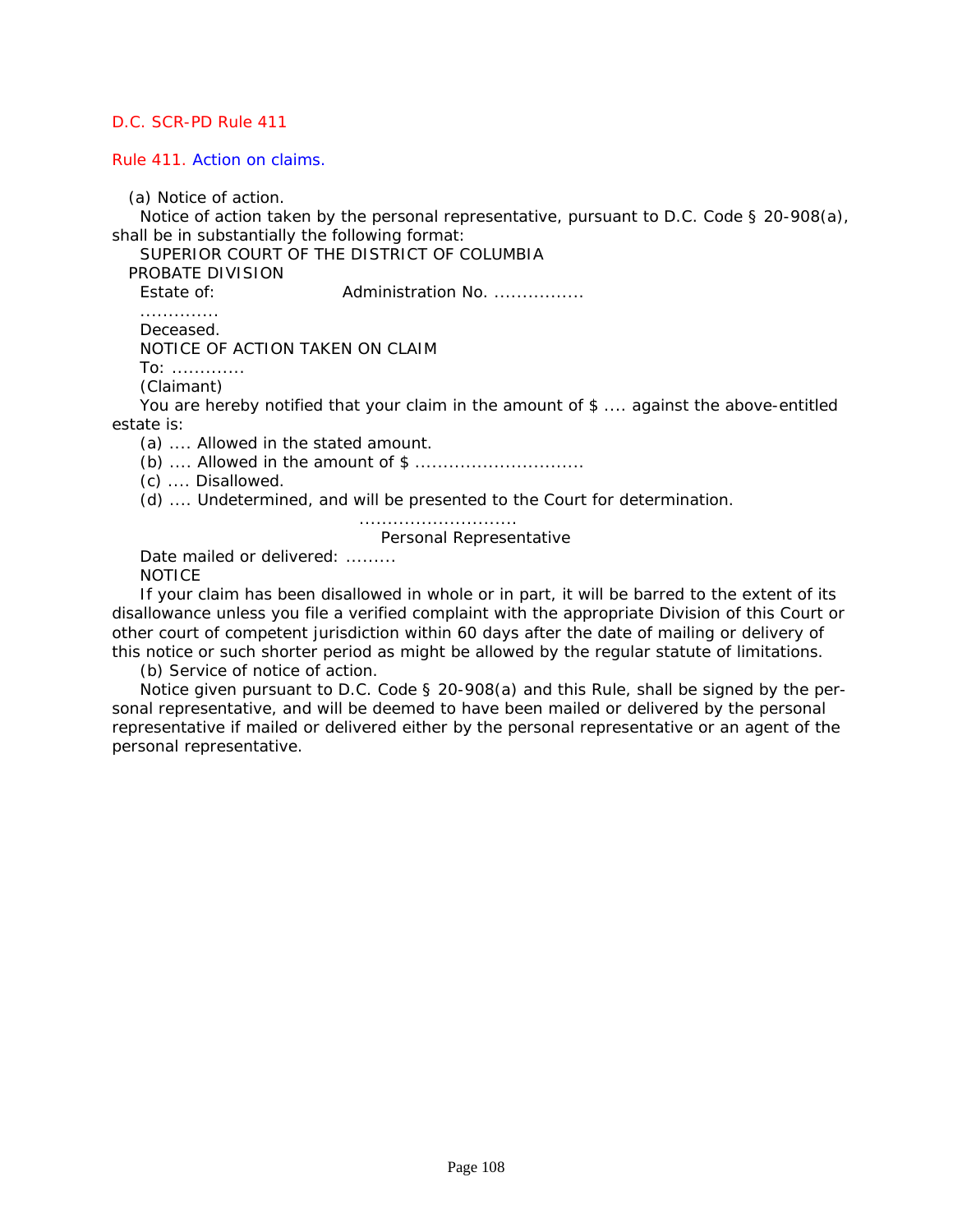Rule 412. Court order for authority to act.

#### (a) Petition.

Any petition filed by a personal representative pursuant to *D.C. Code § 20-742* or, by a person pursuant to D.C. Code *§ 19-101.05* or *D.C. Code § 20-107* (except as provided in *D.C. Code § 20-107(c)*) shall specifically identify the relief requested, the legal basis therefor (if any), and the reasons why such relief is believed to be appropriate. The petition shall be accompanied by a Certificate of Service.

(b) Hearings and notice of hearings.

If the Court determines that a hearing is necessary or advisable with regard to a petition filed:

(i) pursuant to *D.C. Code § 20-107(b)*, the Court shall set a hearing and so advise the unsupervised personal representative; at least ten days prior to the hearing, the unsupervised personal representative shall give written notice of the hearing to the interested persons by certified mail or personal delivery; the unsupervised personal representative shall thereafter certify to the Court in writing that such notice has been given; or

(ii) pursuant to *D.C. Code § 20-742* or otherwise under *§ 20-107*, the Court shall set a hearing and give notice as provided in SCR-PD 4.

(c) Exercise of powers limited or restricted by Court order.

If the power granted to a personal representative in *D.C. Code § 20-741* is limited or restricted pursuant to Court order, and it becomes necessary or advisable to exercise that power, the personal representative shall file a petition with the Court as provided in paragraph [\(a\) above. In granting the relief requested in such a petition, the Court may impose whatever](#page-3-0)  reasonable requirements it deems advisable under the circumstances of the particular matter to the extent necessary to address the reasons for the imposition of the limitation or restriction.

(d) Limited use of appraisals.

For the purpose of granting the relief requested in petitions filed under this Rule, the filing of an appraisal shall not be required unless the Court is being asked to resolve a dispute concerning, or to approve valuation in, a particular transaction. In addition, for the purpose of fixing or increasing the amount of a bond, if any, the inventoried value of property shall generally be used; if appropriate, an additional requirement may be imposed to require an increase in the amount of the personal representative's bond, equal to the excess of any proceeds over the inventoried values prior to the receipt of such excess proceeds.

#### **COMMENT:**

One example of the application of paragraph (c) would be as follows. If the restriction on a power to sell real or personal property was imposed at the request of the personal representative in order to avoid the cost of bonding the full value of that property, the Court shall require only that the bond be increased to the amount of the bond which would have been imposed if the restriction had never been requested.

Unless otherwise specified by either the statute or the Rules, any relief sought should be in the form of a petition under this Rule.

#### REGISTER OF WILLS COMMENT

Technical revision made to correct error in reference to D.C. Code or D.C. Court Rules.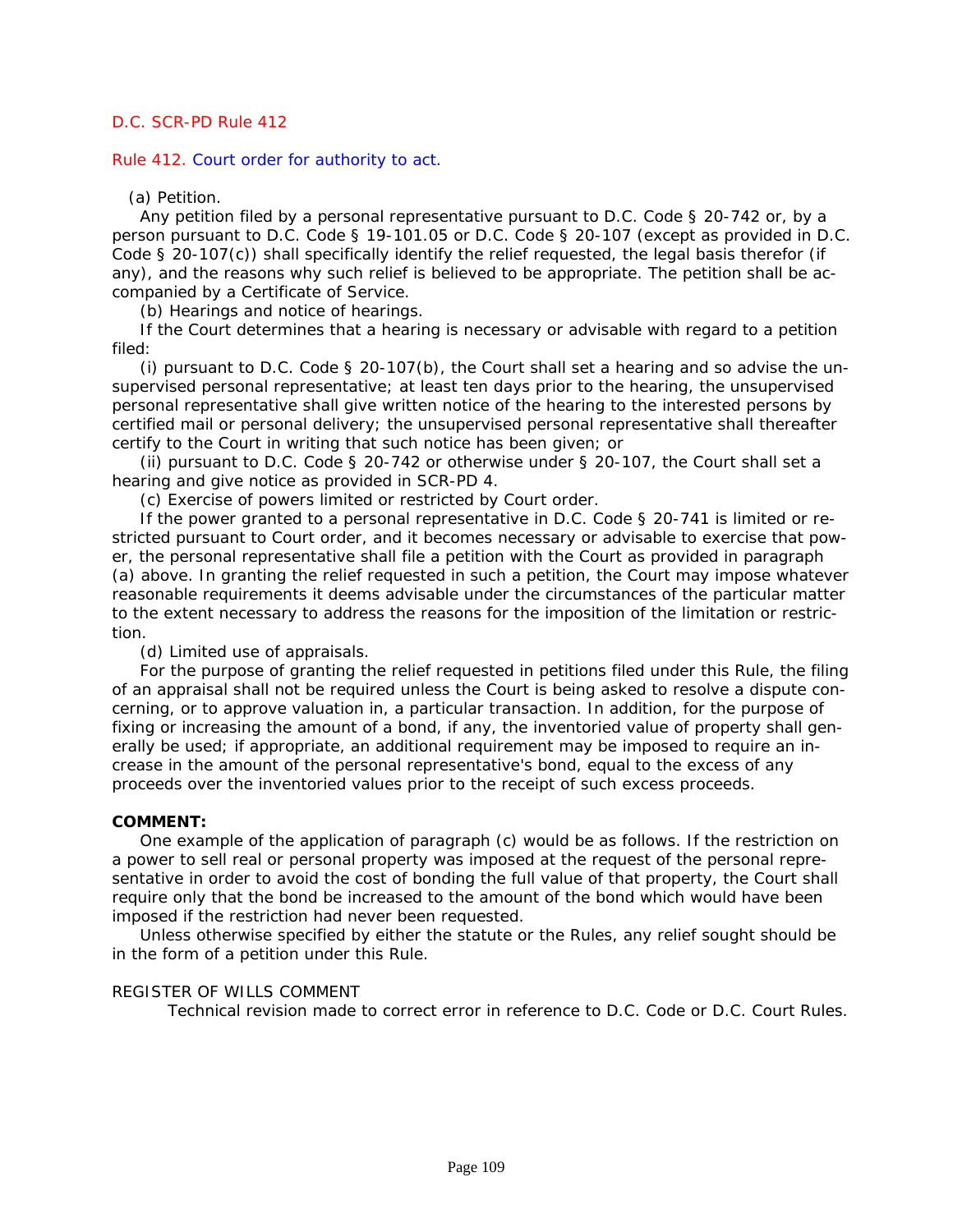Rule 413. Rule to show cause for recovery of possession of property of the estate.

(a) Petition for Rule to Show Cause.

When it is believed that any person is in possession of assets, papers, data or information of or about the decedent's estate and is wrongly withholding the same, a Petition may be filed for a Rule to Show Cause, directing such person to appear and show cause why such person should not disclose all of the assets, papers, data and information in such person's possession belonging to the estate and the location of the same and why such person should not be required by the Court to turn over all of the said assets, papers, data and other information to the personal representative, provide access to property or take such other action as ordered by the Court.

(b) Content of the Petition.

In addition to any other information required to be submitted to the Court under this Rule, the petition shall set forth with particularity the following facts, points, and authorities: (1) a concise description of the asset, papers, data, or other information concerning the decedent's estate that is alleged to be wrongfully withheld by the individual named in the petition; (2) the name, address, telephone number and any other pertinent identifying information about the individual whose actions are to be subject to the order to show cause; (3) a statement of the jurisdiction of the Superior Court over the subject matter and such person; (4) the facts and law that would establish the right of the estate to demand production of the subject asset, paper, data or other information (including but not limited to its alleged connection to the assets of the estate or its relevance to the administration of the estate); (5) a concise demand for relief, such as production of a particular asset or data, reimbursement of monies to the estate, or other specific relief; and (6) any other information that the petitioner determines to be relevant to the Court's decision to issue the order to show cause or reason(s), if any, why any of the foregoing information is not supplied.

(c) Good faith effort -- Certification of petitioner.

The Petition for Rule to Show Cause shall contain the petitioner's certificate that despite a good faith effort the petitioner has been unable to obtain the assets, papers, data and information sought. The certification shall set forth specific facts describing the good faith effort.

(d) Who may petition the Court.

The personal representative may file a petition hereunder. Any interested person may also file a petition hereunder against the personal representative and such petitioner shall suffice as an "application" for relief, as permitted in *D.C. Code § 20-107*.

(e) Form of Order.

The Court may grant the Petition for Rule to Show Cause without waiting for any response to the Petition by executing an Order for Rule to Show Cause substantially in the following form:

SUPERIOR COURT OF THE DISTRICT OF COLUMBIA

PROBATE DIVISION

In Re: Administration No. ..................

ORDER FOR RULE TO SHOW CAUSE

Upon consideration of the Petition of ......... (personal representative) herein, filed the ..... day of ......, 20..,

ORDERED, that .............. appear in this Court at .... A.M. in Courtroom No. ....., on the day of ........, 20.., and show cause, if any there be, why he/she/it should not disclose all the [assets, papers, data and information he/she/or it has in his/her/or its possession belonging to](#page-3-0)  the above estate and the location of the same, and why he/she/or it should not be required by this Court to turn over all of the said assets, papers, data and other information to the personal representative of this estate, provide access to property or take such other action as ordered by the Court, PROVIDED, however, that a copy of said Petition and this Order be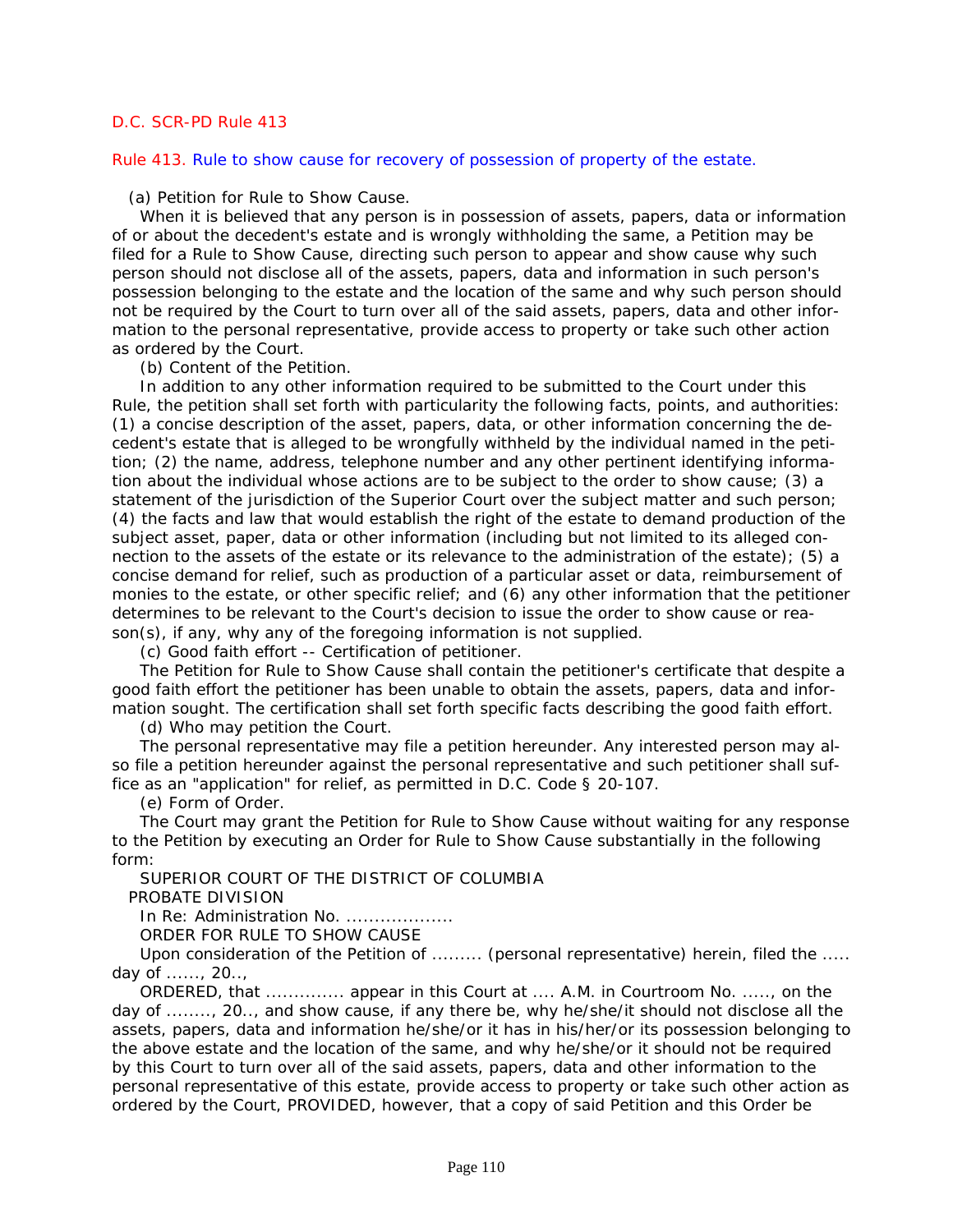served upon him/her/or it by petitioner on or before the .........., 20.. in accordance with SCR-Civil 4(c) and it is further

ORDERED that if ................... fails to appear on the date set in this Order, the Court may grant the relief requested in the petition without further notice.

...................

JUDGE

Copies to: Petitioner (address) Interested Persons (address)

(f) Service of the Petition and Order.

Upon the issuance of an order to show cause, service of copy of that order and a copy of the petition shall be made as follows: A copy of the petition and order shall be served upon the person allegedly in possession of the sought material in the manner prescribed by SCR-Civil 4(c). All interested persons shall be served by first class mail. Neither the personal representative nor any of the interested persons shall effect service upon the person allegedly in possession of the sought material.

(g) Proof of service.

Proof of service of the Petition and Order for Rule to Show Cause shall be by affidavit filed no later than the time set by the Order for cause to be shown.

(h) Response to Order for Rule to Show Cause.

The person on whom the Petition and Order for Rule to Show Cause is served may file a responsive pleading to the Petition at any time, up to the date therein specified for cause to be shown. If the responsive pleading asserts a plea of title, the Court may treat the Petition for Rule to Show Cause as a complaint, provided the petitioner pays the complaint filing fee [within ten \(10\) days, and may hold a status conference on the date set for cause to be shown](#page-3-0)  and enter such other orders therein pertaining to interested persons and indispensable parties as are just in accordance with SCR-PD 107(b).

#### **COMMENT:**

If the Petition is treated as a complaint, a jury demand must be made seasonably pursuant to SCR-Civil 38(b) and 39(b).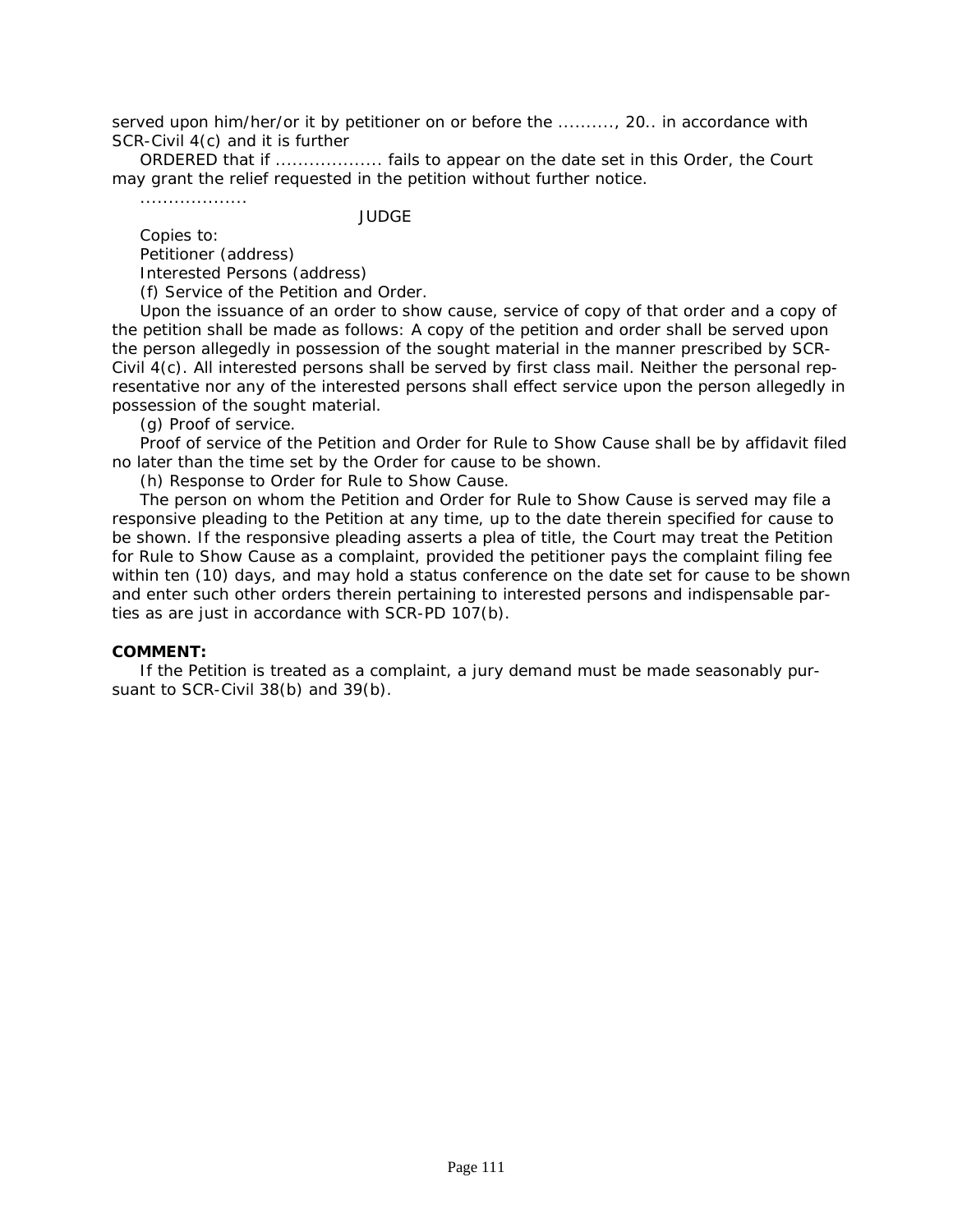Rule 414. Accounts of personal representative in supervised administration.

(a) Requirement to account in supervised administration.

(1) Preparation. *D.C. Code § 20-721* requires a supervised personal representative to prepare verified written accounts of the administration of the estate.

(2) Filing. Unless excused pursuant to *D.C. Code § 20-731*, all supervised personal representatives shall file accounts in accordance with the provisions of *D.C. Code §§ 20-721 through 20-724*.

(b) Form of account. The first accounting period of the estate shall begin at the date of [death of the decedent. All accounts shall be typewritten on forms prescribed by the Register](#page-3-0)  of Wills or as provided in SCR-PD 401. If financial accounts are reported therein, a separate Probate Form 27 must be filed with the account including complete account numbers.

(c) Tax certification. All final accounts in supervised estates shall contain a certification in a form prescribed by the Court that the supervised personal representative is or is not required to file a federal estate tax return and, if a federal estate tax return is required, a further certification that the District of Columbia estate transfer tax, including applicable interest, has been paid in full or that no such tax is due.

(d) *D.C. Code § 47-3716* finding. The Court may make the District of Columbia estate transfer tax finding required by *D.C. Code § 47-3716* with respect to the estates of decedents dying after March 31, 1987, as follows:

(i) upon the filing of a certificate of the District of Columbia Department of Finance and Revenue that the District of Columbia estate transfer tax has been fully discharged or provided for, or that no such tax is due, or

(ii) upon certification by the supervised personal representative that the supervised personal representative is not required to file a federal estate tax return.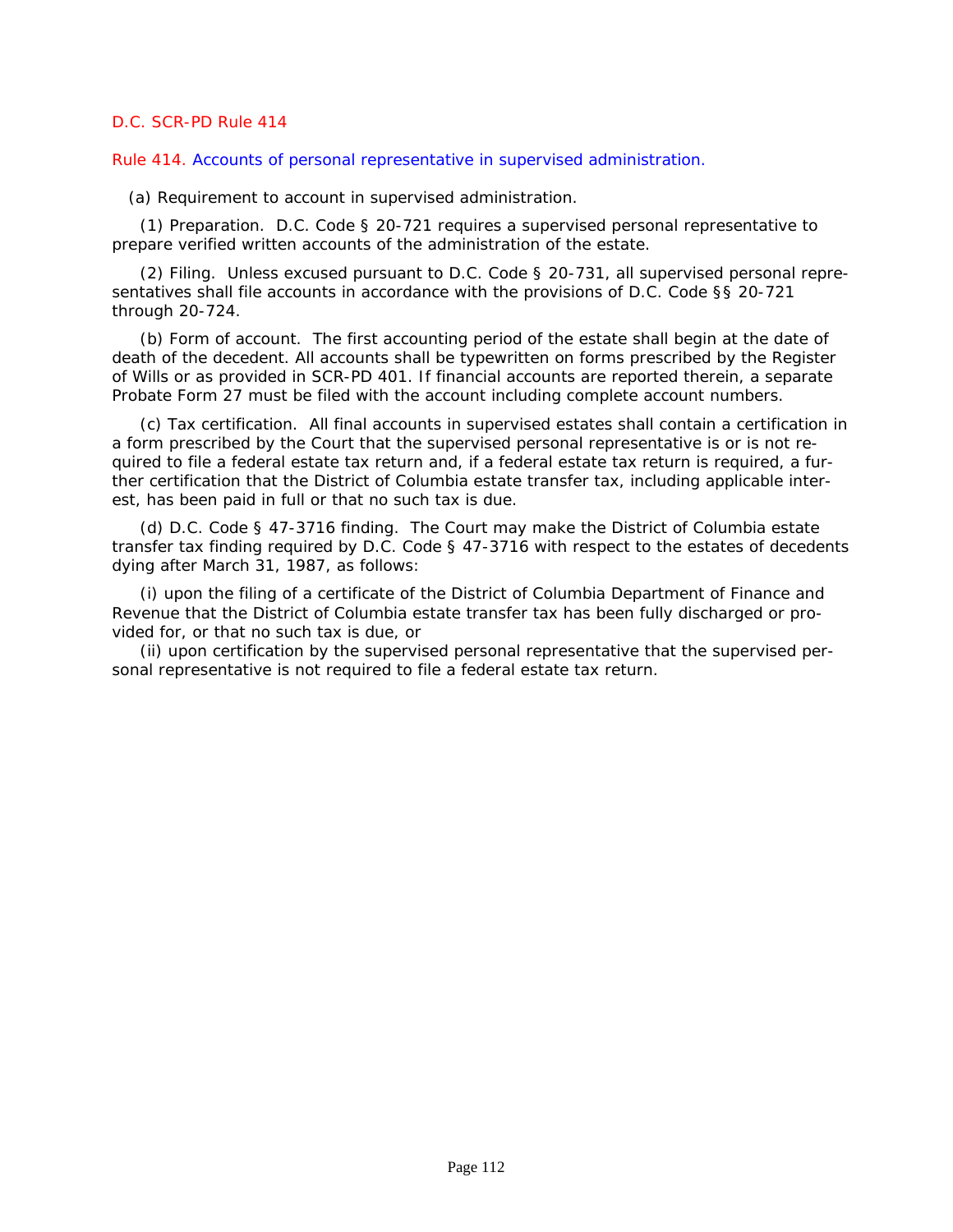Rule 415. Waiver of filing inventories and accounts in supervised administration.

(a) Effective waiver.

The filing of the waiver of the inventories and accounts, pursuant to the District of Columbia Code, converts supervised administration to unsupervised administration.

(b) Form of waiver.

A waiver of filing inventories and accounts pursuant to *D.C. Code § 20-731* shall be in substantially the following format:

SUPERIOR COURT OF THE DISTRICT OF COLUMBIA

PROBATE DIVISION

Estate of: **Administration No. ...............** 

..............

Deceased.

WAIVER OF FILING INVENTORIES AND ACCOUNTS

( ) I ...................., am an heir/legatee of the above-captioned estate. I am aware of my right to require the filing of inventories and accounts with the Court, but I waive this right, knowing that I may revoke this waiver and require the filing of an inventory and accounts by [filing a written demand with the Register of Wills within 7 days of sending the final account to](#page-3-0)  the interested persons. I further understand that if all heirs or legatees file Waivers of Filing Inventories and Accounts, this estate will be converted to unsupervised administration.

( ) I am the personal representative and the decedent's will waives the filing of Inventories and Accounts.

Date: .............. ............................

(Signature)

( ) The Verification and Certificate Pursuant to Rule 403(b)(4) was filed (insert date)

...................., or

( ) The Verification and Certificate Pursuant to Rule 403(b)(4) is filed below.

VERIFICATION AND CERTIFICATE

BY SUPERVISED PERSONAL REPRESENTATIVE

PURSUANT TO SCR-PD 403(b)(4)

I do solemnly declare and affirm that I have mailed or caused to be mailed a copy of the notice of appointment and general information statement as required in *D.C. Code § 20-*

*704(a)* and (b) on the .... day of ..............., 19....., to the following persons:

[Attach list of names and addresses of all heirs, legatees, and creditors referred to in *D.C. Code § 20-704(b)*.]

I do further solemnly declare and affirm that I have previously filed or file herewith proofs of publication as required by SCR-PD 403(b)(4).

............................

Personal Representative

Dated: ...............

Attorney: ...............

(c) Interpretation of "heir or legatee".

For purposes of *D.C. Code § 20-731(a)*, "an heir or legatee" shall refer to intestate or testate cases, as appropriate, and shall not require the waiver by heirs in a testate case.

(d) Requirements to accompany waivers.

Waivers of filing inventories and accounts will be accepted for filing only if court costs have been paid, the personal representative's verification and certificate pursuant to SCR-PD 403(b)(4), and the proofs of publication have been filed.

(e) Fiduciaries who may waive.

A guardian, guardian ad litem, committee, conservator, parent, attorney in fact, or other legal representative of an interested person referred to in *D.C. Code § 20-101(d)(2)(C)*, a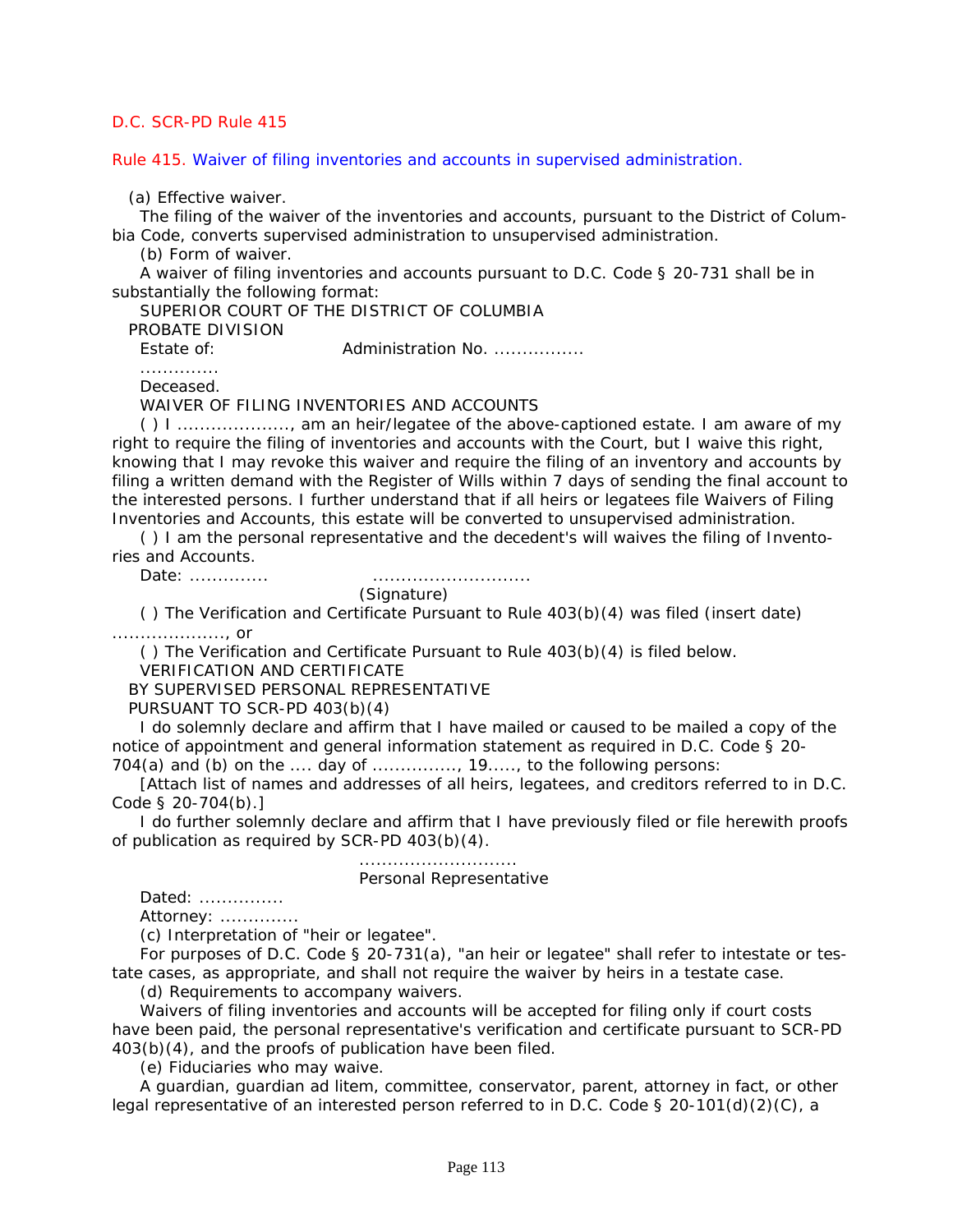[trustee nominated by will or other document, or any other person acting in a fiduciary capaci](#page-3-0)ty, may execute a waiver under *D.C. Code § 20-731* for and on behalf of such person's principal. A waiver signed by one acting in any such capacity must be accompanied by a certified copy of a court appointment, if any, or if none, by a verified statement (i) indicating such person's status, (ii) setting forth the nature and date of the instrument, if any, creating such fiduciary relationship and the relevant portions thereof and, (iii) representing that the instrument, if any, is still in full force and effect.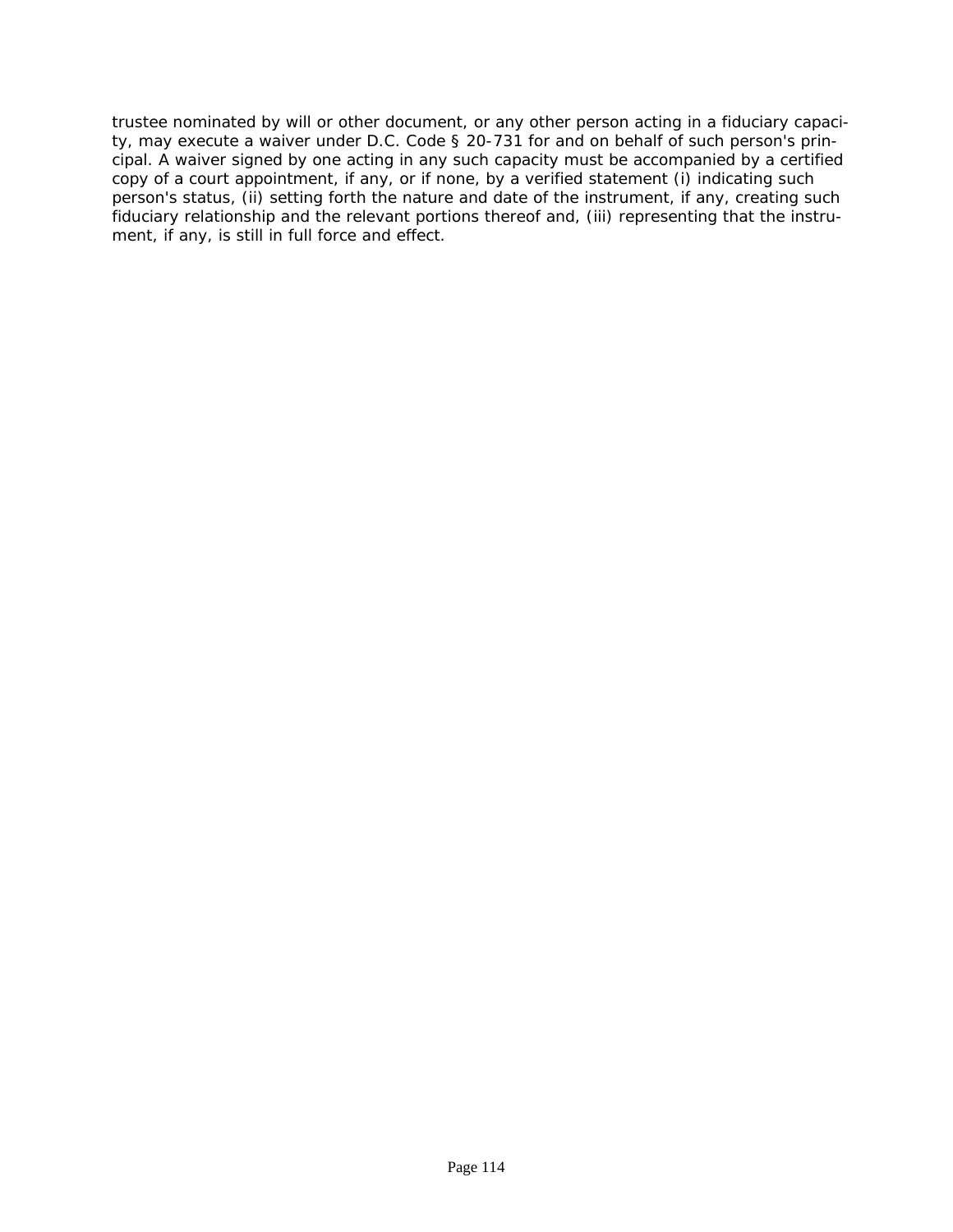#### Rule 416. Notice accompanying final account of unsupervised probate.

 The notice which shall accompany the copy of the final account must be sent to each interested person and may be sent to each creditor in an unsupervised administration. The notice shall be in substantially the following format:

SUPERIOR COURT OF THE DISTRICT OF COLUMBIA

PROBATE DIVISION

Estate of: **Administration No. ...............** 

............... Deceased.

NOTICE ACCOMPANYING FINAL ACCOUNT

OF UNSUPERVISED PROBATE

Enclosed with this notice is a copy of the final account of the unsupervised personal representative(s) of the above captioned decedent's estate.

You should understand that:

1. You have a right to object to this account within sixty days after the date on which this account was sent to you, by mailing or delivering to the personal representative or the Probate Division of the Superior Court of the District of Columbia within that 60-day period a written statement specifying your particular objections to the account as stated; and

2. If you do not make such an objection within the time prescribed, all claims (other than [for fraud\) which you may have against the personal representative\(s\) or any distributee shall](#page-3-0)  be barred.

> ............................ Personal Representative(s) or Counsel for Personal Representative(s)

Dated: ....................

#### **COMMENT:**

The Certificate of Completion (and thus the finality contemplated by *D.C. Code § 20-736*) requires giving the foregoing notice with the copy of the final account.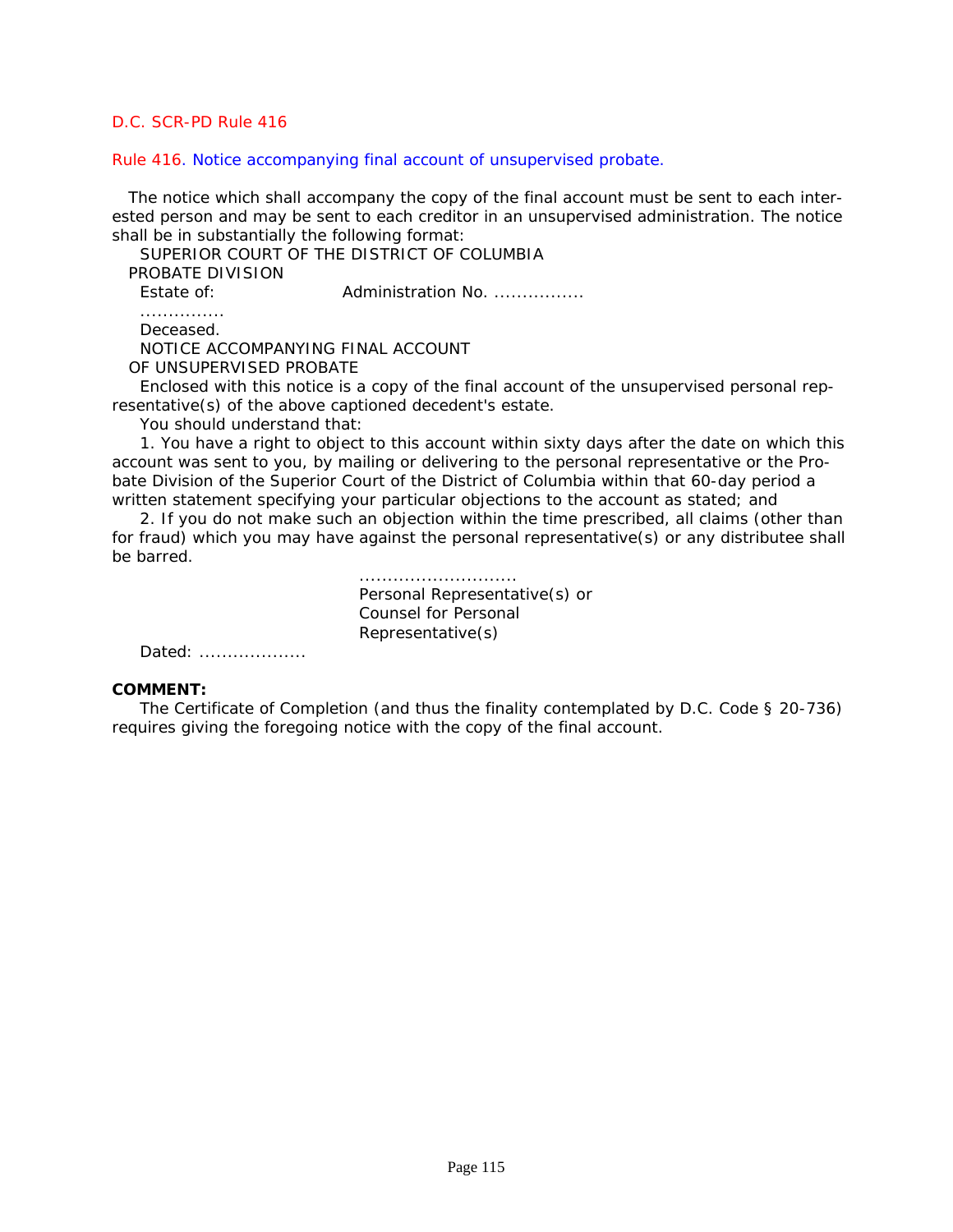Rule 417. Waiver of formal audit of account in supervised administration.

(a) Form of waiver.

A waiver of a formal audit of an account by an heir or legatee pursuant to *D.C. Code § 20-732(a)* shall be in substantially the following format:

SUPERIOR COURT OF THE DISTRICT OF COLUMBIA

PROBATE DIVISION

Estate of:

.............. Administration No. ................

Deceased.

WAIVER OF FORMAL AUDIT OF ACCOUNT

AND CONSENT TO ACCOUNT AS STATED

I, .............., am entitled to receive a share of the above estate. I have received a copy of the (first, second and final, etc.) ................... account of the estate.

I am aware that I am entitled to have a complete audit by the Court of said account whereby all the books and records of the Personal Representative would be examined.

I hereby waive my right to a formal audit and my right to file exceptions to the account within 30 days. I authorize the Court to conduct an informal and cursory review of limited records submitted by the Personal Representative.

I am aware that I may later request a formal and complete Court audit by filing a written demand with the Register of Wills within 20 days of the approval of the final account.

Witness:

(one required)

.............. ................................. (Signature) .............. Dated: ......................

(Address)

..............

This Waiver does not constitute a consent to the commission or fee requested, if any. (b) Interpretation of "heir or legatee".

For purposes of *D.C. Code § 20-732(a)*, "heir or legatee" shall refer to intestate or testate cases, as appropriate, and shall not require the waiver by heirs for a testate distribution.

(c) Fiduciaries who may waive.

A guardian, guardian ad litem, committee, conservator, parent, attorney in fact, or other legal representative of an interested person referred to in *D.C. Code § 20-101(d)(2)(C)*, a [trustee nominated by will or other document, or any other person acting in a fiduciary capaci](#page-3-0)ty, may execute a waiver under *D.C. Code § 20-732* for and on behalf of such person's principal. A waiver signed by one acting in any such capacity must be accompanied by a certified copy of a court appointment, if any, or if none, by a verified statement (i) indicating such person's status, (ii) setting forth the nature and date of the instrument, if any, creating such fiduciary relationship and the relevant portions thereof and, (iii) representing that the instrument, if any, is still in full force and effect.

(d) Effect of a receipt.

A receipt signed by an heir or legatee acknowledging payment in full of his or her interest in the estate shall be deemed to be a waiver for purposes of *D.C. Code § 20-732(a)*.

(e) Waiver of right to file exceptions.

An heir or legatee may waive the right to a formal audit under *D.C. Code § 20-732(a)* and the right to file an exception to the account within 30 days of its filing under *D.C. Code § 20- 726* as provided in paragraph (a) of this rule. An heir or legatee who waives these rights may nevertheless demand a formal audit within 20 days of approval of the final account under *D.C. [Code] § 20-732(c)*.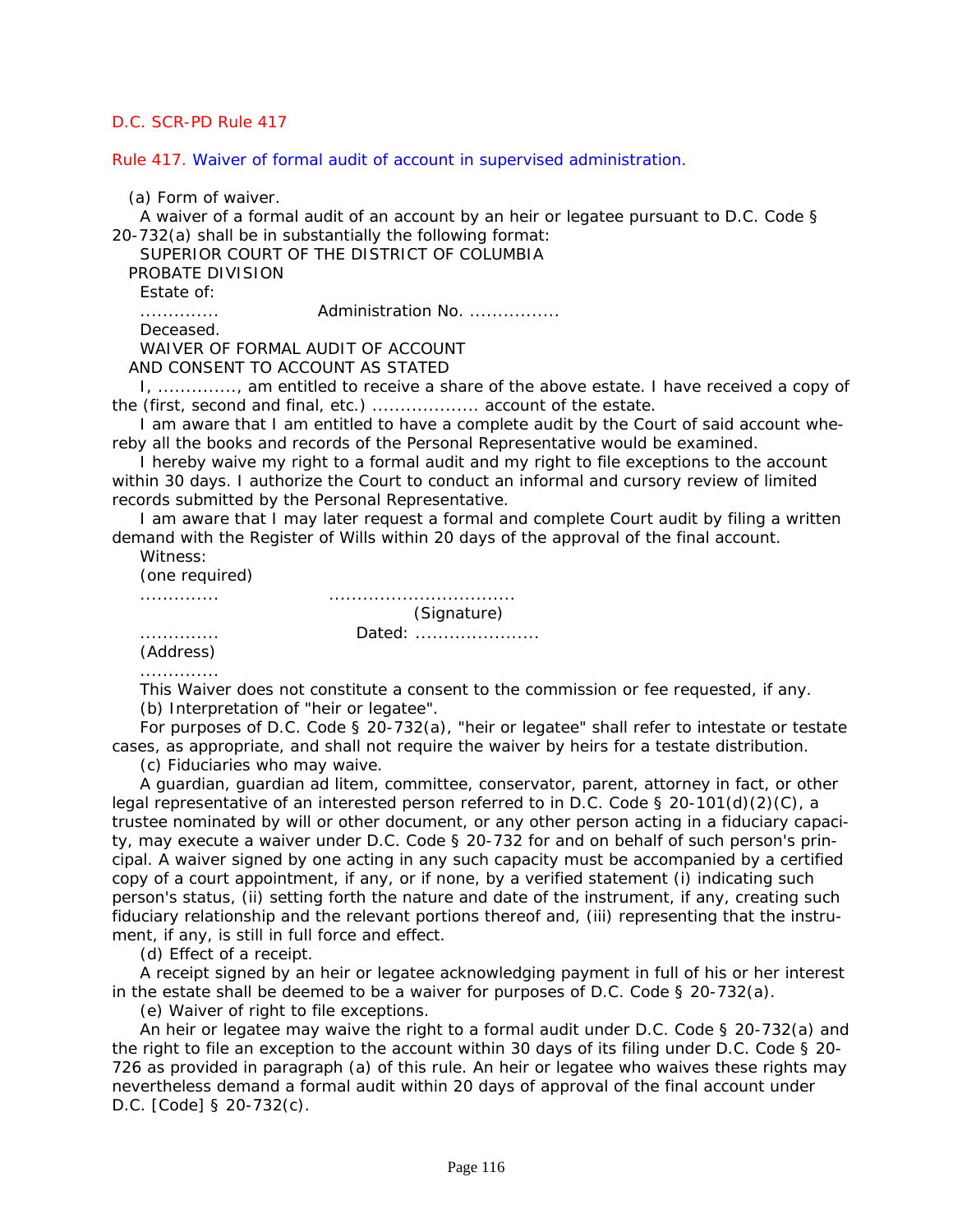Rule 418. Audit of accounts in supervised estates.

(a) Complete court audit.

Unless waivers have been filed with the account pursuant to *D.C. Code § 20-732*, the supervised personal representative, at the time of filing the account, shall:

(1) Exhibit all checking account bank statements and cancelled checks or vouchers evidencing cash transactions during the accounting period.

(2) Exhibit all passbooks, ledger sheets, statements, or similar documents issued by a bank, trust company, savings and loan association, brokerage firm or similar institution, reflecting the assets of the estate on deposit or on account therein, and evidencing the transactions in such assets during the accounting period.

(3) Where not otherwise ascertained in accordance with subparagraphs (1) and (2) [above, and \(4\) below, file a written statement by each depository of cash balances on deposit](#page-3-0)  therein and of all other assets (except tangibles) carried in the account as of closing date of the accounting period.

(4) Exhibit certificates or other statements of account of a custodian other than the personal representative evidencing ownership of all securities held for future accounting; in those fiduciary cases in which a bank is acting as fiduciary. In lieu of exhibiting certificates, the bank may submit an affidavit executed by an officer of the bank, other than the officer signing the account, verifying the correctness of the securities and cash accounts held for future accounting and the bank's custody thereof.

(b) Cursory review of account.

If the account is to be reviewed pursuant to *D.C. Code § 20-732*, the supervised personal representative shall at the time of filing the account:

(1) Note on the face of the account a request for cursory review.

(2) File with the account waivers required by *D.C. Code § 20-732* and SCR-PD 417(a) or receipts under SCR-PD 417(d).

(3) File vouchers or cancelled checks for all funeral expenses and each other disbursement in excess of \$ 1000 claimed in the account.

(4) If the account is final, file a statement that all claims filed with the Court or otherwise presented to the personal representative have been paid or rejected.

(5) Submit a check in payment of outstanding court costs in accordance with SCR-PD 425.

(c) Recommendation of the Register.

If the Register is satisfied that there has been submitted with a pending account for which cursory review is requested the requirements set forth in subparagraphs (2) through (5) of paragraph (b) of this rule, and all applicable time periods have expired, the Register shall, forthwith, submit such account to the Court for its approval.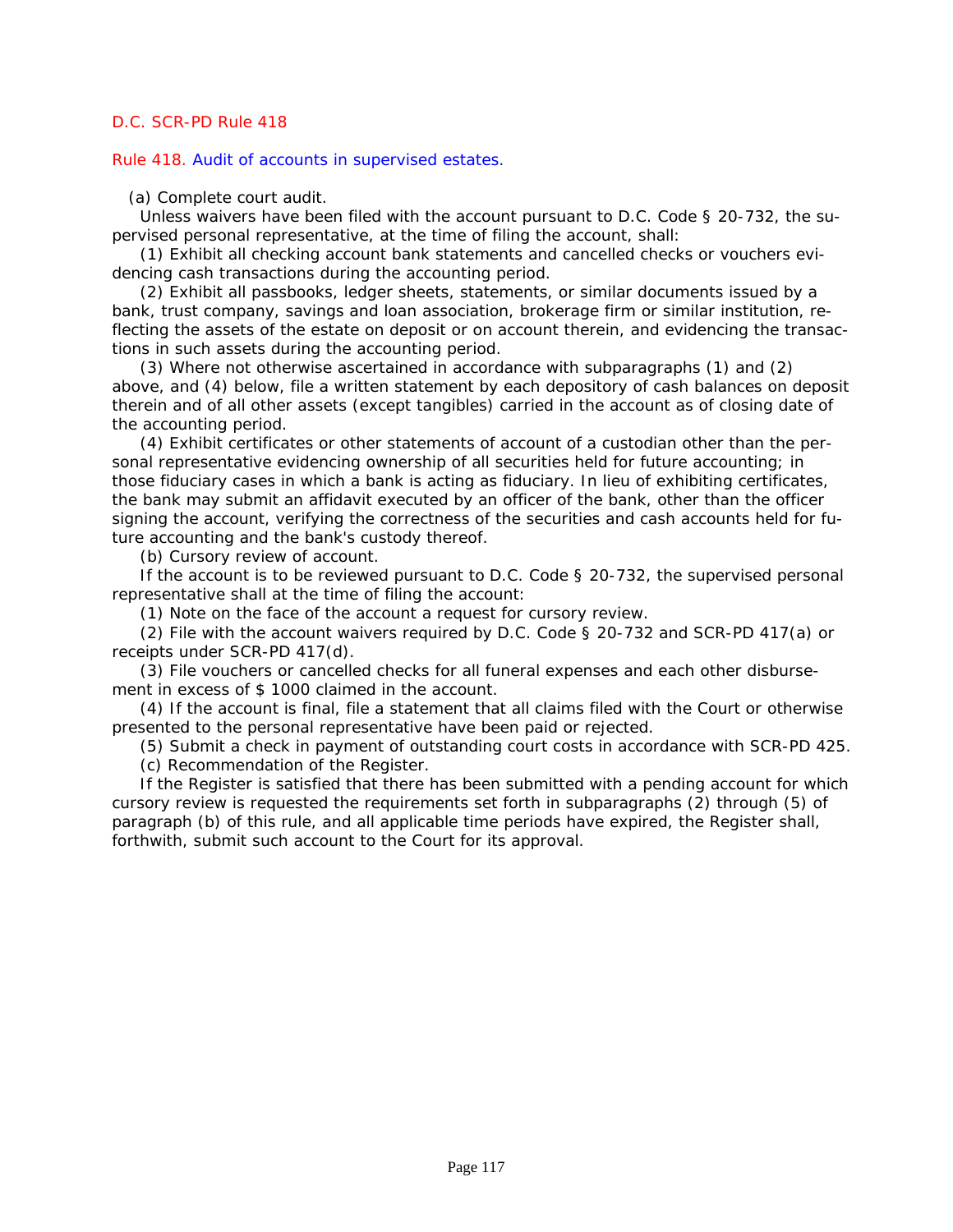# Rule 419. Accounts of special administrator.

 Special administrators shall account to the Court in the same manner as supervised per[sonal representatives, and such accounts shall be subject to a formal and complete audit pur](#page-3-0)suant to SCR-PD 418(a).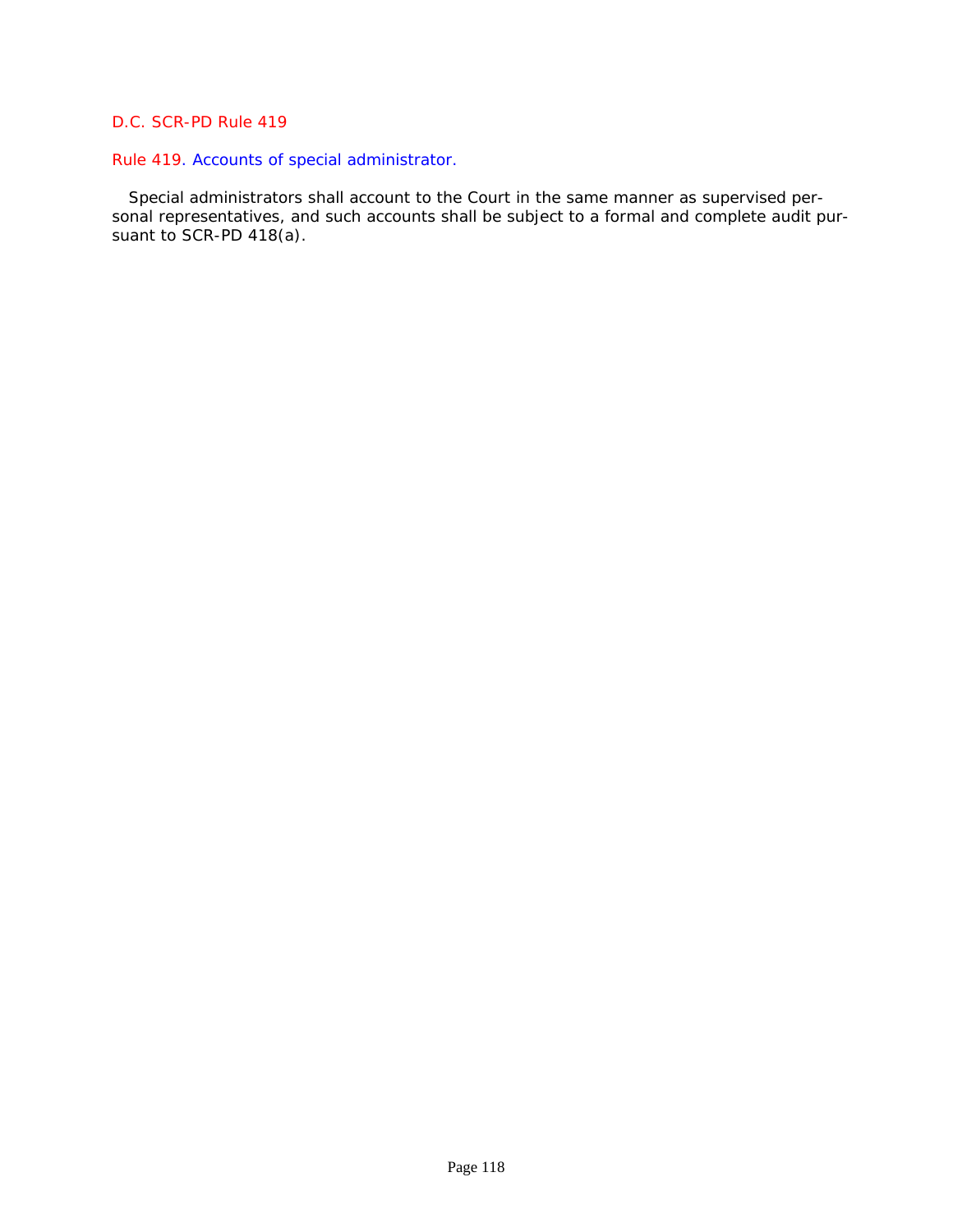#### Rule 420. Assignment of rights.

 When a party who claims to have a right to share as an heir or legatee of a deceased person assigns all or part of such right in a supervised or unsupervised proceeding, the assignee shall promptly file the assignment in the probate proceeding. Any further proceedings to pro[tect or enforce the assignment, or any claim based thereon, shall be prosecuted or presented](#page-3-0)  in the name of the assignee and not in the name of the assignor. Said assignment shall be verified in accordance with *D.C. Code § 20-102*. Unless approved by order of this Court, counsel for the assignee shall not appear for or represent the assignor.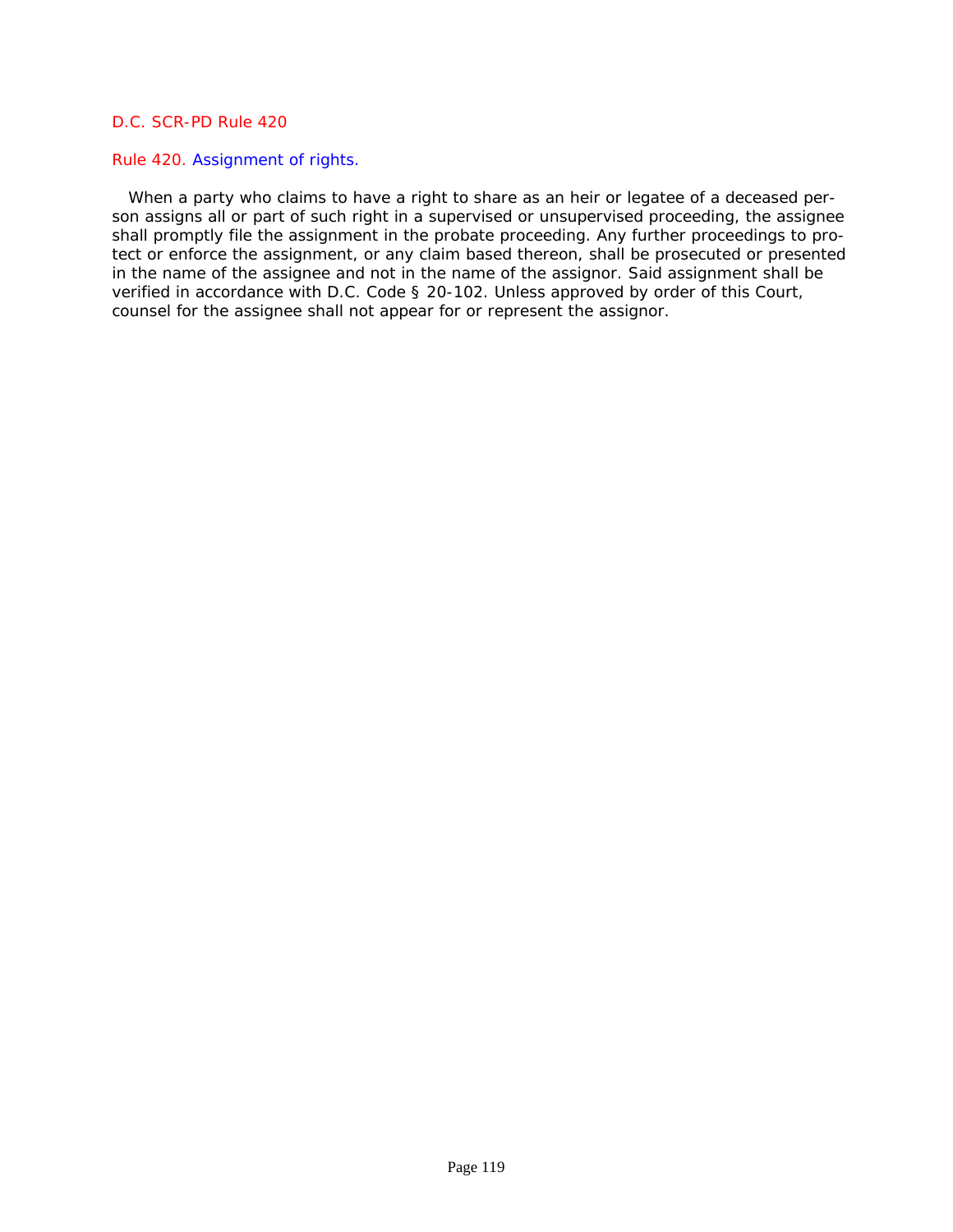#### Rule 421. Delinquent personal representatives or special administrators.

 Whenever it comes to the attention of the Register of Wills that there is an apparent irregularity or default in a supervised or unsupervised administration under these Rules, including but not limited to the failure to file, if required, within a prescribed time a proper inventory, account, or the Certificate required by *D.C. Code § 20-704(b-1)*, or that there is an insufficiency in the amount or security of an undertaking, the Register of Wills shall immediately notify the personal representative, or special administrator (hereinafter "person") that unless the irregularity or default is corrected forthwith, the person so notified shall be subject to re[moval. If the irregularity is not remedied, the Register of Wills shall report said irregularity to](#page-3-0)  the Court. Following such notification, the Court shall set a summary hearing, direct notice of the hearing to the person who has not remedied the irregularity and, at the hearing, remove the person and appoint a successor, unless, for good cause shown, failure to correct the irregularity or default is deemed excusable.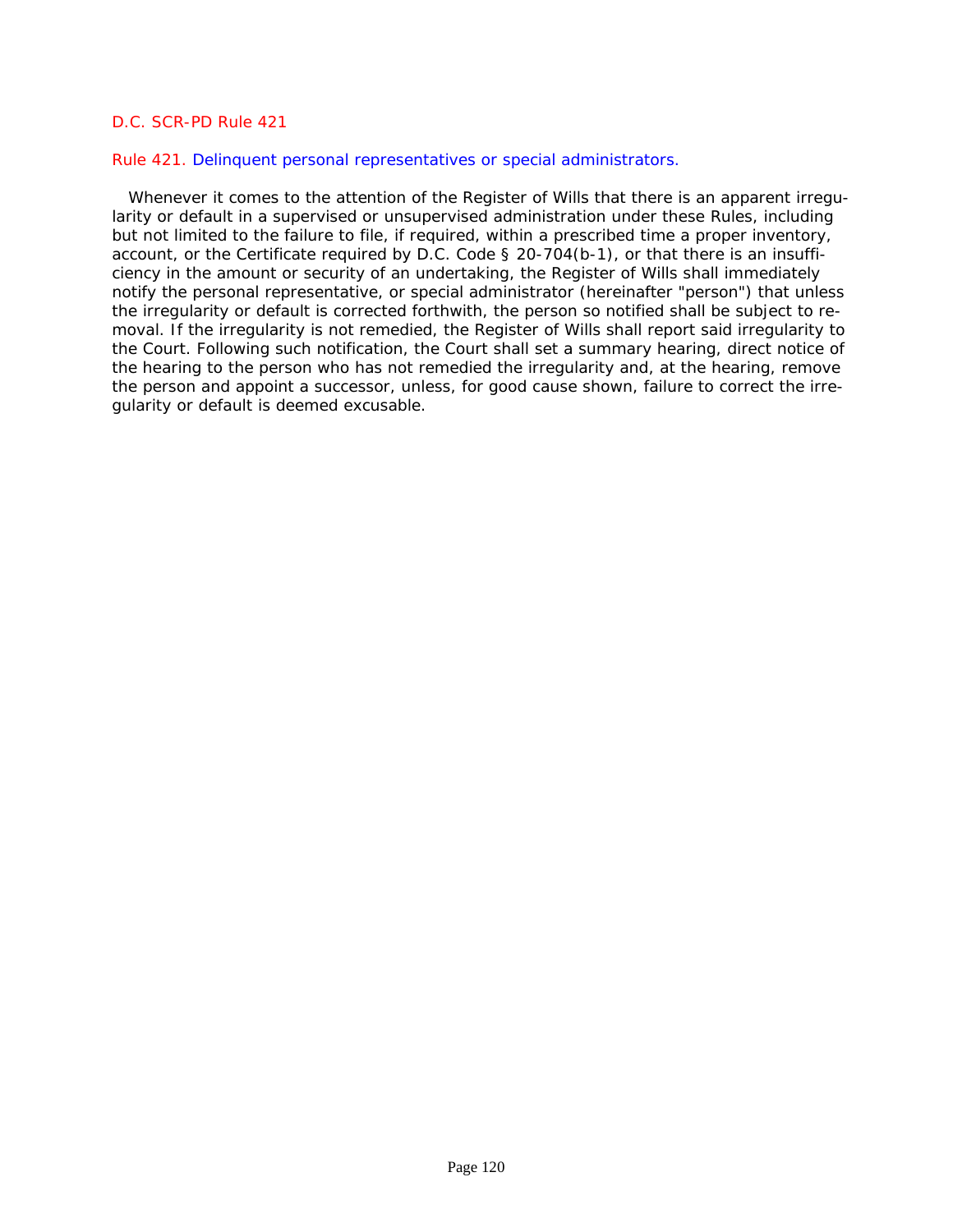Rule 422. Qualification and compensation of guardians ad litem.

(a) Appointment.

When the Court in the exercise of its statutory or inherent power appoints a guardian ad litem, except for good cause shown, no person other than a member of the Bar of this Court shall be so appointed.

(b) Written report on possible conflict.

Whenever a guardian ad litem has occasion to sue or defend on behalf of a disabled interested person concerning a matter in which such guardian has a possible conflicting interest, such guardian shall report the facts in writing to the Court in order that appropriate action may be taken.

(c) Compensation on petition.

Allowance by the Court of compensation to a guardian ad litem shall be made only on petition supported by a statement detailing with particularity the nature and extent of services rendered, the time devoted, the amount claimed, and any prior allowance made for the claimant's services.

(d) Notice of petition for compensation.

Unless otherwise directed by the Court, notice of such petition need be given only to the [personal representative\(s\) or special administrator\(s\) of the estate against which the claim is](#page-3-0)  made.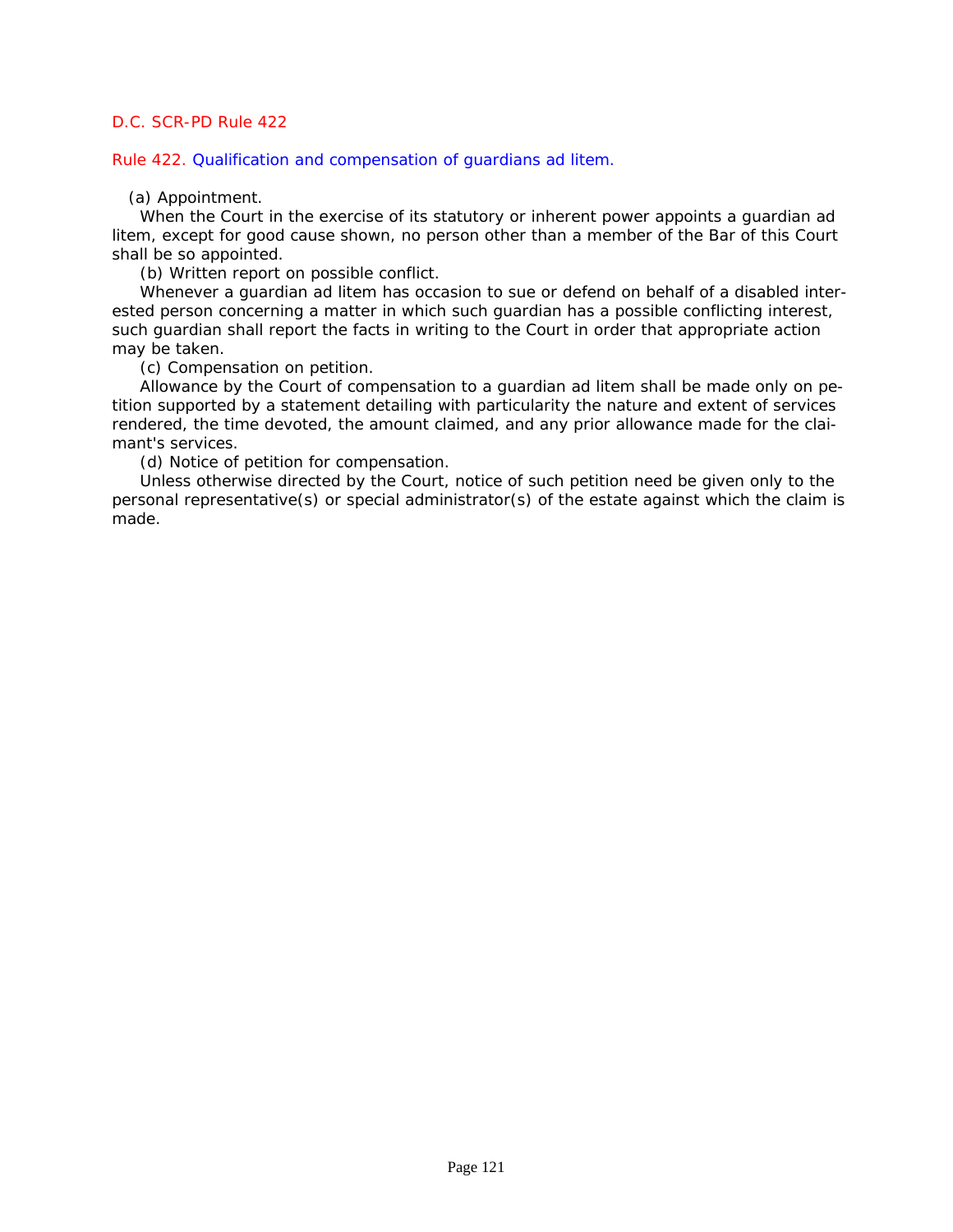#### Rule 423. Termination of appointment of supervised personal representative.

 [A petition for termination of the appointment of the supervised personal representative, the](#page-3-0)  accompanying notice, and the proposed order pursuant to *D.C. Code § 20-1301* shall be in substantially the following format and the petition shall have attached to it all receipts not previously filed evidencing proper distribution of assets of the estate.

SUPERIOR COURT OF THE DISTRICT OF COLUMBIA

PROBATE DIVISION

Estate of: **Administration No. ...............** 

.............. Deceased

PETITION FOR TERMINATION OF APPOINTMENT

OF SUPERVISED PERSONAL REPRESENTATIVE

Pursuant to *D.C. Code § 20-1301*, ..............., the personal representative(s) of the above estate, request(s) termination of appointment as personal representative(s), and in support thereof, represent(s) to the Court as follows:

1. .......................... (was) (were) appointed personal representative(s) of the above estate by order of this Court entered ......................, and (is) (are) currently so serving in supervised administration.

2. A request for termination of this appointment (has) (has not) previously been made on the final account approved by this Court (with) (without) formal audit.

3. All creditors' claims have been resolved in accordance with applicable law.

4. The Court has approved the final account of the personal representative(s), and all estate assets have been distributed as stated in that account.

5. Unless previously filed, there are attached to this petition, receipts signed by all of the (heirs) (legatees) of this estate, who are listed below, which receipts reflect all distributions reported in accounts previously approved by this Court: [Name of (heirs) (legatees)]

Wherefore, the personal representative(s) pray(s) for termination of appointment in this estate.

The undersigned personal representative(s) of the estate of ......, deceased, solemnly declare(s) and affirm(s) under penalty of law that the contents of the foregoing document are true and correct to the best of the personal representative's knowledge, information and belief.

> ............................ ............................ Personal Representative(s)

Dated: ...........

CERTIFICATE OF SERVICE

I hereby certify that a copy of the foregoing Petition for Termination of Appointment of Supervised Personal Representative, as well as the Notice Accompanying said Petition, has been mailed, postage prepaid, to all [heirs/residuary legatees] and to all creditors who have presented their claims but have not been paid in full, and who are listed below, at their last known addresses, this ... day of .........., 20...

[Names of heirs/residuary legatees and unpaid creditors]

 ............................ Personal Representative SUPERIOR COURT OF THE DISTRICT OF COLUMBIA PROBATE DIVISION Estate of: **Administration No. ..............** .............. Deceased.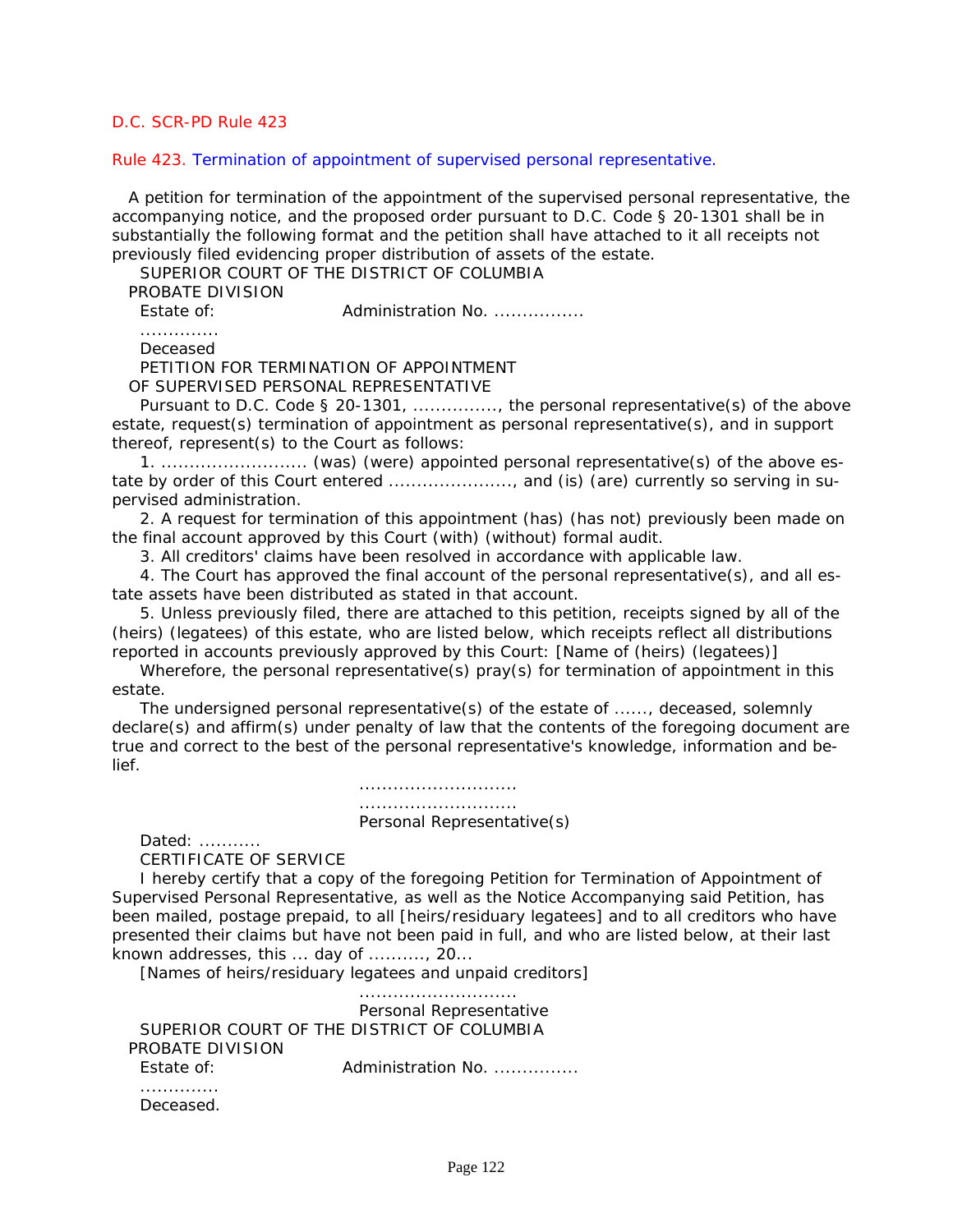NOTICE ACCOMPANYING PETITION FOR TERMINATION OF APPOINTMENT OF SUPERVISED PERSONAL REPRESENTATIVE

Enclosed with this notice is a copy of the petition for termination of the appointment of the supervised personal representative(s) of the above captioned decedent's estate.

You should understand that:

1. you have a right to object to the termination of this appointment; any such objection should be specified in writing in accordance with SCR-PD 412 and delivered to the personal representative(s) and to the Probate Division within 20 days of the date on which this notice was mailed to you; and

2. you have a right to request that the Court hold a hearing on this petition; to exercise this right, you must include in the objection referred to above a request for such a hearing.

 ............................ Personal Representative(s) or Counsel for Personal Representative(s) Dated: ......... SUPERIOR COURT OF THE DISTRICT OF COLUMBIA PROBATE DIVISION /U Estate of: The Communistration No. ......... ..............

Deceased.

ORDER TERMINATING APPOINTMENT

OF SUPERVISED PERSONAL REPRESENTATIVE(S)

Upon consideration of the petition for termination of the appointment of ................. as supervised personal representative(s) of the estate of the above-captioned decedent, pursuant to *D.C. Code § 20-1301*, and it appearing to the satisfaction of the Court that all necessary receipts of heirs or legatees have been filed, that due notice of this petition has been given to all residuary legatees or heirs and all creditors who have presented their claims but have not been paid in full and that no objection has been filed, it is by the Court this ..... day of ..............., 20...,

ORDERED that the appointment of .............. as the supervised personal representative(s) of the estate of ..............., be and the same hereby is terminated.

............................

JUDGE

Copies to:

.............................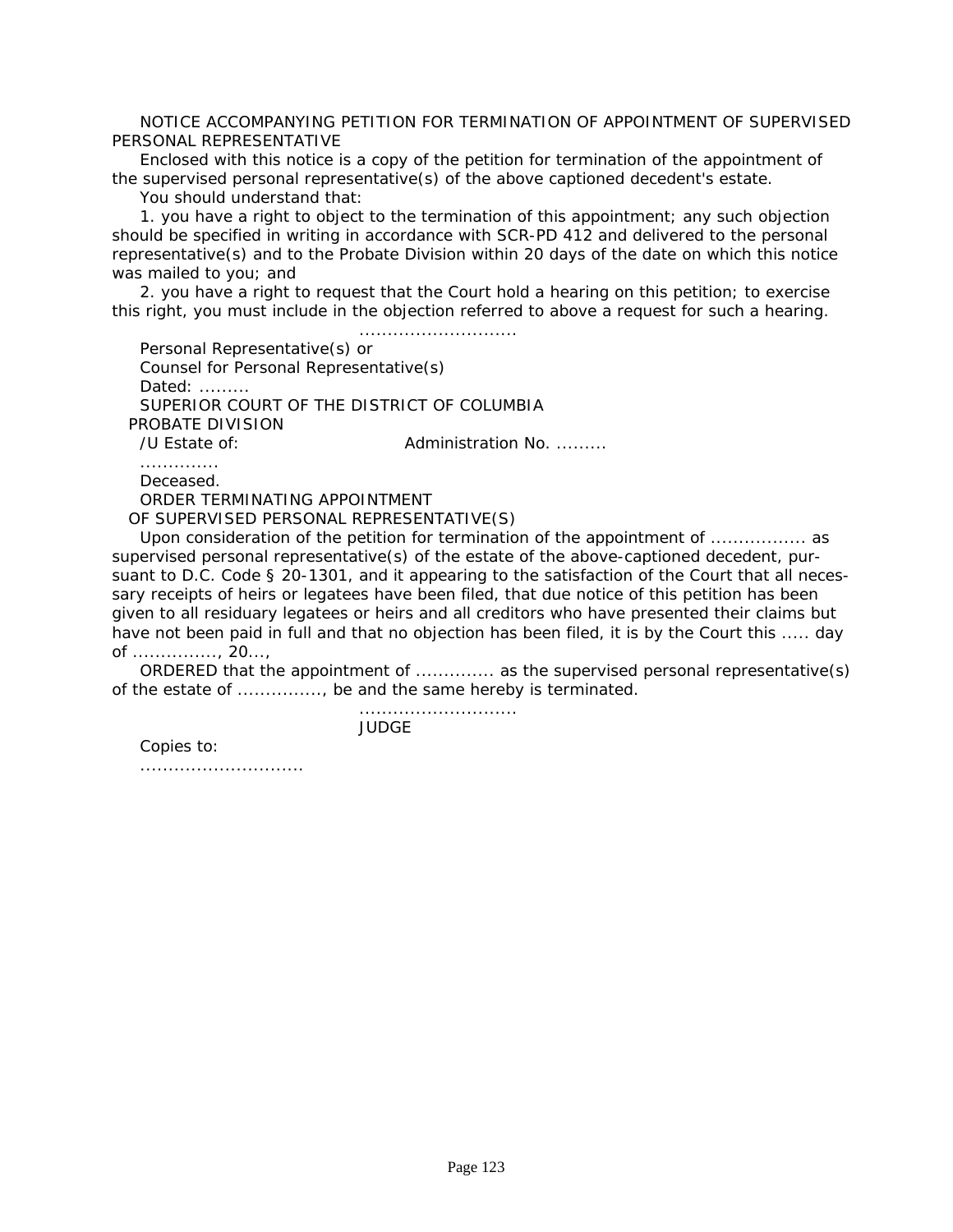#### Rule 424. Review of compensation.

 (a) Whether administration is supervised or unsupervised, reasonable compensation may be paid to personal representatives, attorneys and other providers of services to or contrac[tors with the estate without prior Court approval. The need for any such employment and the](#page-3-0)  reasonableness of the compensation paid therefor will not be reviewed by the Court except on petition of any interested person who has not consented after fair disclosure and after notice to all interested persons and hearing.

(b) The petition for review of employment of agents and payment of compensation by the personal representative filed pursuant to Probate Rule 412 and any response thereto should address the factors set forth in *D.C. Code § 20-753(b)* and any other factors deemed relevant.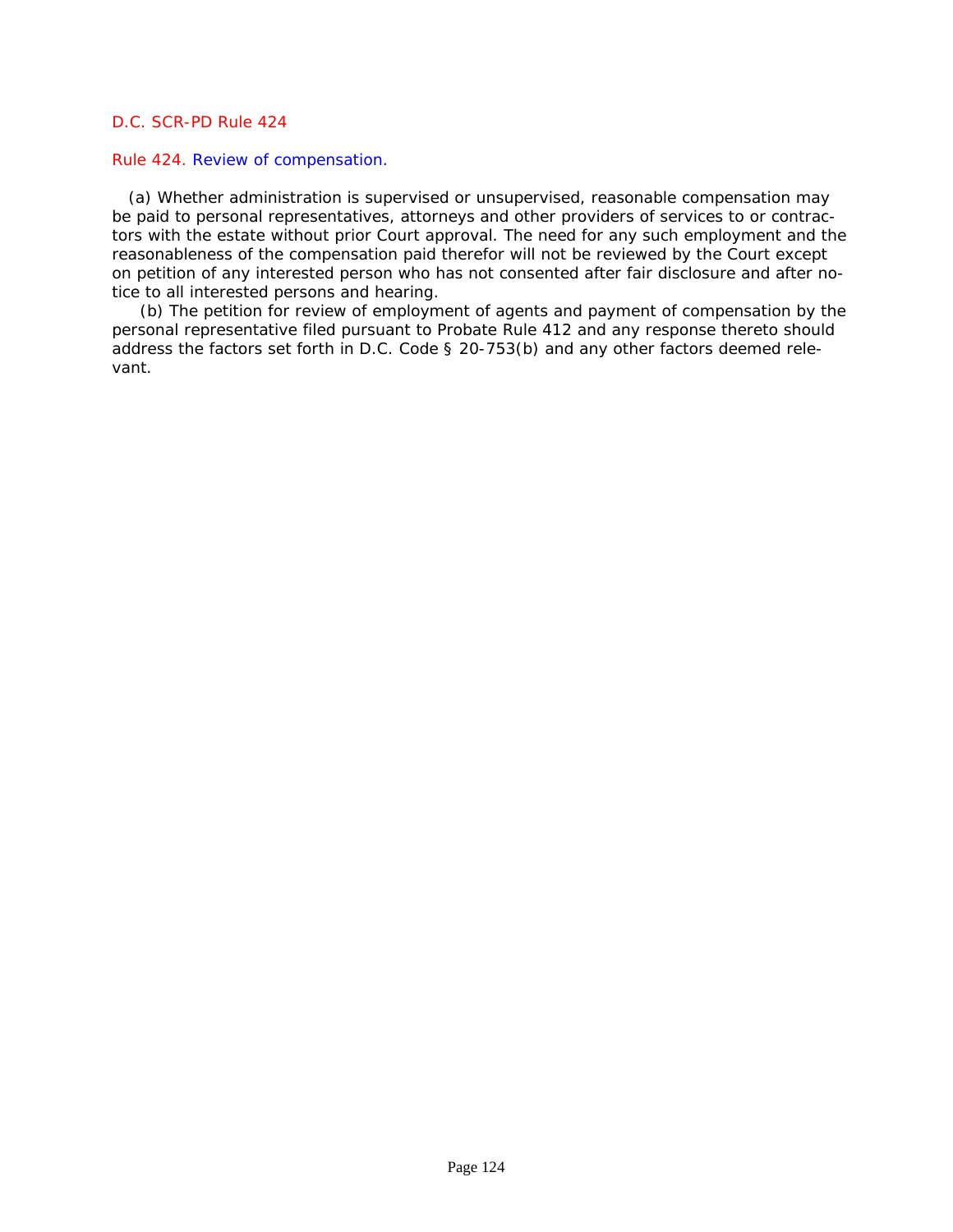#### Rule 425. Court costs.

(a) Administration of decedents' estates (testate and intestate; supervised and unsupervised administrations).

The Court costs to be assessed and collected by the Register of Wills in the administration of decedents' estates shall be assessed on the basis of the value of the probate estate, excluding real estate, at the following rates:

| (1) Court cost in Probate Proceedings: |                                               |
|----------------------------------------|-----------------------------------------------|
| Less than \$500                        | No cost                                       |
| \$500 up to \$2500                     | \$15                                          |
| \$2500.01 up to \$15,000               | \$50                                          |
| \$15,000.01 up to \$25,000             | \$100                                         |
| \$25,000.01 but less than \$50,000     | \$150                                         |
| \$50,000 but less than \$75,000        | \$250                                         |
| \$75,000 but less than \$100,000       | \$350                                         |
| \$100,000 but less than \$500,000      | \$575                                         |
| \$500,000 but less than \$750,000      | \$825                                         |
| \$750,000 but less than \$1,000,000    | \$1,275                                       |
| \$1,000,000 but less than \$2,500,000  | \$1,800                                       |
| \$2,500,000 but less than \$5,000,000  | \$2,300                                       |
| \$5,000,000 and over                   | \$2,300 plus 0.02% of excess over \$5,000,000 |

(2) Court costs attributable to real estate in the District of Columbia.

Additional Court costs in the amount of \$ 25 shall be assessed in all standard and abbreviated probate proceedings and special administration proceedings wherein real property or properties in the District of Columbia of whatever value, are carried as a probate asset. If proceeds of the sale of real property are included, or real estate is sold during the estate ad[ministration either subsequent to the filing of a waiver of inventories and accounts under Rule](#page-3-0)  415, or subsequent to the filing of the petition for probate in unsupervised estates, Court costs shall be assessed in accordance with subparagraphs (a)(1) and (3) of this Rule.

(3) Computation of Court costs.

For the purposes of determining initial costs under paragraph (a) of this Rule, the value of the probate estate shall include (i) the initial gross principal value of the assets of the probate estate as determined by the Register of Wills, (ii) the gross value of any increase in the principal value of any probate asset realized upon disposition (other than upon distribution to beneficiaries of the estate) by the personal representative, and (iii) the gross value of any income reported by the personal representative in periodic accounts to the Court, but shall exclude the value of real property in the probate estate except as otherwise provided in paragraph (a)(2) of this Rule. In determining the Court costs upon the audit of subsequent accounts, allowance shall be made for costs previously assessed.

(4) Time of payment.

In a supervised administration, any unpaid costs to be collected by the Register of Wills under this paragraph shall be paid at the time of filing the first account except as otherwise provided herein, or at the time of filing any waiver of inventories and accounts pursuant to Rule 415. Subsequent costs, if any, determined under subparagraph (a)(3) of this Rule shall be assessed and paid at the time of filing each subsequent annual account of the personal representative. Personal representatives who have filed waivers of filing inventories and accounts under Rule 415 and who receive any additional assets shall pay any additional costs incident thereto upon the receipt of the additional assets. In an unsupervised administration, the costs to be collected by the Register of Wills shall be paid at the time of the filing of the petition for probate. Personal representatives who receive any additional assets shall pay any additional costs incident thereto upon the receipt of the additional assets.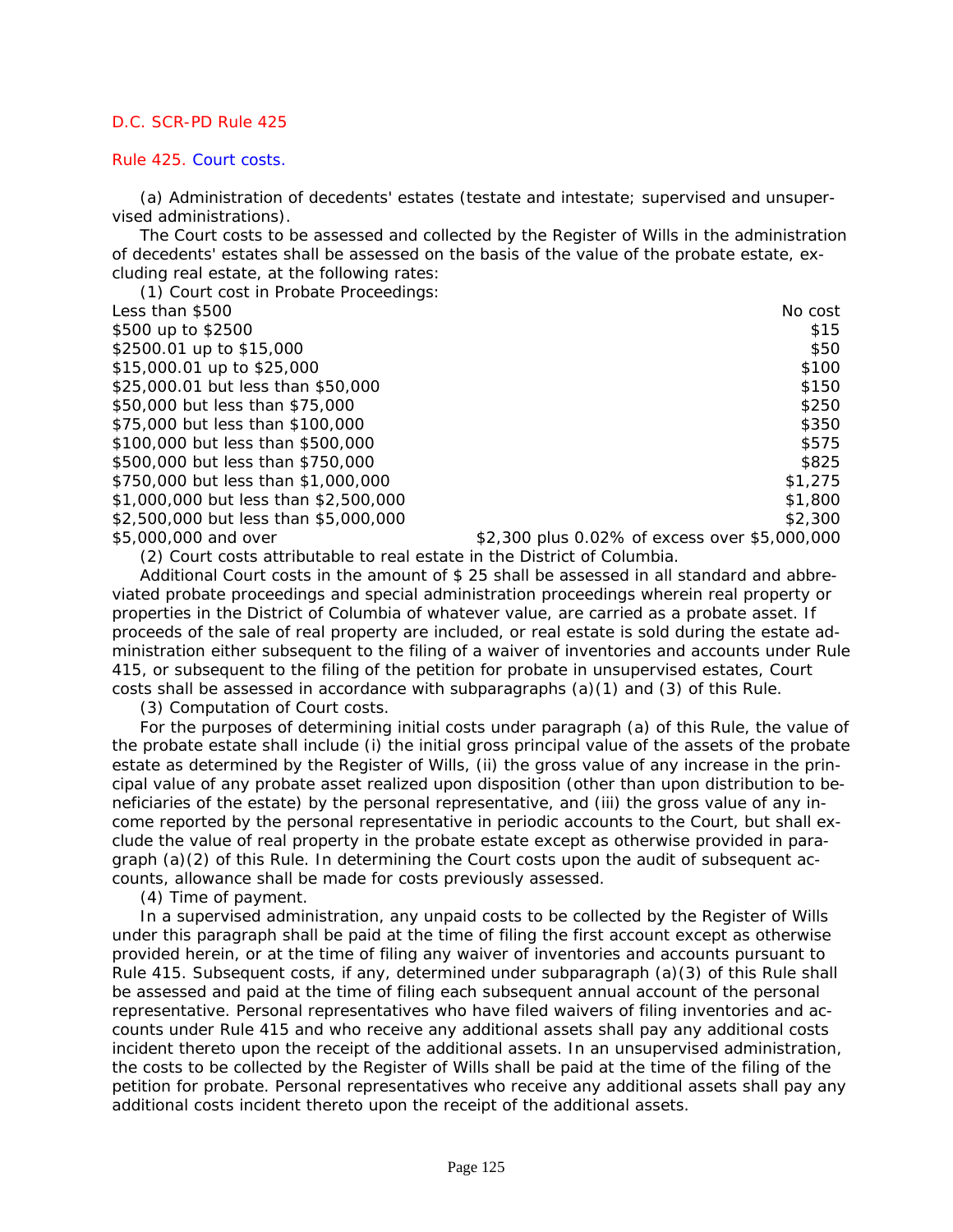(b) Certified copies of wills and letters.

Upon appointment the fiduciary shall be furnished by the Register of Wills with, where ap[plicable, two certified copies of the will \(and any codicils thereto\) admitted to probate and 12](#page-3-0)  copies of letters of administration, without charge.

| (c) Miscellaneous charges:                                          |                |
|---------------------------------------------------------------------|----------------|
| For filing cases substituting trustees and complaints under SCR-PD  |                |
| 107                                                                 | \$120          |
| Filing counterclaim, crossclaim, or 3rd party claim                 | \$20           |
| For issuing each alias summons                                      | \$10           |
| For appointment of special process server                           | \$5            |
| For taking affidavit or affirmation                                 | \$1            |
| For additional letters of administration or guardianship and nonre- |                |
| sident certificates                                                 | \$1 per copy   |
| For copies of documents                                             | \$.50 per page |
| For docketing claims                                                | \$5            |
| For searching records                                               | \$10           |
| For rule or order to show cause, objections to accounts, miscella-  |                |
| neous motions, etc.                                                 | \$20           |
| For attending safe deposit box opening                              | \$25           |
| For institution of proceedings by foreign personal representative   |                |
| (D.C. Code § 20-341 and SCR-PD 427)                                 | \$25           |
| For certified copy or true seal copy                                | \$5            |
| For issuing triple seal                                             | \$20           |
| For Notice of Appeal                                                | \$5            |
| For petition for revision of value (D.C. Code § 20-714)             | \$20           |
| For petition for review of Employment of Agents and Compensation    |                |
| of Personal Representatives and Employees of Estate (D.C. Code §    |                |
| $20 - 753$                                                          | \$20           |
| For petitions for supervised administration (D.C. Code §20-403)     | \$20           |
| For request for extensions (D.C. Code $\S$ 20-1301(c))              | \$20           |
| For any petition filed under SCR-PD 412 by one other than the per-  |                |
| sonal representative or special administrator                       | \$20           |
| For filing a Notice of Existence of Revocable Trust                 | \$25           |
| For filing a Petition For Payment From Trust                        | \$20           |
| For filing a Claim against a trust                                  | \$5            |
| (d) Applicability of Civil Rule 202.                                |                |

The fees specified in Civil Rule 202 shall apply for items listed therein which are filed in the Probate Division but are not specifically referenced in this Rule.

(e) Assessment and collection.

All Court costs shall be collected by and paid to the Register of Wills at such time or times as the Register of Wills shall direct, except as otherwise specified in paragraph (a) of this Rule.

(f) Review of Court costs.

Following the close of each fiscal year, the Court shall review the Court costs collected by the Register of Wills during such year and shall make such changes, alterations or additions to the foregoing cost schedules as it considers appropriate in the circumstances.

# **COMMENT:**

The probate estate administration proceeding to which reference is made in SCRPD 213(b) and 213(d)(1) does not include a Foreign Estate proceeding.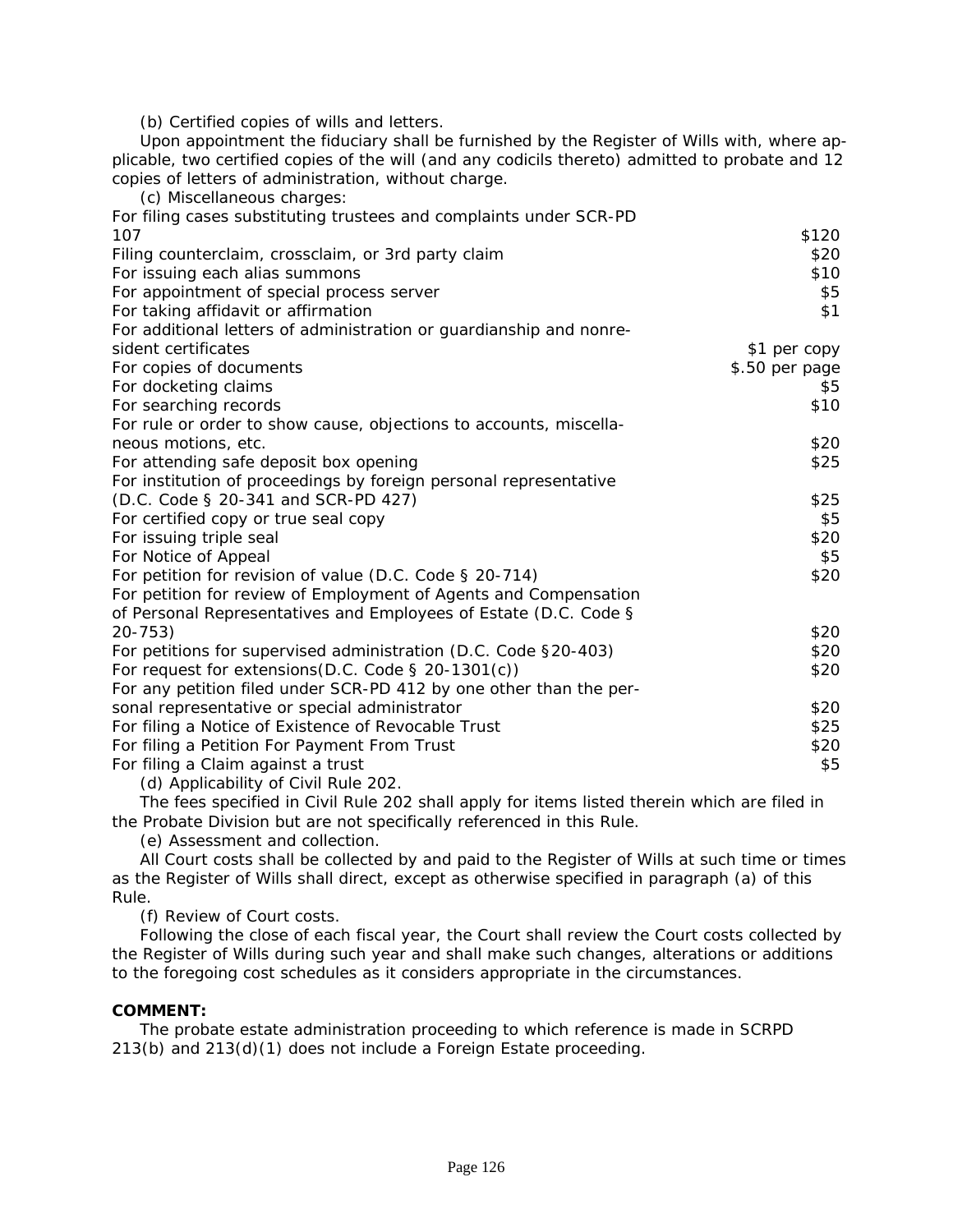Rule 426. Certificate of completion.

 A Certificate of Completion as provided in *D.C. Code § 20-735*, if filed by the personal representative, shall be in substantially the following format and signed by the personal representative(s).

SUPERIOR COURT OF THE DISTRICT OF COLUMBIA

PROBATE DIVISION

Estate of: **Administration No. ...............** 

..............

Deceased.

CERTIFICATE OF COMPLETION

(I) (We), .............................., personal representative(s) of the estate of the above captioned decedent's estate, do hereby certify that:

1. The time for the presentation of creditors' claims has expired;

2. All interested persons have been sent a copy of the final account and a notice (a copy of which notice is attached hereto) of each one's right to object within 60 days after such ac[count was sent, and that all claims of that interested person against the personal representa](#page-3-0)tive shall be barred unless such an objection is made;

3. Either each interested person has consented in writing to the account as stated, or there was no written objection within the 60-day period described above;

4. Distribution has been made in accordance with such account;

5. All known claims of creditors which are not barred have been fully satisfied or otherwise settled; or if any claim remains undischarged, attach a description of each such claim (including the name and address of the creditor, and the nature and amount of the claim), and indicate for each that either:

(a) The personal representative has distributed the estate subject to possible liability on the part of the distributees with the agreement of those distributees; or

(b) Other arrangements have been made to accommodate all such outstanding liabilities, as set forth in the following detailed explanation:

................................................................... ................................................................... ................................................................... ...................................................................

....................................................................;

6. All statutory allowances and exemptions authorized by the probate order entered in this matter, if applicable, have been paid in full:

( ) Homestead Allowance

( ) Family Allowance

( ) Exempt Property

( ) None required

7. The personal representative has satisfied all administration expenses and other obligations of the estate incurred or authorized by the personal representative, and has otherwise fully administered the estate; and

8. Federal estate tax return is:

(a) ( ) Not required to be filed; or

(b) ( ) Required and has been filed, and:

( ) No tax is due; or

( ) the tax shown on that return, including all applicable interest,

( ) has been paid in full;

and the Internal Revenue Service closing letter:

( ) has ( ) has not been received; and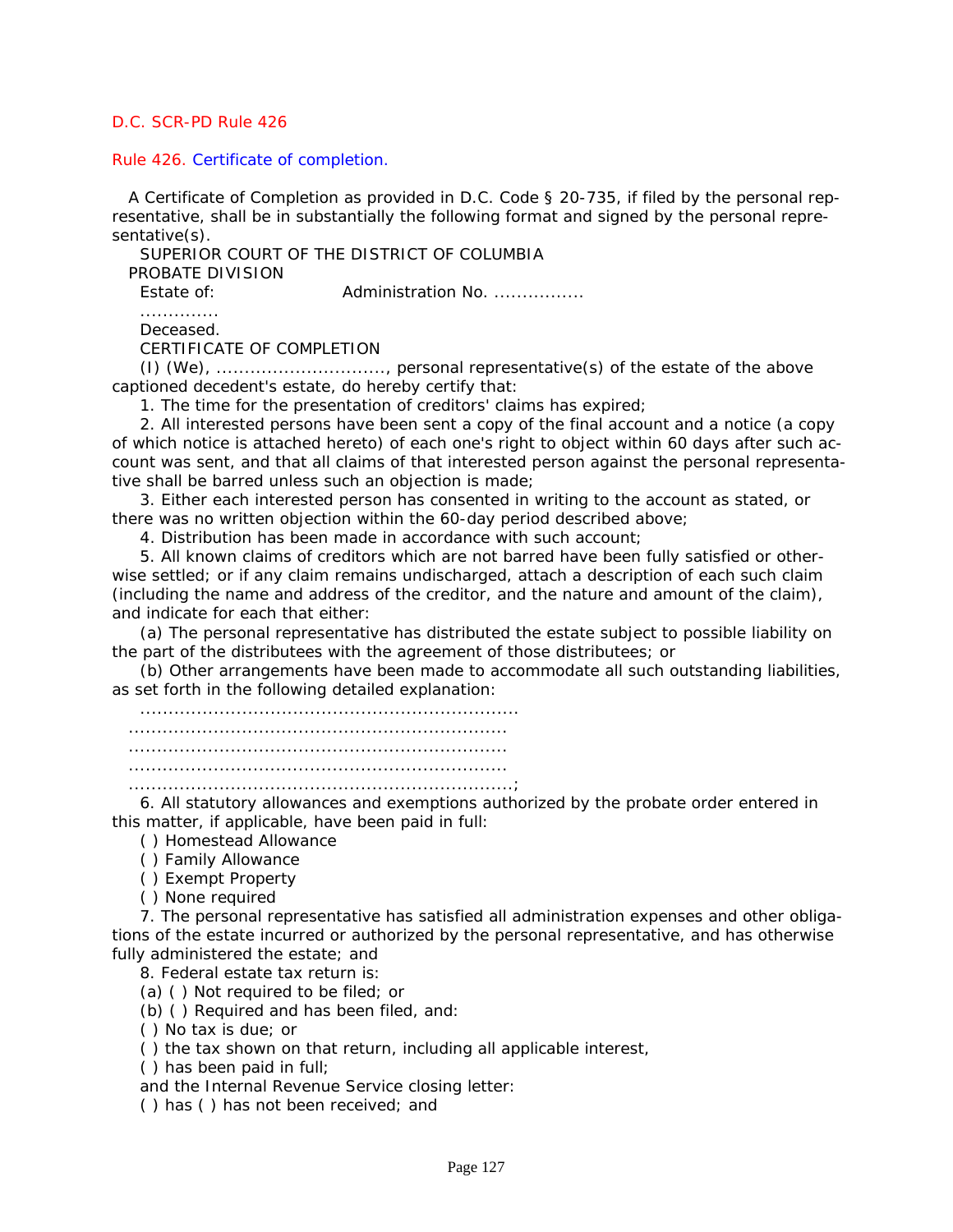D.C. estate tax return is:

(a) ( ) Not required to be filed; or

(b) ( ) Required and has been filed, and:

( ) No tax is due; or

( ) the tax shown on that return, including all applicable interest, has been paid in full; and a Certificate of Inheritance and Estate Taxes has been issued by the D.C. Office of Tax and Revenue stating that the estate tax assessed has been paid in full:

( ) has ( ) has not been received; and

9. The following persons or entities listed in the Petition for Probate as Interested Persons are not served with this Certificate because they were not required to be served with a copy of the final account:

 ................................................................... ....................................................................;

(I) (We) (do) (do not) hereby request termination of (my) (our) appointment as personal representative(s) of said decedent's estate pursuant to *D.C. Code § 20-1301(b)*.

(I) (We) do solemnly declare and affirm under penalty of law that the contents of the [foregoing Certificate of Completion are true and correct to the best of \(my\) \(our\) knowledge,](#page-3-0)  information, and belief.

> ............................ ............................ Personal Representative(s)

Dated: .............. CERTIFICATE OF SERVICE

I, ..............., (a) (the) personal representative of the estate of ........................., deceased, do hereby certify that I have caused to be mailed, postage prepaid, to each of the persons and entities listed below, on ..............., 20.., a copy of the final account and the corresponding notice described above, as well as a copy of this Certificate of Completion on ...................., 20...:

> ..................................................... [list names and addresses] ..................................................... ..................................................... ..................................................... ..................................................... ..................................................... ............................

> > Personal Representative

Dated: ...............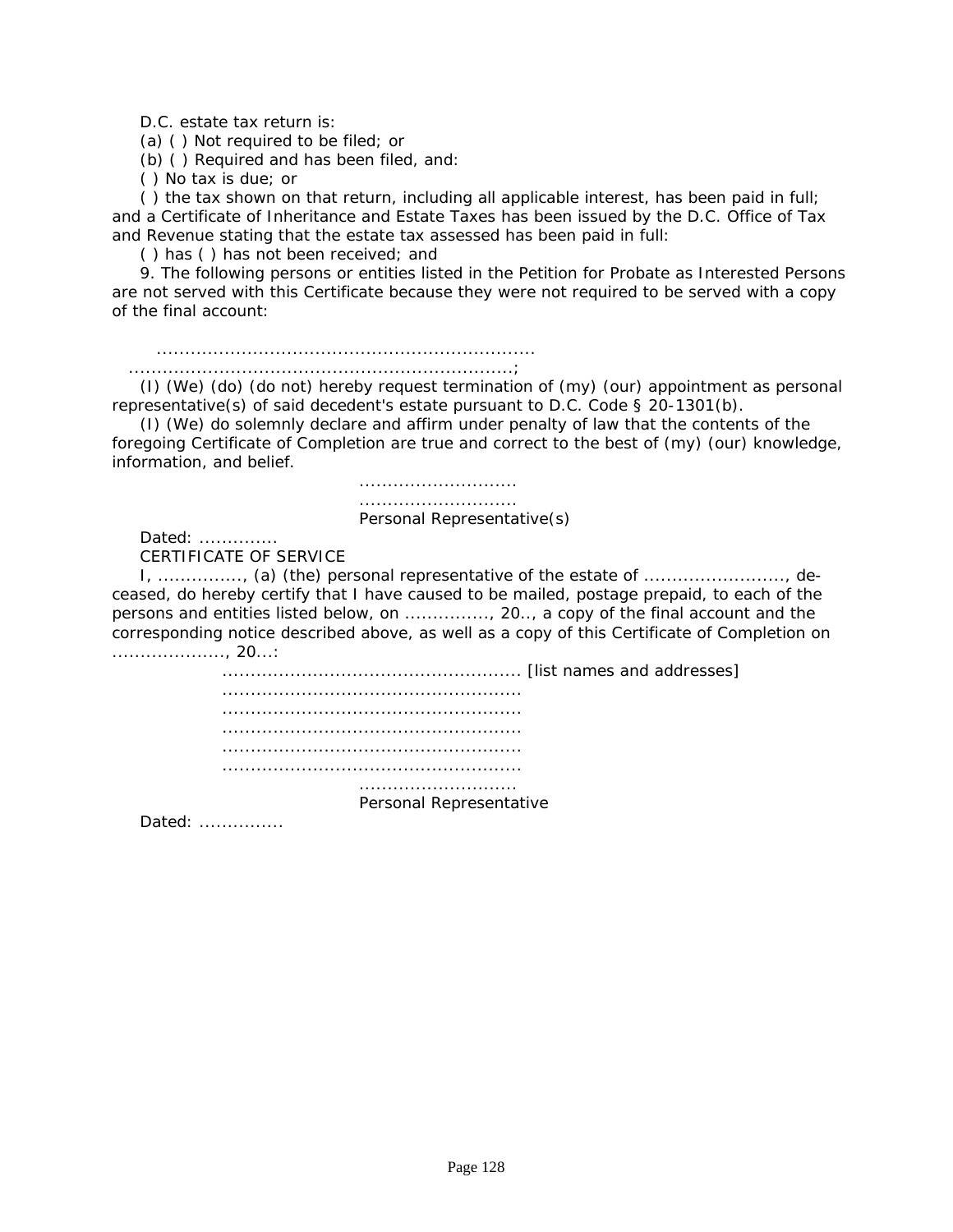Rule 427. Notice of appointment of foreign personal representative and notice to creditors.

(a) Publication of notice.

The notice required to be published by a foreign personal representative pursuant to *D.C. Code § 20-343(a)* 1981, shall be in the following form:

SUPERIOR COURT OF THE DISTRICT OF COLUMBIA PROBATE DIVISION

FOREIGN NO. ................

.............................

 (Name of decedent) NOTICE OF APPOINTMENT OF FOREIGN PERSONAL REPRESENTATIVE AND NOTICE TO CREDITORS

........................., whose address is ................... was appointed personal representative of the estate of .................., deceased, on ...................., 20.., by the ............ Court for

............. County, State of ................ Service of process may be made upon

(insert name and address)

whose designation as District of Columbia agent has been filed with the Register of Wills, D.C.

The decedent owned the following District of Columbia real property: (Strike preceding sentence if no real estate.)

...................................................................

...................................................................

The decedent owned District of Columbia personal property. (Strike preceding sentence if no personal property.)

Claims against the decedent may be presented to the undersigned and filed with the Reg[ister of Wills for the District of Columbia, 500 Indiana Avenue, N.W., Washington, D.C. 20001](#page-3-0)  within 6 months from the date of first publication of this notice. (Strike preceding sentence if no real estate.)

Date of first publication:

...................................................................

................................................................... (To be signed by personal representative) Name of newspaper and/or periodical:

..................

..................

#### TRUE TEST COPY

# ..........................

..........................

# REGISTER OF WILLS

(b) Submission of notice to Register of Wills.

The notice required to be published pursuant to *D.C. Code § 20-343(a)* and set forth in paragraph (a) of this Rule, shall be submitted in triplicate to the Register of Wills, completed in all respects except as to the date of first publication. The Register of Wills shall fix the date of first publication and forward copies of the notice to the designated newspapers or periodicals.

(c) Designation of agent to accept process.

Contemporaneous with the filing of the notice prescribed in paragraph (a) of this Rule, the foreign personal representative shall file with the Register of Wills a document appointing an agent in the District of Columbia to accept service of process and such document shall be in the following form: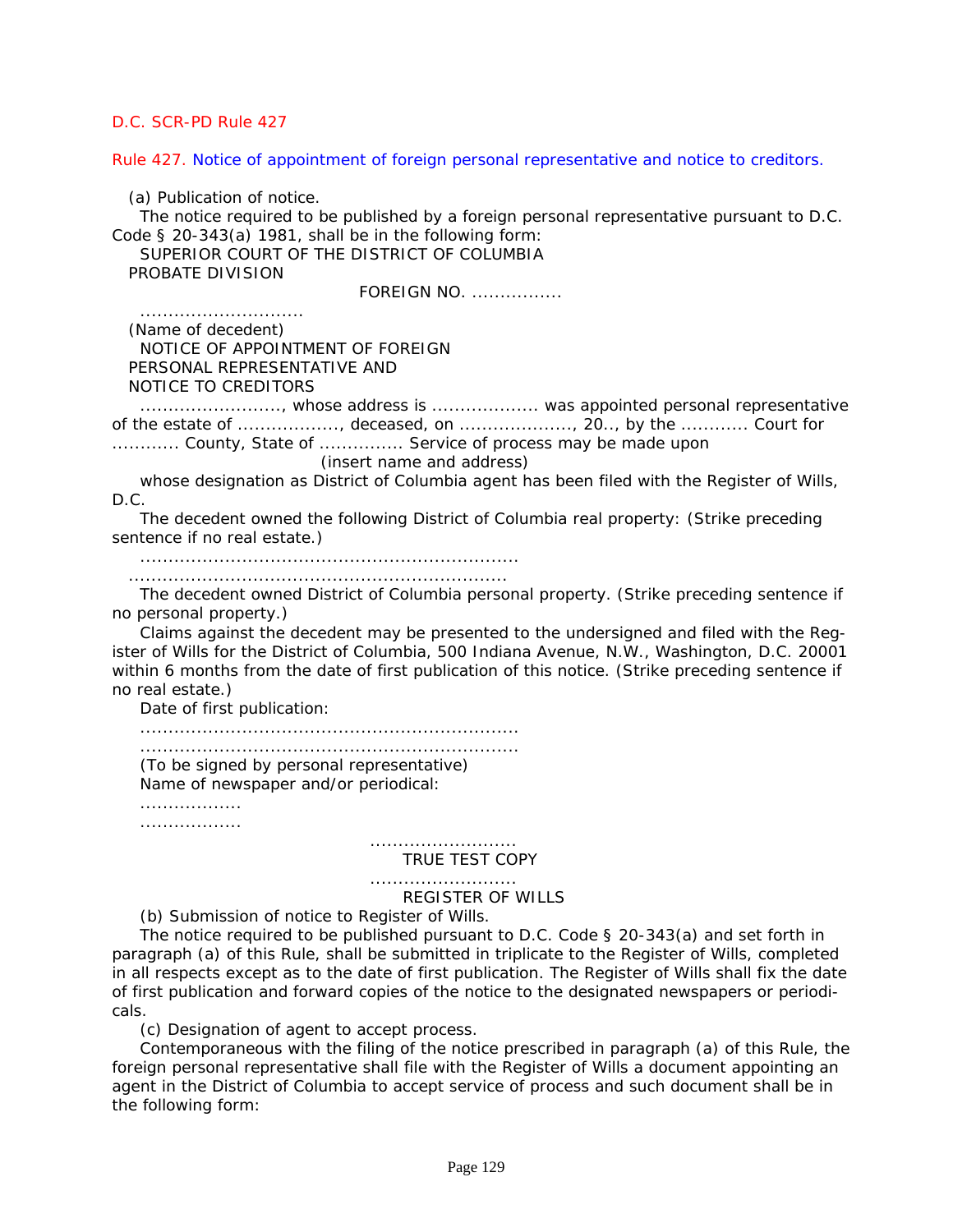#### SUPERIOR COURT OF THE DISTRICT OF COLUMBIA PROBATE DIVISION

In re: Estate of Administration No. ...............

.............. Deceased.

APPOINTMENT OF AGENT TO ACCEPT SERVICE OF PROCESS

I, ...................., personal representative of the estate of ..............., deceased do hereby designate .............. as my agent, in the District of Columbia, with the mailing address shown below, on whom service of process may be made in like manner and with like effect as if it were personally served on me.

AS WITNESS my hand and seal this ......... day of ..............., 20 ...

 ............................. PERSONAL REPRESENTATIVE Address ..................... Signature of agent in the District of Columbia ...................

District of Columbia mailing address of agent ....................

...................................................................

(d) Certification of non-filing or release of claims.

Upon the expiration of the period for presenting or filing claims and the filing of proofs of publications pursuant to *D.C. Code § 20-343(a)*, the Register of Wills shall, upon request and if appropriate, issue a certificate stating that the book known as the Claims Against Non-Resident Decedents has been examined and that no claim has been filed, or, that all claims filed have been released.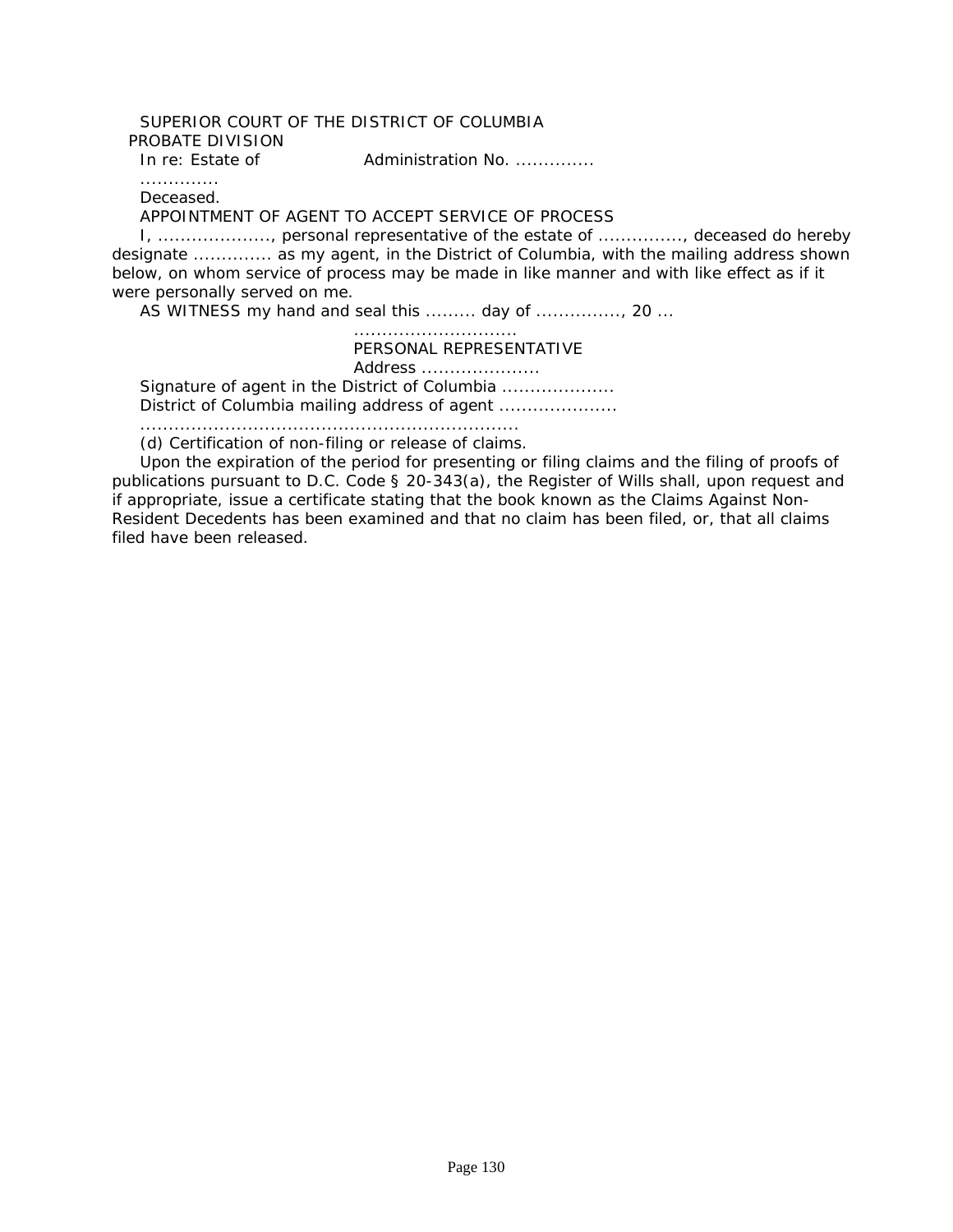#### Rule 428. Service or notice by publication.

 Notices relating to proceedings in the Probate Division of which publication is required shall be published for the prescribed time in at least one legal newspaper or periodical of daily circulation and in any other newspaper or periodical of general circulation of the District of Columbia which has been designated by the Court, by statute, or by the personal representative. However, any notice required in the administration of estates having a value of \$ 15,000.00 or less shall be published for the prescribed time in only one newspaper or periodi[cal of general circulation of the District of Columbia. Publication shall be proved by affidavit of](#page-3-0)  an officer or agent of the publisher stating the dates of publication with an attached copy of the order or notice as published. For purposes of this Rule, a legal newspaper or periodical of daily circulation shall mean a publication designated by the Court that is (1) devoted primarily to publication of opinions, notices and other information from the courts of the District of Columbia, (2) circulated generally to the legal community, and (3) published at least on each weekday that the Superior Court is in session.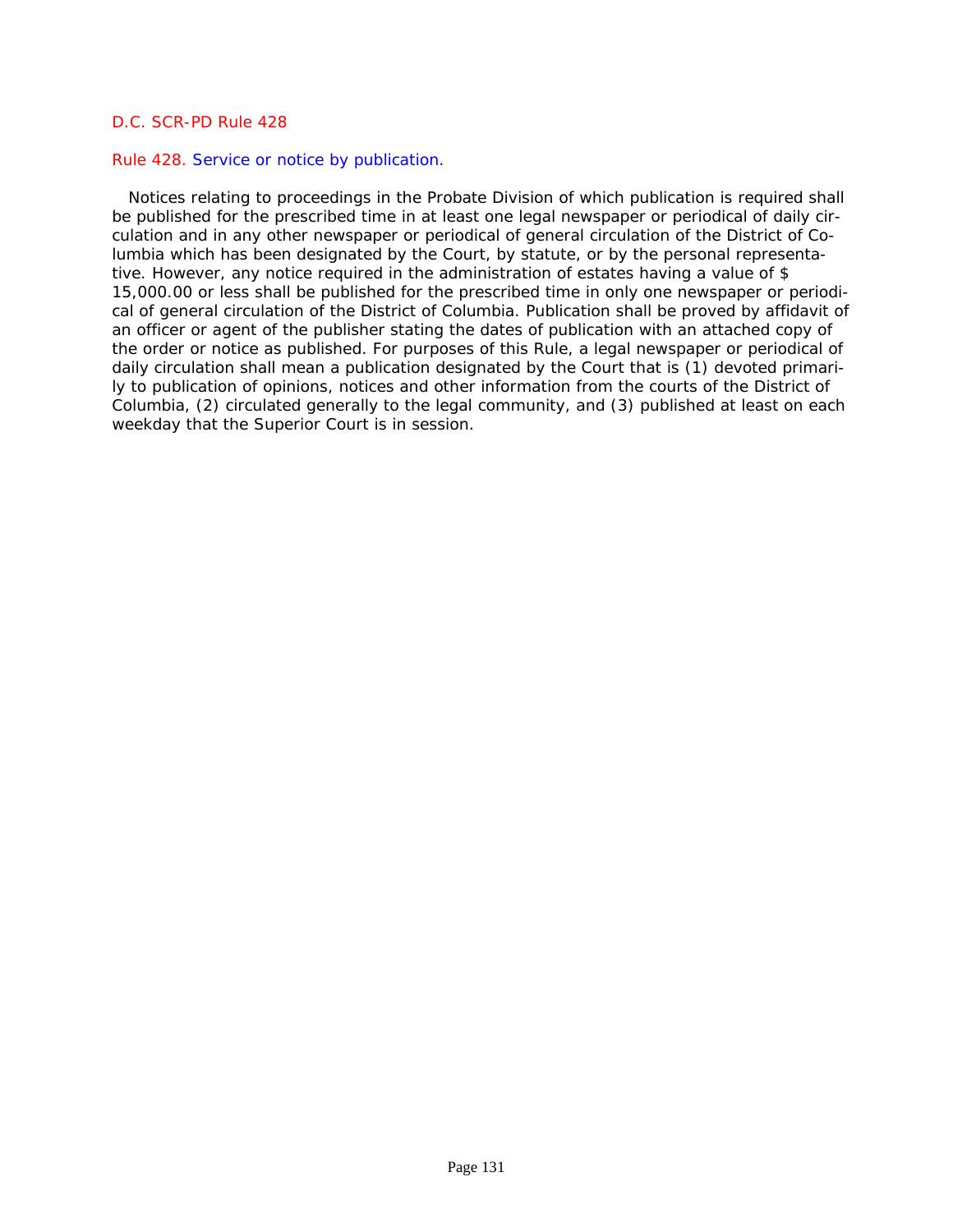#### Rule 429. Requests for extension of unsupervised personal representative's appointment.

 (a) Written requests for extensions of the automatic termination of the appointment of an unsupervised personal representative, which occurs on the date which is three years after [that unsupervised personal representative's appointment \("the termination date"\) pursuant to](#page-3-0)  *D.C. Code § 20-1301(c)*, shall be in substantially the following format, and the order granting such extensions will normally be in the form shown below. The request, when filed, shall be accompanied by a proposed order showing a list of the name and current address of each interested person. No notice to or consent of interested persons shall be required for action on the request.

SUPERIOR COURT OF THE DISTRICT OF COLUMBIA PROBATE DIVISION

Estate of: **Administration No. .............** 

.............. Deceased.

REQUEST FOR EXTENSION OF

PERSONAL REPRESENTATIVE'S APPOINTMENT

(I) (we), ..............., the personal representative(s) of the estate of ..............., deceased, hereby represent(s) to the Court as follows:

(a) No Certificate of Completion has been filed herein;

(b) Said unsupervised personal representative(s) (was) (were) so appointed by the Court on .............. and said appointment, as most recently extended (if at all), will expire on .............. unless (further) extended by the Court; and

(c) The administration of said decedent's estate will not have been completed by such termination date because

....................................................................

Accordingly, the personal representative(s) request(s) that (his) (her) (its) (their) appointment be extended for an additional twelve months, beginning on the expiration date as shown in paragraph (b) above.

> ..................................... ..................................... Personal Representative(s)

Dated: ...............

SUPERIOR COURT OF THE DISTRICT OF COLUMBIA PROBATE DIVISION

Estate of: **Administration No. .............** ..............

Deceased.

ORDER EXTENDING APPOINTMENT OF PERSONAL REPRESENTATIVE(S)

Upon consideration of the written request filed herein by ..............., personal representative(s) of the estate of ..............., deceased, for an extension of the appointment of the personal representative(s), it is by the Court this ......... day of ..............., 20..,

ORDERED, that the appointment of .............. as the unsupervised personal representative(s) of the estate of ...................., deceased, be and hereby is

( ) extended, and the estate shall remain open, for a period of twelve months from ................... [former date of termination], unless otherwise terminated hereafter.

or

( ) extended, for a period of twelve months from the date of this order unless otherwise terminated hereafter, nunc pro tunc from .............. [former date of termination], and the estate shall be deemed to have remained open continuously from that date.

............................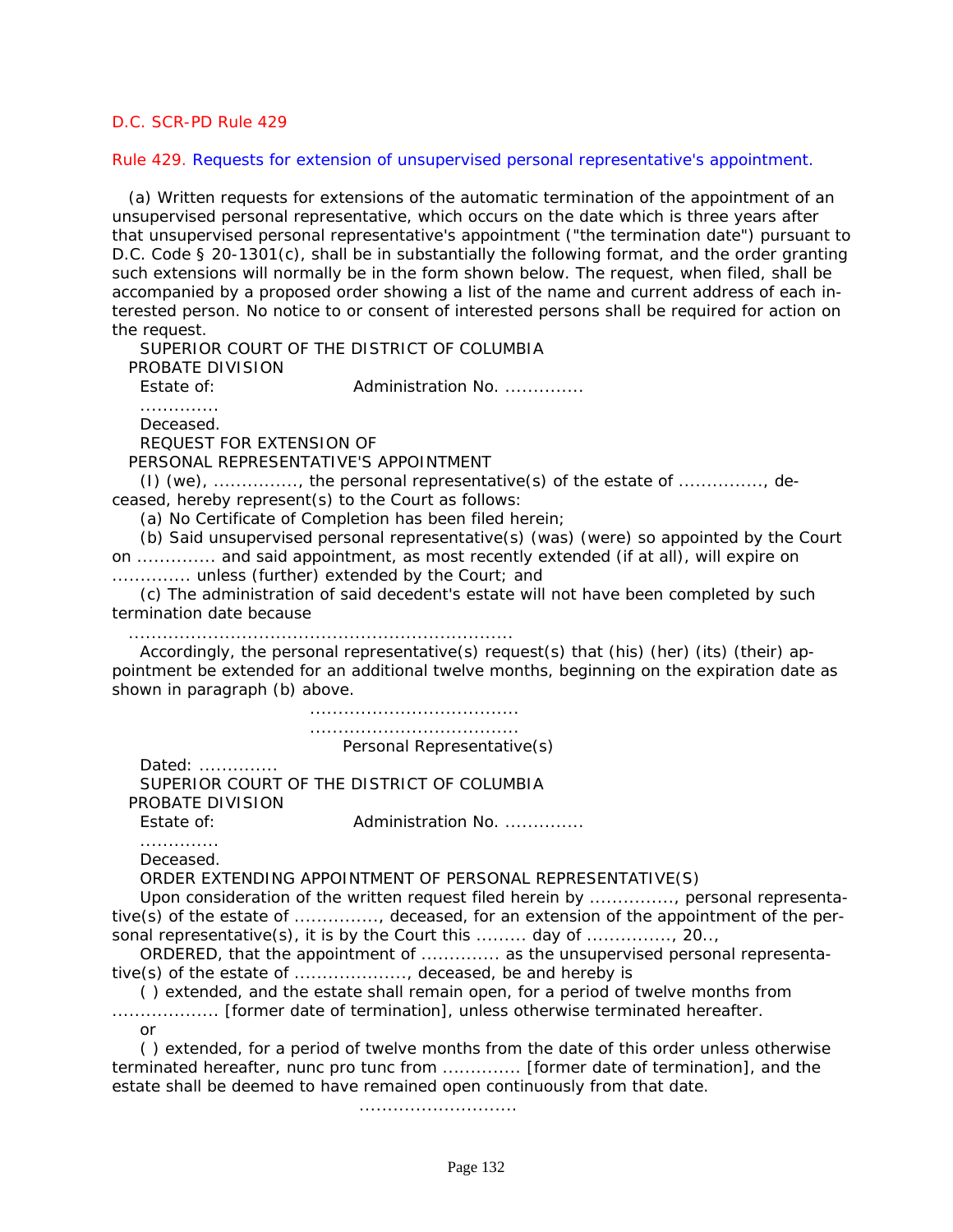#### JUDGE

Copies to:

[insert list of names and addresses of all interested persons]

...................

...................

...................

(b) Written requests for extensions should be filed on or before the termination date (as [most recently extended\), but written requests for extensions filed thereafter may be granted](#page-3-0)  by the Court.

(c) The Court shall enclose, with each interested person's copy of a signed order extending the appointment of a personal representative, a copy of a notice in substantially the following form.

SUPERIOR COURT OF THE DISTRICT OF COLUMBIA PROBATE DIVISION

NOTICE OF EXTENSION OF APPOINTMENT OF PERSONAL REPRESENTATIVE(S)

The appointment of the personal representative(s) of the estate of a decedent is automatically terminated by operation of law on the date which is three years after that personal representative's appointment, unless the appointment is extended upon the request of the personal representative(s). As shown on the enclosed copy of this Court's Order, the appointment of the personal representative(s) of the estate in which you are interested has now been extended.

If at any time you have any questions about something being done during the administration of the estate, you should ask the personal representative(s) or the attorney for the estate. If you do not receive a satisfactory answer, you may consult your own attorney, or you may file a petition for appropriate relief with the Court.

#### **COMMENT:**

If the request is filed after the expiration of the personal representative's powers, the Court may apply greater scrutiny to the request.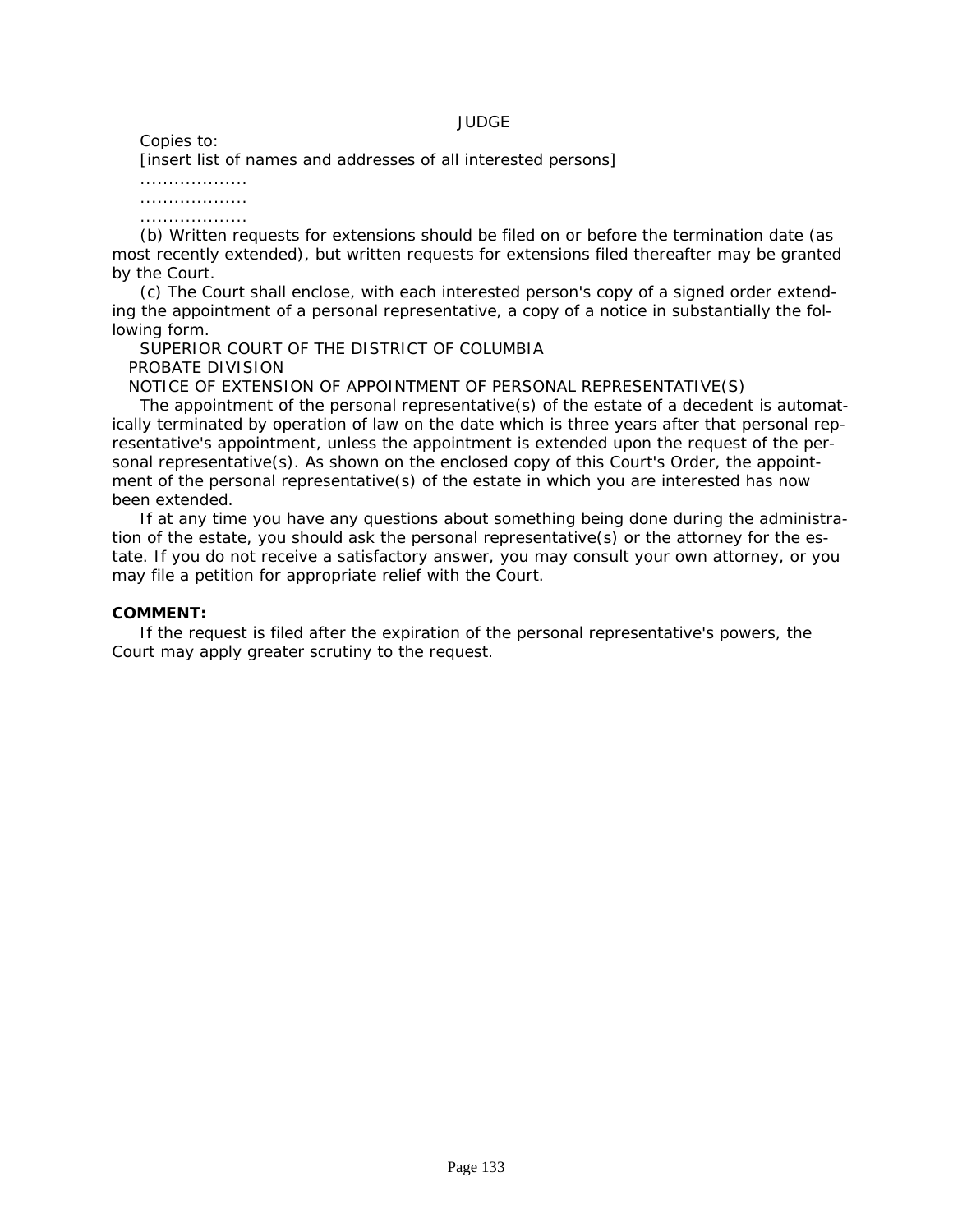Rule 430. Motions for reconsideration and other relief from judgment in decedent's estates.

(a) Generally.

Any person who participated in the determination of a trial court ruling, order, judgment or decree, in any matter not initiated by complaint and summons in a decedent's estate pro[ceeding, may seek reconsideration thereof only on the following grounds: \(1\) the Court failed](#page-3-0)  to consider a material fact or law upon which such matter was based; (2) the emergence of new material facts that could not have been discovered with due diligence or a change of law not previously brought to the Court's attention; (3) there was no discernible basis or reason given for the Court's order; (4) fraud (whether denominated intrinsic or extrinsic), misrepresentation, or other misconduct of another person or entity interested in the proceeding; (5) mistake, inadvertence, surprise or excusable neglect; (6) the order pertains to a matter or matters on which no other interested person or party entered an exception, objection or otherwise contested the issues disposed of therein; or (7) any other reason justifying relief from the operation of the order. The motion shall be filed not later than 30 days after entry of the ruling, order, judgment or decree and prior to the entry of the order approving the final account.

(b) Exceptions to final probate account.

If the Court disposes of an exception to a final probate account through an order approving the final account or contemporaneously therewith, a motion for reconsideration may be made not later than 20 days after the entry of the order approving the final account.

(c) Effect on distribution of estate assets.

If a motion for reconsideration is made in connection with a ruling pertaining to an exception to a final probate account, actions or obligations of the personal representative may be suspended by Court order pursuant to SCR-PD 9 until the motion for reconsideration is disposed of.

(d) Hearing.

The Court may rule on a motion for reconsideration with or without a hearing.

(e) Time.

Notwithstanding any other provision of the Superior Court Rules, the Court may not extend the time for bringing a motion for reconsideration. This Rule does not limit the power of a Court to entertain a motion to relieve a party from a ruling, order, judgment or decree, or to set aside a judgment, for fraud upon the Court.

(f) Clerical mistakes.

Clerical mistakes in a ruling, order, judgment or decree or other parts of the record and errors therein arising from oversight or omission may be corrected by the Court at any time on its own initiative or on the motion of any party and after such notice, if any, as the Court orders. During the pendency of an appeal, mistakes may be corrected before the appeal is docketed in the appellate court, and thereafter while the appeal is pending may be corrected only upon leave of the appellate court.

(g) Relationship to Superior Court Civil Rules.

If this Rule applies, SCR-Civil 59 and SCR-Civil 60 shall not apply.

#### **COMMENT:**

Pursuant to District of Columbia Court of Appeals Rule 4, the timely filing of a motion for reconsideration pursuant to this rule suspends the running of the time for filing a notice of appeal.

The mere filing of a motion for reconsideration does not suspend the proceedings or stay the ruling, order, judgment or decree that is the subject of the motion. The Court may enter a separate order pursuant to SCR-PD 9.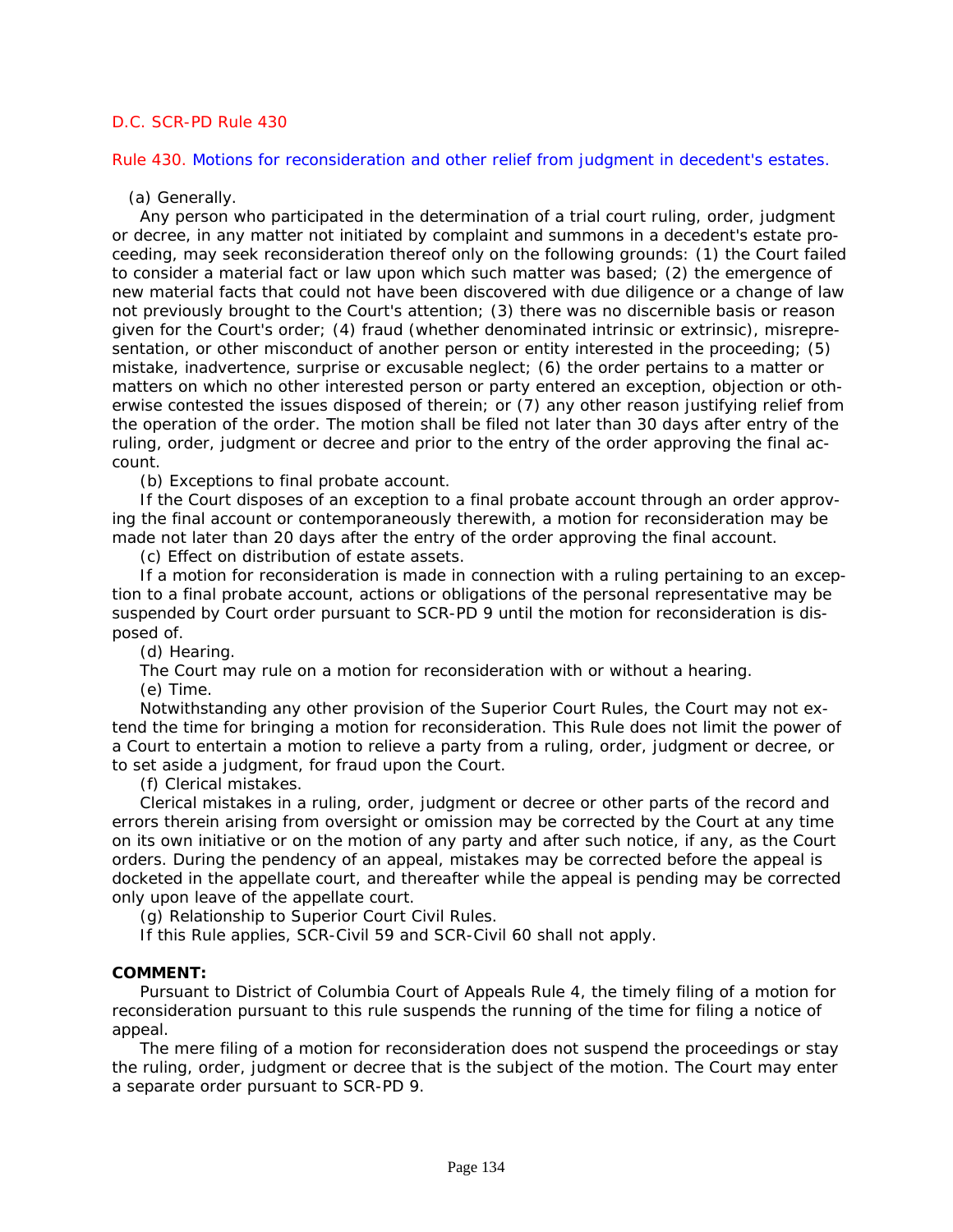If an interested person or party has notice of an account or request for compensation and [fails to file an exception to such account or request for compensation within the statutory pe](#page-3-0)riod, such interested person or party lacks standing to bring a motion for reconsideration of the order approving the account.

This rule is similar to SCR-Civil 59(e) and SCR-Civil 60(b). Modifications have been made to accommodate practice in the Probate Division. It is expected that where provisions of this rule are substantially similar to the civil rules, case law interpreting the civil rules will be applicable to this rule.

"Judgment" as used in this rule includes a decree and any order from which an appeal lies.